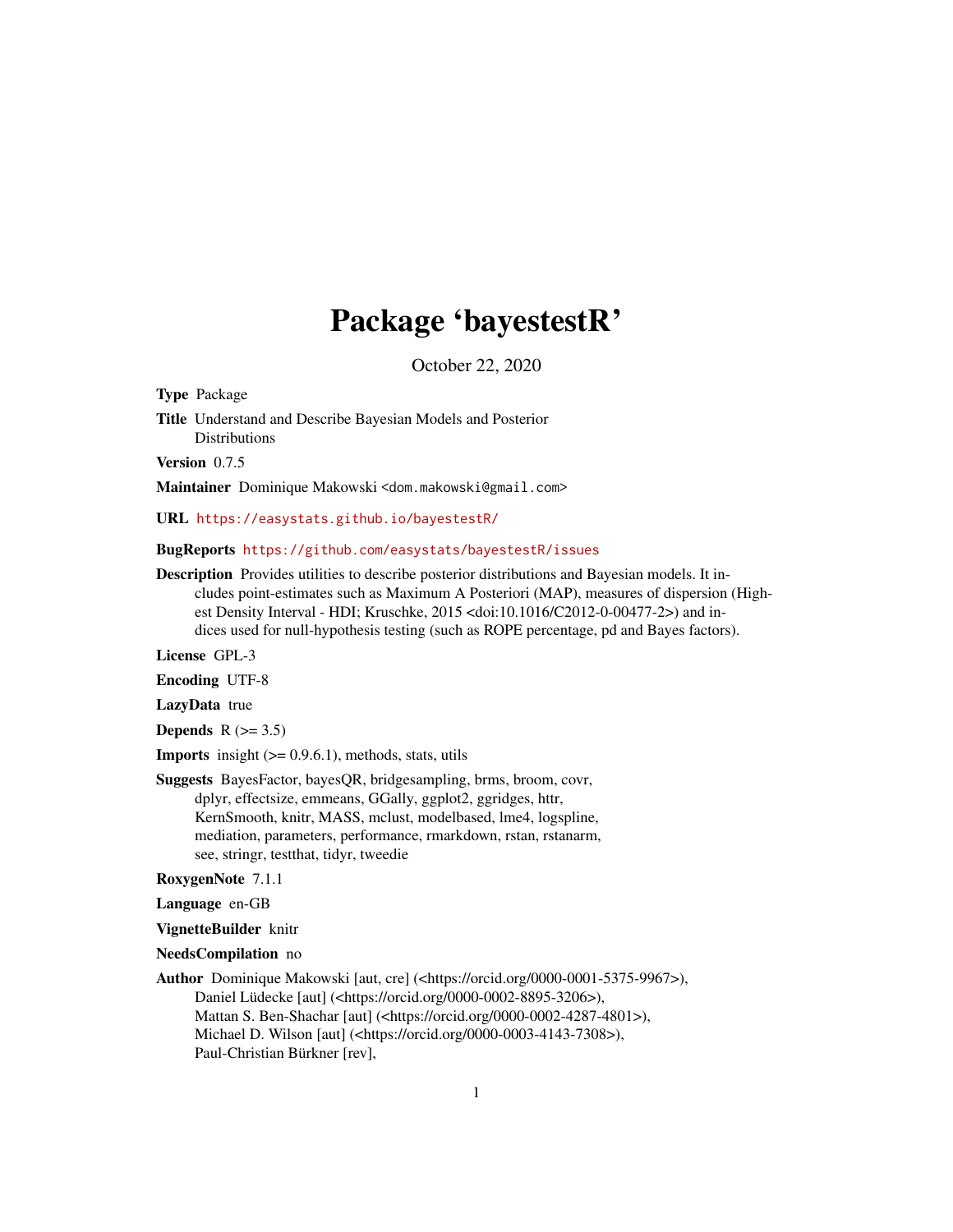Tristan Mahr [rev] (<https://orcid.org/0000-0002-8890-5116>), Henrik Singmann [ctb] (<https://orcid.org/0000-0002-4842-3657>), Quentin F. Gronau [ctb] (<https://orcid.org/0000-0001-5510-6943>), Sam Crawley [ctb] (<https://orcid.org/0000-0002-7847-0411>)

# Repository CRAN

Date/Publication 2020-10-22 14:40:02 UTC

# R topics documented:

| 3              |
|----------------|
| $\overline{4}$ |
| $\overline{4}$ |
| 5              |
| 6              |
| 8              |
| 11             |
| 17             |
| 21             |
| 22             |
| 25             |
| 26             |
| 27             |
| 28             |
| 32             |
| 33             |
| 36             |
| 38             |
| 39             |
| 43             |
| 45             |
| 48             |
|                |
| 54             |
| 55             |
| 58             |
| 60             |
| 61             |
| 62             |
| 64             |
| 67             |
| 70             |
| -72            |
| 74             |
| 75             |
|                |
|                |
| 81             |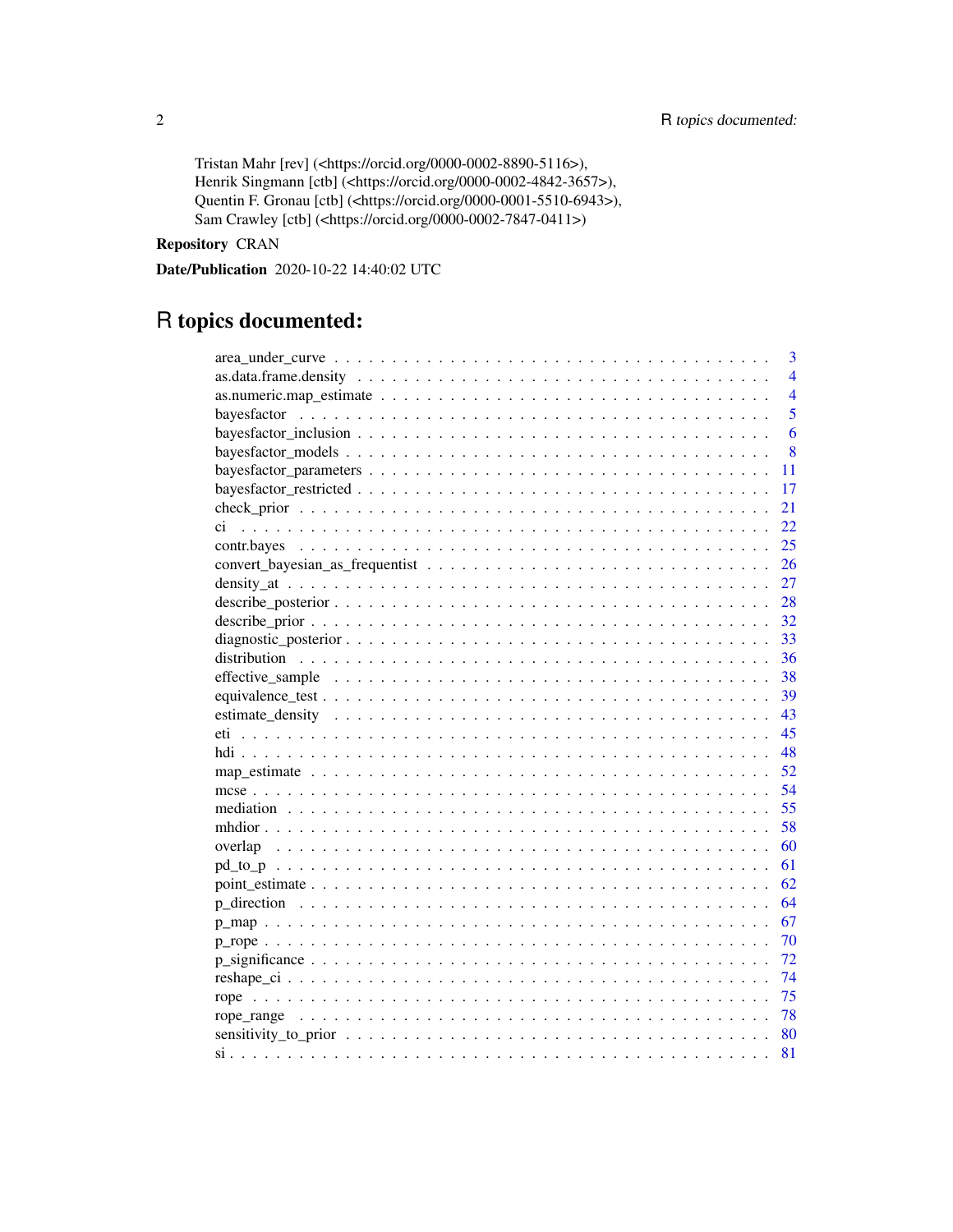<span id="page-2-0"></span>

| Index |  |
|-------|--|
|       |  |
|       |  |
|       |  |
|       |  |
|       |  |

area\_under\_curve *Area under the Curve (AUC)*

# Description

Based on the DescTools AUC function. It can calculate the area under the curve with a naive algorithm or a more elaborated spline approach. The curve must be given by vectors of xy-coordinates. This function can handle unsorted x values (by sorting x) and ties for the x values (by ignoring duplicates).

# Usage

```
area\_under\_curve(x, y, method = c("trapezoid", "step", "split"), ...
```

```
auc(x, y, method = c("trapezoid", "step", "splitne"), ...)
```
# Arguments

| Vector of y values.<br>y<br>method<br>Arguments passed to or from other methods.<br>. | $\mathsf{x}$ | Vector of x values.                                                                                                                                                                                                                                                                                                                                                                                                |
|---------------------------------------------------------------------------------------|--------------|--------------------------------------------------------------------------------------------------------------------------------------------------------------------------------------------------------------------------------------------------------------------------------------------------------------------------------------------------------------------------------------------------------------------|
|                                                                                       |              |                                                                                                                                                                                                                                                                                                                                                                                                                    |
|                                                                                       |              | Method to compute the Area Under the Curve (AUC). Can be "trapezoid" (de-<br>fault), "step" or "spline". If "trapezoid", the curve is formed by connecting<br>all points by a direct line (composite trapezoid rule). If "step" is chosen then<br>a stepwise connection of two points is used. For calculating the area under a<br>spline interpolation the spline function is used in combination with integrate. |
|                                                                                       |              |                                                                                                                                                                                                                                                                                                                                                                                                                    |

# See Also

DescTools

# Examples

```
library(bayestestR)
posterior <- distribution_normal(1000)
dens <- estimate_density(posterior)
dens <- dens[dens$x > 0, ]
x <- dens$x
y <- dens$y
```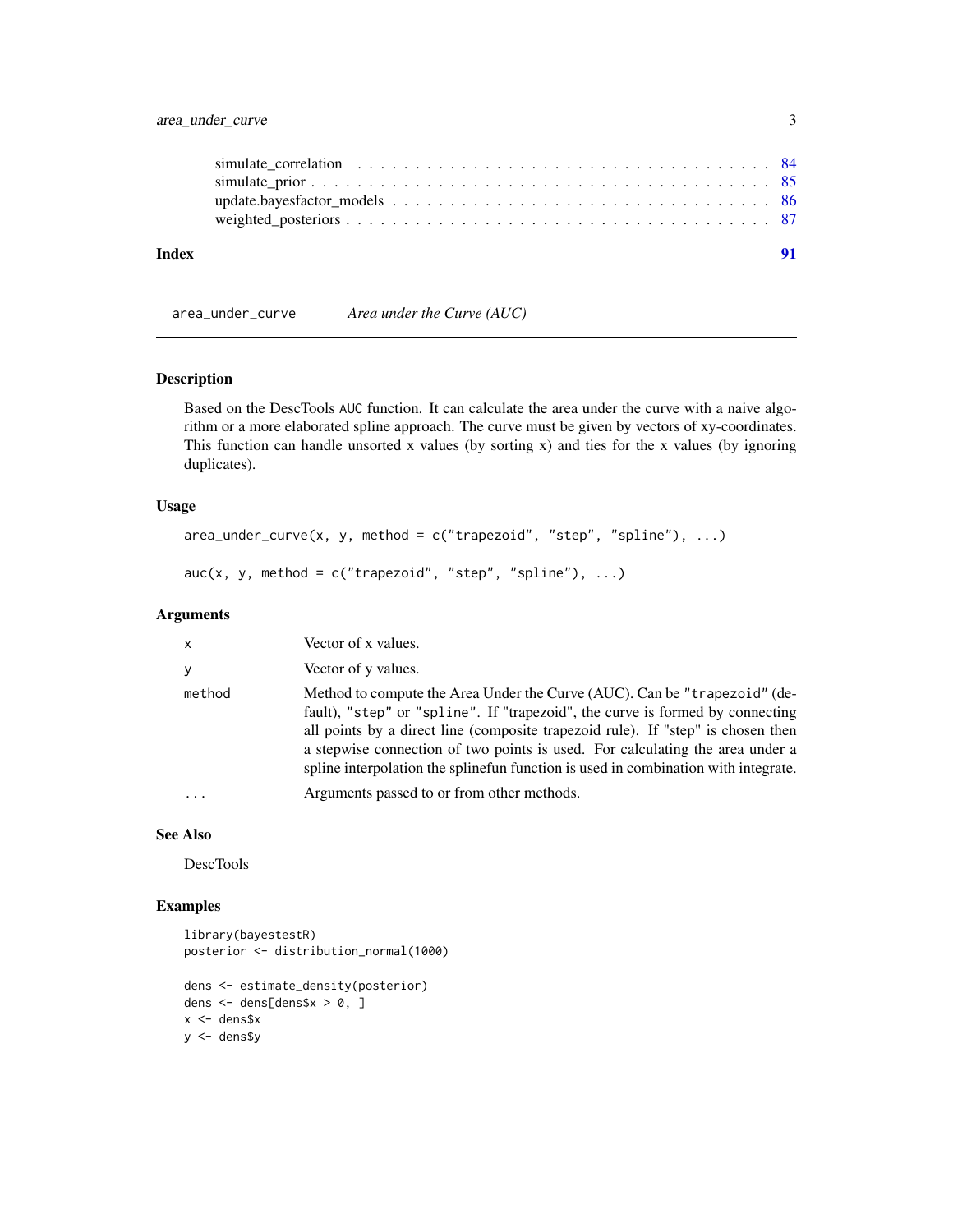```
area\_under\_curve(x, y, method = "trapezoid")area\_under\_curve(x, y, method = "step")area\_under\_curve(x, y, method = "split"
```
as.data.frame.density *Coerce to a Data Frame*

# Description

Coerce to a Data Frame

# Usage

```
## S3 method for class 'density'
as.data.frame(x, ...)
```
# Arguments

|          | any R object.                                         |
|----------|-------------------------------------------------------|
| $\cdots$ | additional arguments to be passed to or from methods. |

as.numeric.map\_estimate

*Convert to Numeric*

# Description

Convert to Numeric

```
## S3 method for class 'map_estimate'
as.numeric(x, \ldots)## S3 method for class 'mhdior'
as.numeric(x, \ldots)## S3 method for class 'p_direction'
as.numeric(x, \ldots)## S3 method for class 'p_map'
as.numeric(x, \ldots)## S3 method for class 'p_significance'
as.numeric(x, \ldots)
```
<span id="page-3-0"></span>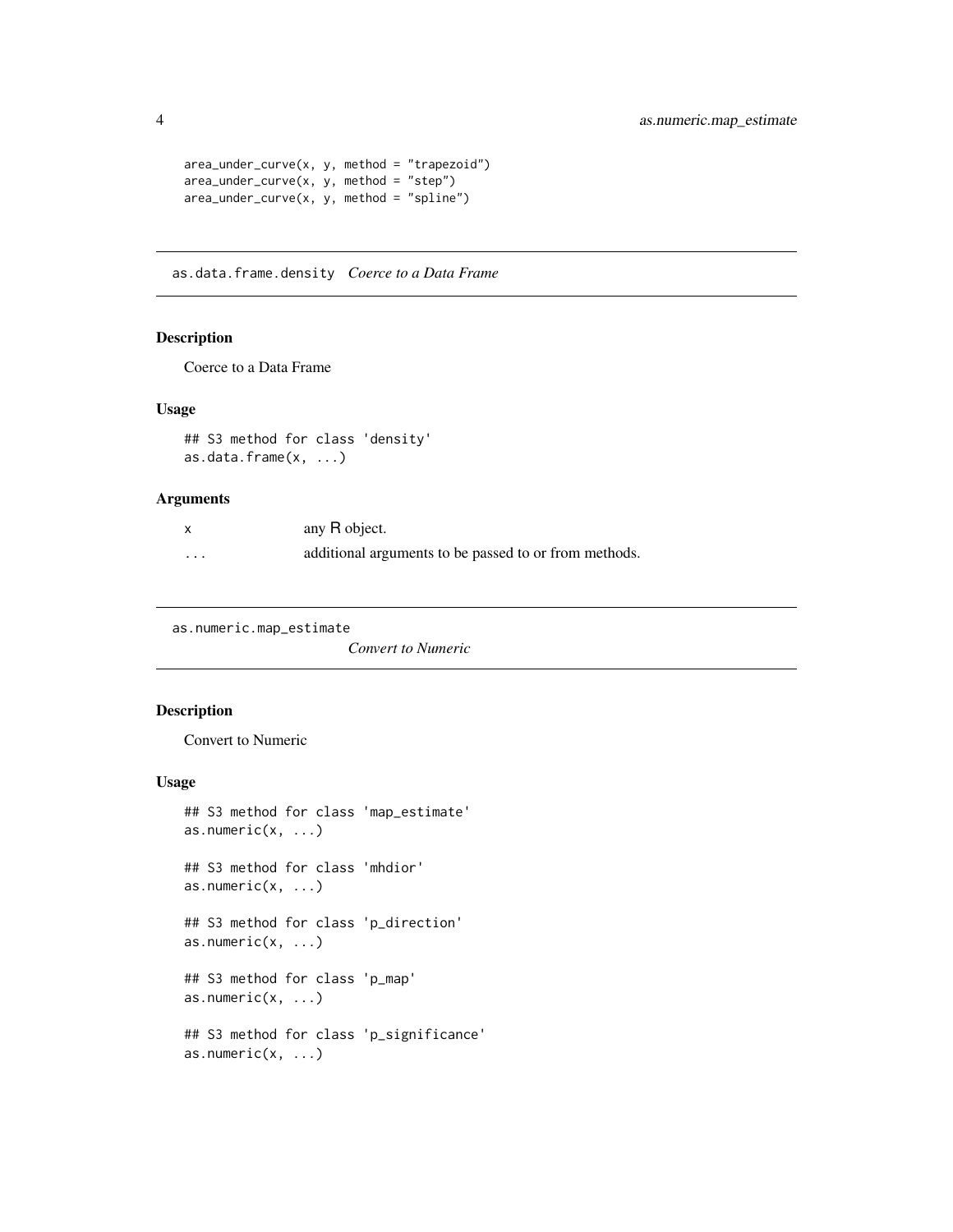# <span id="page-4-0"></span>bayesfactor 5

# Arguments

|          | object to be coerced or tested.                    |
|----------|----------------------------------------------------|
| $\cdots$ | further arguments passed to or from other methods. |

bayesfactor *Bayes Factors (BF)*

# Description

This function compte the Bayes factors (BFs) that are appropriate to the input. For vectors or single models, it will compute [BFs for single parameters](#page-10-1), or is hypothesis is specified, [BFs](#page-16-1) [for restricted models](#page-16-1). For multiple models, it will return the BF corresponding to [comparison](#page-7-1) [between models](#page-7-1) and if a model comparison is passed, it will compute the [inclusion BF](#page-5-1).

For a complete overview of these functions, read the [Bayes factor vignette.](https://easystats.github.io/bayestestR/articles/bayes_factors.html)

# Usage

```
bayesfactor(
  ...,
 prior = NULL,
 direction = "two-sided",
 null = 0,hypothesis = NULL,
 effects = c("fixed", "random", "all"),
 verbose = TRUE,
  denominator = 1,
 match_models = FALSE,
 prior_odds = NULL
\mathcal{L}
```
# Arguments

| $\ddots$ . | A numeric vector, model object(s), or the output from bayesfactor_models.                                                         |
|------------|-----------------------------------------------------------------------------------------------------------------------------------|
| prior      | An object representing a prior distribution (see 'Details').                                                                      |
| direction  | Test type (see 'Details'). One of 0, "two-sided" (default, two tailed), -1,<br>"left" (left tailed) or 1, "right" (right tailed). |
| null       | Value of the null, either a scalar (for point-null) or a range (for a interval-null).                                             |
| hypothesis | A character vector specifying the restrictions as logical conditions (see examples<br>below).                                     |
| effects    | Should results for fixed effects, random effects or both be returned? Only applies<br>to mixed models. May be abbreviated.        |
| verbose    | Toggle off warnings.                                                                                                              |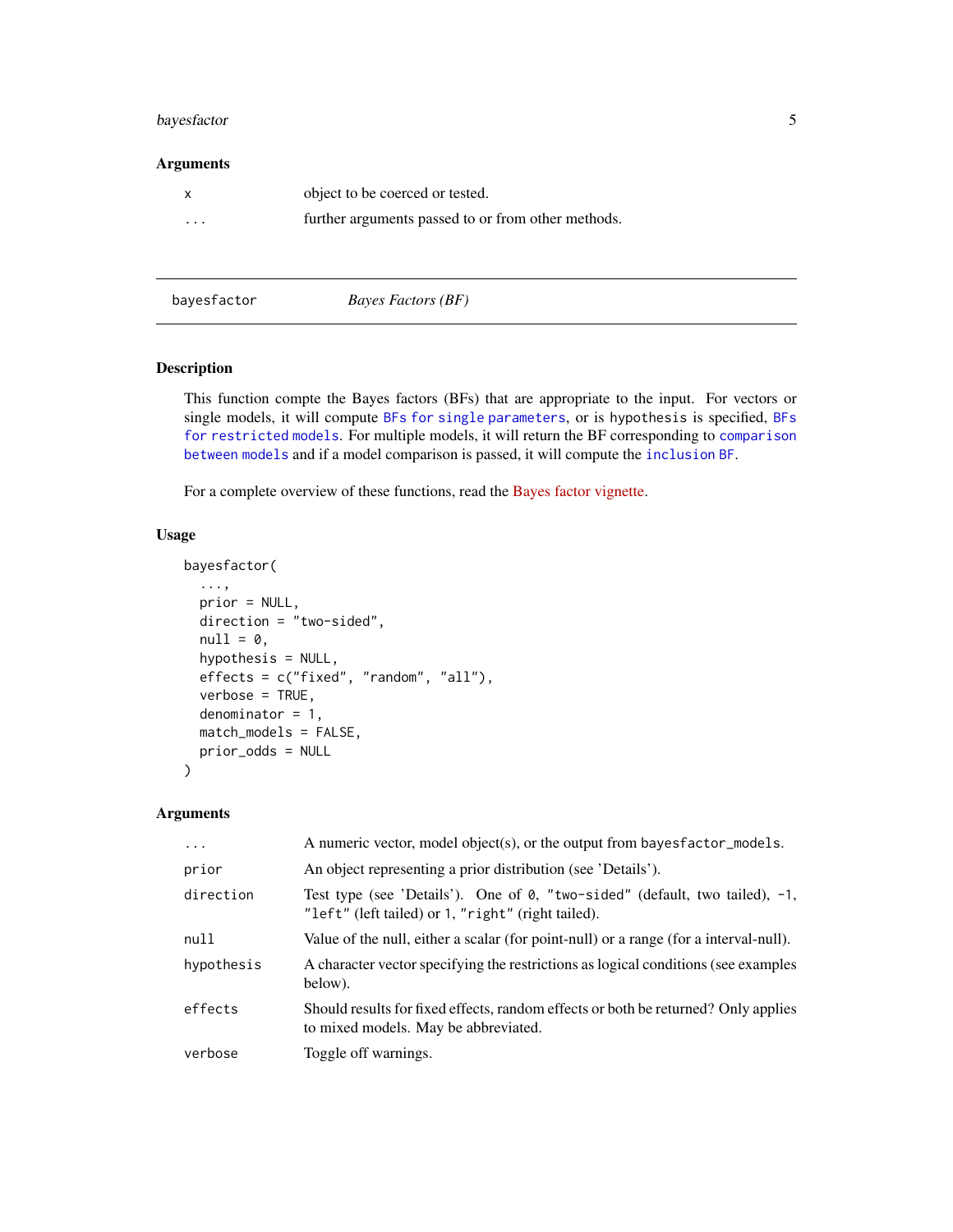<span id="page-5-0"></span>

| denominator  | Either an integer indicating which of the models to use as the denominator, or a<br>model to be used as a denominator. Ignored for BFBayesFactor. |
|--------------|---------------------------------------------------------------------------------------------------------------------------------------------------|
| match models | See details.                                                                                                                                      |
| prior_odds   | Optional vector of prior odds for the models. See BayesFactor::priorOdds<-.                                                                       |

# Value

Some type of Bayes factor, depending on the input. See [bayesfactor\\_parameters](#page-10-1), [bayesfactor\\_models](#page-7-1) or [bayesfactor\\_inclusion](#page-5-1)

# Note

There is also a plot()[-method](https://easystats.github.io/see/articles/bayestestR.html) implemented in the see[-package.](https://easystats.github.io/see/)

## Examples

library(bayestestR)

```
# Vectors
prior \le- distribution_normal(1000, mean = 0, sd = 1)
posterior \le distribution_normal(1000, mean = .5, sd = .3)
bayesfactor(posterior, prior = prior)
## Not run:
# rstanarm models
# ---------------
if (require("rstanarm")) {
  model \le stan_lmer(extra \sim group + (1 | ID), data = sleep)
  bayesfactor(model)
}
## End(Not run)
# Frequentist models
# ---------------
m0 <- lm(extra ~ 1, data = sleep)
m1 <- lm(extra ~ group, data = sleep)
m2 \leq -\ln(\text{extra} \leq \text{group} + \text{ID}, \text{data} = \text{sleep})comparison <- bayesfactor(m0, m1, m2)
comparison
bayesfactor(comparison)
```
<span id="page-5-1"></span>bayesfactor\_inclusion *Inclusion Bayes Factors for testing predictors across Bayesian models*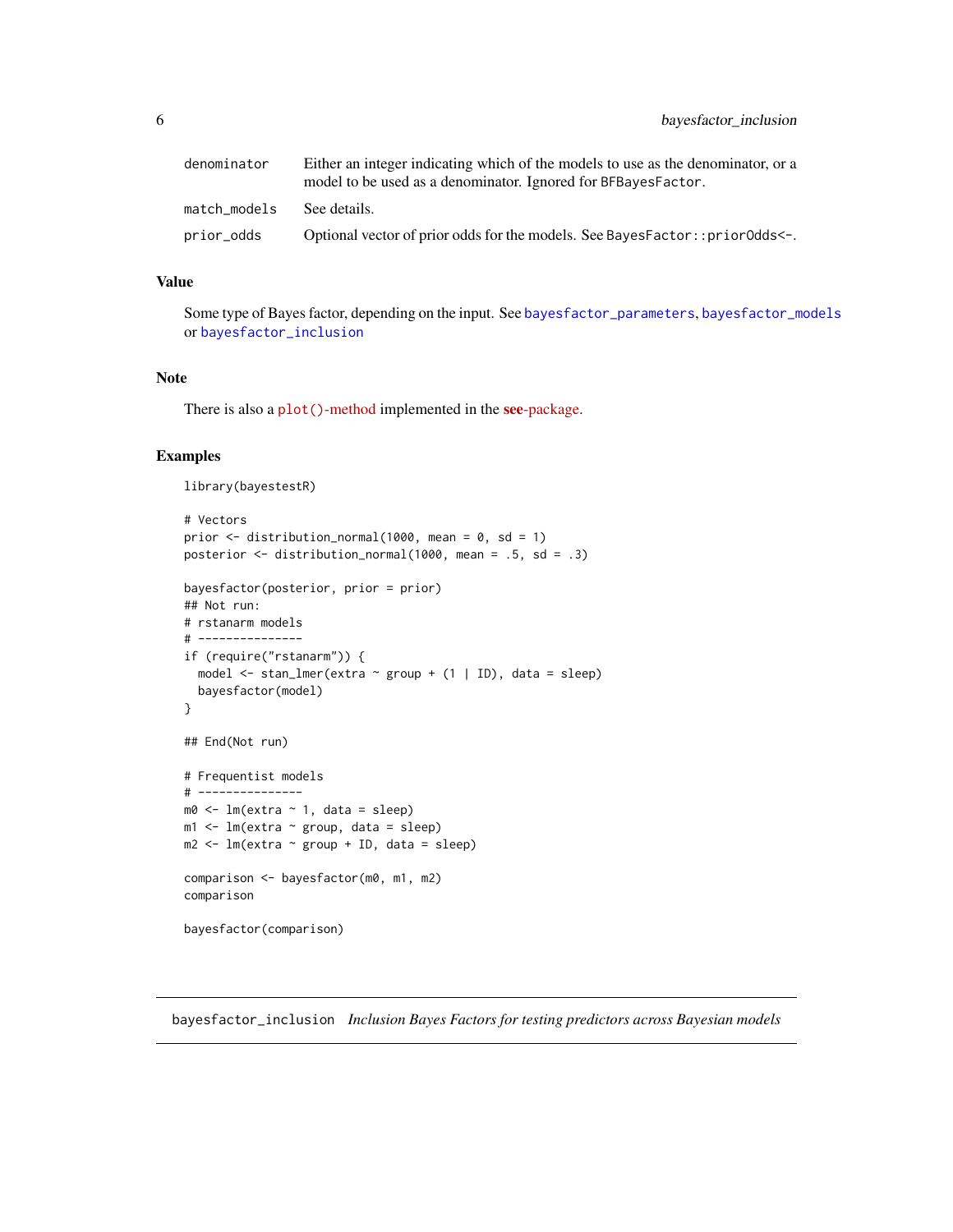# Description

The  $bf_{\perp}$  function is an alias of the main function.

For more info, see [the Bayes factors vignette.](https://easystats.github.io/bayestestR/articles/bayes_factors.html)

# Usage

```
bayesfactor_inclusion(models, match_models = FALSE, prior_odds = NULL, ...)
```

```
bf_inclusion(models, match_models = FALSE, prior_odds = NULL, ...)
```
# Arguments

| models       | An object of class bayes factor_models or BFBayes Factor.                    |
|--------------|------------------------------------------------------------------------------|
| match_models | See details.                                                                 |
| prior_odds   | Optional vector of prior odds for the models. See BayesFactor:: priorOdds<-. |
| $\ddotsc$    | Arguments passed to or from other methods.                                   |

# Details

Inclusion Bayes factors answer the question: Are the observed data more probable under models with a particular effect, than they are under models without that particular effect? In other words, on average - are models with effect  $X$  more likely to have produced the observed data than models without effect  $X$ ?

Match Models: If match\_models=FALSE (default), Inclusion BFs are computed by comparing all models with a term against all models without that term. If TRUE, comparison is restricted to models that (1) do not include any interactions with the term of interest; (2) for interaction terms, averaging is done only across models that containe the main effect terms from which the interaction term is comprised.

#### Value

a data frame containing the prior and posterior probabilities, and BF for each effect.

# Note

Random effects in the lmer style are converted to interaction terms: i.e., (X|G) will become the terms 1:G and X:G.

# Author(s)

Mattan S. Ben-Shachar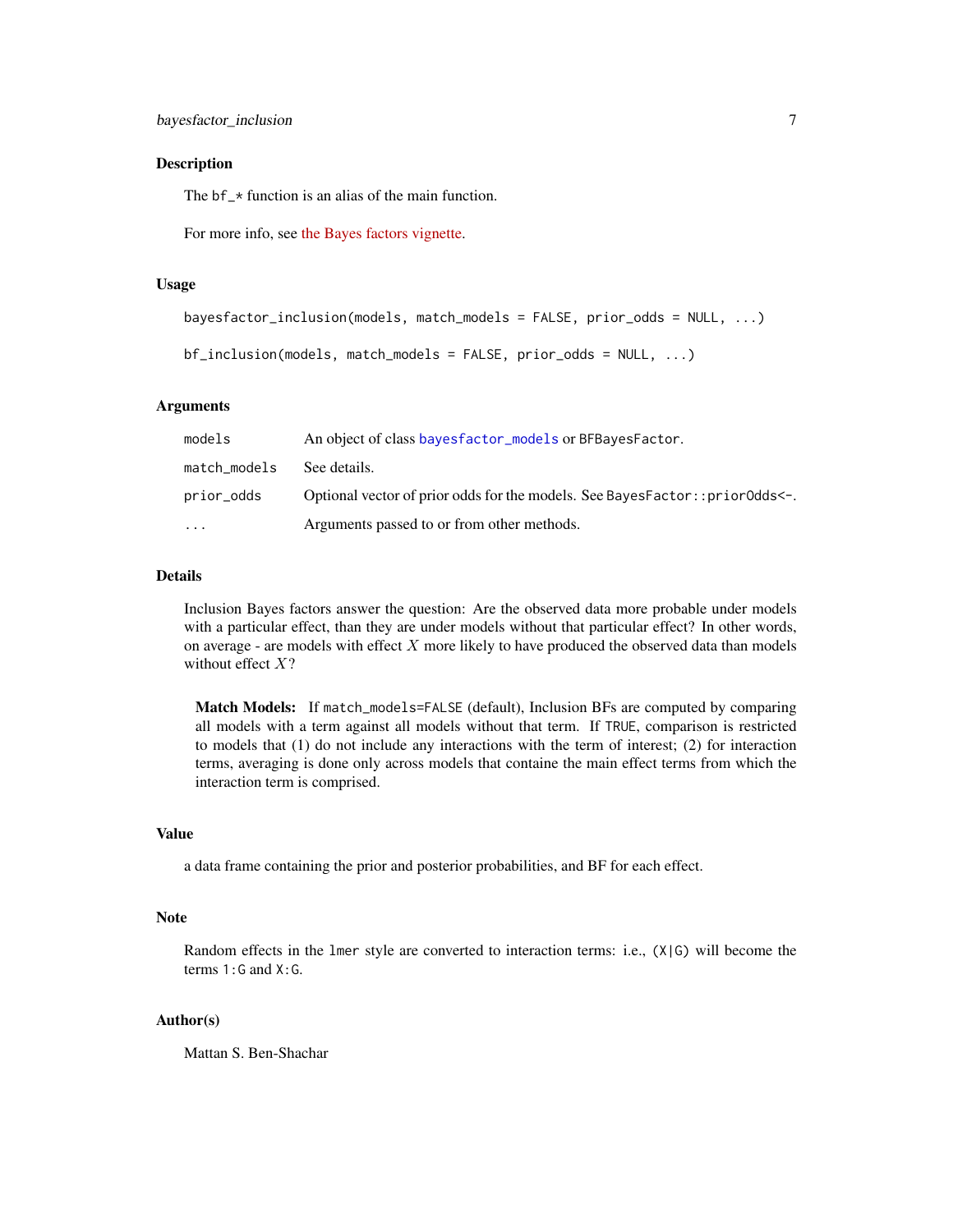# <span id="page-7-0"></span>References

- Hinne, M., Gronau, Q. F., van den Bergh, D., and Wagenmakers, E. (2019, March 25). A conceptual introduction to Bayesian Model Averaging. doi: [10.31234/osf.io/wgb64](https://doi.org/10.31234/osf.io/wgb64)
- Clyde, M. A., Ghosh, J., & Littman, M. L. (2011). Bayesian adaptive sampling for variable selection and model averaging. Journal of Computational and Graphical Statistics, 20(1), 80- 101.
- Mathot, S. (2017). Bayes like a Baws: Interpreting Bayesian Repeated Measures in JASP [Blog post]. Retrieved from https://www.cogsci.nl/blog/interpreting-bayesian-repeated-measuresin-jasp

# See Also

[weighted\\_posteriors](#page-86-1) for Bayesian parameter averaging.

# Examples

library(bayestestR)

```
# Using bayesfactor_models:
# ------------------------------
mo0 <- lm(Sepal.Length ~ 1, data = iris)
mo1 <- lm(Sepal.Length ~ Species, data = iris)
mo2 <- lm(Sepal.Length ~ Species + Petal.Length, data = iris)
mo3 <- lm(Sepal.Length ~ Species * Petal.Length, data = iris)
BFmodels <- bayesfactor_models(mo1, mo2, mo3, denominator = mo0)
bayesfactor_inclusion(BFmodels)
## Not run:
# BayesFactor
# -------------------------------
library(BayesFactor)
BF \le- generalTestBF(len \sim supp \star dose, ToothGrowth, progress = FALSE)
bayesfactor_inclusion(BF)
# compare only matched models:
bayesfactor_inclusion(BF, match_models = TRUE)
## End(Not run)
```
<span id="page-7-1"></span>bayesfactor\_models *Bayes Factors (BF) for model comparison*

# **Description**

This function computes or extracts Bayes factors from fitted models.

The  $bf_{\star}$  function is an alias of the main function.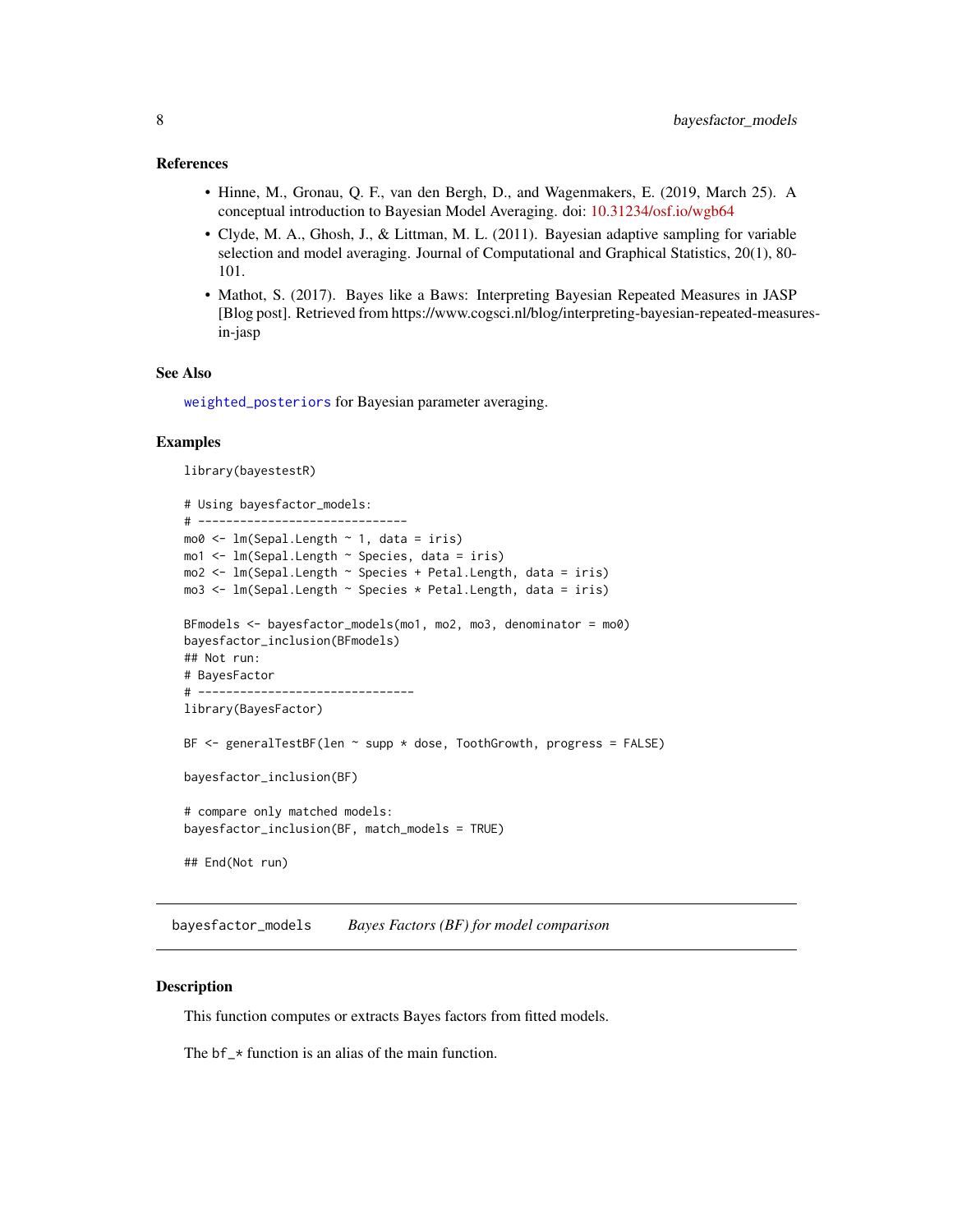# Usage

```
bayesfactor_models(\dots, denominator = 1, verbose = TRUE)
```

```
bf_modes(..., denominator = 1, verbose = TRUE)
```
#### Arguments

| $\ddotsc$   | Fitted models (see details), all fit on the same data, or a single BFBayesFactor<br>object (see 'Details').                                       |
|-------------|---------------------------------------------------------------------------------------------------------------------------------------------------|
| denominator | Either an integer indicating which of the models to use as the denominator, or a<br>model to be used as a denominator. Ignored for BFBayesFactor. |
| verbose     | Toggle off warnings.                                                                                                                              |

# Details

If the passed models are supported by insight the DV of all models will be tested for equality (else this is assumed to be true), and the models' terms will be extracted (allowing for follow-up analysis with bayesfactor\_inclusion).

- For brmsfit or stanreg models, Bayes factors are computed using the **[bridgesampling](https://CRAN.R-project.org/package=bridgesampling)** package.
	- $-$  brmsfit models must have been fitted with save\_pars = save\_pars(all = TRUE).
	- stanreg models must have been fitted with a defined diagnostic\_file.
- For BFBayesFactor, bayesfactor\_models() is mostly a wraparound BayesFactor::extractBF().
- For all other model types (supported by **[insight](https://CRAN.R-project.org/package=insight)**), BIC approximations are used to compute Bayes factors.

In order to correctly and precisely estimate Bayes factors, a rule of thumb are the 4 P's: Proper Priors and Plentiful Posteriors. How many? The number of posterior samples needed for testing is substantially larger than for estimation (the default of 4000 samples may not be enough in many cases). A conservative rule of thumb is to obtain 10 times more samples than would be required for estimation (Gronau, Singmann, & Wagenmakers, 2017). If less than 40,000 samples are detected, bayesfactor\_models() gives a warning.

A Bayes factor greater than 1 can be interpreted as evidence against the compared-to model (the denominator). One convention is that a Bayes factor greater than 3 can be considered as "substantial" evidence against the denominator model (and vice versa, a Bayes factor smaller than 1/3 indicates substantial evidence in favor of the denominator model) (Wetzels et al. 2011).

See also [the Bayes factors vignette.](https://easystats.github.io/bayestestR/articles/bayes_factors.html)

#### Value

A data frame containing the models' formulas (reconstructed fixed and random effects) and their BFs, that prints nicely.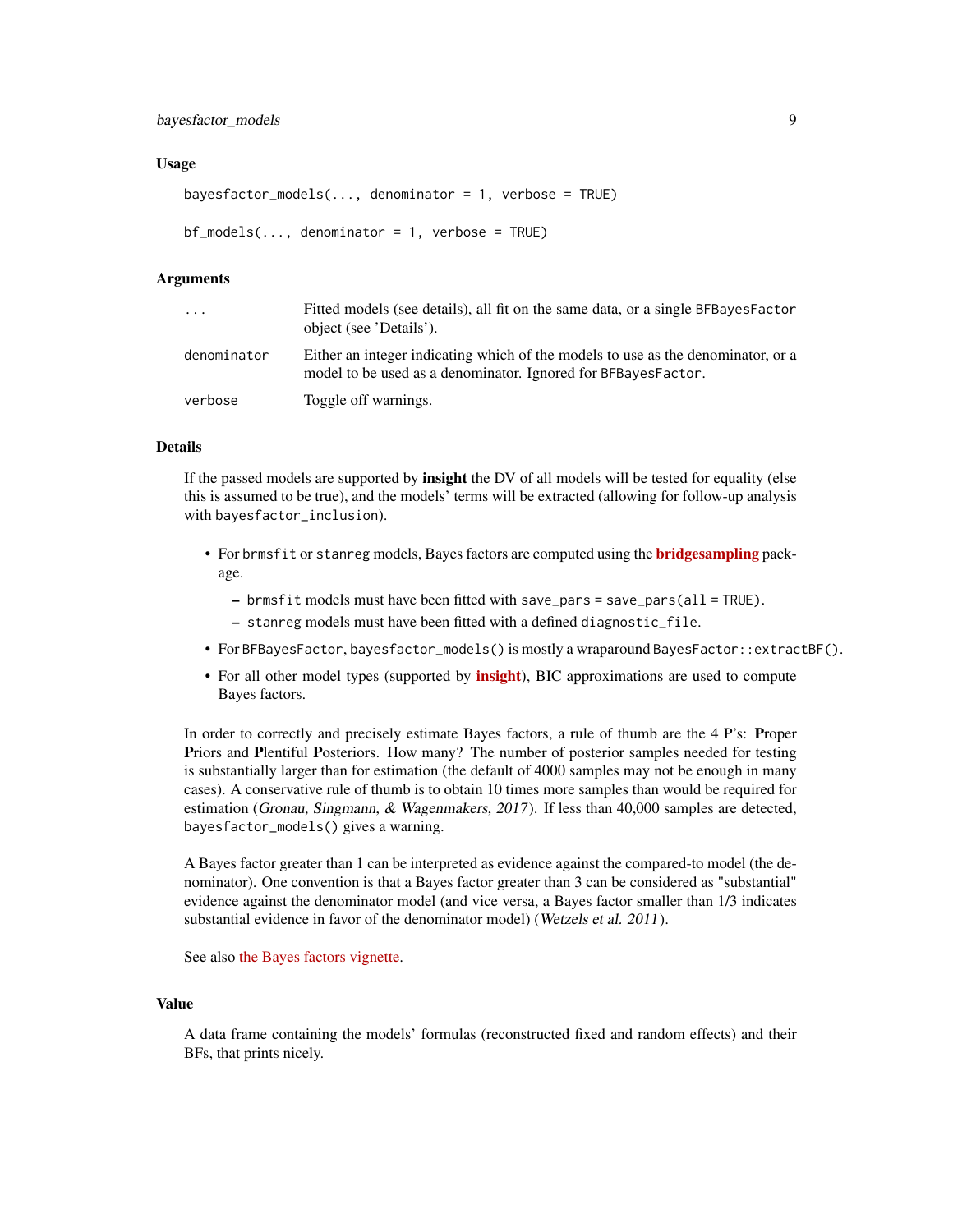# **Note**

There is also a plot()[-method](https://easystats.github.io/see/articles/bayestestR.html) implemented in the **see**[-package.](https://easystats.github.io/see/)

# Author(s)

Mattan S. Ben-Shachar

# References

- Gronau, Q. F., Singmann, H., & Wagenmakers, E. J. (2017). Bridgesampling: An R package for estimating normalizing constants. arXiv preprint arXiv:1710.08162.
- Kass, R. E., and Raftery, A. E. (1995). Bayes Factors. Journal of the American Statistical Association, 90(430), 773-795.
- Robert, C. P. (2016). The expected demise of the Bayes factor. Journal of Mathematical Psychology, 72, 33–37.
- Wagenmakers, E. J. (2007). A practical solution to the pervasive problems of p values. Psychonomic bulletin & review, 14(5), 779-804.
- Wetzels, R., Matzke, D., Lee, M. D., Rouder, J. N., Iverson, G. J., and Wagenmakers, E.-J. (2011). Statistical Evidence in Experimental Psychology: An Empirical Comparison Using 855 t Tests. Perspectives on Psychological Science, 6(3), 291–298. doi: [10.1177/1745691611406923](https://doi.org/10.1177/1745691611406923)

#### Examples

```
# With lm objects:
# ----------------
lm1 \leftarrow lm(Sepal.Length \sim 1, data = iris)lm2 <- lm(Sepal.Length ~ Species, data = iris)
lm3 <- lm(Sepal.Length ~ Species + Petal.Length, data = iris)
lm4 <- lm(Sepal.Length ~ Species * Petal.Length, data = iris)
bayesfactor_models(lm1, lm2, lm3, lm4, denominator = 1)
bayesfactor_models(lm2, lm3, lm4, denominator = lm1) # same result
bayesfactor_models(lm1, lm2, lm3, lm4, denominator = lm1) # same result
## Not run:
# With lmerMod objects:
# ---------------------
if (require("lme4")) {
  lmer1 <- lmer(Sepal.Length ~ Petal.Length + (1 | Species), data = iris)
  lmer2 <- lmer(Sepal.Length ~ Petal.Length + (Petal.Length | Species), data = iris)
  lmer3 < - lmer(Sepal.Length ~ Petal.Length + (Petal.Length | Species) + (1 | Petal.Width),
    data = iris
  )
  bayesfactor_models(lmer1, lmer2, lmer3, denominator = 1)
  bayesfactor_models(lmer1, lmer2, lmer3, denominator = lmer1)
}
# rstanarm models
# ---------------------
# (note that a unique diagnostic_file MUST be specified in order to work)
```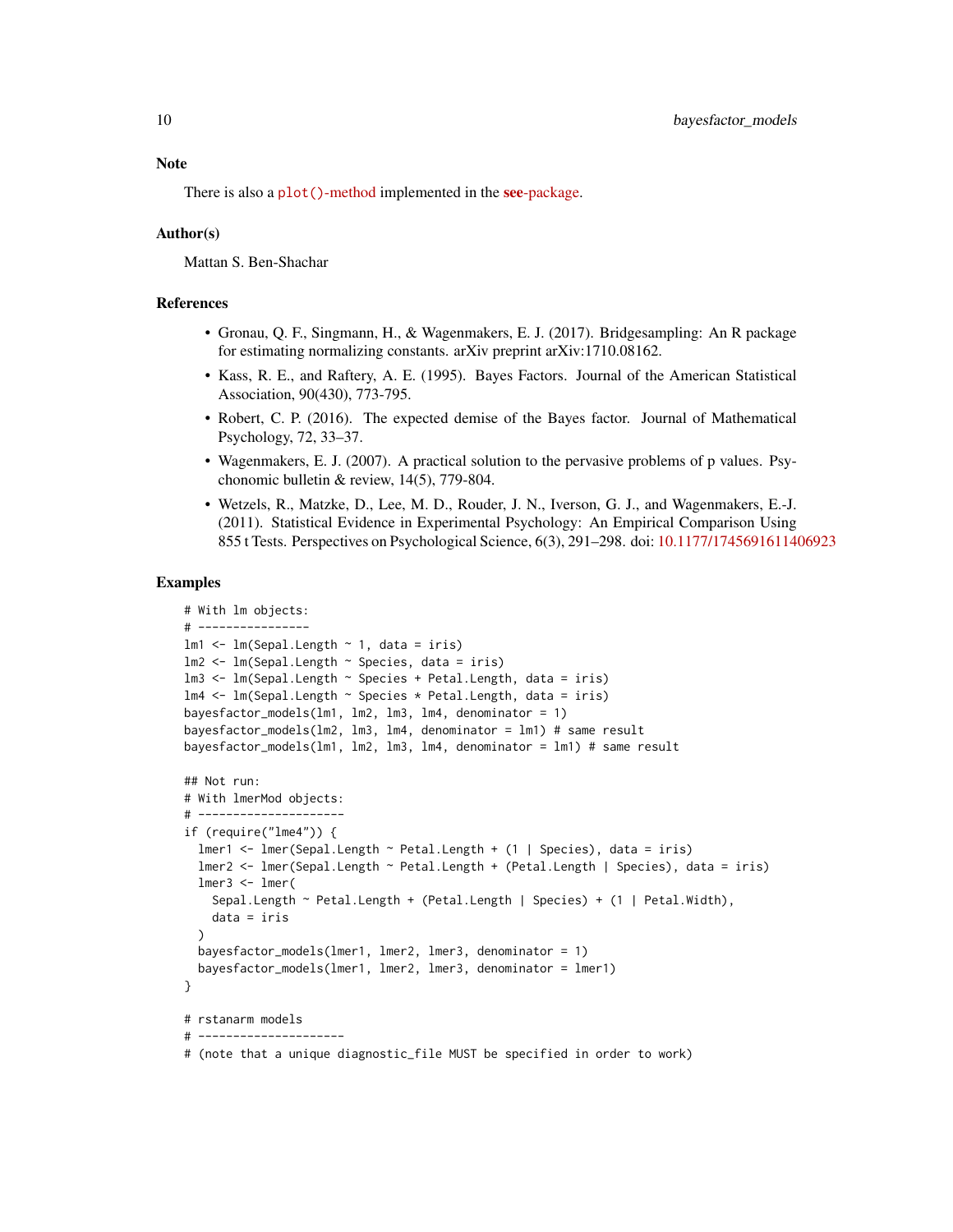```
if (require("rstanarm")) {
 stan_m0 <- stan_glm(Sepal.Length ~ 1,
    data = iris,
   family = gaussian(),
   diagnostic_file = file.path(tempdir(), "df0.csv")
 \lambdastan_m1 <- stan_glm(Sepal.Length ~ Species,
   data = iris,
   family = gaussian(),
   diagnostic_file = file.path(tempdir(), "df1.csv")
 \lambdastan_m2 <- stan_glm(Sepal.Length ~ Species + Petal.Length,
    data = iris,
    family = gaussian(),
   diagnostic_file = file.path(tempdir(), "df2.csv")
 )
 bayesfactor_models(stan_m1, stan_m2, denominator = stan_m0)
}
# brms models
# --------------------
# (note the save_pars MUST be set to save_pars(all = TRUE) in order to work)
if (require("brms")) {
 brm1 <- brm(Sepal.Length \sim 1, data = iris, save_all_pars = TRUE)
 brm2 <- brm(Sepal.Length ~ Species, data = iris, save_all_pars = TRUE)
 brm3 < - brm(Sepal.Length ~ Species + Petal.Length,
   data = iris,
   save_pars = save_pars(all = TRUE)
 \lambdabayesfactor_models(brm1, brm2, brm3, denominator = 1)
}
# BayesFactor
# ---------------------------
if (require("BayesFactor")) {
 data(puzzles)
 BF \le - anovaBF(RT \sim shape \star color + ID,
   data = puzzles,
   whichRandom = "ID", progress = FALSE
 )
 BF
 bayesfactor_models(BF) # basically the same
}
## End(Not run)
```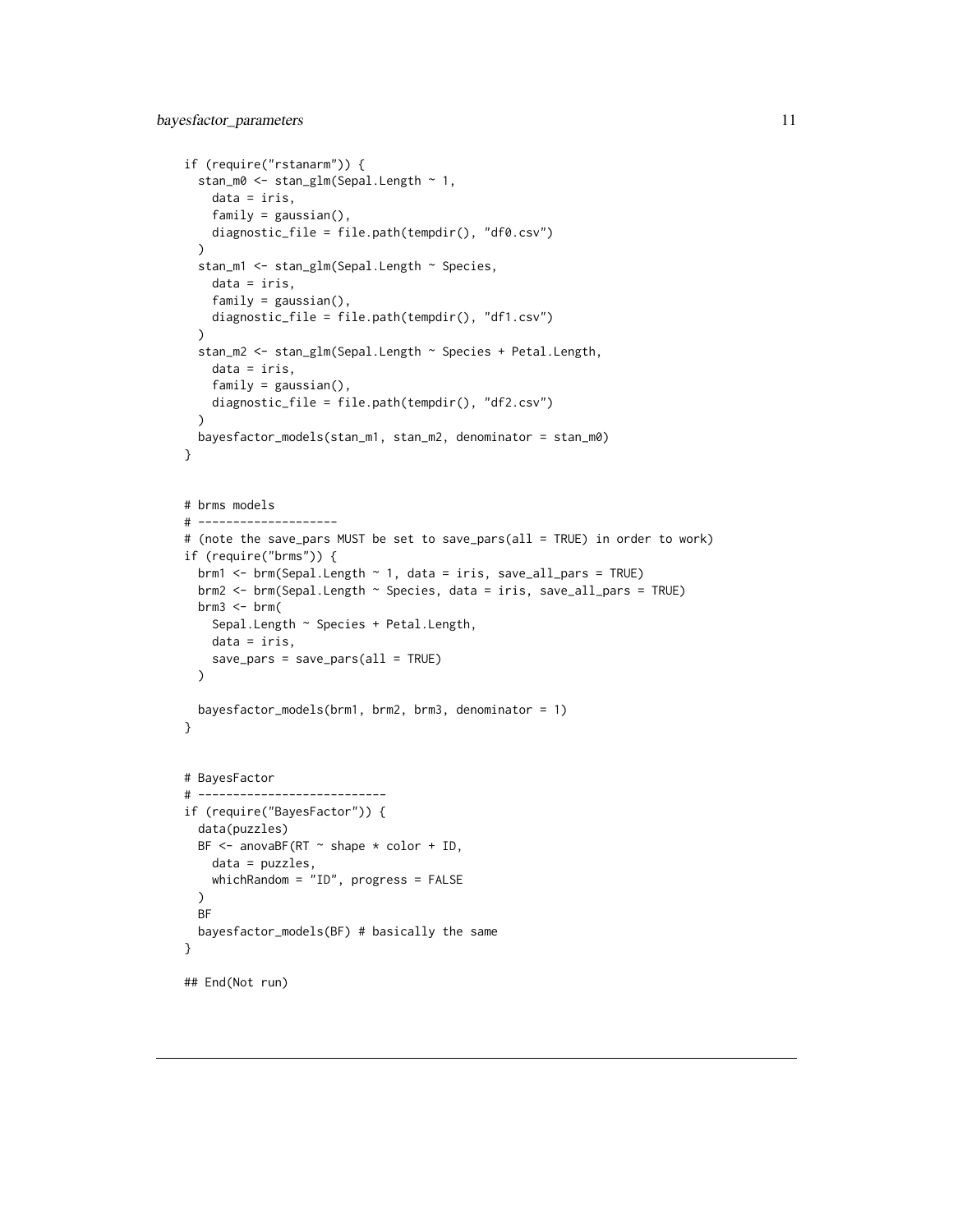bayesfactor\_parameters

*Bayes Factors (BF) for a Single Parameter*

# **Description**

This method computes Bayes factors against the null (either a point or an interval), based on prior and posterior samples of a single parameter. This Bayes factor indicates the degree by which the mass of the posterior distribution has shifted further away from or closer to the null value(s) (relative to the prior distribution), thus indicating if the null value has become less or more likely given the observed data.

When the null is an interval, the Bayes factor is computed by comparing the prior and posterior odds of the parameter falling within or outside the null interval (Morey & Rouder, 2011; Liao et al., 2020); When the null is a point, a Savage-Dickey density ratio is computed, which is also an approximation of a Bayes factor comparing the marginal likelihoods of the model against a model in which the tested parameter has been restricted to the point null (Wagenmakers et al., 2010; Heck, 2019).

Note that the logspline package is used for estimating densities and probabilities, and must be installed for the function to work.

bayesfactor\_pointnull() and bayesfactor\_rope() are wrappers around bayesfactor\_parameters with different defaults for the null to be tested against (a point and a range, respectively). Aliases of the main functions are prefixed with  $bf_{*}$ , like  $bf_{parameters}()$  or  $bf_{pointnull()}$ 

For more info, in particular on specifying correct priors for factors with more than 2 levels, see [the Bayes factors vignette.](https://easystats.github.io/bayestestR/articles/bayes_factors.html)

```
bayesfactor_parameters(
 posterior,
 prior = NULL,
  direction = "two-sided",
  null = 0,verbose = TRUE,
  ...
)
bayesfactor_pointull(
 posterior,
 prior = NULL,
 direction = "two-sided",
  null = 0,
  verbose = TRUE,
  ...
)
```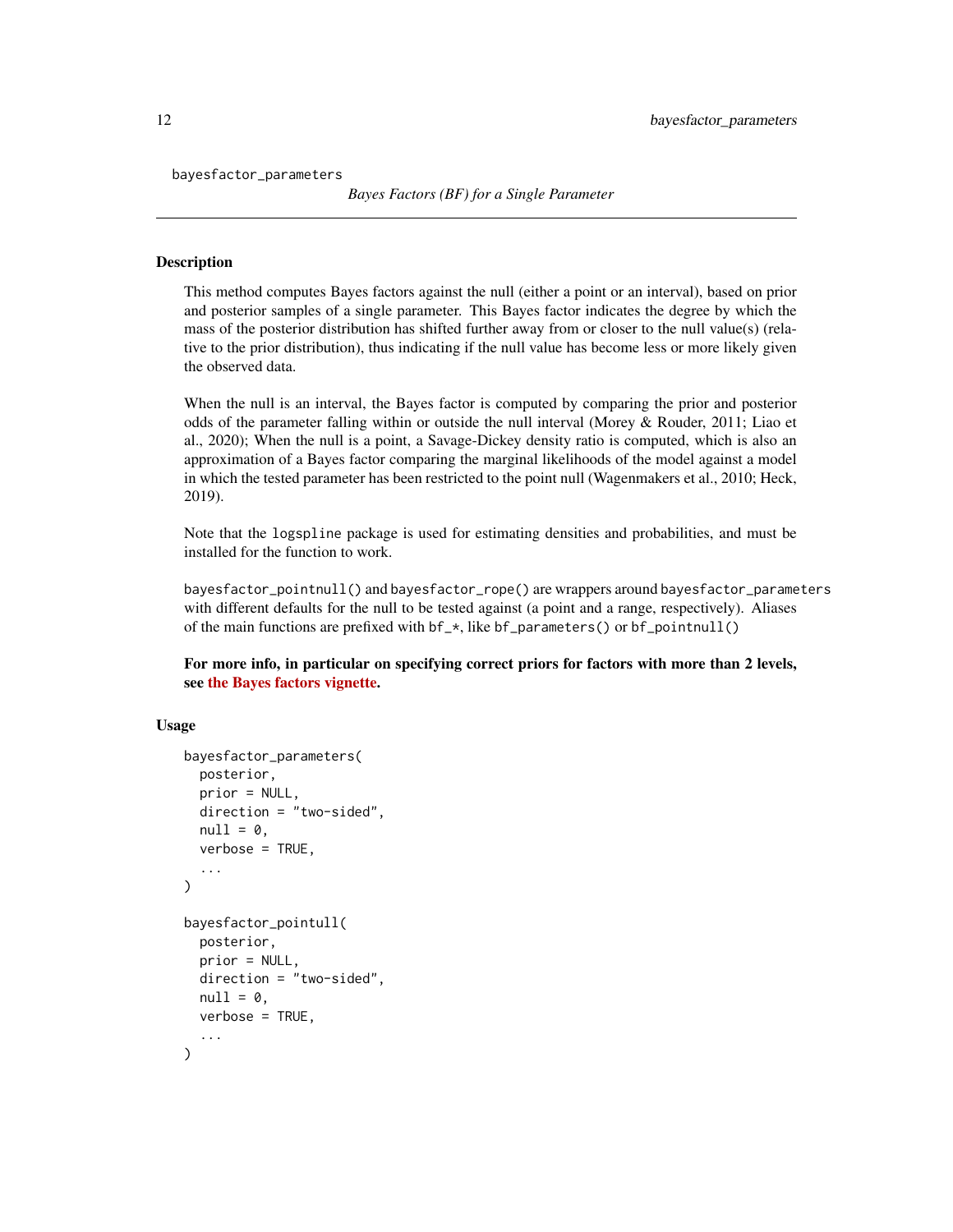```
bayesfactor_rope(
 posterior,
 prior = NULL,
 direction = "two-sided",
 null = rope_range(posterior),
 verbose = TRUE,
  ...
\mathcal{L}bf_parameters(
 posterior,
 prior = NULL,
 direction = "two-sided",
 null = 0,verbose = TRUE,
  ...
\mathcal{L}bf_pointull(
 posterior,
 prior = NULL,
 direction = "two-sided",
 null = 0,verbose = TRUE,
  ...
\mathcal{L}bf_rope(
 posterior,
 prior = NULL,
 direction = "two-sided",
 null = rope_range(posterior),
 verbose = TRUE,
  ...
\mathcal{L}## S3 method for class 'numeric'
bayesfactor_parameters(
 posterior,
 prior = NULL,
 direction = "two-sided",
 null = 0,verbose = TRUE,
  ...
)
## S3 method for class 'stanreg'
```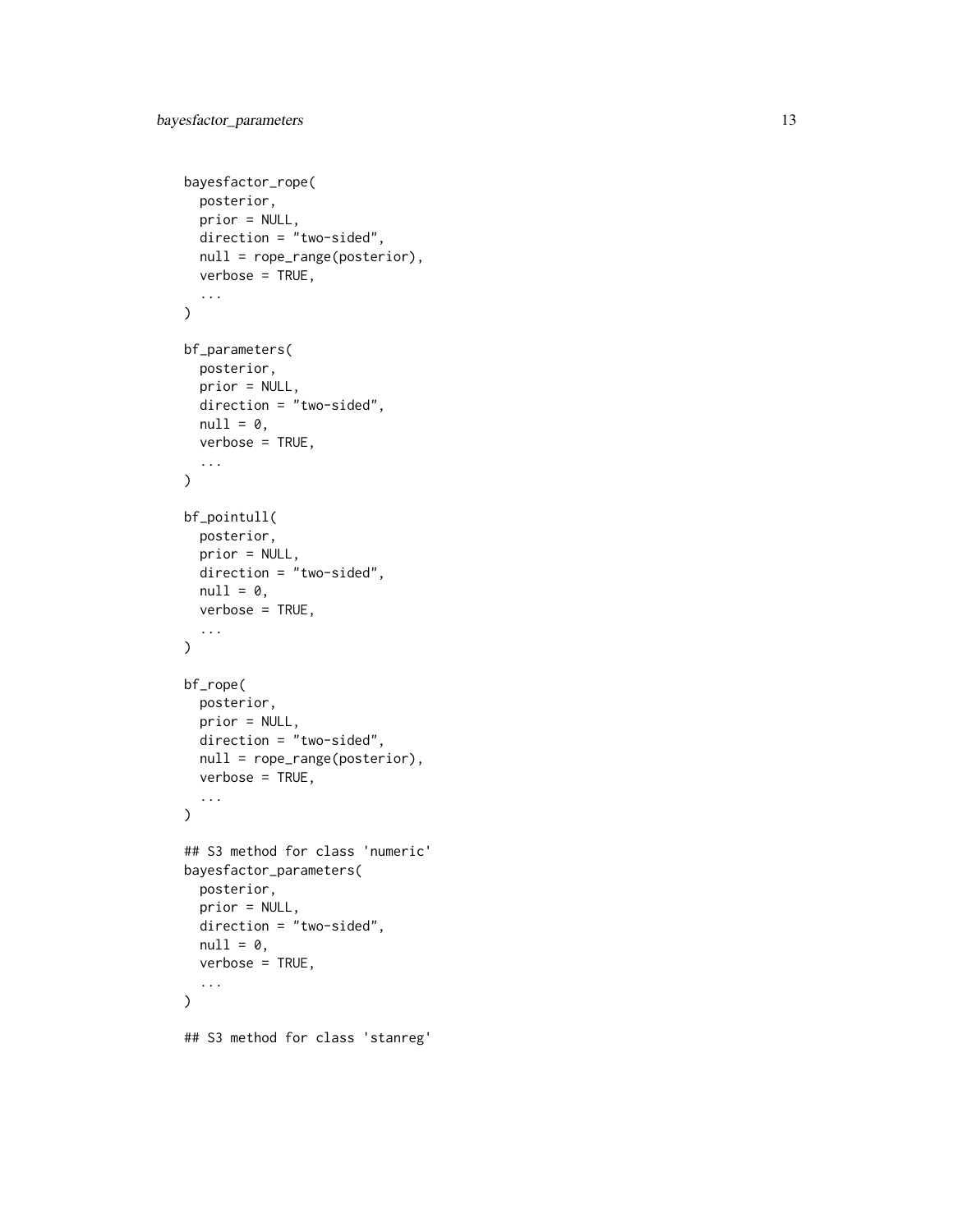```
bayesfactor_parameters(
  posterior,
 prior = NULL,
  direction = "two-sided",
  null = 0,verbose = TRUE,
  effects = c("fixed", "random", "all"),
  component = c("conditional", "zi", "zero_inflated", "all"),
  parameters = NULL,
  ...
\mathcal{L}## S3 method for class 'brmsfit'
bayesfactor_parameters(
 posterior,
  prior = NULL,
  direction = "two-sided",
  null = 0,verbose = TRUE,
  effects = c("fixed", "random", "all"),
  component = c("conditional", "zi", "zero_inflated", "all"),
 parameters = NULL,
  ...
\mathcal{L}## S3 method for class 'emmGrid'
bayesfactor_parameters(
 posterior,
 prior = NULL,
 direction = "two-sided",
  null = 0,verbose = TRUE,
  ...
\lambda## S3 method for class 'data.frame'
bayesfactor_parameters(
 posterior,
 prior = NULL,
 direction = "two-sided",
 null = 0,verbose = TRUE,
  ...
\mathcal{L}
```
# Arguments

posterior A numerical vector, stanreg / brmsfit object, emmGrid or a data frame - representing a posterior distribution(s) from (see 'Details').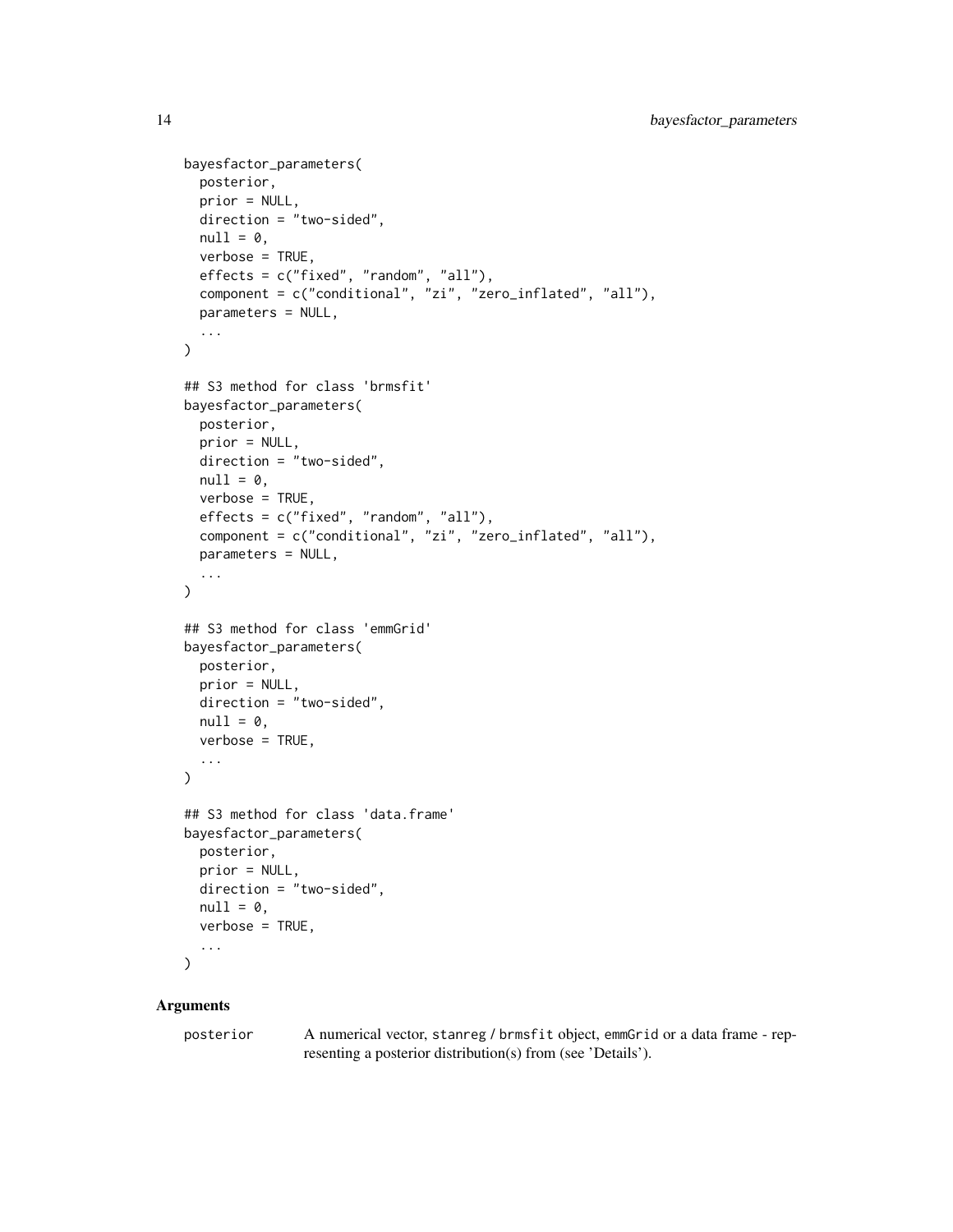| prior      | An object representing a prior distribution (see 'Details').                                                                                                                                                                                                                                               |
|------------|------------------------------------------------------------------------------------------------------------------------------------------------------------------------------------------------------------------------------------------------------------------------------------------------------------|
| direction  | Test type (see 'Details'). One of 0, "two-sided" (default, two tailed), $-1$ ,<br>"left" (left tailed) or 1, "right" (right tailed).                                                                                                                                                                       |
| null       | Value of the null, either a scalar (for point-null) or a range (for a interval-null).                                                                                                                                                                                                                      |
| verbose    | Toggle off warnings.                                                                                                                                                                                                                                                                                       |
| $\ddotsc$  | Arguments passed to and from other methods. (Can be used to pass arguments<br>to internal logspline.)                                                                                                                                                                                                      |
| effects    | Should results for fixed effects, random effects or both be returned? Only applies<br>to mixed models. May be abbreviated.                                                                                                                                                                                 |
| component  | Should results for all parameters, parameters for the conditional model or the<br>zero-inflated part of the model be returned? May be abbreviated. Only applies<br>to <b>brms</b> -models.                                                                                                                 |
| parameters | Regular expression pattern that describes the parameters that should be returned.<br>Meta-parameters (like 1p <sub>-</sub> or prior) are filtered by default, so only param-<br>eters that typically appear in the summary() are returned. Use parameters to<br>select specific parameters for the output. |

# Details

This method is used to compute Bayes factors based on prior and posterior distributions.

For the computation of Bayes factors, the model priors must be proper priors (at the very least they should be *not flat*, and it is preferable that they be *informative*); As the priors for the alternative get wider, the likelihood of the null value(s) increases, to the extreme that for completely flat priors the null is infinitely more favorable than the alternative (this is called *the Jeffreys-Lindley-Bartlett paradox*). Thus, you should only ever try (or want) to compute a Bayes factor when you have an informed prior.

(Note that by default, brms::brm() uses flat priors for fixed-effects; See example below.)

Setting the correct prior: It is important to provide the correct prior for meaningful results.

- When posterior is a numerical vector, prior should also be a numerical vector.
- When posterior is a data.frame, prior should also be a data.frame, with matching column order.
- When posterior is a stanreg or brmsfit model:
	- prior can be set to NULL, in which case prior samples are drawn internally.
	- prior can also be a model equivalent to posterior but with samples from the priors *only*.
- When posterior is an emmGrid object:
	- prior should be the stanreg or brmsfit model used to create the emmGrid objects.
	- prior can also be an emmGrid object equivalent to posterior but created with a model of priors samples *only*.
	- Note: When the emmGrid has undergone any transformations ("log", "response", etc.), or regriding, then prior must be an emmGrid object, as stated above.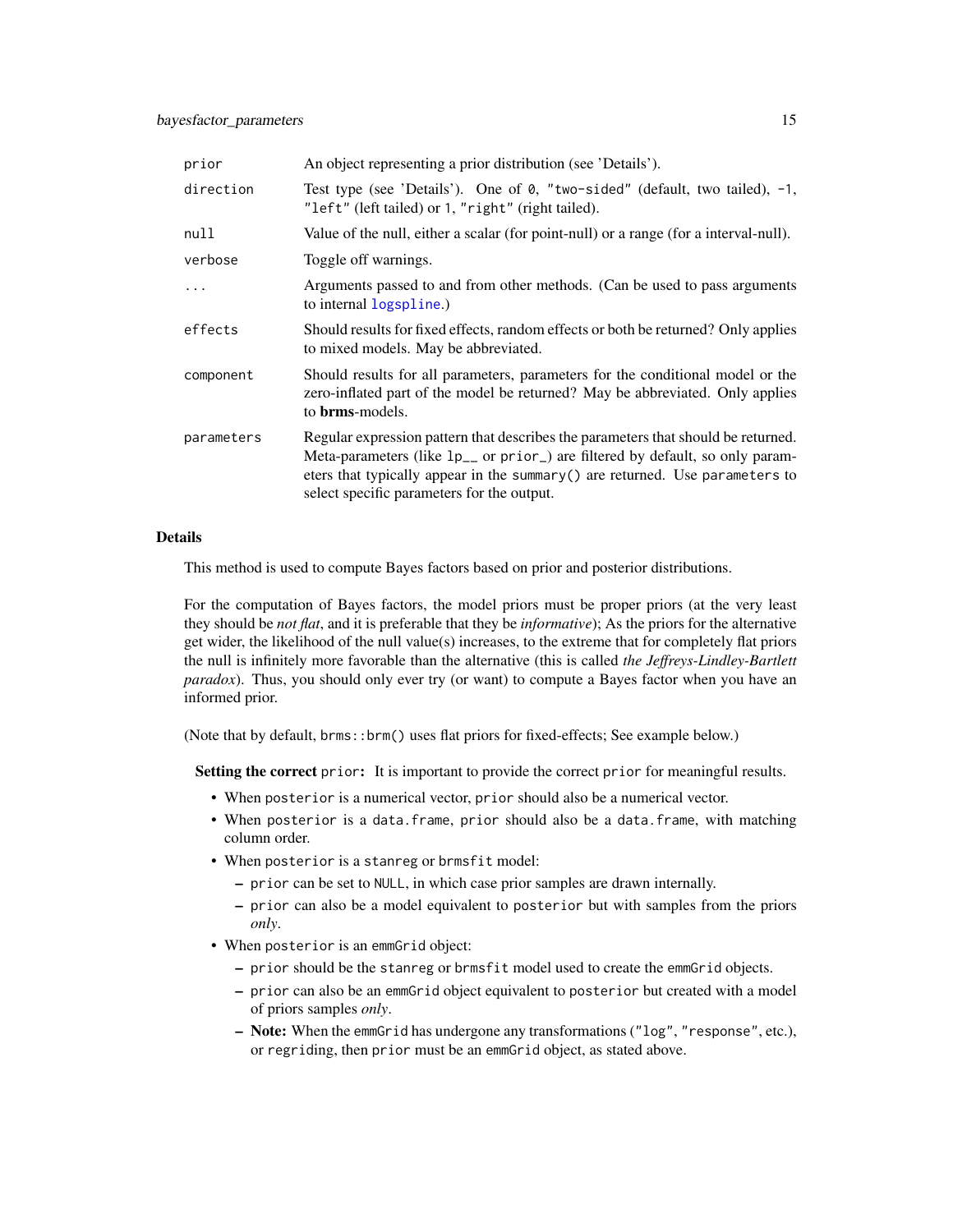One-sided Tests (setting an order restriction): One sided tests (controlled by direction) are conducted by restricting the prior and posterior of the non-null values (the "alternative") to one side of the null only (Morey & Wagenmakers, 2014). For example, if we have a prior hypothesis that the parameter should be positive, the alternative will be restricted to the region to the right of the null (point or interval).

Interpreting Bayes Factors: A Bayes factor greater than 1 can be interpreted as evidence against the null, at which one convention is that a Bayes factor greater than 3 can be considered as "substantial" evidence against the null (and vice versa, a Bayes factor smaller than 1/3 indicates substantial evidence in favor of the null-model) (Wetzels et al. 2011).

# Value

A data frame containing the Bayes factor representing evidence *against* the null.

#### Note

There is also a plot()[-method](https://easystats.github.io/see/articles/bayestestR.html) implemented in the **see**[-package.](https://easystats.github.io/see/)

#### Author(s)

Mattan S. Ben-Shachar

#### References

- Wagenmakers, E. J., Lodewyckx, T., Kuriyal, H., and Grasman, R. (2010). Bayesian hypothesis testing for psychologists: A tutorial on the Savage-Dickey method. Cognitive psychology, 60(3), 158-189.
- Heck, D. W. (2019). A caveat on the Savage–Dickey density ratio: The case of computing Bayes factors for regression parameters. British Journal of Mathematical and Statistical Psychology, 72(2), 316-333.
- Morey, R. D., & Wagenmakers, E. J. (2014). Simple relation between Bayesian order-restricted and point-null hypothesis tests. Statistics & Probability Letters, 92, 121-124.
- Morey, R. D., & Rouder, J. N. (2011). Bayes factor approaches for testing interval null hypotheses. Psychological methods, 16(4), 406.
- Liao, J. G., Midya, V., & Berg, A. (2020). Connecting and contrasting the Bayes factor and a modified ROPE procedure for testing interval null hypotheses. The American Statistician, 1-19.
- Wetzels, R., Matzke, D., Lee, M. D., Rouder, J. N., Iverson, G. J., and Wagenmakers, E.-J. (2011). Statistical Evidence in Experimental Psychology: An Empirical Comparison Using 855 t Tests. Perspectives on Psychological Science, 6(3), 291–298. doi: [10.1177/1745691611406923](https://doi.org/10.1177/1745691611406923)

## Examples

library(bayestestR)

```
prior \le distribution_normal(1000, mean = 0, sd = 1)
posterior <- distribution_normal(1000, mean = .5, sd = .3)
```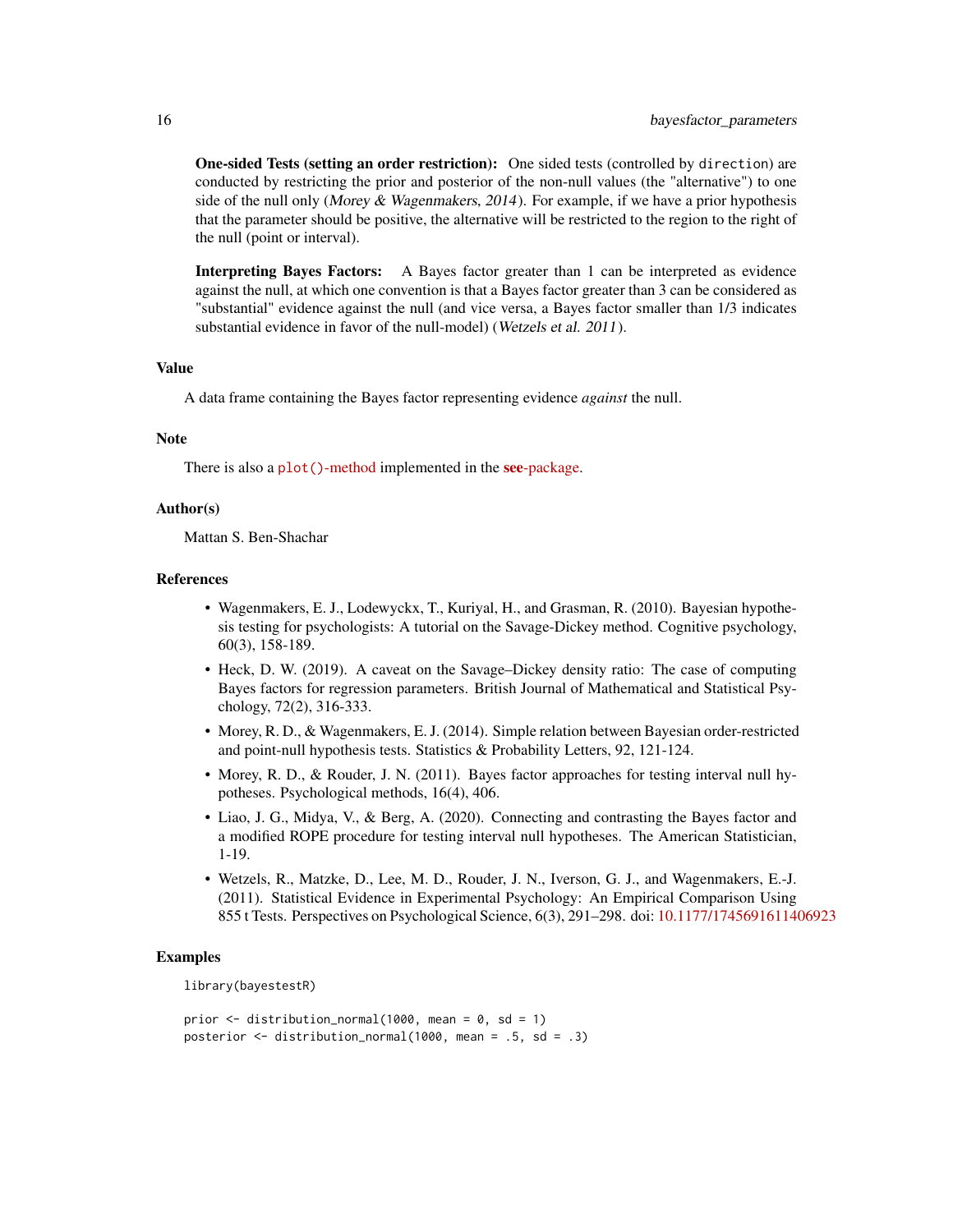```
bayesfactor_parameters(posterior, prior)
## Not run:
# rstanarm models
# ---------------
if (require("rstanarm") && require("emmeans")) {
 contrasts(sleep$group) <- contr.bayes # see vingette
 stan_model <- stan_lmer(extra \sim group + (1 | ID), data = sleep)
 bayesfactor_parameters(stan_model)
 bayesfactor_parameters(stan_model, null = rope_range(stan_model))
# emmGrid objects
# ---------------
 group_diff <- pairs(emmeans(stan_model, ~group))
 bayesfactor_parameters(group_diff, prior = stan_model)
}
# brms models
# -----------
if (require("brms")) {
 contrasts(sleep$group) <- contr.bayes # see vingette
 my_custom_priors <-
   set\_prior("student_t(3, 0, 1)", \text{ class} = "b") +set_prior("student_t(3, 0, 1)", class = "sd", group = "ID")
 brms_model <- brm(extra ~ group + (1 | ID),
   data = sleep,
   prior = my_custom_priors
 )
 bayesfactor_parameters(brms_model)
}
## End(Not run)
```
<span id="page-16-1"></span>bayesfactor\_restricted

```
Bayes Factors (BF) for Order Restricted Models
```
#### Description

This method computes Bayes factors for comparing a model with an order restrictions on its parameters with the fully unrestricted model. *Note that this method should only be used for confirmatory analyses*.

The  $bf_{\perp}$  function is an alias of the main function.

For more info, in particular on specifying correct priors for factors with more than 2 levels, see [the Bayes factors vignette.](https://easystats.github.io/bayestestR/articles/bayes_factors.html)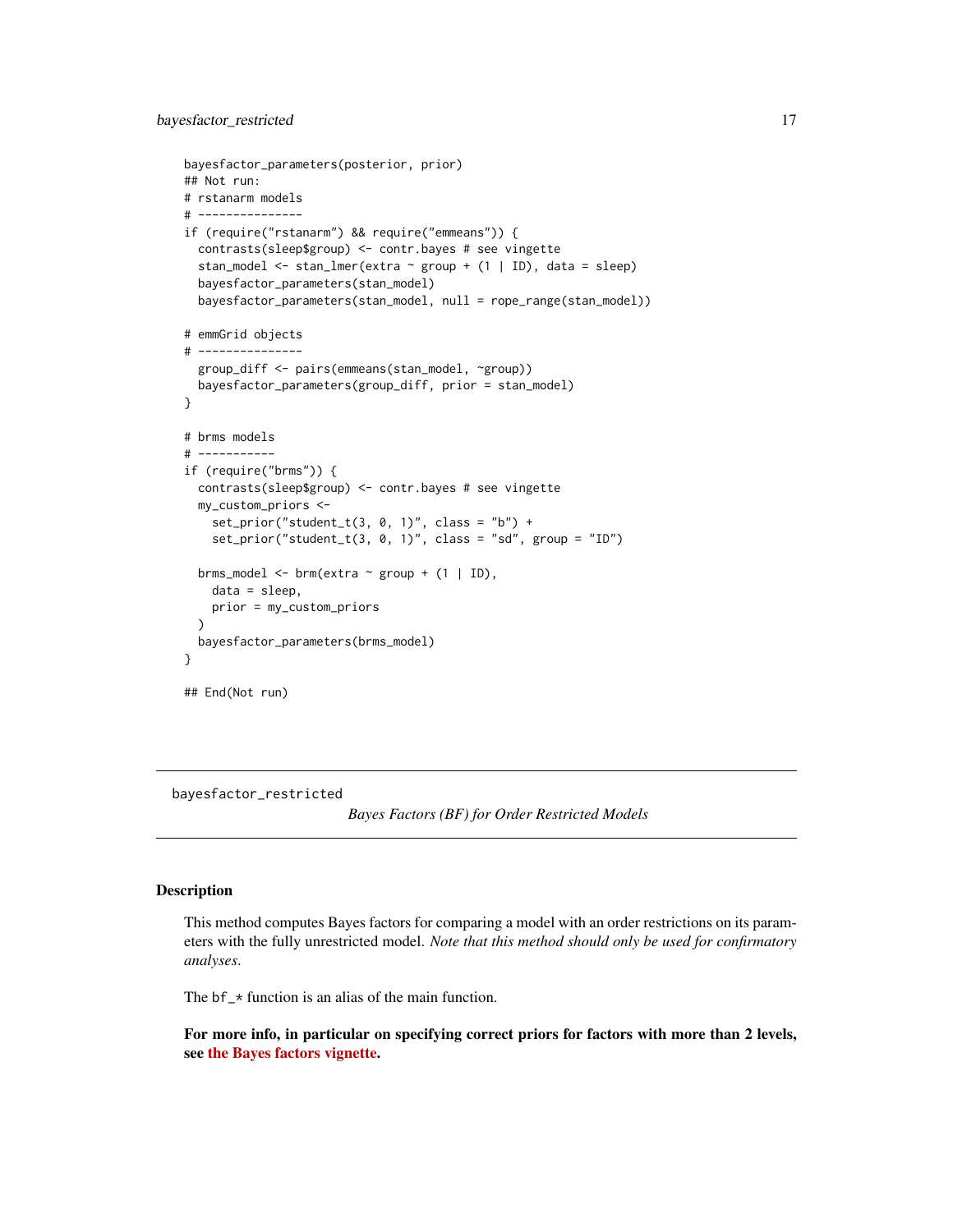# Usage

```
bayesfactor_restricted(
 posterior,
 hypothesis,
 prior = NULL,
 verbose = TRUE,
  ...
\lambdabf_restricted(posterior, hypothesis, prior = NULL, verbose = TRUE, ...)
## S3 method for class 'stanreg'
bayesfactor_restricted(
 posterior,
 hypothesis,
 prior = NULL,
 verbose = TRUE,
 effects = c("fixed", "random", "all"),
  component = c("conditional", "zi", "zero_inflated", "all"),
  ...
\mathcal{L}## S3 method for class 'brmsfit'
bayesfactor_restricted(
 posterior,
 hypothesis,
 prior = NULL,
 verbose = TRUE,
 effects = c("fixed", "random", "all"),
  component = c("conditional", "zi", "zero_inflated", "all"),
  ...
\mathcal{L}## S3 method for class 'emmGrid'
bayesfactor_restricted(
 posterior,
 hypothesis,
 prior = NULL,
 verbose = TRUE,
  ...
\mathcal{L}
```
# Arguments

| posterior  | A stanreg/brmsfit object, emmGrid or a data frame - representing a posterior<br>$distribution(s)$ from (see Details). |
|------------|-----------------------------------------------------------------------------------------------------------------------|
| hypothesis | A character vector specifying the restrictions as logical conditions (see examples)<br>below).                        |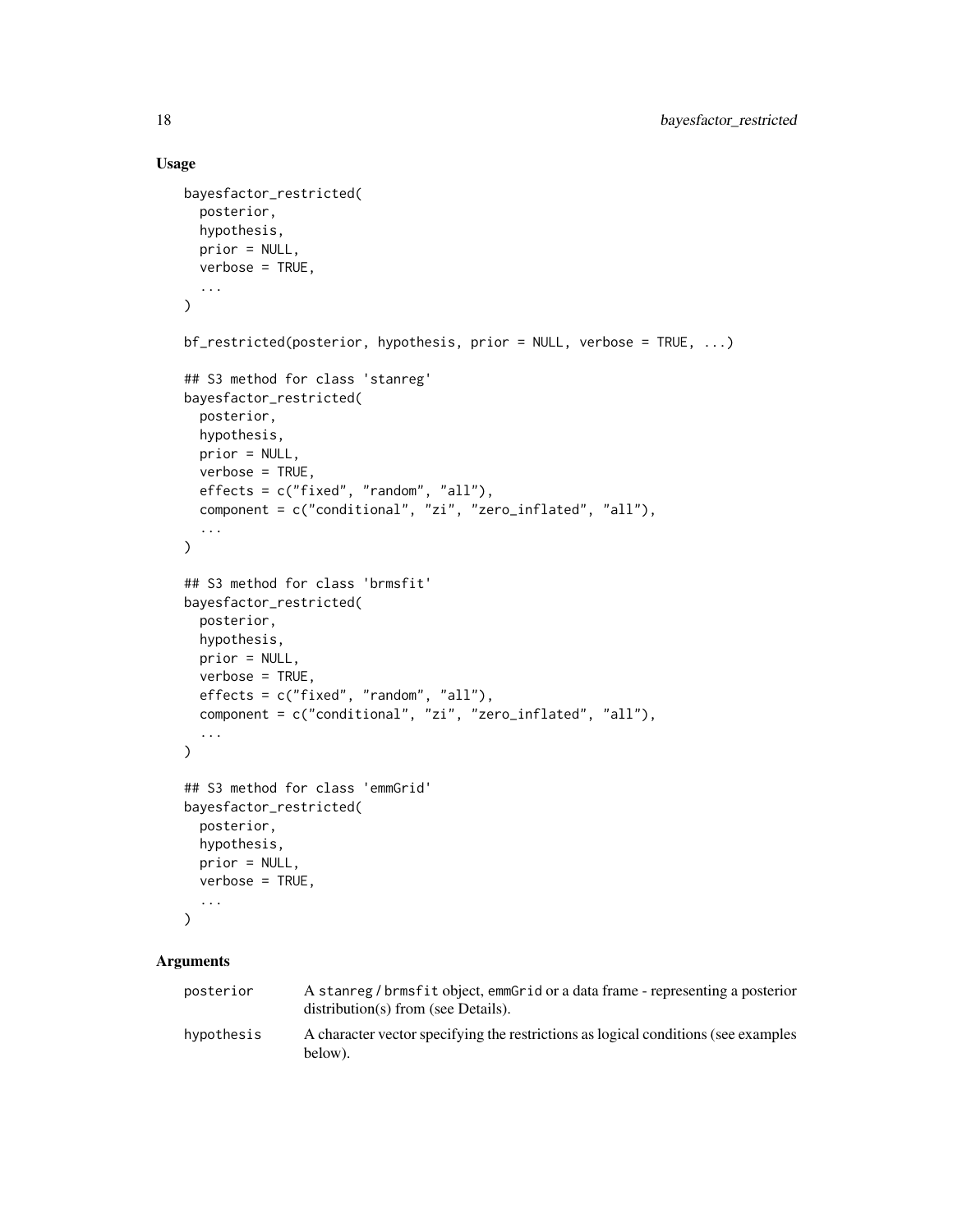| prior     | An object representing a prior distribution (see Details).                                                                                                                         |
|-----------|------------------------------------------------------------------------------------------------------------------------------------------------------------------------------------|
| verbose   | Toggle off warnings.                                                                                                                                                               |
| $\cdots$  | Currently not used.                                                                                                                                                                |
| effects   | Should results for fixed effects, random effects or both be returned? Only applies<br>to mixed models. May be abbreviated.                                                         |
| component | Should results for all parameters, parameters for the conditional model or the<br>zero-inflated part of the model be returned? May be abbreviated. Only applies<br>to brms-models. |

# Details

This method is used to compute Bayes factors for order-restricted models vs un-restricted models by setting an order restriction on the prior and posterior distributions (Morey & Wagenmakers, 2013).

(Though it is possible to use bayesfactor\_restricted() to test interval restrictions, it is more suitable for testing order restrictions; see examples).

For the computation of Bayes factors, the model priors must be proper priors (at the very least they should be *not flat*, and it is preferable that they be *informative*); As the priors for the alternative get wider, the likelihood of the null value(s) increases, to the extreme that for completely flat priors the null is infinitely more favorable than the alternative (this is called *the Jeffreys-Lindley-Bartlett paradox*). Thus, you should only ever try (or want) to compute a Bayes factor when you have an informed prior.

(Note that by default, brms::brm() uses flat priors for fixed-effects.)

Setting the correct prior: It is important to provide the correct prior for meaningful results.

- When posterior is a data.frame, prior should also be a data.frame, with matching column order.
- When posterior is a stanreg or brmsfit model:
	- prior can be set to NULL, in which case prior samples are drawn internally.
	- prior can also be a model equvilant to posterior but with samples from the priors *only*.
- When posterior is an emmGrid object:
	- prior should be the stanreg or brmsfit model used to create the emmGrid objects.
	- prior can also be an emmGrid object equvilant to posterior but created with a model of priors samples *only*.
	- Note: When the emmGrid has undergone any transformations ("log", "response", etc.), or regriding, then prior must be an emmGrid object, as stated above.

Interpreting Bayes Factors: A Bayes factor greater than 1 can be interpereted as evidence against the null, at which one convention is that a Bayes factor greater than 3 can be considered as "substantial" evidence against the null (and vice versa, a Bayes factor smaller than 1/3 indicates substantial evidence in favor of the null-hypothesis) (Wetzels et al. 2011).

# Value

A data frame containing the Bayes factor representing evidence *against* the un-restricted model.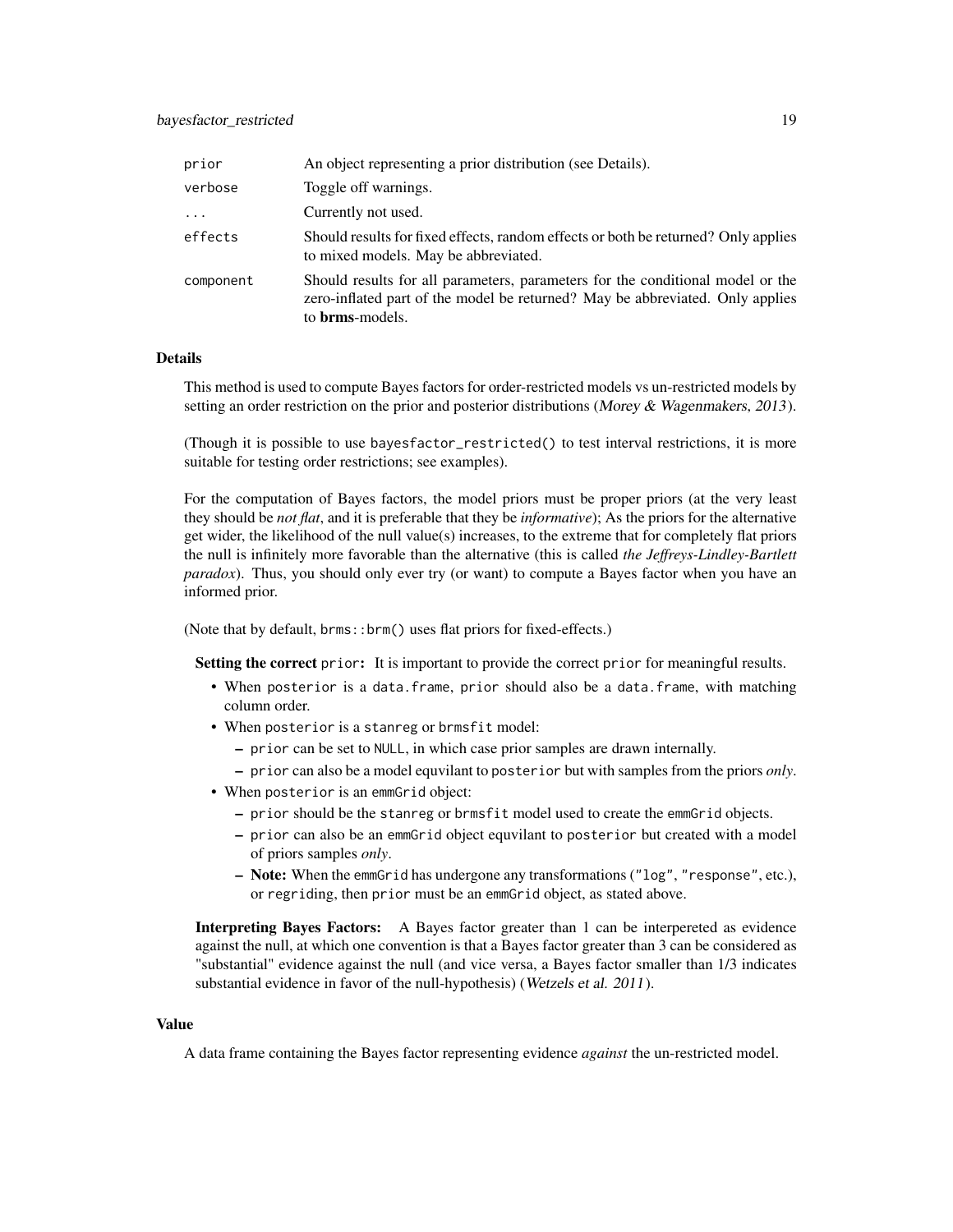## References

- Morey, R. D., & Wagenmakers, E. J. (2014). Simple relation between Bayesian order-restricted and point-null hypothesis tests. Statistics & Probability Letters, 92, 121-124.
- Morey, R. D., & Rouder, J. N. (2011). Bayes factor approaches for testing interval null hypotheses. Psychological methods, 16(4), 406.
- Morey, R. D. (Jan, 2015). Multiple Comparisons with BayesFactor, Part 2 order restrictions. Retrived from https://richarddmorey.org/category/order-restrictions/.

# Examples

```
library(bayestestR)
prior <- data.frame(
  X = rnorm(100),
  X1 = rnorm(100),
 X3 = rnorm(100))
posterior <- data.frame(
  X = rnorm(100, .4),
 X1 = rnorm(100, -2),
 X3 = rnorm(100)\lambdahyps \leq c(
  "X > X1 \& X1 > X3",
  "X > X1"\lambdabayesfactor_restricted(posterior, hypothesis = hyps, prior = prior)
## Not run:
# rstanarm models
# ---------------
if (require("rstanarm") && require("emmeans")) {
  fit_stan <- stan_glm(mpg \sim wt + cyl + am,
    data = mtcars
  )
  hyps \leq c(
    "am > 0 & cyl < 0",
    "cy1 < 0",
    "wt - cyl > 0"
  )
  bayesfactor_restricted(fit_stan, hypothesis = hyps)
# emmGrid objects
# ---------------
# replicating http://bayesfactor.blogspot.com/2015/01/multiple-comparisons-with-bayesfactor-2.html
 disgust_data <- read.table(url("http://www.learnbayes.org/disgust_example.txt"), header = TRUE)
```
fit\_model  $\le$  stan\_glm(score  $\sim$  condition, data = disgust\_data, family = gaussian())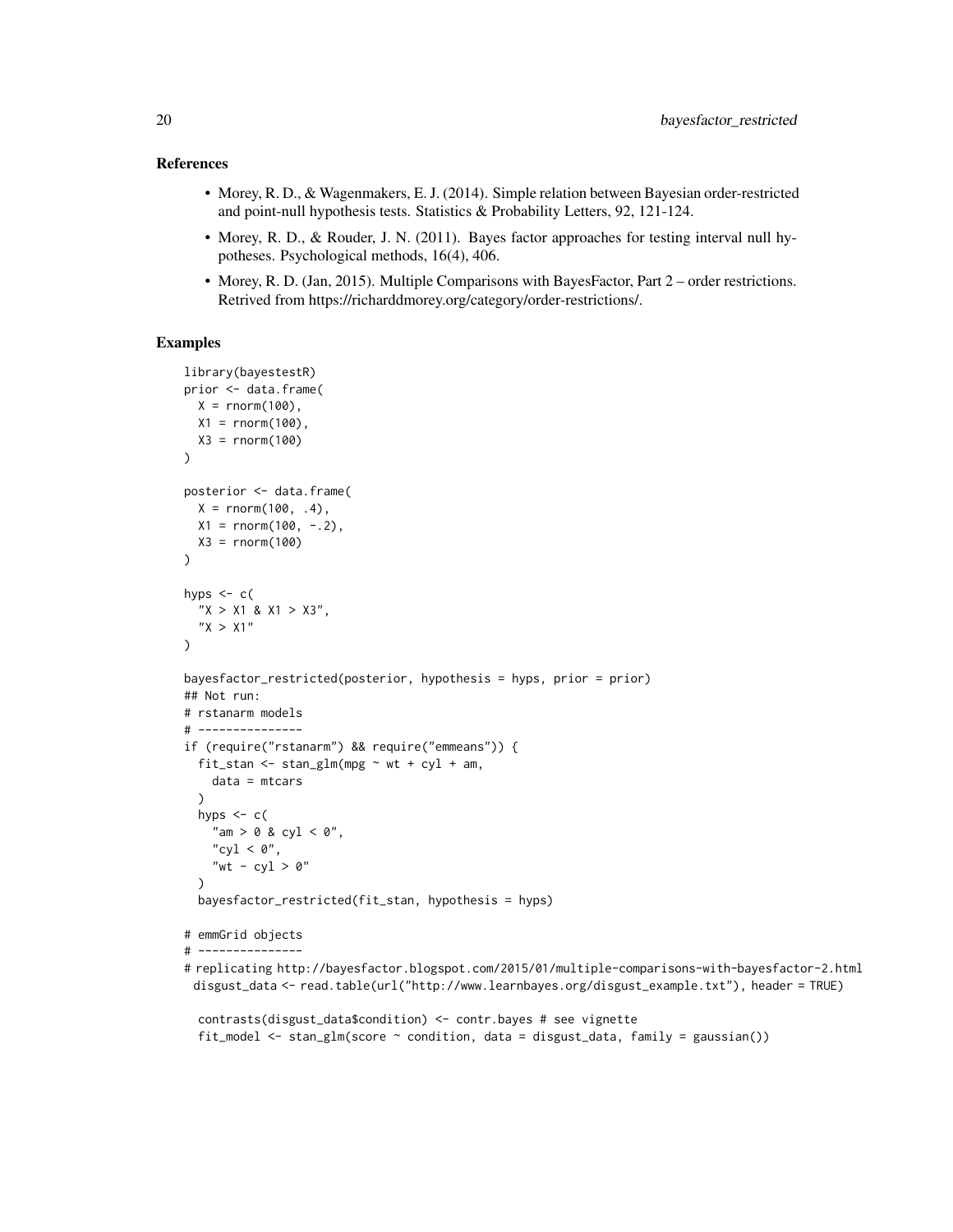# <span id="page-20-0"></span>check\_prior 21

```
em_condition <- emmeans(fit_model, ~condition)
 hyps <- c("lemon < control & control < sulfur")
 bayesfactor_restricted(em_condition, prior = fit_model, hypothesis = hyps)
# > # Bayes Factor (Order-Restriction)
# >
# > Hypothesis P(Prior) P(Posterior) Bayes Factor
# > lemon < control & control < sulfur 0.17 0.75 4.49
# > ---
# > Bayes factors for the restricted model vs. the un-restricted model.
}
## End(Not run)
```
# check\_prior *Check if Prior is Informative*

# Description

Performs a simple test to check whether the prior is informative to the posterior. This idea, and the accompanying heuristics, were discussed in [this blogpost.](https://statmodeling.stat.columbia.edu/2019/08/10/)

# Usage

```
check_prior(model, method = "gelman", simulate_priors = TRUE, ...)
```
# Arguments

| model           | A stanreg, stanfit, or brmsfit object.                                                                                                                                                                                                                                                                         |
|-----------------|----------------------------------------------------------------------------------------------------------------------------------------------------------------------------------------------------------------------------------------------------------------------------------------------------------------|
| method          | Can be "gelman" or "lakeland". For the "gelman" method, if the SD of the<br>posterior is more than 0.1 times the SD of the prior, then the prior is considered<br>as informative. For the "lakeland" method, the prior is considered as informative<br>if the posterior falls within the 95% HDI of the prior. |
| simulate_priors |                                                                                                                                                                                                                                                                                                                |
|                 | Should prior distributions be simulated using simulate_prior (default; faster)<br>or sampled via unupdate (slower, more accurate).                                                                                                                                                                             |
| .               | Currently not used.                                                                                                                                                                                                                                                                                            |

# References

https://statmodeling.stat.columbia.edu/2019/08/10/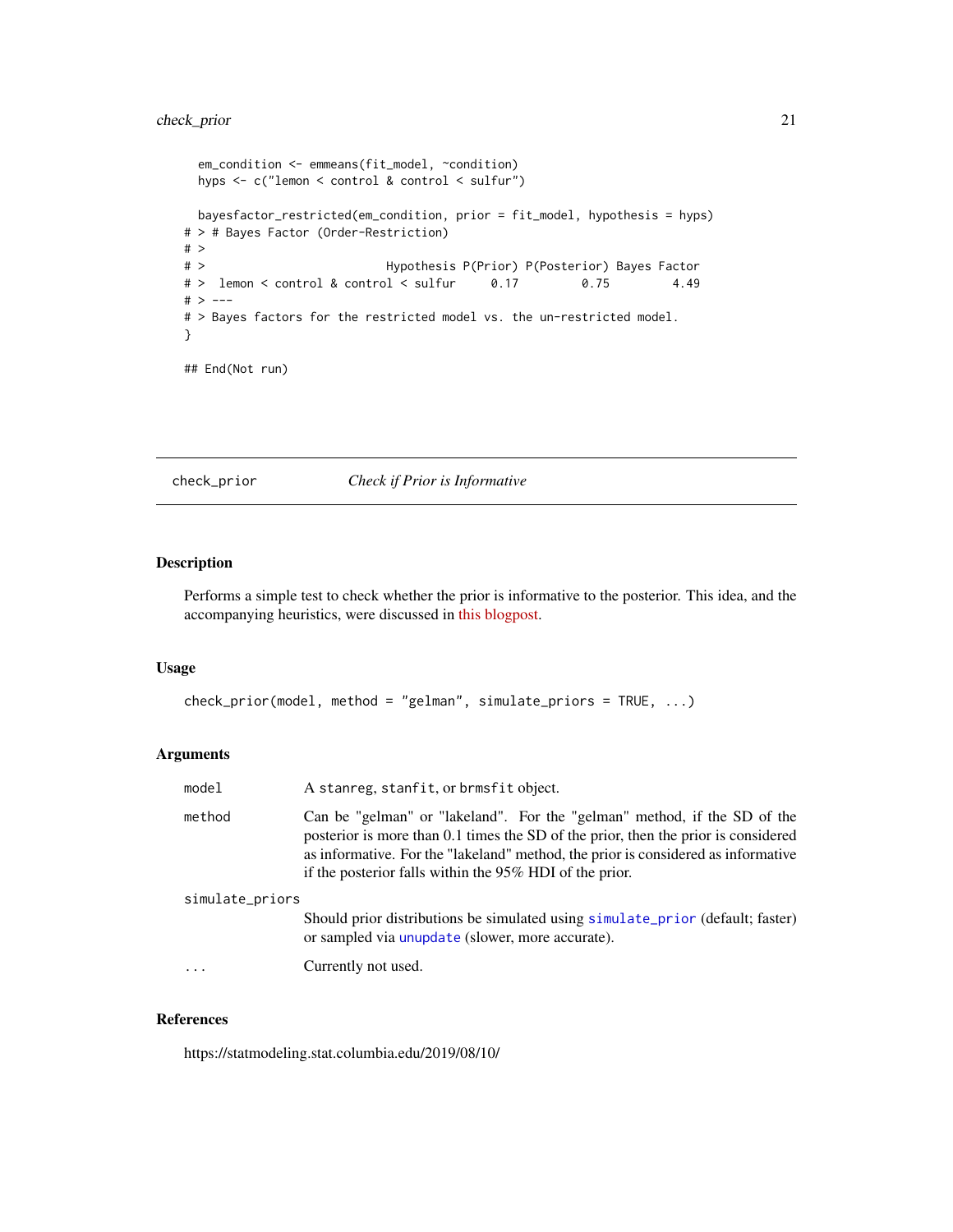# Examples

```
## Not run:
library(bayestestR)
if (require("rstanarm")) {
  model \le stan_glm(mpg \sim wt + am, data = mtcars, chains = 1, refresh = 0)
  check_prior(model, method = "gelman")
  check_prior(model, method = "lakeland")
  # An extreme example where both methods diverge:
  model \le stan_glm(mpg \sim wt, data = mtcars[1:3,],
                    prior = normal(-3.3, 1, FALSE),
                    prior_intercept = normal(0, 1000, FALSE),
                    refresh = 0)
  check_prior(model, method = "gelman")
  check_prior(model, method = "lakeland")
  plot(si(model)) # can provide visual confirmation to the Lakeland method
}
```
## End(Not run)

ci *Confidence/Credible/Compatibility Interval (CI)*

#### Description

Compute Confidence/Credible/Compatibility Intervals (CI) or Support Intervals (SI) for Bayesian and frequentist models. The Documentation is accessible for:

# Usage

```
\text{ci}(x, \ldots)## S3 method for class 'numeric'
ci(x, ci = 0.89, method = "ETI", verbose = TRUE, BF = 1, ...)## S3 method for class 'data.frame'
ci(x, ci = 0.89, method = "ETI", verbose = TRUE, BF = 1, ...)## S3 method for class 'sim.merMod'
ci(
  x,
  ci = 0.89,method = "ETI".effects = c("fixed", "random", "all"),
 parameters = NULL,
  verbose = TRUE,
  ...
)
```
<span id="page-21-0"></span>22 circle  $\overline{\phantom{a}}$  circle  $\overline{\phantom{a}}$  circle  $\overline{\phantom{a}}$  circle  $\overline{\phantom{a}}$  circle  $\overline{\phantom{a}}$  circle  $\overline{\phantom{a}}$  circle  $\overline{\phantom{a}}$  circle  $\overline{\phantom{a}}$  circle  $\overline{\phantom{a}}$  circle  $\overline{\phantom{a}}$  circle  $\overline{\phantom{a}}$  circle  $\$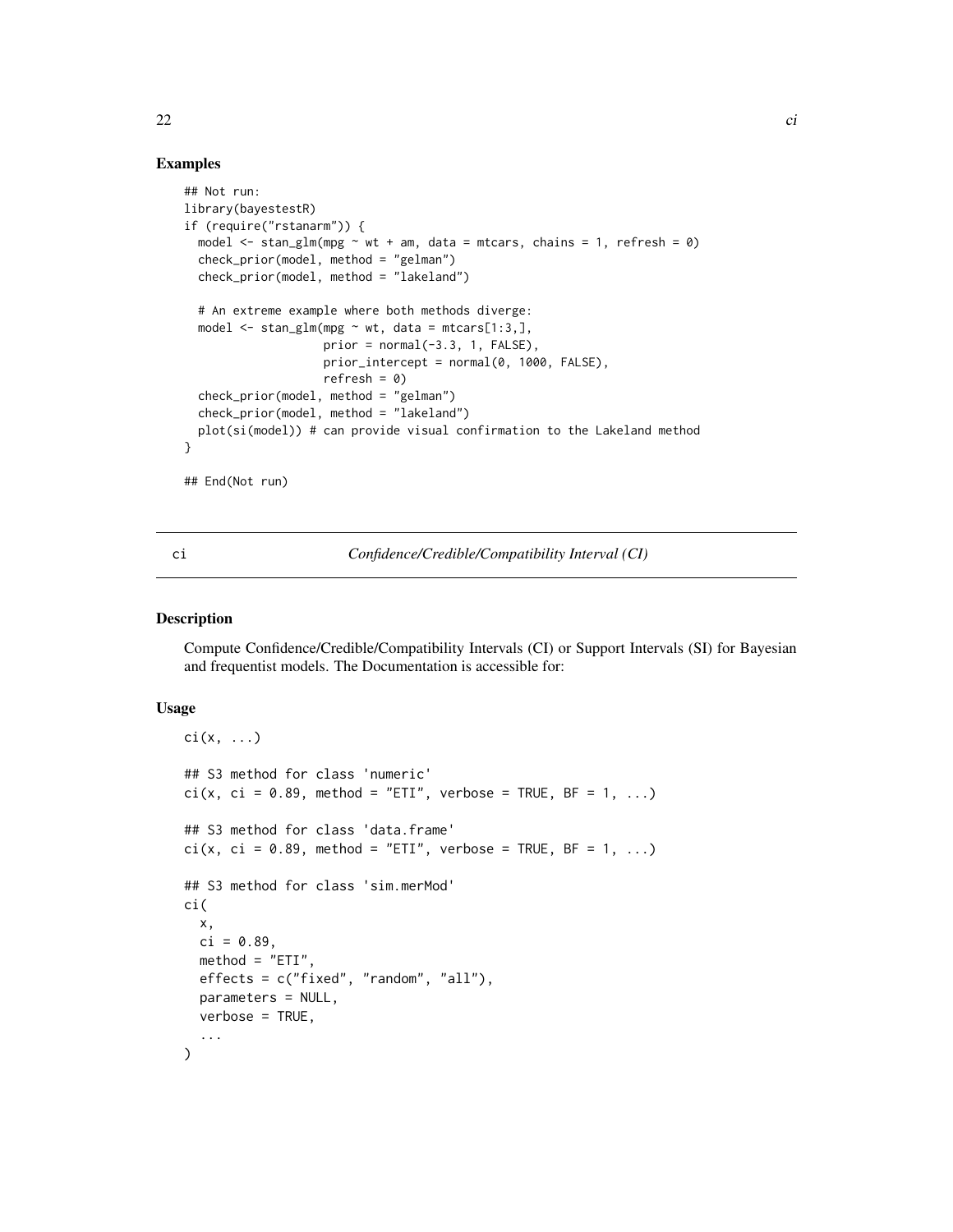ci( x,

## S3 method for class 'sim'

## S3 method for class 'stanreg'

```
ci(x, ci = 0.89, method = "ETI", parameters = NULL, verbose = TRUE, ...)
```

```
ci = 0.89,method = "ETI",effects = c("fixed", "random", "all"),
 parameters = NULL,
 verbose = TRUE,
 BF = 1,...
)
## S3 method for class 'brmsfit'
ci(
 x,
 ci = 0.89,
 method = "ETI",effects = c("fixed", "random", "all"),
 component = c("conditional", "zi", "zero_inflated", "all"),
 parameters = NULL,
 verbose = TRUE,
 BF = 1,...
\mathcal{L}## S3 method for class 'BFBayesFactor'
ci(x, ci = 0.89, method = "ETI", verbose = TRUE, BF = 1, ...)## S3 method for class 'MCMCglmm'
ci(x, ci = 0.89, method = "ETI", verbose = TRUE, ...)
```
# Arguments

| X       | A stanreg or brmsfit model, or a vector representing a posterior distribution.                                                                                  |
|---------|-----------------------------------------------------------------------------------------------------------------------------------------------------------------|
| .       | Currently not used.                                                                                                                                             |
| ci      | Value or vector of probability of the CI (between 0 and 1) to be estimated. De-<br>fault to .89 (89%) for Bayesian models and .95 (95%) for frequentist models. |
| method  | Can be 'ETI' (default), 'HDI' or 'SI'.                                                                                                                          |
| verbose | Toggle off warnings.                                                                                                                                            |
| ВF      | The amount of support required to be included in the support interval.                                                                                          |
| effects | Should results for fixed effects, random effects or both be returned? Only applies<br>to mixed models. May be abbreviated.                                      |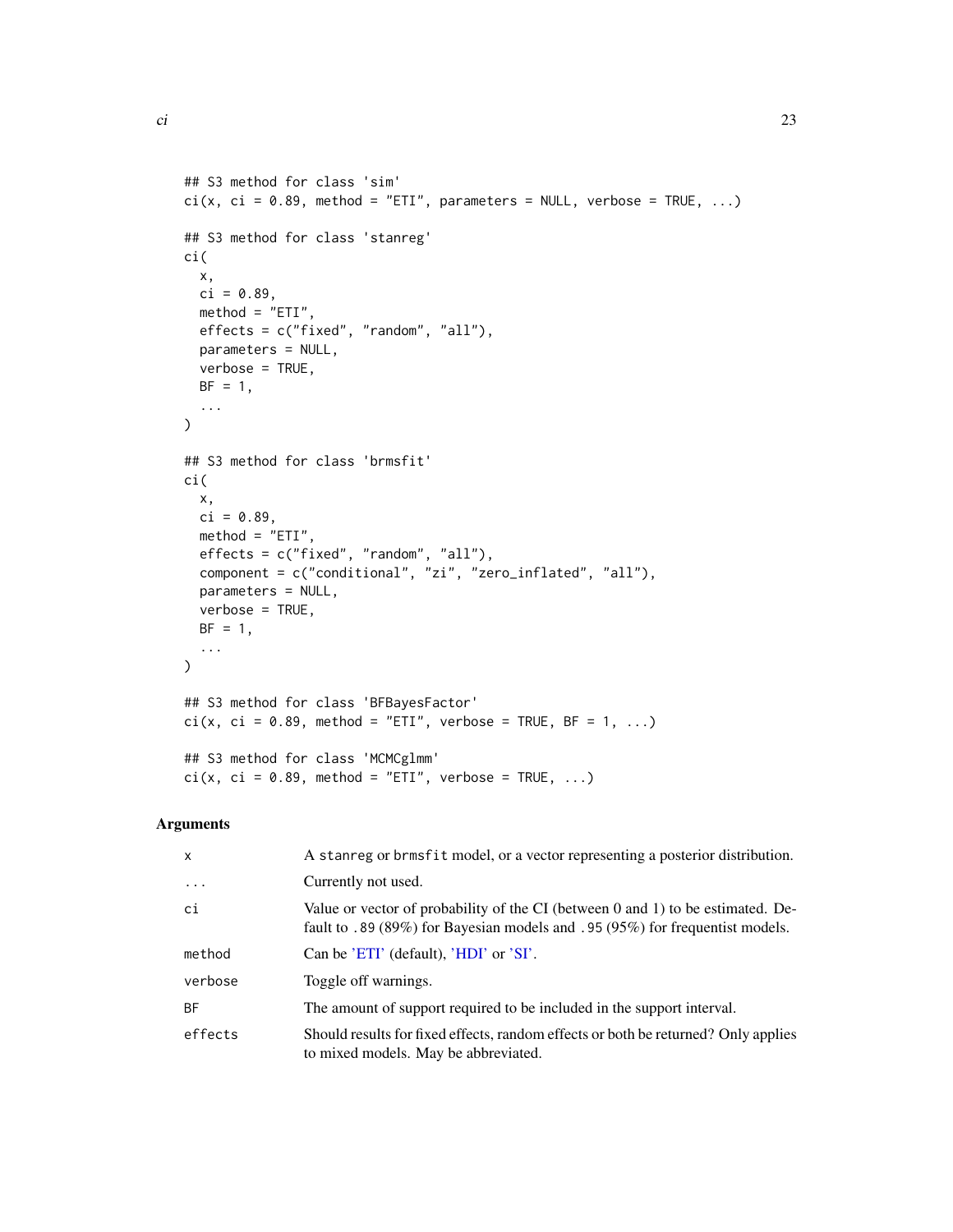| parameters | Regular expression pattern that describes the parameters that should be returned.                                                                                                          |
|------------|--------------------------------------------------------------------------------------------------------------------------------------------------------------------------------------------|
|            | Meta-parameters (like 1p <sub>-</sub> or prior) are filtered by default, so only param-                                                                                                    |
|            | eters that typically appear in the summary $()$ are returned. Use parameters to<br>select specific parameters for the output.                                                              |
|            |                                                                                                                                                                                            |
| component  | Should results for all parameters, parameters for the conditional model or the<br>zero-inflated part of the model be returned? May be abbreviated. Only applies<br>to <b>brms</b> -models. |
|            |                                                                                                                                                                                            |

# Details

- [Bayesian models](https://easystats.github.io/bayestestR/articles/credible_interval.html)
- [Frequentist models](https://easystats.github.io/parameters/reference/ci.merMod.html)

# Value

A data frame with following columns:

- Parameter The model parameter(s), if  $x$  is a model-object. If  $x$  is a vector, this column is missing.
- CI The probability of the credible interval.
- CI\_low, CI\_high The lower and upper credible interval limits for the parameters.

#### Note

When it comes to interpretation, we recommend thinking of the CI in terms of an "uncertainty" or "compatibility" interval, the latter being defined as "Given any value in the interval and the background assumptions, the data should not seem very surprising" (Gelman & Greenland 2019).

There is also a plot()[-method](https://easystats.github.io/see/articles/bayestestR.html) implemented in the see[-package.](https://easystats.github.io/see/)

# References

Gelman A, Greenland S. Are confidence intervals better termed "uncertainty intervals"? BMJ 2019;l5381. doi: [10.1136/bmj.l5381](https://doi.org/10.1136/bmj.l5381)

#### Examples

```
library(bayestestR)
posterior <- rnorm(1000)
ci(posterior, method = "ETI")
ci(posterior, method = "HDI")
df <- data.frame(replicate(4, rnorm(100)))
ci(df, method = "ETI", ci = c(.80, .89, .95))ci(df, method = "HDI", ci = c(.80, .89, .95))## Not run:
if (require("rstanarm")) {
  model \le stan_glm(mpg \sim wt, data = mtcars, chains = 2, iter = 200, refresh = 0)
```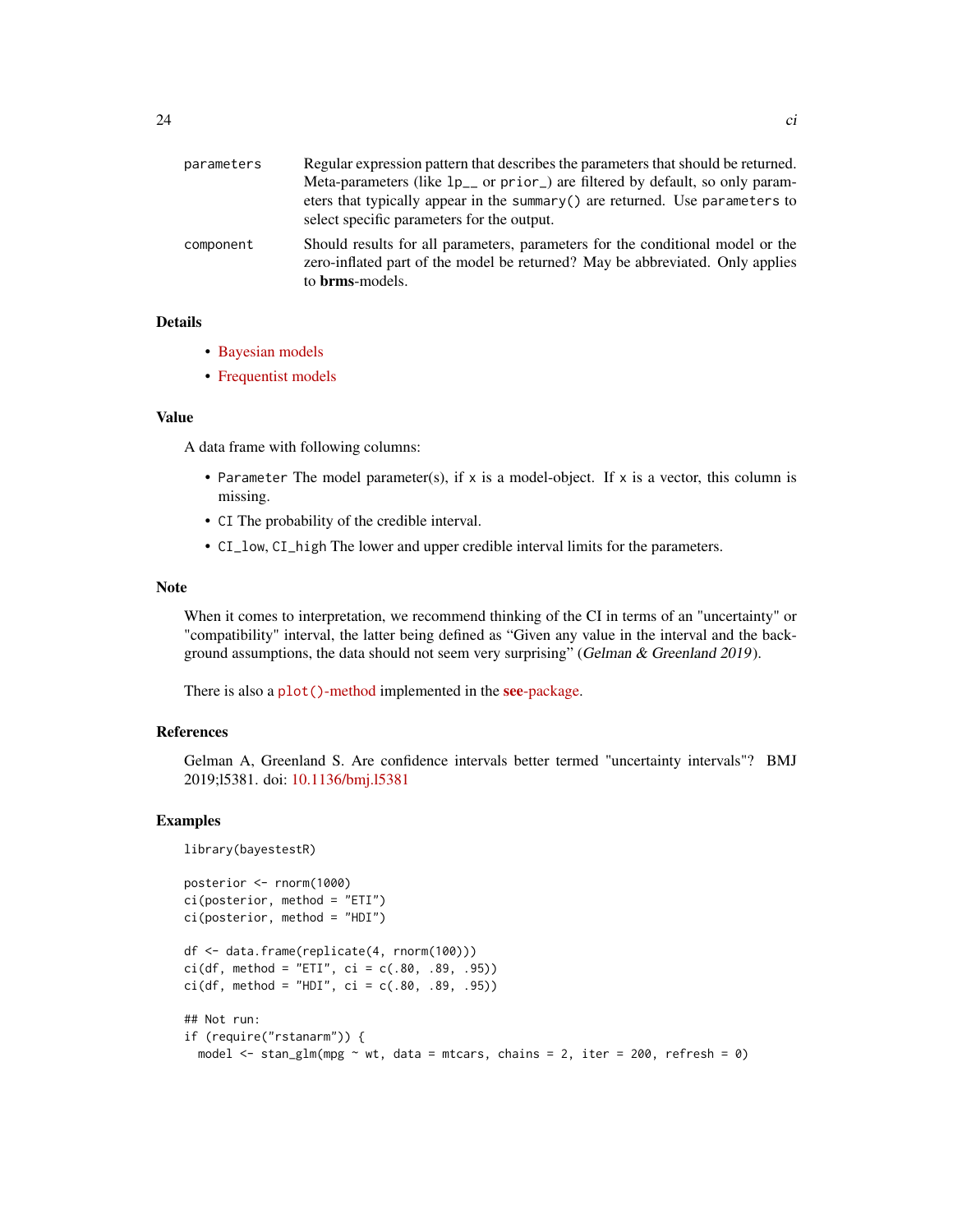# <span id="page-24-0"></span>contr.bayes 25

```
ci(model, method = "ETI", ci = c(.80, .89))ci(model, method = "HDI", ci = c(.80, .89))ci(model, method = "SI")
}
if (require("brms")) {
 model \leq brms::brm(mpg \sim wt + cyl, data = mtcars)
 ci(model, method = "ETI")
 ci(model, method = "HDI")
 ci(model, method = "SI")
}
if (require("BayesFactor")) {
 bf \le ttestBF(x = rnorm(100, 1, 1))
 ci(bf, method = "ETI")
 ci(bf, method = "HDI")
}
if (require("emmeans")) {
 model <- emtrends(model, ~1, "wt")
 ci(model, method = "ETI")
 ci(model, method = "HDI")
 ci(model, method = "SI")
}
## End(Not run)
```
contr.bayes *Orthonormal Contrast Matrices for Bayesian Estimation*

# Description

Returns a design or model matrix of orthonormal contrasts such that the marginal prior on all effects is identical. Implementation from Singmann \& Gronau's [bfrms](https://github.com/bayesstuff/bfrms/), following the description in Rouder, Morey, Speckman, \& Province (2012, p. 363).

# Usage

contr.bayes(n, contrasts = TRUE)

#### Arguments

|           | a vector of levels for a factor, or the number of levels. |
|-----------|-----------------------------------------------------------|
| contrasts | logical indicating whether contrasts should be computed.  |

# Details

Though using this factor coding scheme might obscure the interpretation of parameters, it is essential for correct estimation of Bayes factors for contrasts and multi-level order restrictions. See info on specifying correct priors for factors with more than 2 levels in [the Bayes factors vignette.](https://easystats.github.io/bayestestR/articles/bayes_factors.html)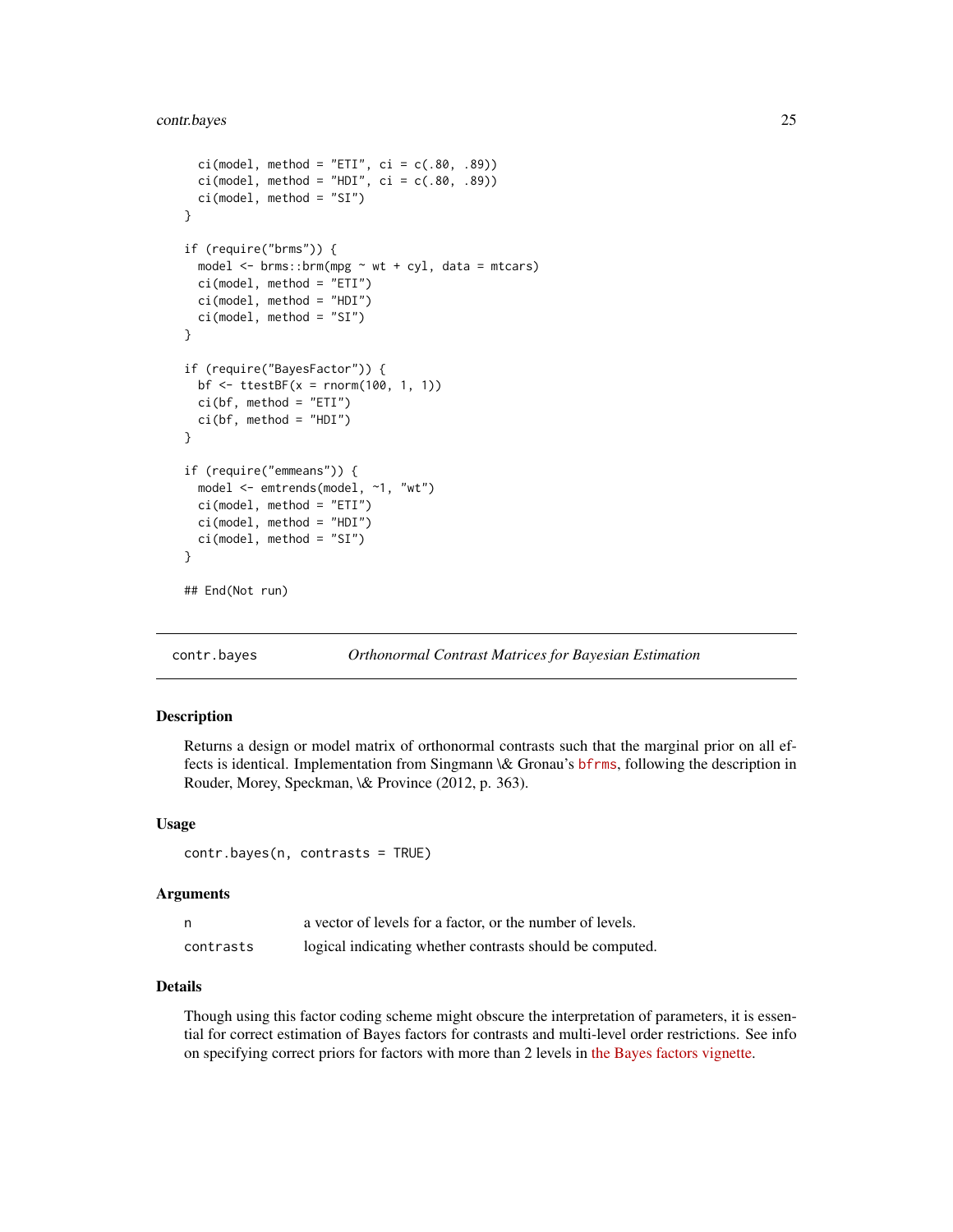# <span id="page-25-0"></span>Value

A matrix with n rows and k columns, with k=n-1 if contrasts is TRUE and k=n if contrasts is FALSE.

# References

Rouder, J. N., Morey, R. D., Speckman, P. L., \& Province, J. M. (2012). Default Bayes factors for ANOVA designs. \*Journal of Mathematical Psychology\*, 56(5), 356-374. https://doi.org/10.1016/j.jmp.2012.08.001

# Examples

```
## Not run:
contr.bayes(2) # Q_2 in Rouder et al. (2012, p. 363)
\sharp [, 1]
# [1,] -0.7071068
# [2,] 0.7071068
contr.bayes(5) # equivalent to Q_5 in Rouder et al. (2012, p. 363)
# [,1] [,2] [,3] [,4]
# [1,] 0.0000000 0.8944272 0.0000000 0.0000000
# [2,] 0.0000000 -0.2236068 -0.5000000 0.7071068
# [3,] 0.7071068 -0.2236068 -0.1666667 -0.4714045
# [4,] -0.7071068 -0.2236068 -0.1666667 -0.4714045
# [5,] 0.0000000 -0.2236068 0.8333333 0.2357023
## check decomposition
Q3 <- contr.bayes(3)
Q3 %*% t(Q3)
\sharp [,1] [,2] [,3]
# [1,] 0.6666667 -0.3333333 -0.3333333
# [2,] -0.3333333 0.6666667 -0.3333333
# [3,] -0.3333333 -0.3333333 0.6666667
## 2/3 on diagonal and -1/3 on off-diagonal elements
## End(Not run)
```
convert\_bayesian\_as\_frequentist *Convert (refit) a Bayesian model to frequentist*

# Description

Refit Bayesian model as frequentist. Can be useful for comparisons.

```
convert_bayesian_as_frequentist(model, data = NULL)
```

```
bayesian_as_frequentist(model, data = NULL)
```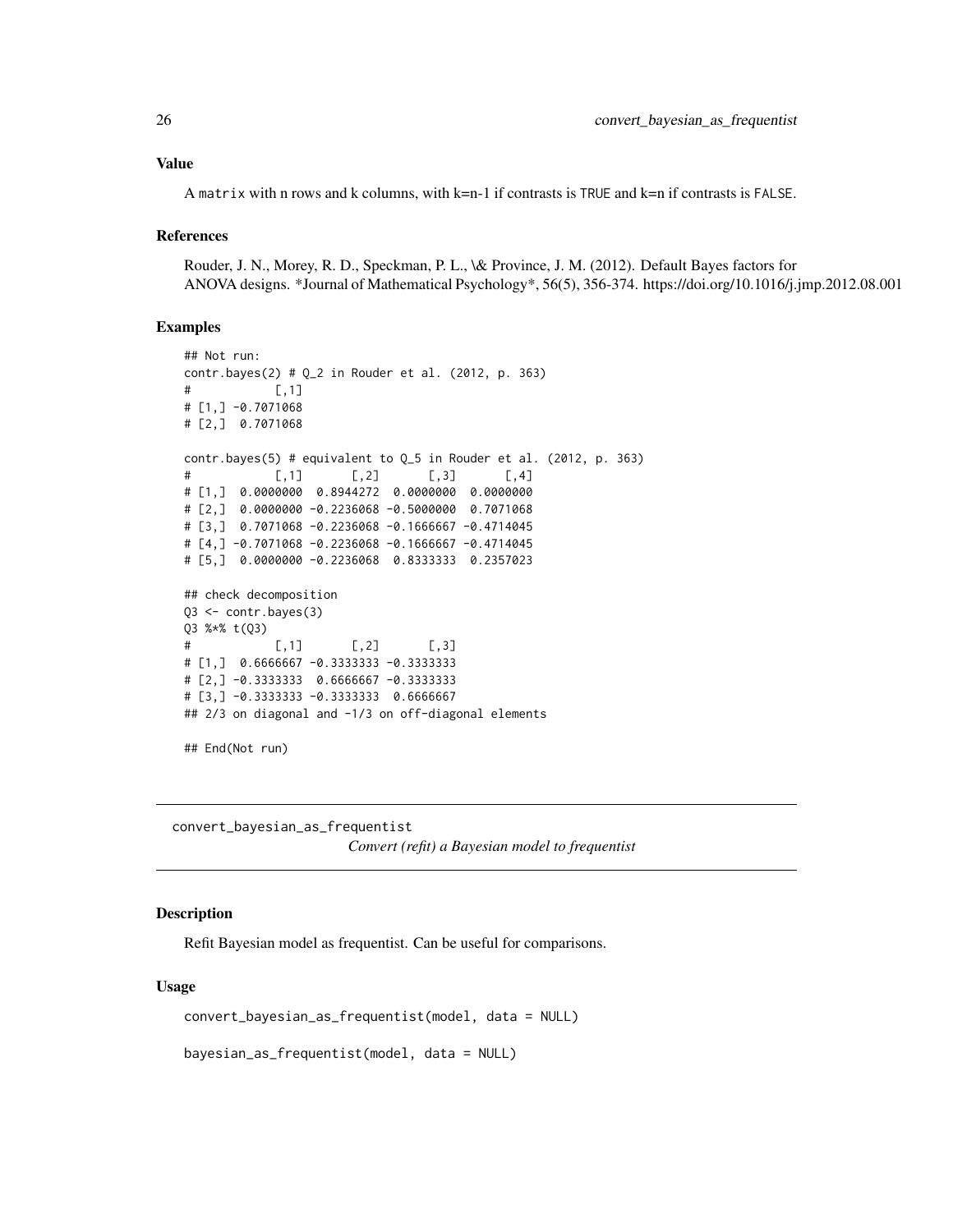# <span id="page-26-0"></span>density\_at 27

#### **Arguments**

| model | A Bayesian model.                                                       |
|-------|-------------------------------------------------------------------------|
| data  | Data used by the model. If NULL, will try to extract it from the model. |

# Examples

```
# Rstanarm ----------------------
if (require("rstanarm")) {
  # Simple regressions
  model <- stan_glm(Sepal.Length ~ Petal.Length * Species,
   data = iris, chains = 2, refresh = 0\lambdabayesian_as_frequentist(model)
  model <- stan_glm(vs ~ mpg,
   family = "binomial",
   data = mtcars, chains = 2, refresh = 0\lambdabayesian_as_frequentist(model)
}
## Not run:
if (require("rstanarm")) {
  # Mixed models
 model <- stan_glmer(Sepal.Length ~ Petal.Length + (1 | Species),
   data = iris, chains = 2, refresh = 0\lambdabayesian_as_frequentist(model)
  model \le stan_glmer(vs \sim mpg + (1 | cyl),
   family = "binomial",
   data = mtcars, chains = 2, refresh = 0)
  bayesian_as_frequentist(model)
}
## End(Not run)
```
density\_at *Density Probability at a Given Value*

#### Description

Compute the density value at a given point of a distribution (i.e., the value of the y axis of a value x of a distribution).

```
density_at(posterior, x, precision = 2^{\wedge}10, method = "kernel", ...)
```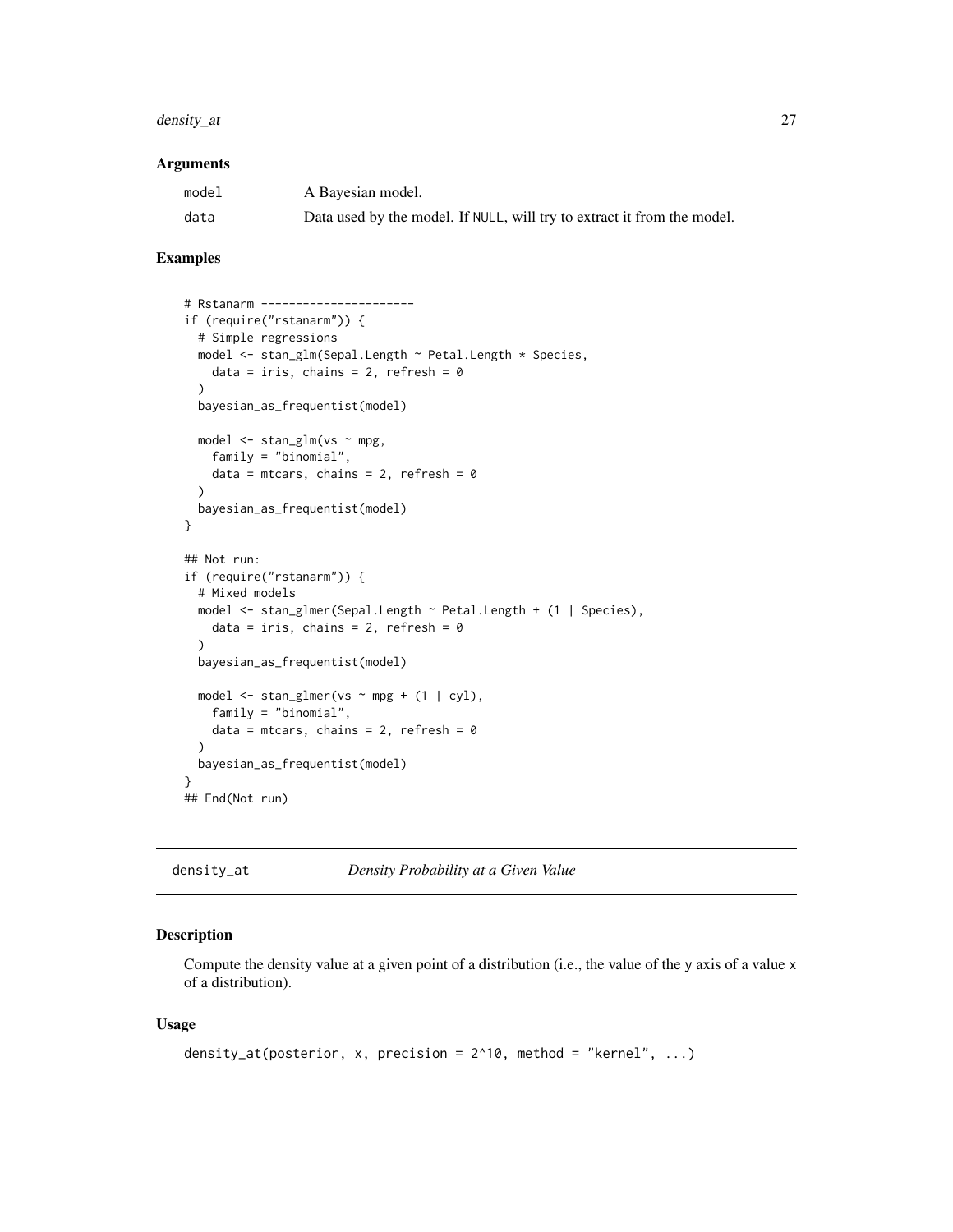# <span id="page-27-0"></span>Arguments

| posterior | Vector representing a posterior distribution.                                      |
|-----------|------------------------------------------------------------------------------------|
| x         | The value of which to get the approximate probability.                             |
| precision | Number of points of density data. See the n parameter in density.                  |
| method    | Density estimation method. Can be "kernel" (default), "logspline" or "KernSmooth". |
| $\ddots$  | Currently not used.                                                                |

# Examples

```
library(bayestestR)
posterior <- distribution_normal(n = 10)
density_at(posterior, 0)
density_at(posterior, c(0, 1))
```
describe\_posterior *Describe Posterior Distributions*

# Description

Compute indices relevant to describe and characterize the posterior distributions.

```
describe_posterior(
 posteriors,
  centrality = "median",
 dispersion = FALSE,
  ci = 0.89,ci_method = "hdi",
  test = c("p_direction", "rope"),
  rope_range = "default",
  rope_ci = 0.89,
  ...
\mathcal{L}## S3 method for class 'numeric'
describe_posterior(
 posteriors,
  centrality = "median",
 dispersion = FALSE,
  ci = 0.89,
  ci method = "hdi",
  test = c("p_direction", "rope"),rope_range = "default",
  rope\_ci = 0.89,bf_prior = NULL,
```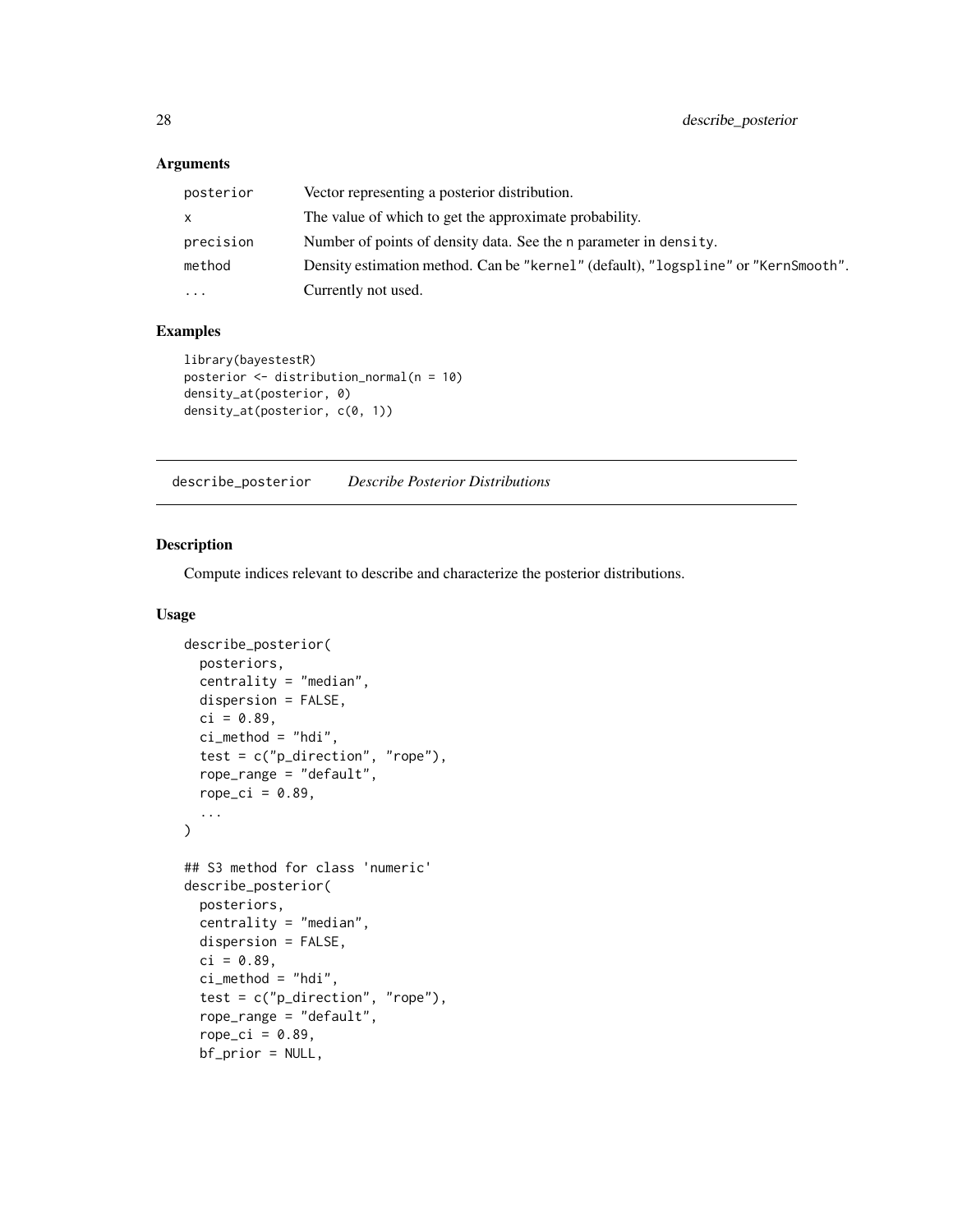```
BF = 1,...
\sum_{i=1}^{n}## S3 method for class 'stanreg'
describe_posterior(
 posteriors,
  centrality = "median",
 dispersion = FALSE,
  ci = 0.89,ci method = "hdi",
  test = c("p_direction", "rope"),rope_range = "default",
  rope_ci = 0.89,
 bf_prior = NULL,
  diagnostic = c("ESS", "Rhat"),
  priors = FALSE,
  effects = c("fixed", "random", "all"),
 parameters = NULL,
 BF = 1,
  ...
\mathcal{L}## S3 method for class 'stanmvreg'
describe_posterior(
 posteriors,
  centrality = "median",
 dispersion = FALSE,
  ci = 0.89,ci_method = "hdi",
  test = "p_direction",
  rope_range = "default",
  rope_ci = 0.89,
 bf_prior = NULL,
  diagnostic = c("ESS", "Rhat"),
 priors = FALSE,
  effects = c("fixed", "random", "all"),
 parameters = NULL,
  ...
\mathcal{L}## S3 method for class 'MCMCglmm'
describe_posterior(
 posteriors,
  centrality = "median",
  dispersion = FALSE,
  ci = 0.89,ci method = "hdi",
```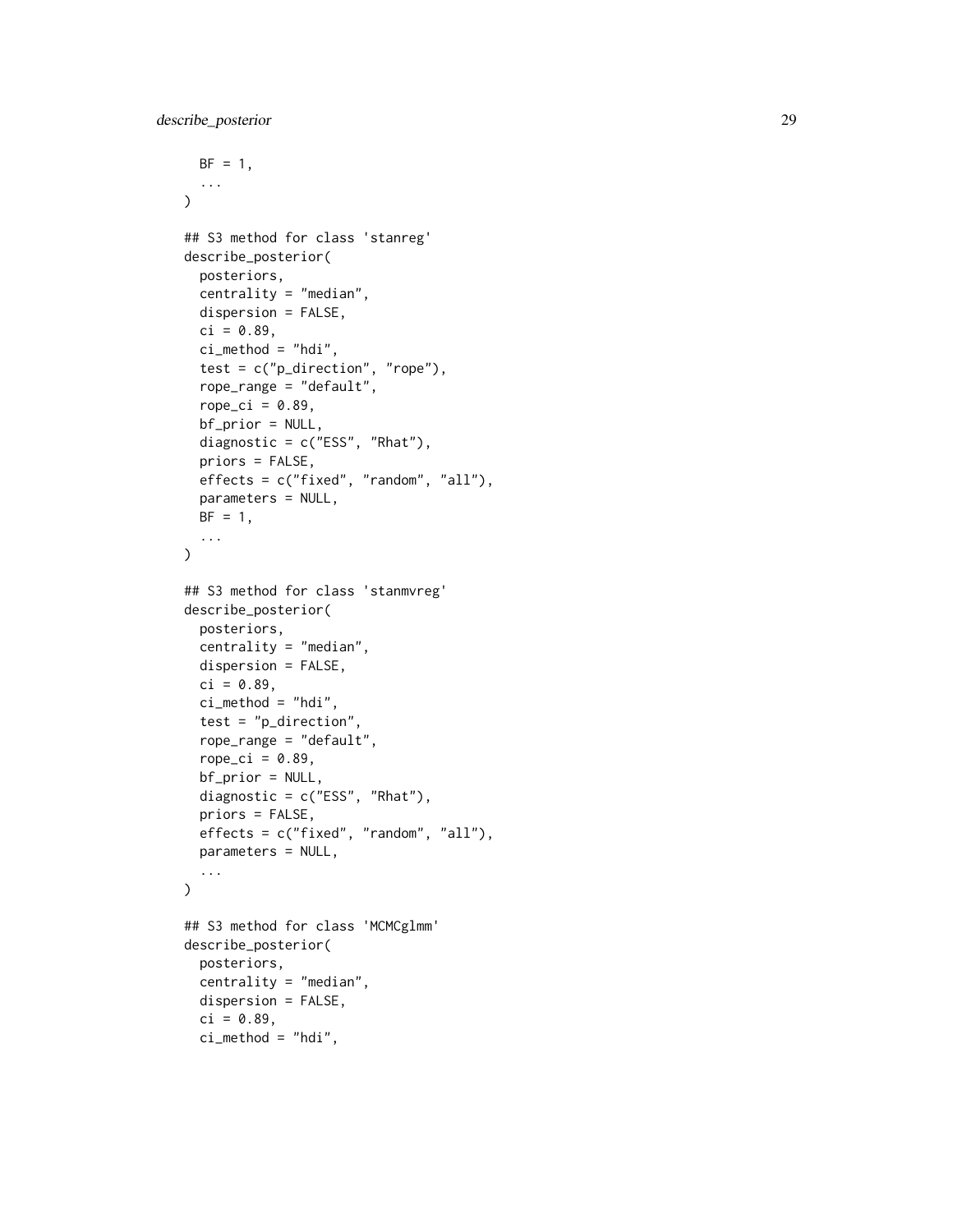```
test = c("p_direction", "rope"),
  rope_range = "default",
  rope_ci = 0.89,
 diagnostic = "ESS",
 parameters = NULL,
  ...
\lambda## S3 method for class 'brmsfit'
describe_posterior(
 posteriors,
 centrality = "median",
 dispersion = FALSE,
 ci = 0.89,ci method = "hdi",
  test = c("p_direction", "rope"),
  rope_range = "default",
  rope_ci = 0.89,
 bf_prior = NULL,
  diagnostic = c("ESS", "Rhat"),
  effects = c("fixed", "random", "all"),
  component = c("conditional", "zi", "zero_inflated", "all"),
 parameters = NULL,
 BF = 1,...
\lambda## S3 method for class 'BFBayesFactor'
describe_posterior(
 posteriors,
 centrality = "median",
 dispersion = FALSE,
 ci = 0.89,ci method = "hdi",
  test = c("p_direction", "rope", "bf"),
  rope_range = "default",
  rope_ci = 0.89,
 priors = TRUE,
  ...
\mathcal{L}
```
# Arguments

| posteriors | A vector, data frame or model of posterior draws.                                                                                                       |
|------------|---------------------------------------------------------------------------------------------------------------------------------------------------------|
| centrality | The point-estimates (centrality indices) to compute. Character (vector) or list<br>with one or more of these options: "median", "mean", "MAP" or "all". |
| dispersion | Logical, if TRUE, computes indices of dispersion related to the estimate(s) (SD<br>and MAD for mean and median, respectively).                          |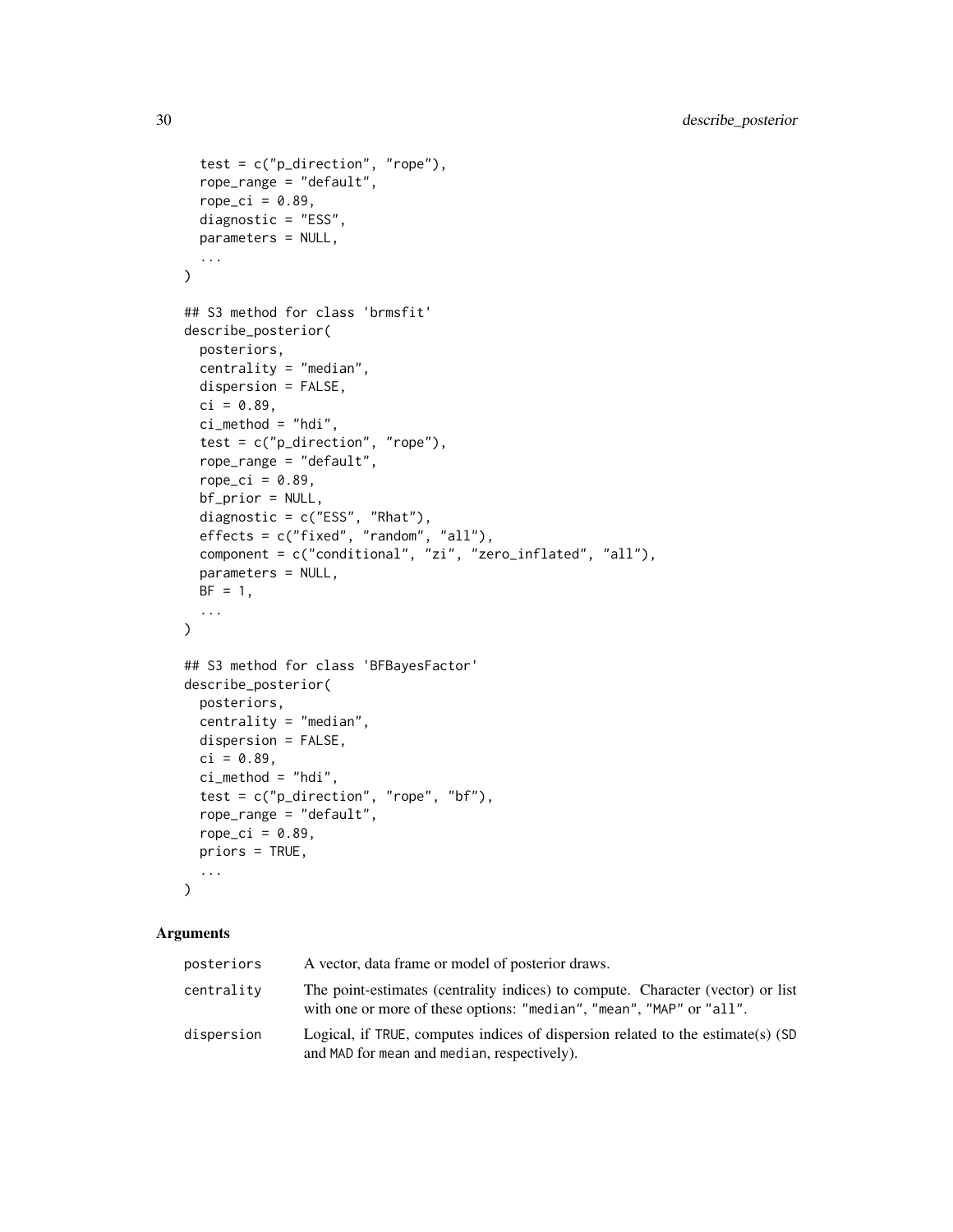| ci         | Value or vector of probability of the CI (between 0 and 1) to be estimated. De-<br>fault to .89 (89%) for Bayesian models and .95 (95%) for frequentist models.                                                                                                                                                                                                                                               |
|------------|---------------------------------------------------------------------------------------------------------------------------------------------------------------------------------------------------------------------------------------------------------------------------------------------------------------------------------------------------------------------------------------------------------------|
| ci_method  | The type of index used for Credible Interval. Can be "HDI" (default, see hdi),<br>"ETI" (see eti) or "SI" (see si).                                                                                                                                                                                                                                                                                           |
| test       | The indices of effect existence to compute. Character (vector) or list with one or<br>more of these options: "p_direction" (or "pd"), "rope", "p_map", "equivalence_test"<br>(or "equitest"), "bayesfactor" (or "bf") or "all" to compute all tests. For<br>each "test", the corresponding <b>bayestestR</b> function is called (e.g. rope or p_direction)<br>and its results included in the summary output. |
| rope_range | ROPE's lower and higher bounds. Should be a list of two values (e.g., $c(-0.1, 0.1)$ )<br>or "default". If "default", the bounds are set to $x + -0.1*SD$ (response).                                                                                                                                                                                                                                         |
| rope_ci    | The Credible Interval (CI) probability, corresponding to the proportion of HDI,<br>to use for the percentage in ROPE.                                                                                                                                                                                                                                                                                         |
| $\cdots$   | Additional arguments to be passed to or from methods.                                                                                                                                                                                                                                                                                                                                                         |
| bf_prior   | Distribution representing a prior for the computation of Bayes factors / SI. Used<br>if the input is a posterior, otherwise (in the case of models) ignored.                                                                                                                                                                                                                                                  |
| <b>BF</b>  | The amount of support required to be included in the support interval.                                                                                                                                                                                                                                                                                                                                        |
| diagnostic | Diagnostic metrics to compute. Character (vector) or list with one or more of<br>these options: "ESS", "Rhat", "MCSE" or "all".                                                                                                                                                                                                                                                                               |
| priors     | Add the prior used for each parameter.                                                                                                                                                                                                                                                                                                                                                                        |
| effects    | Should results for fixed effects, random effects or both be returned? Only applies<br>to mixed models. May be abbreviated.                                                                                                                                                                                                                                                                                    |
| parameters | Regular expression pattern that describes the parameters that should be returned.<br>Meta-parameters (like 1p <sub>-</sub> or prior) are filtered by default, so only param-<br>eters that typically appear in the summary() are returned. Use parameters to<br>select specific parameters for the output.                                                                                                    |
| component  | Should results for all parameters, parameters for the conditional model or the<br>zero-inflated part of the model be returned? May be abbreviated. Only applies<br>to brms-models.                                                                                                                                                                                                                            |

# Details

One or more components of point estimates (like posterior mean or median), intervals and tests can be omitted from the summary output by setting the related argument to NULL. For example, test = NULL and centrality = NULL would only return the HDI (or CI).

# References

- [Comparison of Point-Estimates](https://easystats.github.io/bayestestR/articles/indicesEstimationComparison.html)
- [Region of Practical Equivalence \(ROPE\)](https://easystats.github.io/bayestestR/articles/region_of_practical_equivalence.html)
- [Bayes factors](https://easystats.github.io/bayestestR/articles/bayes_factors.html)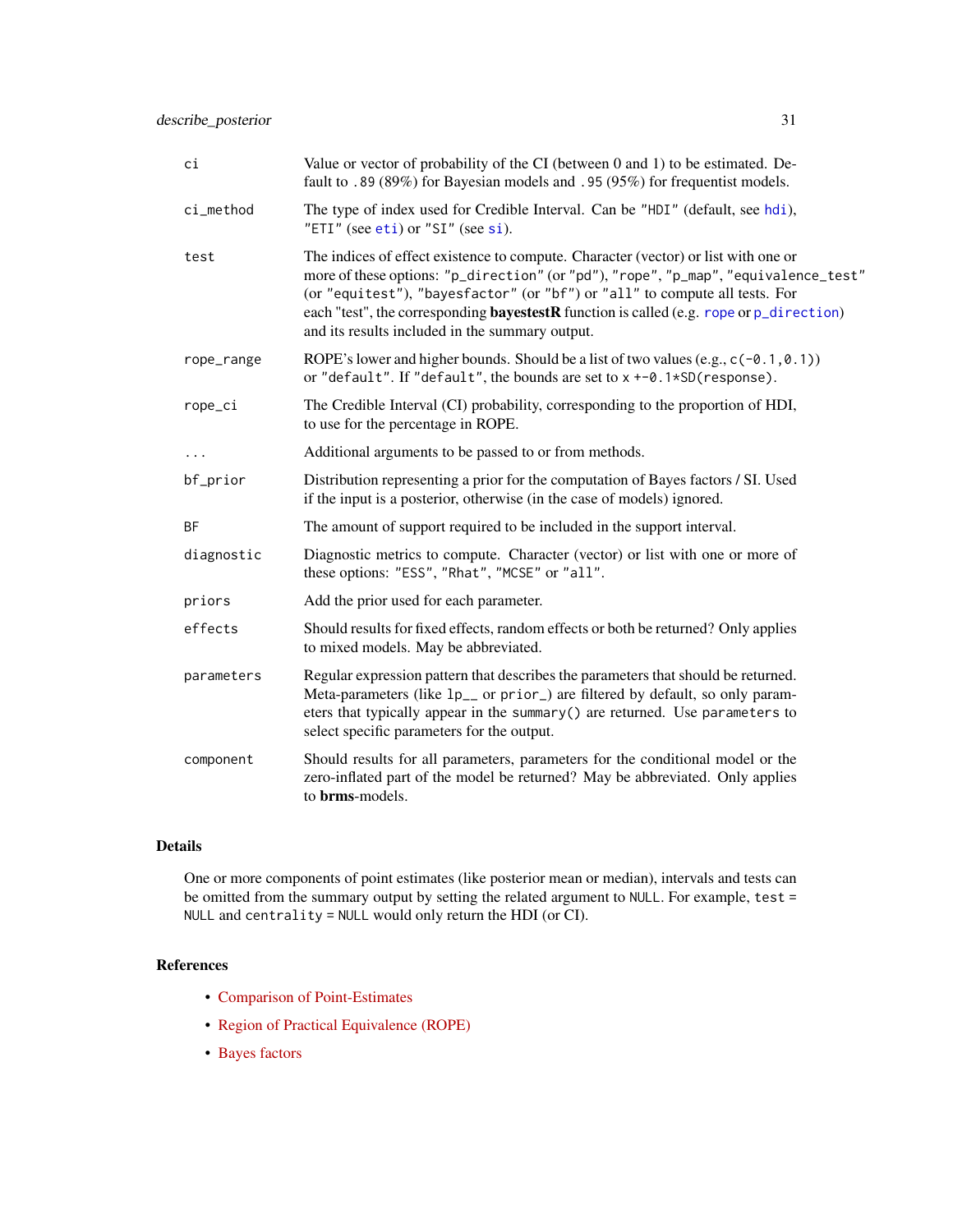# Examples

```
library(bayestestR)
x < - rnorm(1000)
describe_posterior(x)
describe_posterior(x, centrality = "all", dispersion = TRUE, test = "all")describe_posterior(x, ci = c(0.80, 0.90))
df <- data.frame(replicate(4, rnorm(100)))
describe_posterior(df)
describe_posterior(df, centrality = "all", dispersion = TRUE, test = "all")
describe_posterior(df, ci = c(0.80, 0.90))
## Not run:
# rstanarm models
# -----------------------------------------------
if (require("rstanarm") && require("emmeans")) {
  model \le stan_glm(mpg \sim wt + gear, data = mtcars, chains = 2, iter = 200, refresh = 0)
  describe_posterior(model)
  describe_posterior(model, centrality = "all", dispersion = TRUE, test = "all")
  describe_posterior(model, ci = c(0.80, 0.90))
  # emmeans estimates
  # -----------------------------------------------
  describe_posterior(emtrends(model, ~1, "wt"))
}
# brms models
# -----------------------------------------------
if (require("brms")) {
  model \leq brms::brm(mpg \sim wt + cyl, data = mtcars)
  describe_posterior(model)
  describe_posterior(model, centrality = "all", dispersion = TRUE, test = "all")
  describe_posterior(model, ci = c(0.80, 0.90))
}
# BayesFactor objects
# -----------------------------------------------
if (require("BayesFactor")) {
 bf \le ttestBF(x = rnorm(100, 1, 1))
  describe_posterior(bf)
  describe_posterior(bf, centrality = "all", dispersion = TRUE, test = "all")
  describe_posterior(bf, ci = c(0.80, 0.90))
}
## End(Not run)
```
describe\_prior *Describe Priors*

<span id="page-31-0"></span>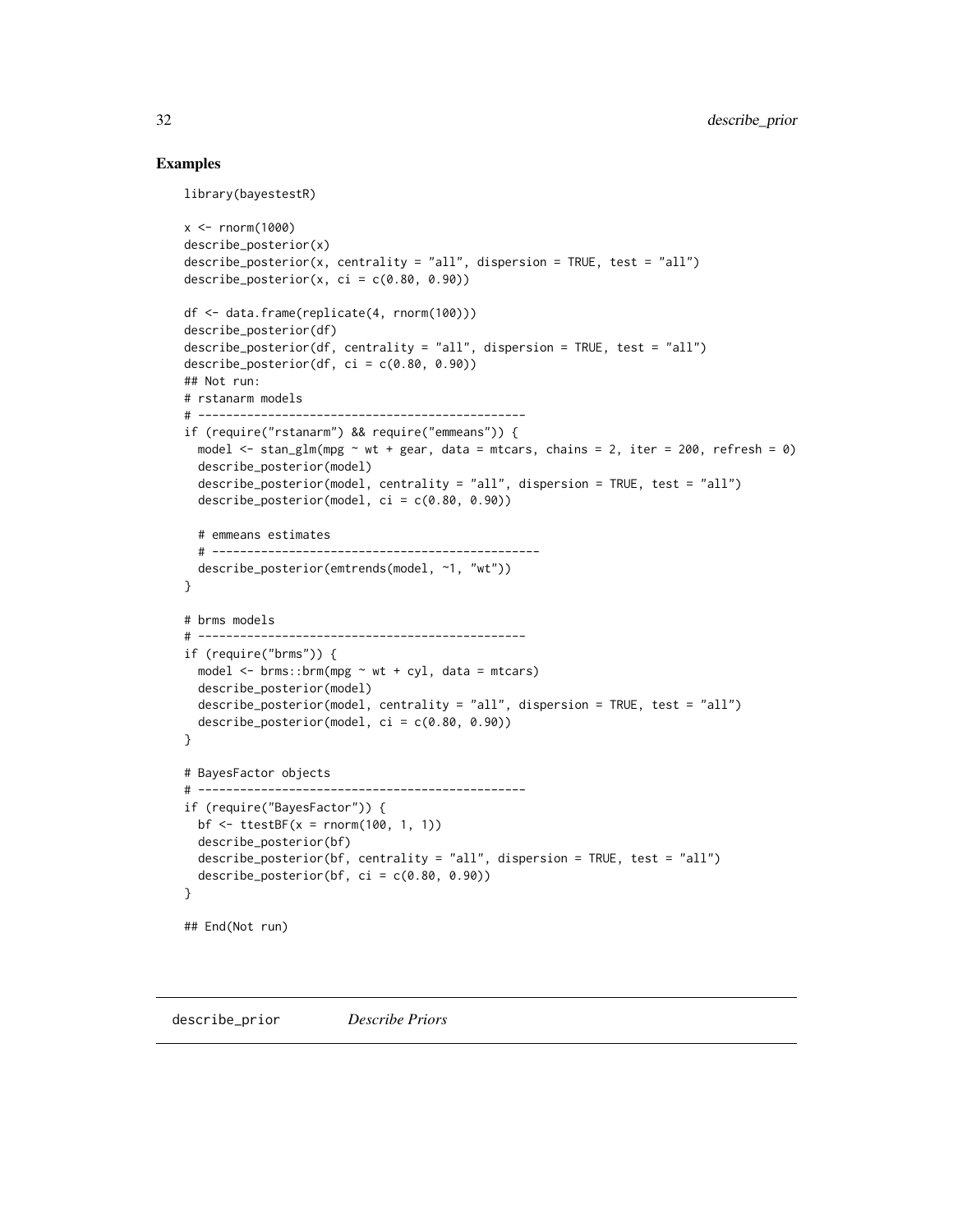# <span id="page-32-0"></span>Description

Returns a summary of the priors used in the model.

# Usage

```
describe_prior(model, ...)
```
#### Arguments

| model    | A Bayesian model.   |
|----------|---------------------|
| $\cdots$ | Currently not used. |

# Examples

```
## Not run:
library(bayestestR)
# rstanarm models
# -----------------------------------------------
if (require("rstanarm")) {
  model \le rstanarm::stan_glm(mpg \sim wt + cyl, data = mtcars)
  describe_prior(model)
}
# brms models
# -----------------------------------------------
if (require("brms")) {
  model \leq brms::brm(mpg \sim wt + cyl, data = mtcars)
  describe_prior(model)
}
# BayesFactor objects
# -----------------------------------------------
if (require("BayesFactor")) {
  bf \le ttestBF(x = rnorm(100, 1, 1))
  describe_prior(bf)
}
## End(Not run)
```
diagnostic\_posterior *Posteriors Sampling Diagnostic*

# Description

Extract diagnostic metrics (Effective Sample Size (ESS), Rhat and Monte Carlo Standard Error MCSE).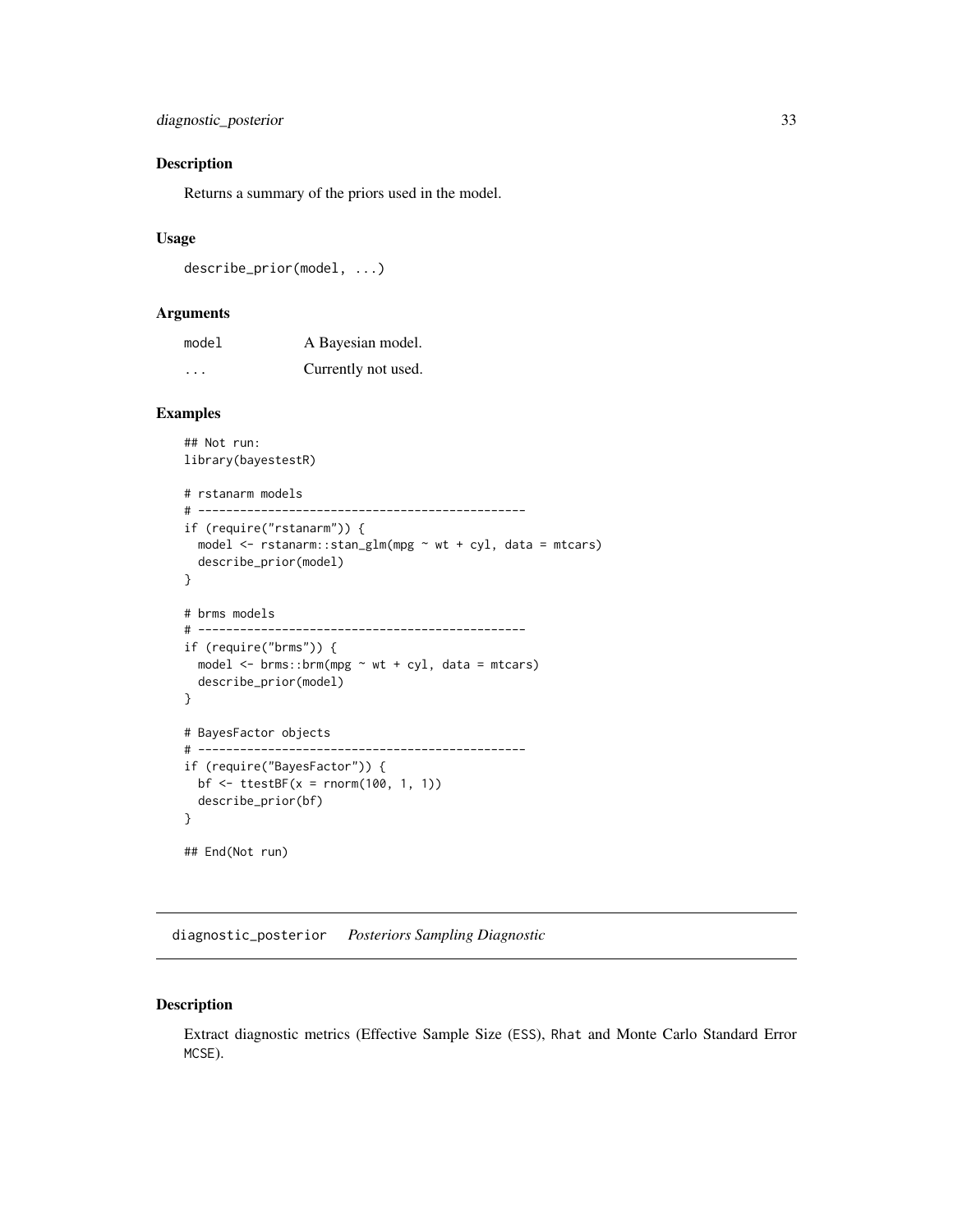# Usage

```
diagnostic_posterior(posteriors, diagnostic = c("ESS", "Rhat"), ...)
## S3 method for class 'stanreg'
diagnostic_posterior(
 posteriors,
 diagnostic = "all",
 effects = c("fixed", "random", "all"),
 parameters = NULL,
  ...
\mathcal{L}## S3 method for class 'stanmvreg'
diagnostic_posterior(
 posteriors,
 diagnostic = "all",
 effects = c("fixed", "random", "all"),
 parameters = NULL,
  ...
)
## S3 method for class 'brmsfit'
diagnostic_posterior(
 posteriors,
 diagnostic = "all",
 effects = c("fixed", "random", "all"),
 component = c("conditional", "zi", "zero_inflated", "all"),
 parameters = NULL,
  ...
\mathcal{L}
```
# Arguments

| posteriors | A stanreg or brms model.                                                                                                                                                                                                                                                                                                                                                                                                                                                                                                                                  |
|------------|-----------------------------------------------------------------------------------------------------------------------------------------------------------------------------------------------------------------------------------------------------------------------------------------------------------------------------------------------------------------------------------------------------------------------------------------------------------------------------------------------------------------------------------------------------------|
| diagnostic | Diagnostic metrics to compute. Character (vector) or list with one or more of<br>these options: "ESS", "Rhat", "MCSE" or "all".                                                                                                                                                                                                                                                                                                                                                                                                                           |
| $\ddots$ . | Currently not used.                                                                                                                                                                                                                                                                                                                                                                                                                                                                                                                                       |
| effects    | Should parameters for fixed effects, random effects or both be returned? Only<br>applies to mixed models. May be abbreviated.                                                                                                                                                                                                                                                                                                                                                                                                                             |
| parameters | Regular expression pattern that describes the parameters that should be returned.                                                                                                                                                                                                                                                                                                                                                                                                                                                                         |
| component  | Should all parameters, parameters for the conditional model, the zero-inflated<br>part of the model, the dispersion term, the instrumental variables or marginal<br>effects be returned? Applies to models with zero-inflated and/or dispersion for-<br>mula, or to models with instrumental variables (so called fixed-effects regres-<br>sions), or models with marginal effects from <b>mfx</b> . May be abbreviated. Note<br>that the <i>conditional</i> component is also called <i>count</i> or <i>mean</i> component, depend-<br>ing on the model. |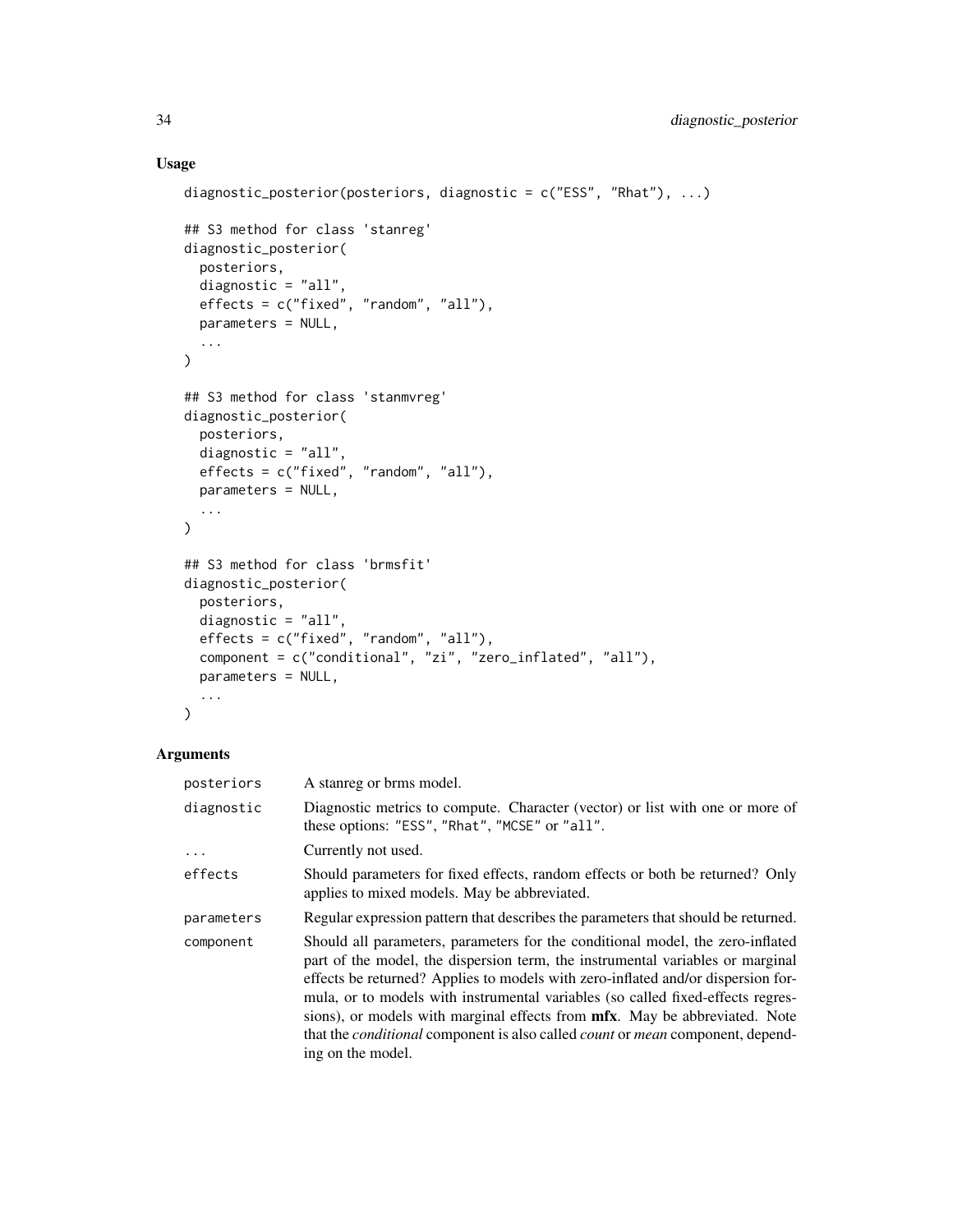#### Details

Effective Sample (ESS) should be as large as possible, although for most applications, an effective sample size greater than 1000 is sufficient for stable estimates (Bürkner, 2017). The ESS corresponds to the number of independent samples with the same estimation power as the N autocorrelated samples. It is is a measure of "how much independent information there is in autocorrelated chains" (Kruschke 2015, p182-3).

Rhat should be the closest to 1. It should not be larger than 1.1 (Gelman and Rubin, 1992) or 1.01 (Vehtari et al., 2019). The split R-hat statistic quantifies the consistency of an ensemble of Markov chains.

Monte Carlo Standard Error (MCSE) is another measure of accuracy of the chains. It is defined as standard deviation of the chains divided by their effective sample size (the formula for mcse() is from Kruschke 2015, p. 187). The MCSE "provides a quantitative suggestion of how big the estimation noise is".

#### References

- Gelman, A., & Rubin, D. B. (1992). Inference from iterative simulation using multiple sequences. Statistical science, 7(4), 457-472.
- Vehtari, A., Gelman, A., Simpson, D., Carpenter, B., \& Bürkner, P. C. (2019). Ranknormalization, folding, and localization: An improved Rhat for assessing convergence of MCMC. arXiv preprint arXiv:1903.08008.
- Kruschke, J. (2014). Doing Bayesian data analysis: A tutorial with R, JAGS, and Stan. Academic Press.

# Examples

```
## Not run:
# rstanarm models
# -----------------------------------------------
if (require("rstanarm", quietly = TRUE)) {
 model \le stan_glm(mpg \sim wt + gear, data = mtcars, chains = 2, iter = 200, refresh = 0)
 diagnostic_posterior(model)
}
# brms models
# -----------------------------------------------
if (require("brms", quietly = TRUE)) {
 model \leq brms::brm(mpg \sim wt + cyl, data = mtcars)
 diagnostic_posterior(model)
}
## End(Not run)
```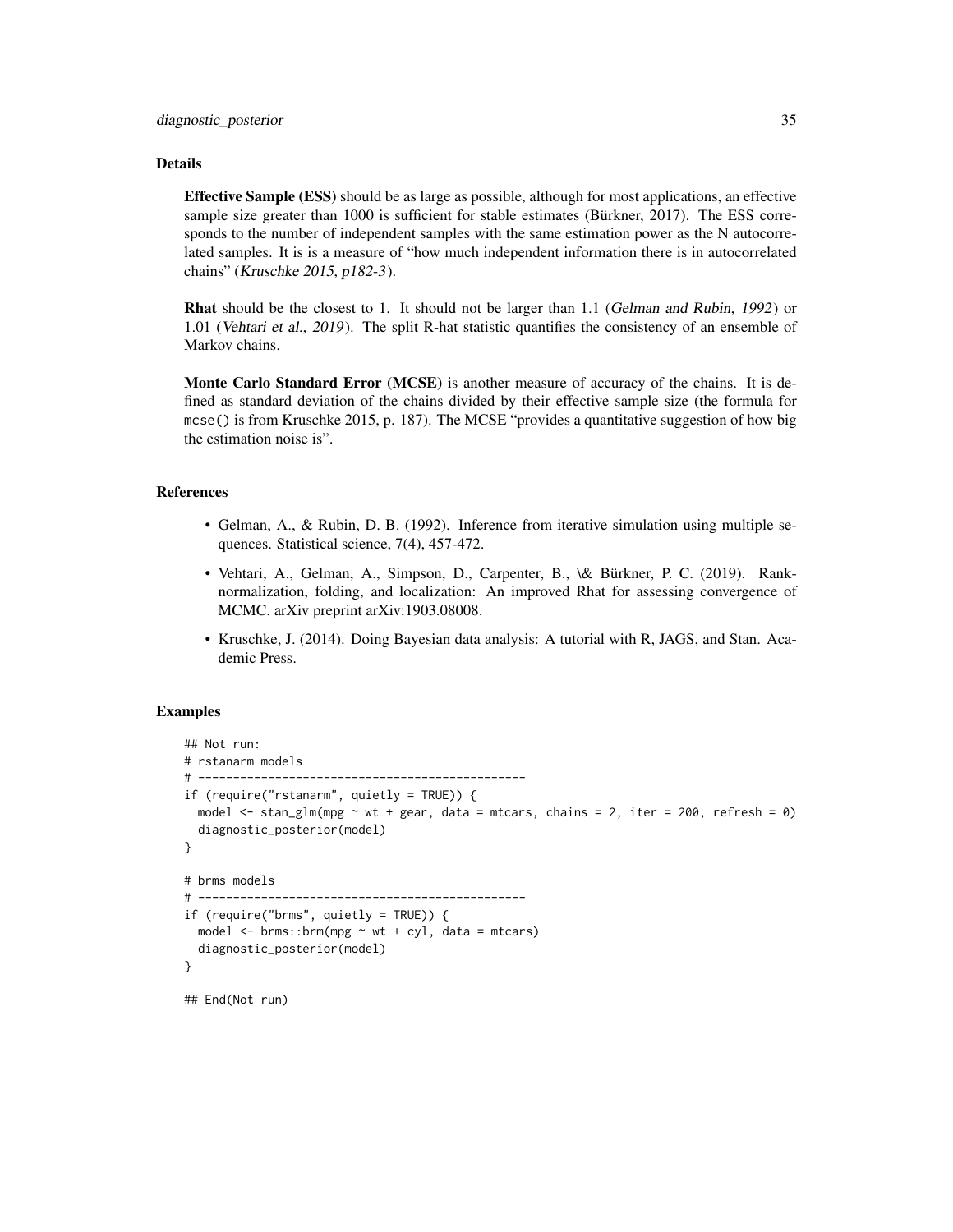<span id="page-35-0"></span>

#### Description

Generate a sequence of n-quantiles, i.e., a sample of size n with a near-perfect distribution.

# Usage

distribution(type = "normal",  $\dots$ ) distribution\_custom(n, type = "norm", ..., random = FALSE) distribution\_beta(n, shape1, shape2, ncp = 0, random =  $FALSE$ , ...) distribution\_binomial(n, size = 1, prob = 0.5, random =  $FALSE, ...)$ distribution\_binom(n, size = 1, prob =  $0.5$ , random =  $FALSE, ...$ ) distribution\_cauchy(n, location =  $0$ , scale = 1, random = FALSE, ...) distribution\_chisquared(n, df, ncp =  $0$ , random = FALSE, ...) distribution\_chisq(n, df, ncp =  $0$ , random = FALSE, ...) distribution\_gamma(n, shape, scale = 1, random =  $FALSE, ...$ ) distribution\_mixture\_normal(n, mean =  $c(-3, 3)$ , sd = 1, random = FALSE, ...) distribution\_normal(n, mean =  $0$ , sd = 1, random = FALSE, ...) distribution\_gaussian(n, mean =  $0$ , sd = 1, random = FALSE, ...) distribution\_nbinom(n, size, prob, mu, phi, random = FALSE, ...) distribution\_poisson(n, lambda = 1, random =  $FALKF, ...)$ distribution\_student(n, df, ncp, random = FALSE, ...) distribution\_t(n, df, ncp, random = FALSE, ...) distribution\_student\_t(n, df, ncp, random = FALSE, ...) distribution\_tweedie(n, xi = NULL, mu, phi, power = NULL, random = FALSE, ...) distribution\_uniform(n, min =  $0$ , max = 1, random = FALSE, ...)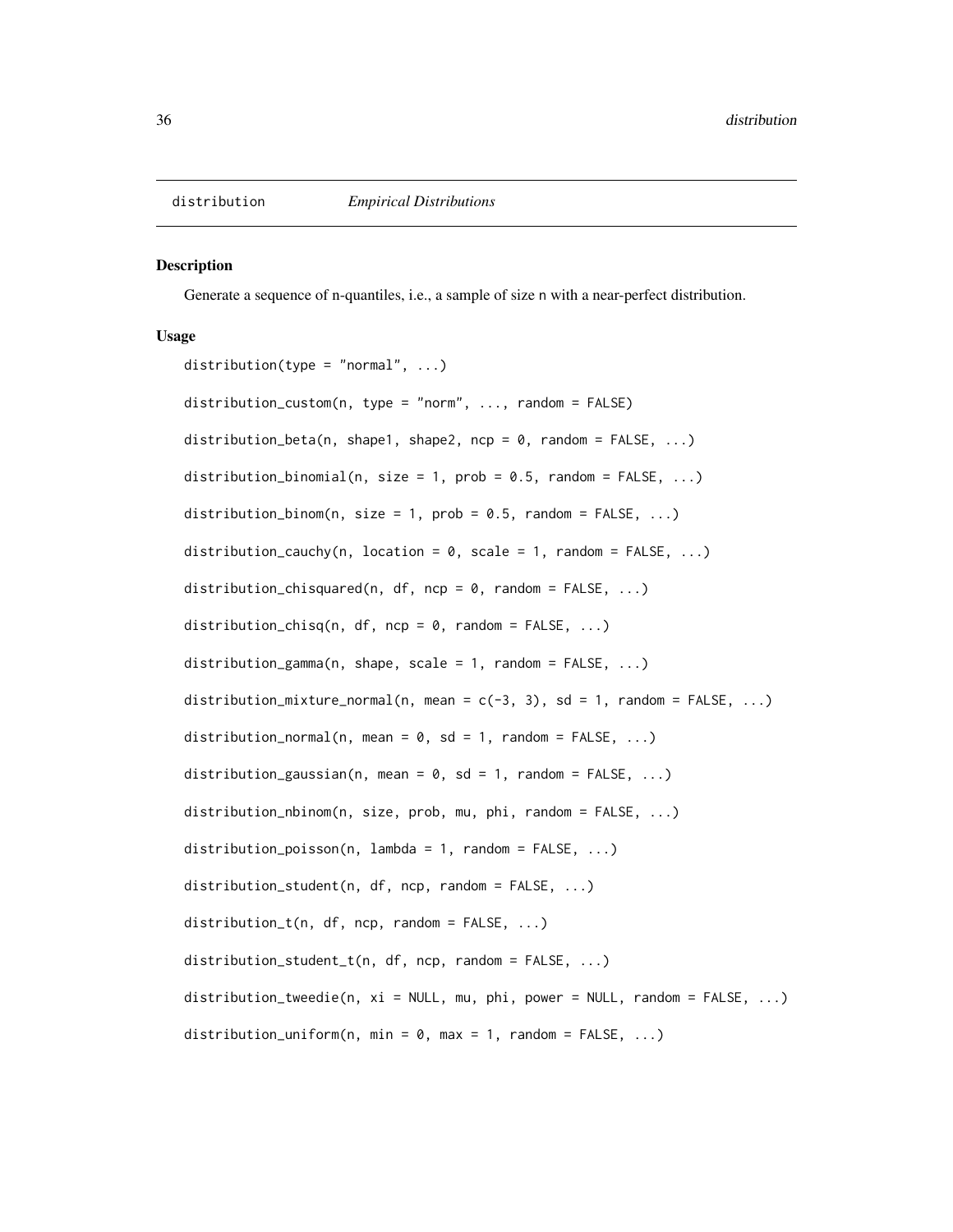#### distribution 37

rnorm\_perfect(n, mean =  $0$ , sd = 1)

# Arguments

| type     | Can be any of the names from base R's Distributions, like "cauchy", "pois" or<br>"beta".                       |
|----------|----------------------------------------------------------------------------------------------------------------|
| $\cdots$ | Arguments passed to or from other methods.                                                                     |
| n        | the number of observations                                                                                     |
| random   | Generate near-perfect or random (simple wrappers for the base $R \rightharpoonup$ functions)<br>distributions. |
| shape1   | non-negative parameters of the Beta distribution.                                                              |
| shape2   | non-negative parameters of the Beta distribution.                                                              |
| ncp      | non-centrality parameter.                                                                                      |
| size     | number of trials (zero or more).                                                                               |
| prob     | probability of success on each trial.                                                                          |
| location | location and scale parameters.                                                                                 |
| scale    | location and scale parameters.                                                                                 |
| df       | degrees of freedom (non-negative, but can be non-integer).                                                     |
| shape    | shape and scale parameters. Must be positive, scale strictly.                                                  |
| mean     | vector of means.                                                                                               |
| sd       | vector of standard deviations.                                                                                 |
| mu       | the mean                                                                                                       |
| phi      | Corresponding to g1mmTMB's implementation of nbinom distribution, where size=mu/phi.                           |
| lambda   | vector of (non-negative) means.                                                                                |
| хi       | the value of $\xi$ such that the variance is var $[Y] = \phi \mu^{\xi}$                                        |
| power    | a synonym for $\xi$                                                                                            |
| min      | lower and upper limits of the distribution. Must be finite.                                                    |
| max      | lower and upper limits of the distribution. Must be finite.                                                    |

```
library(bayestestR)
x \leftarrow distribution(n = 10)
plot(density(x))
x \le - distribution(type = "gamma", n = 100, shape = 2)
plot(density(x))
```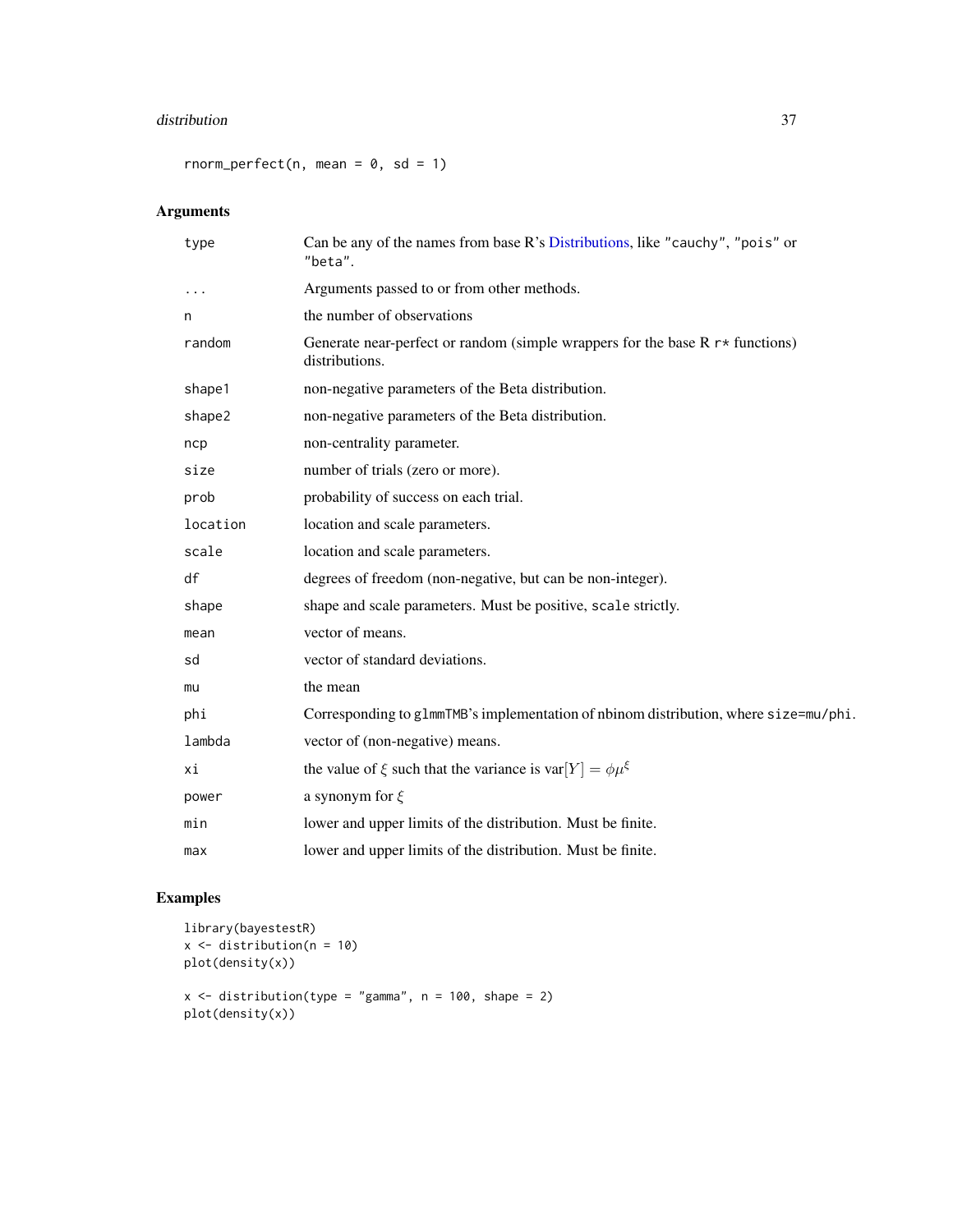## Description

This function returns the effective sample size (ESS).

# Usage

```
effective_sample(model, ...)
## S3 method for class 'brmsfit'
effective_sample(
 model,
 effects = c("fixed", "random", "all"),
 component = c("conditional", "zi", "zero_inflated", "all"),
 parameters = NULL,
  ...
\mathcal{L}## S3 method for class 'stanreg'
effective_sample(
 model,
 effects = c("fixed", "random", "all"),
 parameters = NULL,
  ...
\mathcal{L}## S3 method for class 'MCMCglmm'
effective_sample(
 model,
 effects = c("fixed", "random", "all"),
 parameters = NULL,
  ...
\mathcal{L}
```

| model     | A stanreg, stanfit, or brmsfit object.                                                                                                                                                     |
|-----------|--------------------------------------------------------------------------------------------------------------------------------------------------------------------------------------------|
| $\cdots$  | Currently not used.                                                                                                                                                                        |
| effects   | Should results for fixed effects, random effects or both be returned? Only applies<br>to mixed models. May be abbreviated.                                                                 |
| component | Should results for all parameters, parameters for the conditional model or the<br>zero-inflated part of the model be returned? May be abbreviated. Only applies<br>to <b>brms</b> -models. |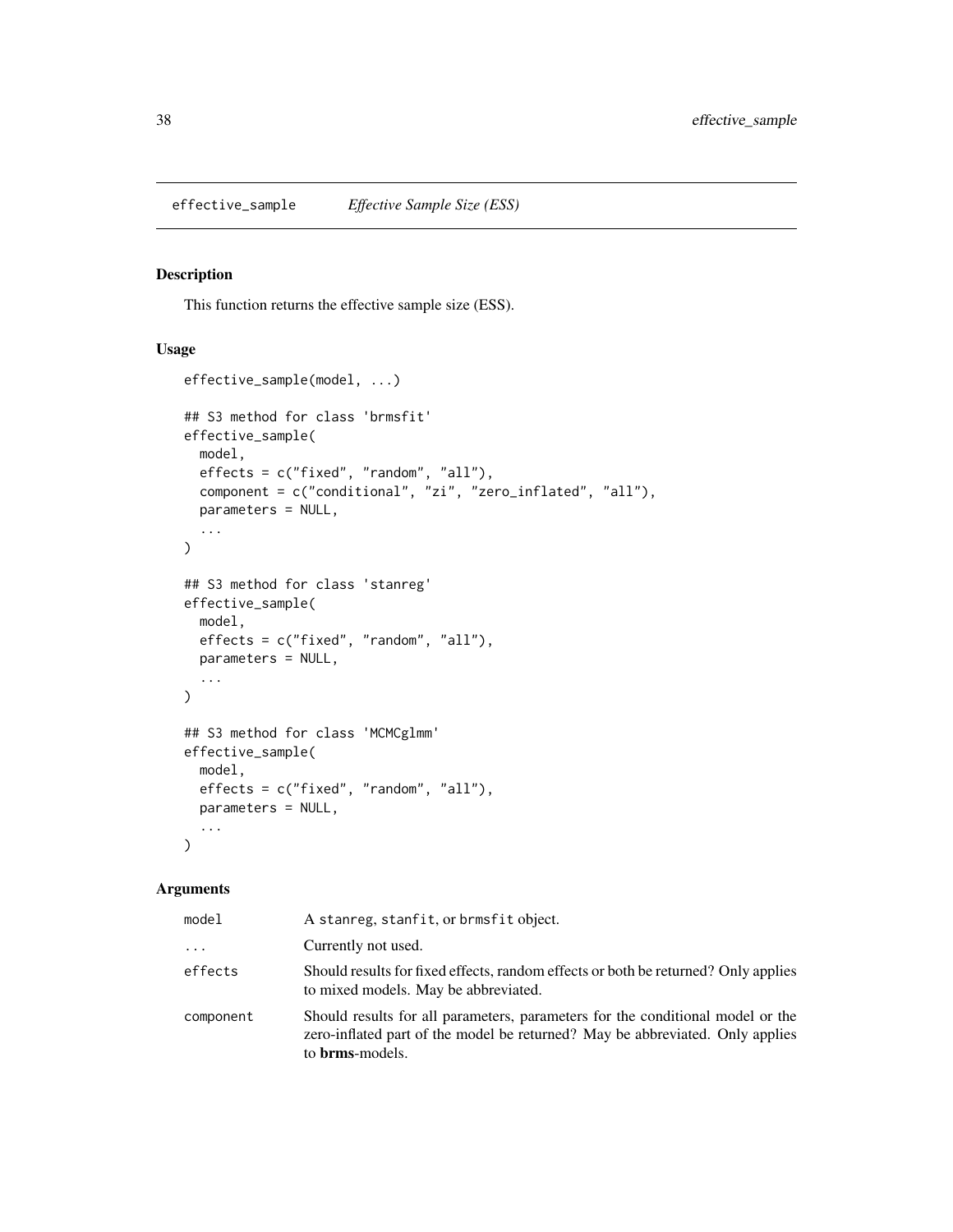parameters Regular expression pattern that describes the parameters that should be returned. Meta-parameters (like lp\_\_ or prior\_) are filtered by default, so only parameters that typically appear in the summary() are returned. Use parameters to select specific parameters for the output.

# Details

Effective Sample (ESS) should be as large as possible, altough for most applications, an effective sample size greater than 1,000 is sufficient for stable estimates (Bürkner, 2017). The ESS corresponds to the number of independent samples with the same estimation power as the N autocorrelated samples. It is is a measure of "how much independent information there is in autocorrelated chains" (*Kruschke 2015, p182-3*).

### Value

A data frame with two columns: Parameter name and effective sample size (ESS).

## References

- Kruschke, J. (2014). Doing Bayesian data analysis: A tutorial with R, JAGS, and Stan. Academic Press.
- Bürkner, P. C. (2017). brms: An R package for Bayesian multilevel models using Stan. Journal of Statistical Software, 80(1), 1-28

#### Examples

```
## Not run:
library(rstanarm)
model \le stan_glm(mpg \sim wt + gear, data = mtcars, chains = 2, iter = 200, refresh = 0)
effective_sample(model)
```
## End(Not run)

equivalence\_test *Test for Practical Equivalence*

#### **Description**

Perform a Test for Practical Equivalence for Bayesian and frequentist models.

```
equivalence_test(x, ...)
## Default S3 method:
equivalence_test(x, ...)
## S3 method for class 'numeric'
```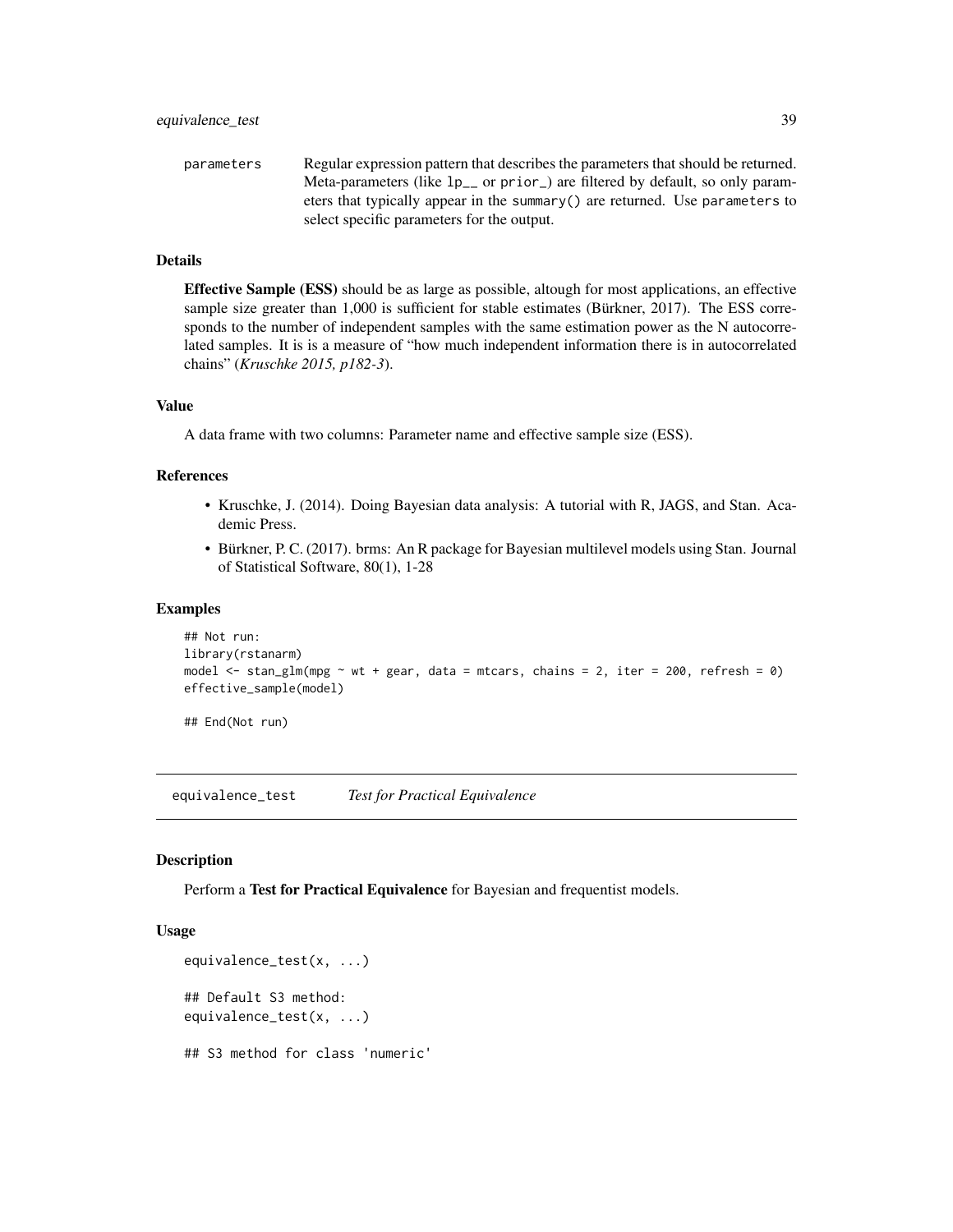```
equivalence_test(x, range = "default", ci = 0.89, verbose = TRUE, ...)
## S3 method for class 'data.frame'
equivalence_test(x, range = "default", ci = 0.89, verbose = TRUE, ...)
## S3 method for class 'emmGrid'
equivalence_test(x, range = "default", ci = 0.89, verbose = TRUE, ...)
## S3 method for class 'BFBayesFactor'
equivalence_test(x, range = "default", ci = 0.89, verbose = TRUE, ...)
## S3 method for class 'stanreg'
equivalence_test(
 x,
 range = "default",
 ci = 0.89,effects = c("fixed", "random", "all"),
 parameters = NULL,
 verbose = TRUE,
  ...
\mathcal{L}## S3 method for class 'brmsfit'
equivalence_test(
 x,
 range = "default",
 ci = 0.89,effects = c("fixed", "random", "all"),
  component = c("conditional", "zi", "zero_inflated", "all"),
 parameters = NULL,
 verbose = TRUE,
  ...
\mathcal{L}
```

| $\mathsf{x}$ | Vector representing a posterior distribution. Can also be a stanreg or brmsfit<br>model.                                                                                                                                                     |
|--------------|----------------------------------------------------------------------------------------------------------------------------------------------------------------------------------------------------------------------------------------------|
| $\ddotsc$    | Currently not used.                                                                                                                                                                                                                          |
| range        | ROPE's lower and higher bounds. Should be a vector of length two (e.g.,<br>$c(-0.1, 0.1)$ or "default". If "default", the range is set to $c(-0.1, 0.1)$ if<br>input is a vector, and based on rope_range() if a Bayesian model is provided. |
| ci           | The Credible Interval (CI) probability, corresponding to the proportion of HDI,<br>to use for the percentage in ROPE.                                                                                                                        |
| verbose      | Toggle off warnings.                                                                                                                                                                                                                         |
| effects      | Should results for fixed effects, random effects or both be returned? Only applies<br>to mixed models. May be abbreviated.                                                                                                                   |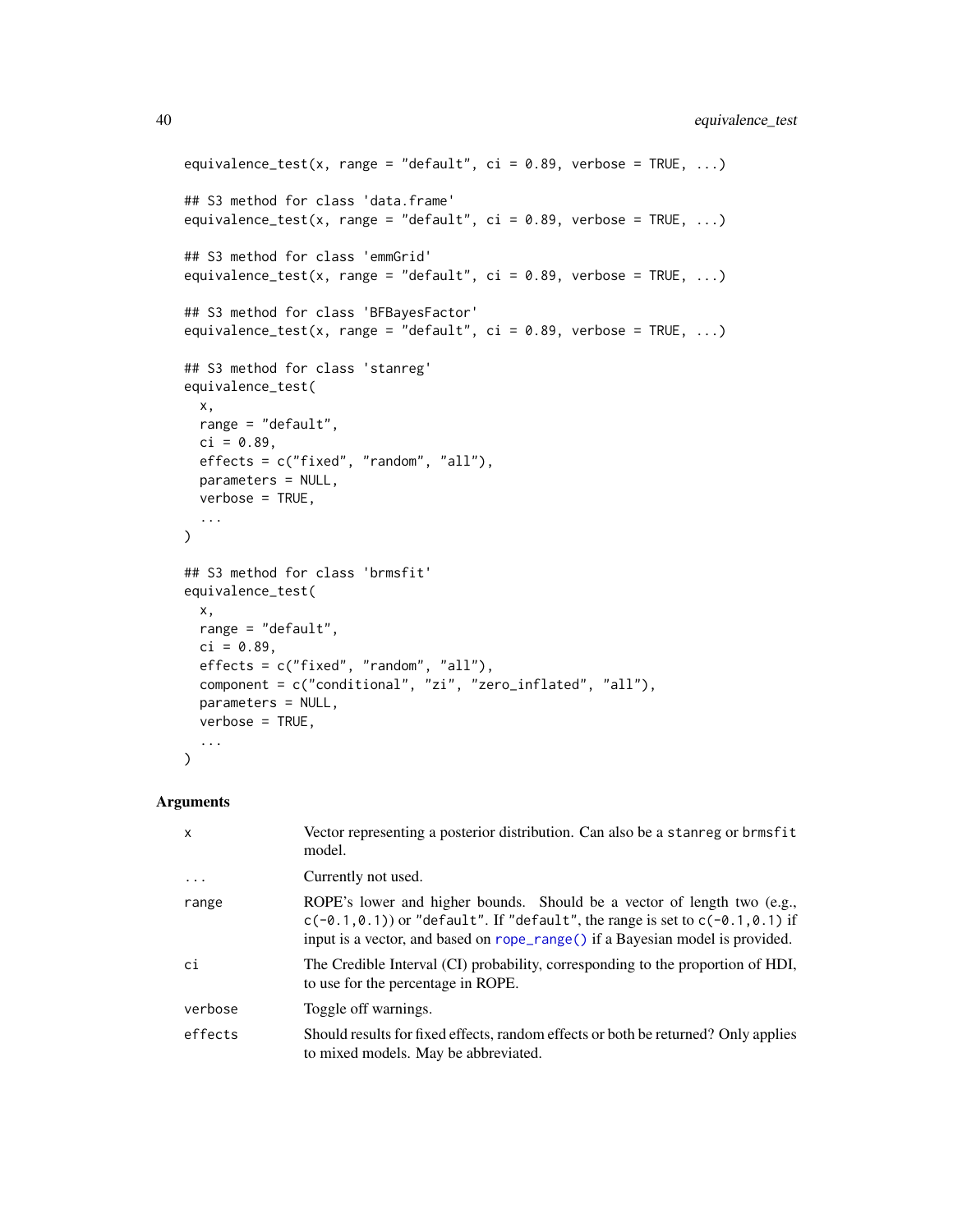| parameters | Regular expression pattern that describes the parameters that should be returned.<br>Meta-parameters (like $lp_{--}$ or prior <sub>-</sub> ) are filtered by default, so only param-<br>eters that typically appear in the summary $()$ are returned. Use parameters to<br>select specific parameters for the output. |
|------------|-----------------------------------------------------------------------------------------------------------------------------------------------------------------------------------------------------------------------------------------------------------------------------------------------------------------------|
| component  | Should results for all parameters, parameters for the conditional model or the<br>zero-inflated part of the model be returned? May be abbreviated. Only applies<br>to <b>brms</b> -models.                                                                                                                            |

## Details

Documentation is accessible for:

- [Bayesian models](https://easystats.github.io/bayestestR/reference/equivalence_test.html)
- [Frequentist models](https://easystats.github.io/parameters/reference/equivalence_test.lm.html)

For Bayesian models, the Test for Practical Equivalence is based on the *"HDI+ROPE decision rule"* (Kruschke, 2014, 2018) to check whether parameter values should be accepted or rejected against an explicitly formulated "null hypothesis" (i.e., a ROPE). In other words, it checks the percentage of the 89% [HDI](#page-47-0) that is the null region (the ROPE). If this percentage is sufficiently low, the null hypothesis is rejected. If this percentage is sufficiently high, the null hypothesis is accepted.

Using the [ROPE](#page-74-0) and the [HDI,](#page-47-0) Kruschke (2018) suggests using the percentage of the 95% (or 89%, considered more stable) HDI that falls within the ROPE as a decision rule. If the HDI is completely outside the ROPE, the "null hypothesis" for this parameter is "rejected". If the ROPE completely covers the HDI, i.e., all most credible values of a parameter are inside the region of practical equivalence, the null hypothesis is accepted. Else, it's undecided whether to accept or reject the null hypothesis. If the full ROPE is used (i.e., 100% of the HDI), then the null hypothesis is rejected or accepted if the percentage of the posterior within the ROPE is smaller than to 2.5% or greater than 97.5%. Desirable results are low proportions inside the ROPE (the closer to zero the better).

Some attention is required for finding suitable values for the ROPE limits (argument range). See 'Details' in [rope\\_range\(\)](#page-77-0) for further information.

# Multicollinearity: Non-independent covariates

When parameters show strong correlations, i.e. when covariates are not independent, the joint parameter distributions may shift towards or away from the ROPE. In such cases, the test for practical equivalence may have inappropriate results. Collinearity invalidates ROPE and hypothesis testing based on univariate marginals, as the probabilities are conditional on independence. Most problematic are the results of the "undecided" parameters, which may either move further towards "rejection" or away from it (Kruschke 2014, 340f).

equivalence\_test() performs a simple check for pairwise correlations between parameters, but as there can be collinearity between more than two variables, a first step to check the assumptions of this hypothesis testing is to look at different pair plots. An even more sophisticated check is the projection predictive variable selection (Piironen and Vehtari 2017).

#### Value

A data frame with following columns: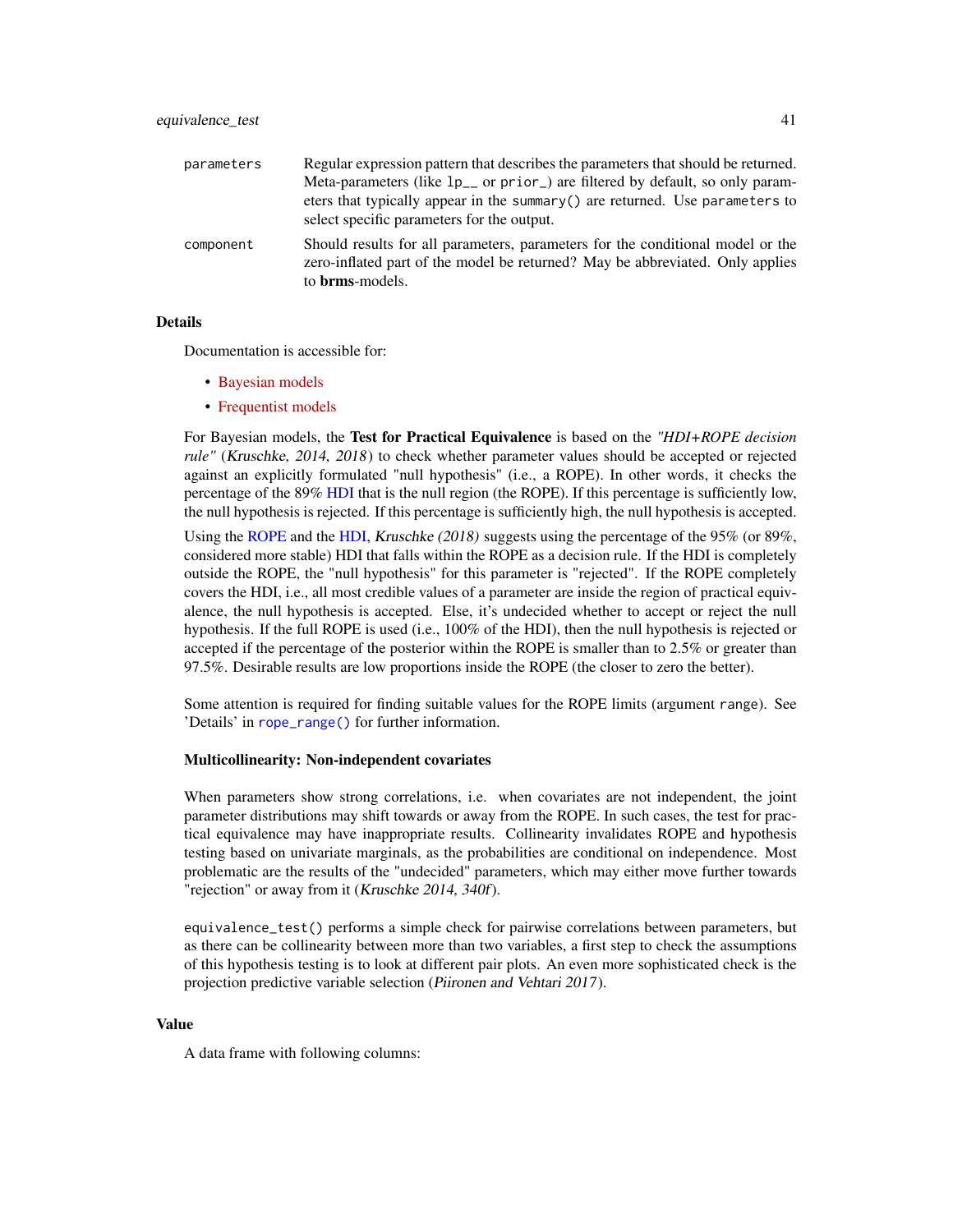- Parameter The model parameter(s), if x is a model-object. If x is a vector, this column is missing.
- CI The probability of the HDI.
- ROPE\_low, ROPE\_high The limits of the ROPE. These values are identical for all parameters.
- ROPE\_Percentage The proportion of the HDI that lies inside the ROPE.
- ROPE\_Equivalence The "test result", as character. Either "rejected", "accepted" or "undecided".
- HDI\_low , HDI\_high The lower and upper HDI limits for the parameters.

# Note

There is a print()-method with a digits-argument to control the amount of digits in the output, and there is a plot()[-method](https://easystats.github.io/see/articles/bayestestR.html) to visualize the results from the equivalence-test (for models only).

#### References

- Kruschke, J. K. (2018). Rejecting or accepting parameter values in Bayesian estimation. Advances in Methods and Practices in Psychological Science, 1(2), 270-280. doi: [10.1177/](https://doi.org/10.1177/2515245918771304) [2515245918771304](https://doi.org/10.1177/2515245918771304)
- Kruschke, J. K. (2014). Doing Bayesian data analysis: A tutorial with R, JAGS, and Stan. Academic Press
- Piironen, J., & Vehtari, A. (2017). Comparison of Bayesian predictive methods for model selection. Statistics and Computing, 27(3), 711–735. doi: [10.1007/s112220169649y](https://doi.org/10.1007/s11222-016-9649-y)

```
library(bayestestR)
```

```
equivalence_test(x = rnorm(1000, 0, 0.01), range = c(-0.1, 0.1))
equivalence_test(x = rnorm(1000, 0, 1), range = c(-0.1, 0.1))
equivalence_test(x = rnorm(1000, 1, 0.01), range = c(-0.1, 0.1))
equivalence_test(x = rnorm(1000, 1, 1), ci = c(.50, .99))
```

```
# print more digits
test \leq equivalence_test(x = rnorm(1000, 1, 1), ci = c(.50, .99))
print(test, digits = 4)
## Not run:
library(rstanarm)
model <- rstanarm::stan_glm(mpg ~ wt + cyl, data = mtcars)
equivalence_test(model)
equivalence_test(model, ci = c(.50, 1))
```

```
# plot result
test <- equivalence_test(model)
plot(test)
```

```
library(emmeans)
equivalence_test(emtrends(model, ~1, "wt"))
```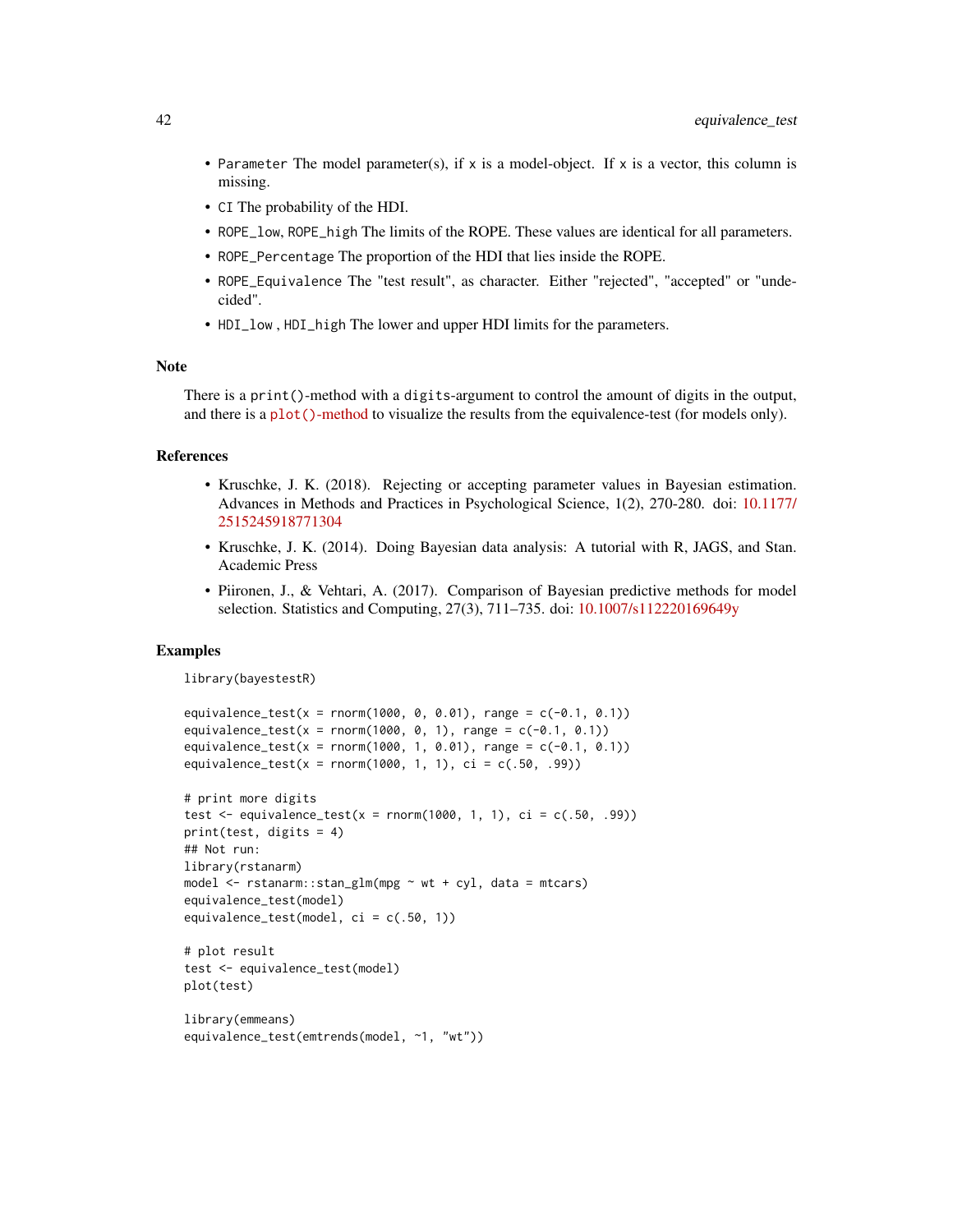# estimate\_density 43

```
library(brms)
model \leq brms::brm(mpg \sim wt + cyl, data = mtcars)
equivalence_test(model)
equivalence_test(model, ci = c(.50, .99))
library(BayesFactor)
bf \le ttestBF(x = rnorm(100, 1, 1))
equivalence_test(bf)
equivalence_test(bf, ci = c(.50, .99))## End(Not run)
```
<span id="page-42-0"></span>estimate\_density *Density Estimation*

## Description

This function is a wrapper over different methods of density estimation. By default, it uses the base R density with by default uses a different smoothing bandwidth ("SJ") from the legacy default implemented the base R density function ("nrd0"). However, Deng \& Wickham suggest that method = "KernSmooth" is the fastest and the most accurate.

```
estimate_density(
 x,
 method = "kernel",
 precision = 2^10,
 extend = FALSE,extend\_scale = 0.1,
 bw = "SJ",...
\mathcal{L}## S3 method for class 'data.frame'
estimate_density(
 x,
 method = "kernel",
 precision = 2^{\wedge}10,
 extend = FALSE,
 extend\_scale = 0.1,
 bw = "SJ".
 group_by = NULL,...
)
```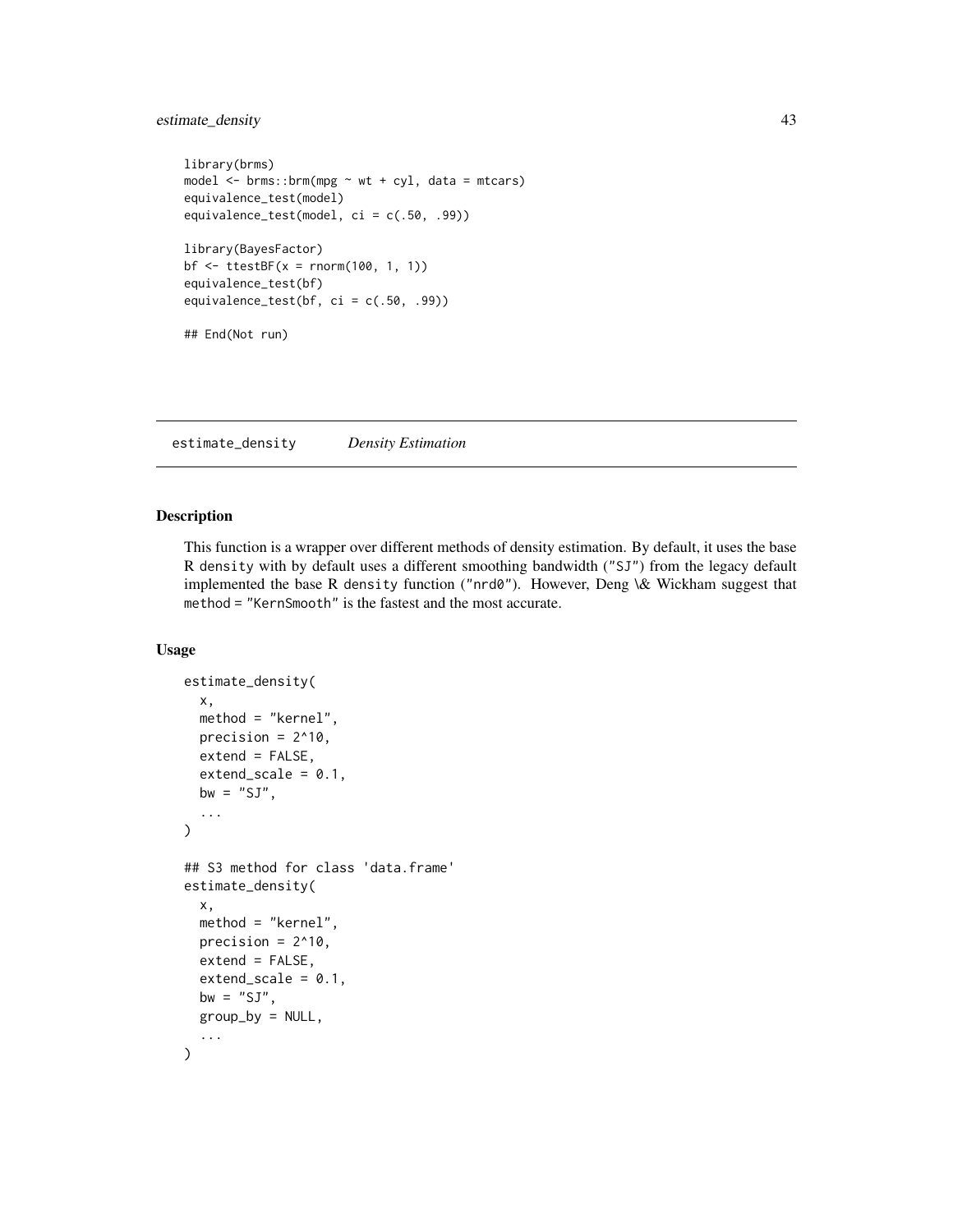#### **Arguments**

| $\times$     | Vector representing a posterior distribution, or a data frame of such vectors. Can<br>also be a Bayesian model (stanreg, brmsfit, MCMCglmm, mcmc or bcplm) or a<br>BayesFactor model. |
|--------------|---------------------------------------------------------------------------------------------------------------------------------------------------------------------------------------|
| method       | Density estimation method. Can be "kernel" (default), "logspline" or "KernSmooth".                                                                                                    |
| precision    | Number of points of density data. See the n parameter in density.                                                                                                                     |
| extend       | Extend the range of the x axis by a factor of extend_scale.                                                                                                                           |
| extend scale | Ratio of range by which to extend the x axis. A value of $\theta$ . 1 means that the x<br>axis will be extended by 1/10 of the range of the data.                                     |
| bw           | See the eponymous argument in density. Here, the default has been changed<br>for "SJ", which is recommended.                                                                          |
| $\ddotsc$    | Currently not used.                                                                                                                                                                   |
| group_by     | Optional character vector. If not $NULL$ and $x$ is a data frame, density estimation<br>is performed for each group (subset) indicated by group_by.                                   |

# Note

There is also a  $plot()$ [-method](https://easystats.github.io/see/articles/bayestestR.html) implemented in the see[-package.](https://easystats.github.io/see/)

## References

Deng, H., & Wickham, H. (2011). Density estimation in R. Electronic publication.

```
library(bayestestR)
set.seed(1)
x < - rnorm(250, 1)
# Methods
density_kernel \leq estimate_density(x, method = "kernel")
density_logspline <- estimate_density(x, method = "logspline")
density_KernSmooth <- estimate_density(x, method = "KernSmooth")
density_mixture <- estimate_density(x, method = "mixture")
hist(x, prob = TRUE)lines(density_kernel$x, density_kernel$y, col = "black", lwd = 2)
lines(density_logspline$x, density_logspline$y, col = "red", lwd = 2)
lines(density_KernSmooth$x, density_KernSmooth$y, col = "blue", lwd = 2)
lines(density_mixture$x, density_mixture$y, col = "green", lwd = 2)
# Extension
density_extended <- estimate_density(x, extend = TRUE)
density_default <- estimate_density(x, extend = FALSE)
hist(x, prob = TRUE)lines(density_extended$x, density_extended$y, col = "red", lwd = 3)
```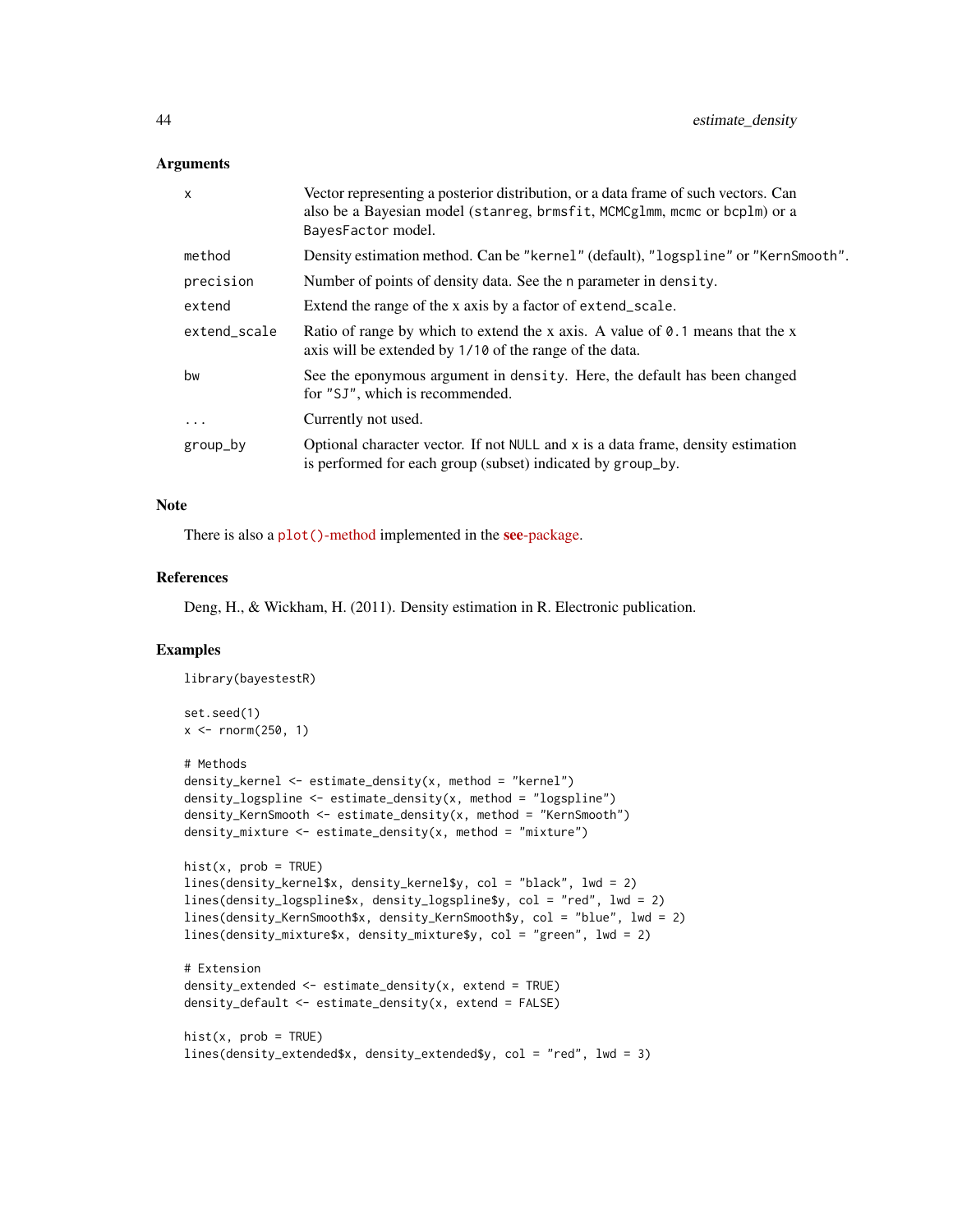```
lines(density_default$x, density_default$y, col = "black", lwd = 3)
df <- data.frame(replicate(4, rnorm(100)))
head(estimate_density(df))
## Not run:
# rstanarm models
# -----------------------------------------------
library(rstanarm)
model \le stan_glm(mpg \sim wt + gear, data = mtcars, chains = 2, iter = 200, refresh = 0)
head(estimate_density(model))
library(emmeans)
head(estimate_density(emtrends(model, ~1, "wt")))
# brms models
# -----------------------------------------------
library(brms)
model \leq brms::brm(mpg \sim wt + cyl, data = mtcars)
estimate_density(model)
## End(Not run)
```
#### <span id="page-44-0"></span>eti *Equal-Tailed Interval (ETI)*

### Description

Compute the Equal-Tailed Interval (ETI) of posterior distributions using the quantiles method. The probability of being below this interval is equal to the probability of being above it. The ETI can be used in the context of uncertainty characterisation of posterior distributions as Credible Interval (CI).

```
eti(x, \ldots)## S3 method for class 'numeric'
eti(x, ci = 0.89, verbose = TRUE, ...)
## S3 method for class 'data.frame'
eti(x, ci = 0.89, verbose = TRUE, ...)
## S3 method for class 'MCMCglmm'
eti(x, ci = 0.89, verbose = TRUE, ...)
## S3 method for class 'bayesQR'
eti(x, ci = 0.89, verbose = TRUE, ...)
```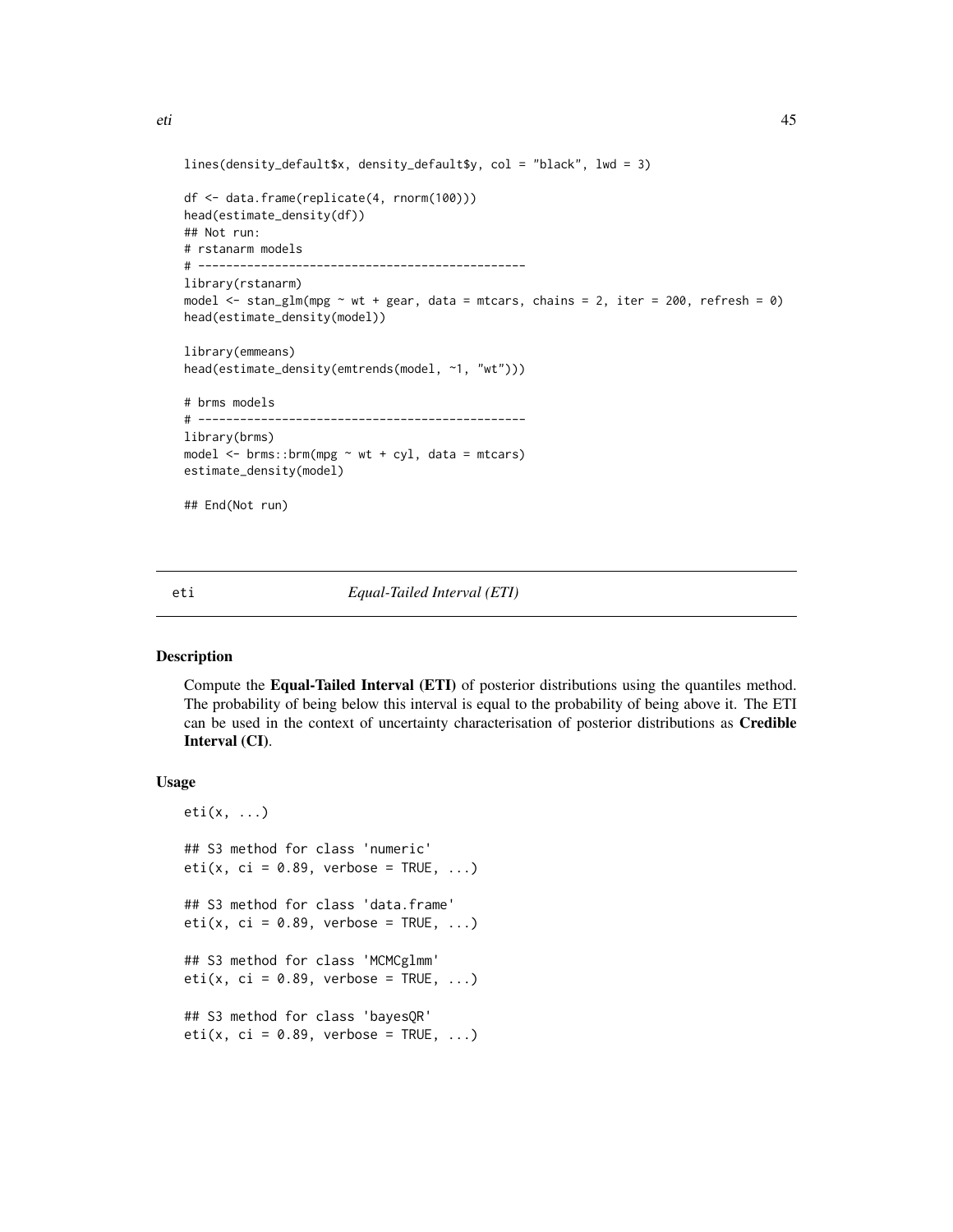```
## S3 method for class 'sim.merMod'
eti(
 x,
 ci = 0.89,effects = c("fixed", "random", "all"),
 parameters = NULL,
 verbose = TRUE,
  ...
)
## S3 method for class 'sim'
eti(x, ci = 0.89, parameters = NULL, verbose = TRUE, ...)
## S3 method for class 'emmGrid'
eti(x, ci = 0.89, verbose = TRUE, ...)
## S3 method for class 'stanreg'
eti(
 x,
 ci = 0.89,
 effects = c("fixed", "random", "all"),
 parameters = NULL,
 verbose = TRUE,
  ...
)
## S3 method for class 'brmsfit'
eti(
 x,
 ci = 0.89,effects = c("fixed", "random", "all"),
 component = c("conditional", "zi", "zero_inflated", "all"),
 parameters = NULL,
 verbose = TRUE,
  ...
\mathcal{L}## S3 method for class 'BFBayesFactor'
eti(x, ci = 0.89, verbose = TRUE, ...)
```

| x  | Vector representing a posterior distribution, or a data frame of such vectors. Can<br>also be a Bayesian model (stanreg, brmsfit, MCMCg1mm, mcmc or bcp1m) or a<br>BayesFactor model. |
|----|---------------------------------------------------------------------------------------------------------------------------------------------------------------------------------------|
| .  | Currently not used.                                                                                                                                                                   |
| сi | Value or vector of probability of the (credible) interval - CI (between 0 and 1) to<br>be estimated. Default to $.89(89\%)$ .                                                         |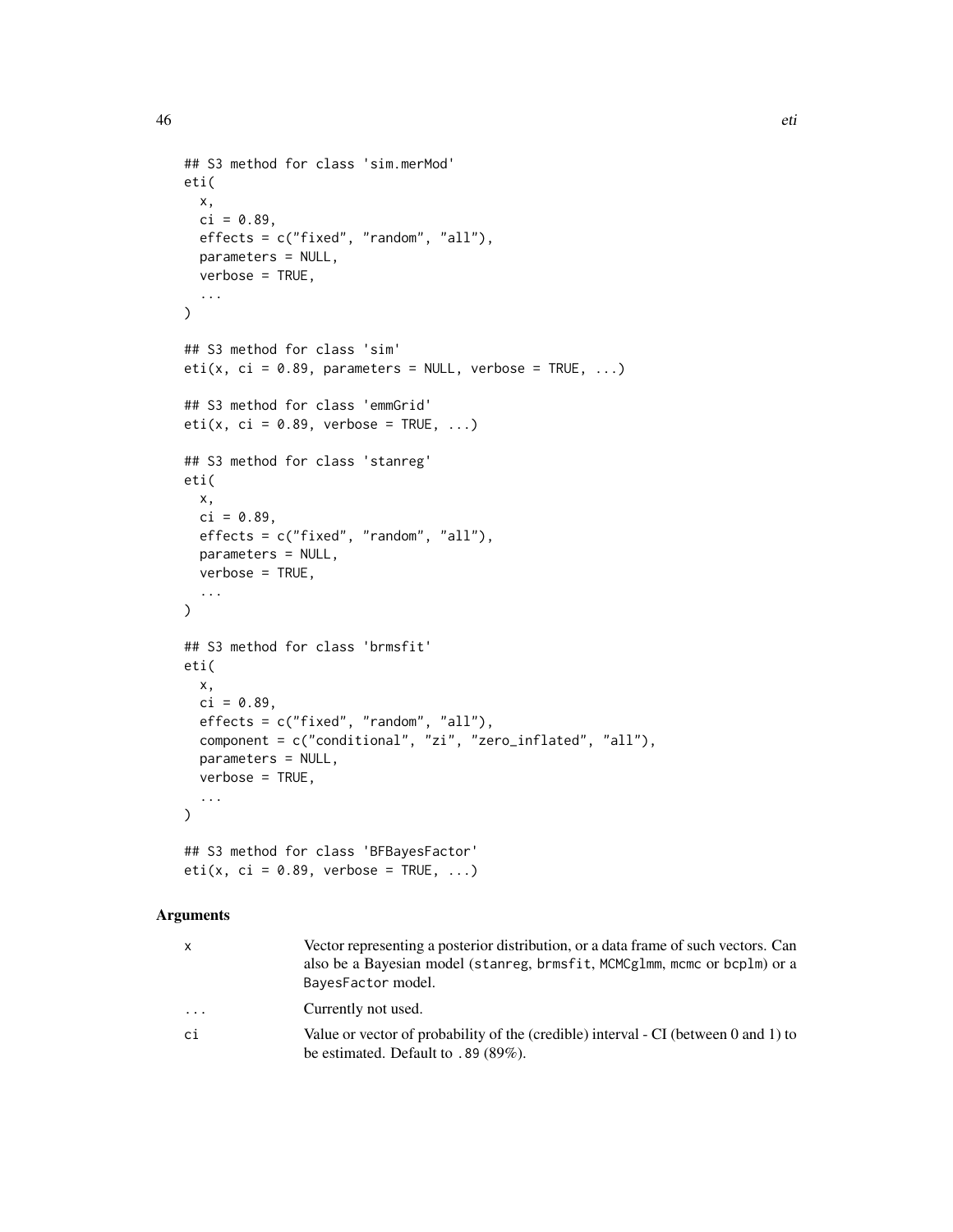| verbose    | Toggle off warnings.                                                                                                                                                                                                                                                                                          |
|------------|---------------------------------------------------------------------------------------------------------------------------------------------------------------------------------------------------------------------------------------------------------------------------------------------------------------|
| effects    | Should results for fixed effects, random effects or both be returned? Only applies<br>to mixed models. May be abbreviated.                                                                                                                                                                                    |
| parameters | Regular expression pattern that describes the parameters that should be returned.<br>Meta-parameters (like 1p <sub>-</sub> or prior) are filtered by default, so only param-<br>eters that typically appear in the summary $()$ are returned. Use parameters to<br>select specific parameters for the output. |
| component  | Should results for all parameters, parameters for the conditional model or the<br>zero-inflated part of the model be returned? May be abbreviated. Only applies<br>to <b>brms</b> -models.                                                                                                                    |

#### Details

Unlike equal-tailed intervals (see  $eti()$ ) that typically exclude 2.5% from each tail of the distribution and always include the median, the HDI is *not* equal-tailed and therefore always includes the mode(s) of posterior distributions.

By default, hdi() and  $eti()$  return the 89% intervals ( $ci = 0.89$ ), deemed to be more stable than, for instance, 95% intervals (Kruschke, 2014). An effective sample size of at least 10.000 is recommended if 95% intervals should be computed (Kruschke, 2014, p. 183ff). Moreover, 89 indicates the arbitrariness of interval limits - its only remarkable property is being the highest prime number that does not exceed the already unstable 95% threshold (McElreath, 2015).

A 90% equal-tailed interval (ETI) has 5% of the distribution on either side of its limits. It indicates the 5th percentile and the 95h percentile. In symmetric distributions, the two methods of computing credible intervals, the ETI and the [HDI,](#page-47-0) return similar results.

This is not the case for skewed distributions. Indeed, it is possible that parameter values in the ETI have lower credibility (are less probable) than parameter values outside the ETI. This property seems undesirable as a summary of the credible values in a distribution.

On the other hand, the ETI range does change when transformations are applied to the distribution (for instance, for a log odds scale to probabilities): the lower and higher bounds of the transformed distribution will correspond to the transformed lower and higher bounds of the original distribution. On the contrary, applying transformations to the distribution will change the resulting HDI.

#### Value

A data frame with following columns:

- Parameter The model parameter(s), if x is a model-object. If x is a vector, this column is missing.
- CI The probability of the credible interval.
- CI\_low, CI\_high The lower and upper credible interval limits for the parameters.

## Examples

library(bayestestR)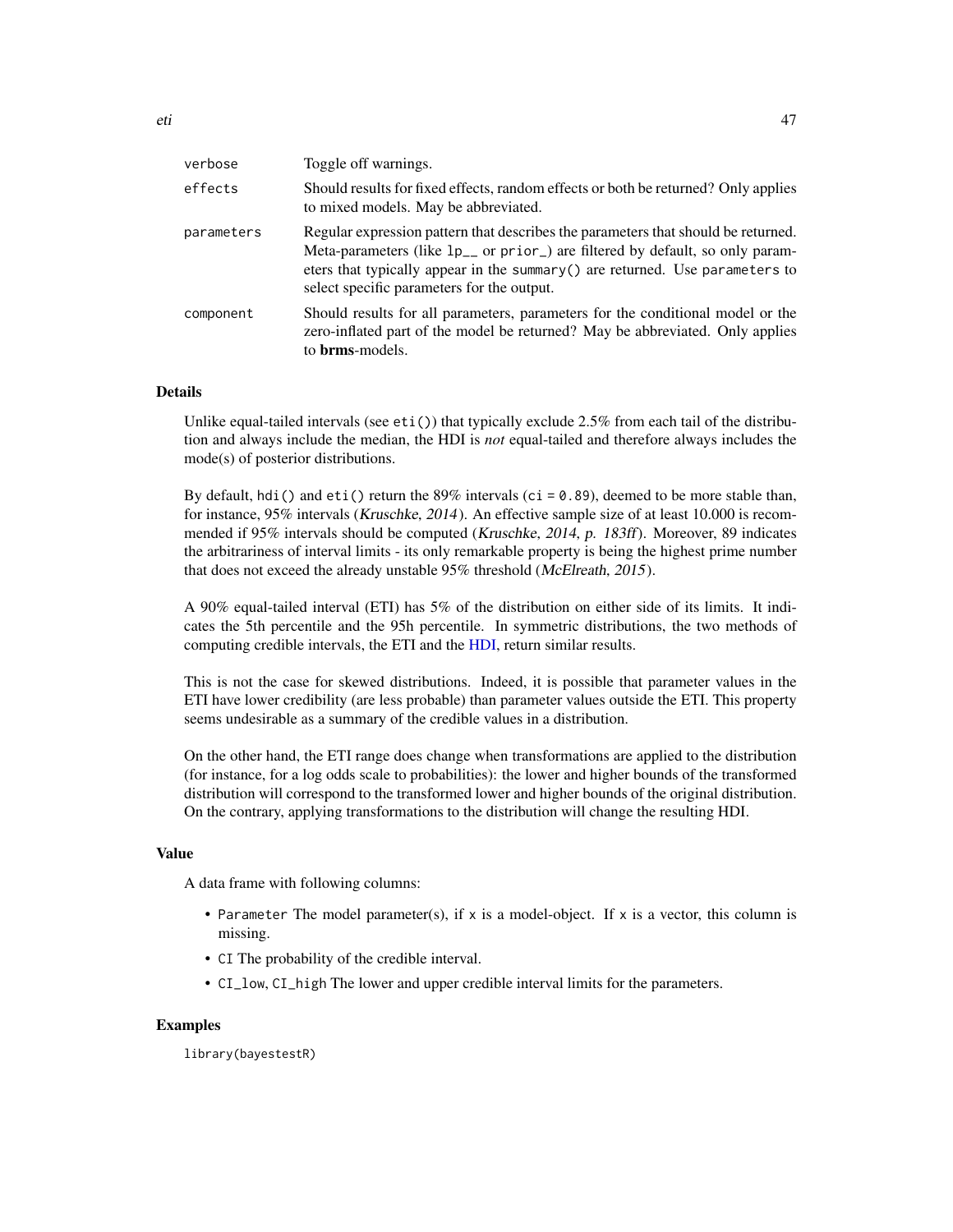```
posterior <- rnorm(1000)
eti(posterior)
eti(posterior, ci = c(.80, .89, .95))
df <- data.frame(replicate(4, rnorm(100)))
eti(df)
eti(df, ci = c(.80, .89, .95))
## Not run:
library(rstanarm)
model \le stan_glm(mpg \sim wt + gear, data = mtcars, chains = 2, iter = 200, refresh = 0)
eti(model)
eti(model, ci = c(.80, .89, .95))
library(emmeans)
eti(emtrends(model, ~1, "wt"))
library(brms)
model \leq - \text{brms::brm(mpg \textless wt + cyl, data = mtcars)}eti(model)
eti(model, ci = c(.80, .89, .95))
library(BayesFactor)
bf <- ttestBF(x = rnorm(100, 1, 1))
eti(bf)
eti(bf, ci = c(.80, .89, .95))
## End(Not run)
```
<span id="page-47-0"></span>

hdi *Highest Density Interval (HDI)*

#### Description

Compute the Highest Density Interval (HDI) of posterior distributions. All points within this interval have a higher probability density than points outside the interval. The HDI can be used in the context of uncertainty characterisation of posterior distributions as Credible Interval (CI).

```
hdi(x, \ldots)## S3 method for class 'numeric'
hdi(x, ci = 0.89, verbose = TRUE, ...)
## S3 method for class 'data.frame'
hdi(x, ci = 0.89, verbose = TRUE, ...)
```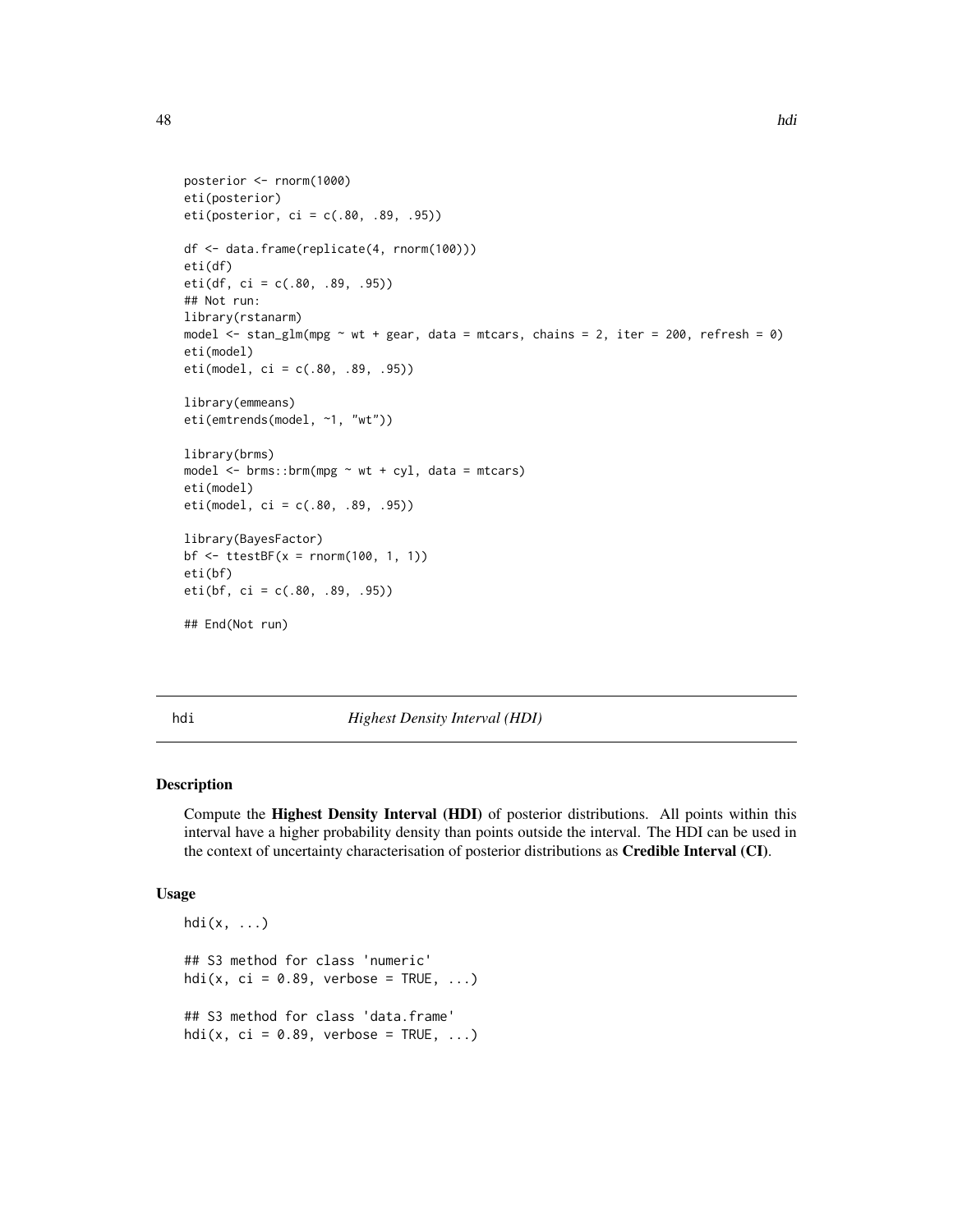```
## S3 method for class 'MCMCglmm'
hdi(x, ci = 0.89, verbose = TRUE, ...)
## S3 method for class 'bayesQR'
hdi(x, ci = 0.89, verbose = TRUE, ...)
## S3 method for class 'sim.merMod'
hdi(
  x,
  ci = 0.89,effects = c("fixed", "random", "all"),
  parameters = NULL,
  verbose = TRUE,
  ...
\lambda## S3 method for class 'sim'
hdi(x, ci = 0.89, parameters = NULL, verbose = TRUE, ...)
## S3 method for class 'emmGrid'
hdi(x, ci = 0.89, verbose = TRUE, ...)
## S3 method for class 'stanreg'
hdi(
  x,
  ci = 0.89,
  effects = c("fixed", "random", "all"),
  parameters = NULL,
  verbose = TRUE,
  ...
\mathcal{L}## S3 method for class 'brmsfit'
hdi(
  x,
  ci = 0.89,effects = c("fixed", "random", "all"),
  component = c("conditional", "zi", "zero_inflated", "all"),
  parameters = NULL,
  verbose = TRUE,
  ...
)
## S3 method for class 'BFBayesFactor'
hdi(x, ci = 0.89, verbose = TRUE, ...)
```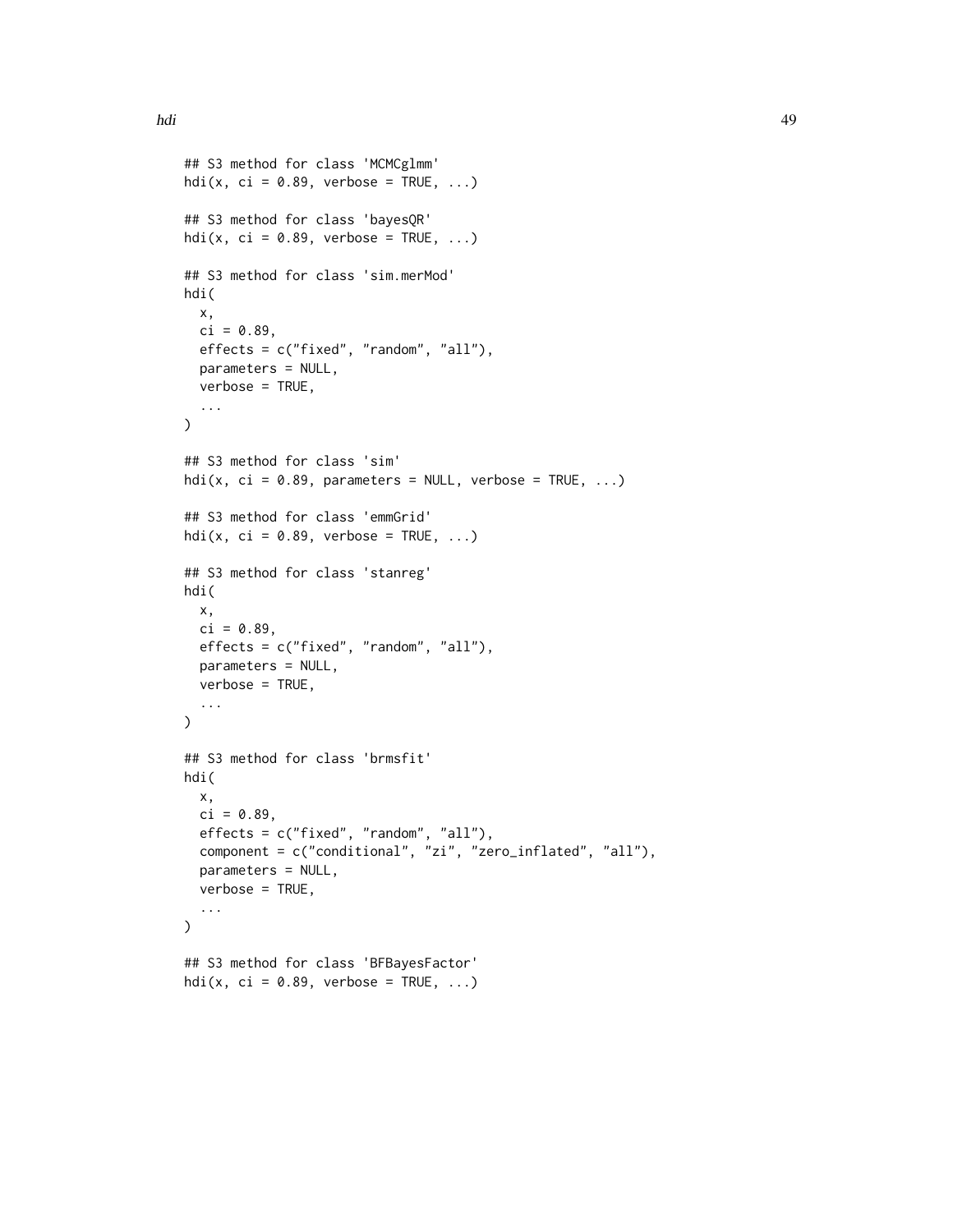## Arguments

| $\mathsf{x}$ | Vector representing a posterior distribution, or a data frame of such vectors. Can<br>also be a Bayesian model (stanreg, brmsfit, MCMCglmm, mcmc or bcplm) or a<br>BayesFactor model.                                                                                                                               |
|--------------|---------------------------------------------------------------------------------------------------------------------------------------------------------------------------------------------------------------------------------------------------------------------------------------------------------------------|
| .            | Currently not used.                                                                                                                                                                                                                                                                                                 |
| сi           | Value or vector of probability of the (credible) interval - CI (between 0 and 1) to<br>be estimated. Default to $.89(89\%)$ .                                                                                                                                                                                       |
| verbose      | Toggle off warnings.                                                                                                                                                                                                                                                                                                |
| effects      | Should results for fixed effects, random effects or both be returned? Only applies<br>to mixed models. May be abbreviated.                                                                                                                                                                                          |
| parameters   | Regular expression pattern that describes the parameters that should be returned.<br>Meta-parameters (like $lp_{--}$ or prior <sub>-</sub> ) are filtered by default, so only param-<br>eters that typically appear in the summary () are returned. Use parameters to<br>select specific parameters for the output. |
| component    | Should results for all parameters, parameters for the conditional model or the<br>zero-inflated part of the model be returned? May be abbreviated. Only applies<br>to <b>brms</b> -models.                                                                                                                          |

#### Details

Unlike equal-tailed intervals (see  $eti()$ ) that typically exclude 2.5% from each tail of the distribution and always include the median, the HDI is *not* equal-tailed and therefore always includes the mode(s) of posterior distributions.

By default, hdi() and eti() return the 89% intervals (ci =  $0.89$ ), deemed to be more stable than, for instance, 95% intervals (Kruschke, 2014). An effective sample size of at least 10.000 is recommended if 95% intervals should be computed (Kruschke, 2014, p. 183ff). Moreover, 89 indicates the arbitrariness of interval limits - its only remarkable property is being the highest prime number that does not exceed the already unstable 95% threshold (McElreath, 2015).

A 90% equal-tailed interval (ETI) has 5% of the distribution on either side of its limits. It indicates the 5th percentile and the 95h percentile. In symmetric distributions, the two methods of computing credible intervals, the ETI and the [HDI,](#page-47-0) return similar results.

This is not the case for skewed distributions. Indeed, it is possible that parameter values in the ETI have lower credibility (are less probable) than parameter values outside the ETI. This property seems undesirable as a summary of the credible values in a distribution.

On the other hand, the ETI range does change when transformations are applied to the distribution (for instance, for a log odds scale to probabilities): the lower and higher bounds of the transformed distribution will correspond to the transformed lower and higher bounds of the original distribution. On the contrary, applying transformations to the distribution will change the resulting HDI.

#### Value

A data frame with following columns: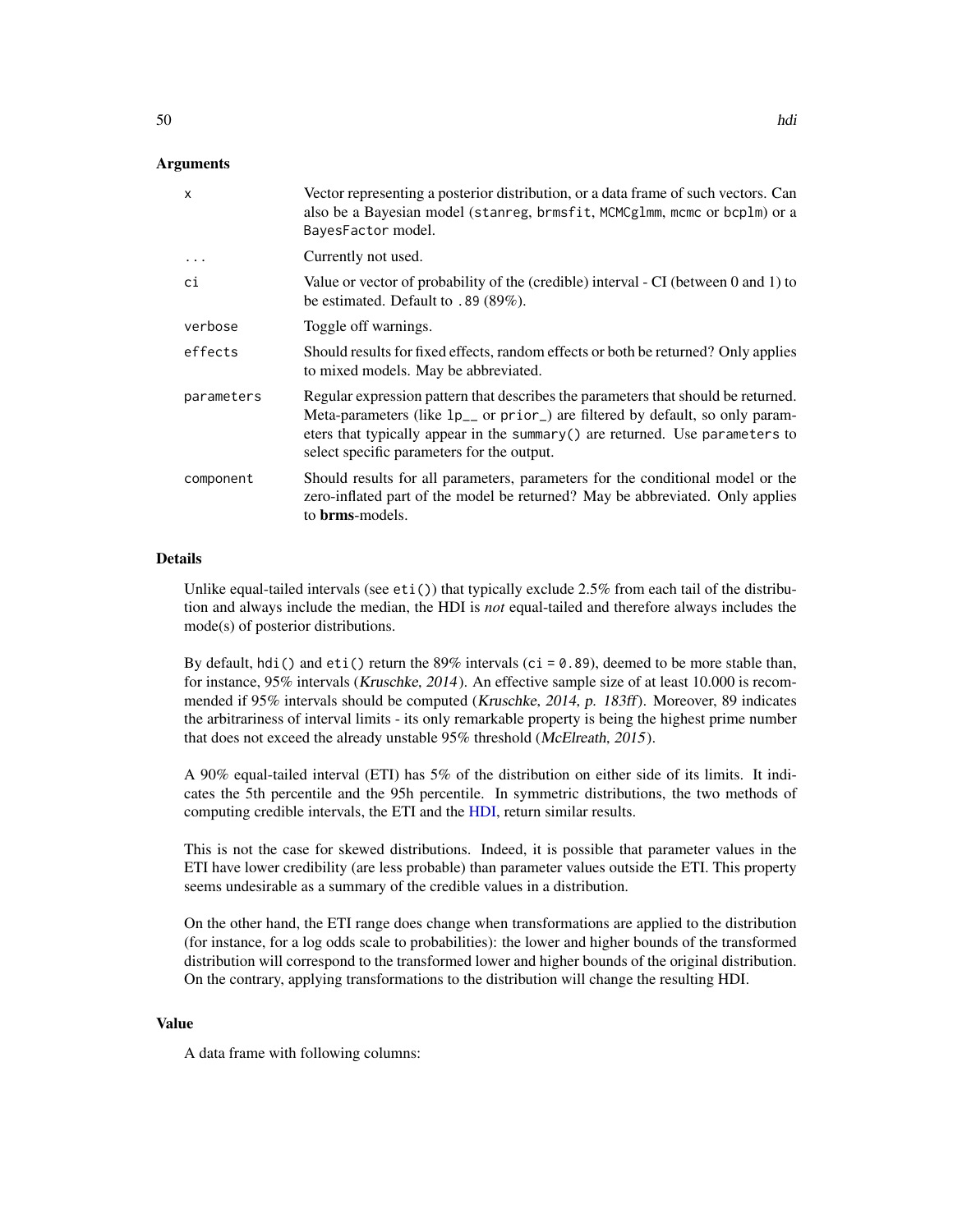- Parameter The model parameter(s), if x is a model-object. If x is a vector, this column is missing.
- CI The probability of the credible interval.
- CI\_low, CI\_high The lower and upper credible interval limits for the parameters.

# Note

There is also a plot()[-method](https://easystats.github.io/see/articles/bayestestR.html) implemented in the **see**[-package.](https://easystats.github.io/see/)

#### Author(s)

Credits go to [ggdistribute](https://rdrr.io/cran/ggdistribute/src/R/stats.R) and [HDInterval.](https://github.com/mikemeredith/HDInterval)

#### References

- Kruschke, J. (2014). Doing Bayesian data analysis: A tutorial with R, JAGS, and Stan. Academic Press.
- McElreath, R. (2015). Statistical rethinking: A Bayesian course with examples in R and Stan. Chapman and Hall/CRC.

```
library(bayestestR)
```

```
posterior <- rnorm(1000)
hdi(posterior, ci = .89)
hdi(posterior, ci = c(.80, .90, .95))df <- data.frame(replicate(4, rnorm(100)))
hdi(df)
hdi(df, ci = c(.80, .90, .95))
## Not run:
library(rstanarm)
model \le- stan_glm(mpg \sim wt + gear, data = mtcars, chains = 2, iter = 200, refresh = 0)
hdi(model)
hdi(model, ci = c(.80, .90, .95))
library(emmeans)
hdi(emtrends(model, ~1, "wt"))
library(brms)
model \leq brms::brm(mpg \sim wt + cyl, data = mtcars)
hdi(model)
hdi(model, ci = c(.80, .90, .95))
library(BayesFactor)
bf \leftarrow ttestBF(x = rnorm(100, 1, 1))hdi(bf)
hdi(bf, ci = c(.80, .90, .95))
```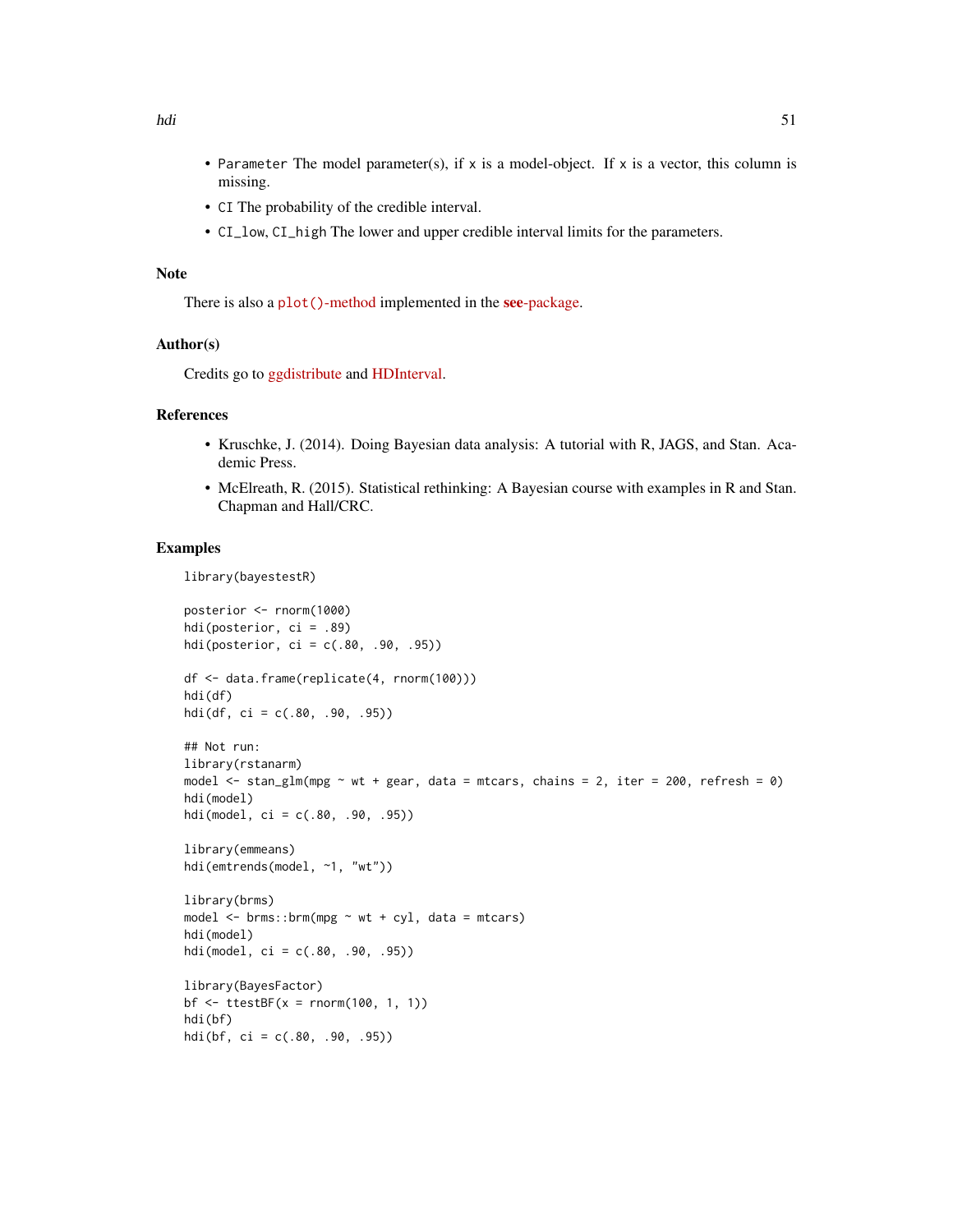## End(Not run)

#### Description

Find the Highest Maximum A Posteriori probability estimate (MAP) of a posterior, i.e., the value associated with the highest probability density (the "peak" of the posterior distribution). In other words, it is an estimation of the *mode* for continuous parameters. Note that this function relies on [estimate\\_density,](#page-42-0) which by default uses a different smoothing bandwidth ("SJ") compared to the legacy default implemented the base R [density](#page-0-0) function ("nrd0").

```
map_estimate(x, precision = 2^{\wedge}10, method = "kernel", ...)
## S3 method for class 'numeric'
map_estimate(x, precision = 2^{\wedge}10, method = "kernel", ...)
## S3 method for class 'bayesQR'
map_estimate(x, precision = 2^{\wedge}10, method = "kernel", ...)
## S3 method for class 'stanreg'
map_estimate(
  x,
 precision = 2^10,
  method = "kernel",
  effects = c("fixed", "random", "all"),
  parameters = NULL,
  ...
)
## S3 method for class 'brmsfit'
map_estimate(
  x,
 precision = 2^{\wedge}10,
 method = "kernel",
  effects = c("fixed", "random", "all"),
  component = c("conditional", "zi", "zero_inflated", "all"),
  parameters = NULL,
  ...
)
## S3 method for class 'data.frame'
map_estimate(x, precision = 2^{\wedge}10, method = "kernel", ...)
```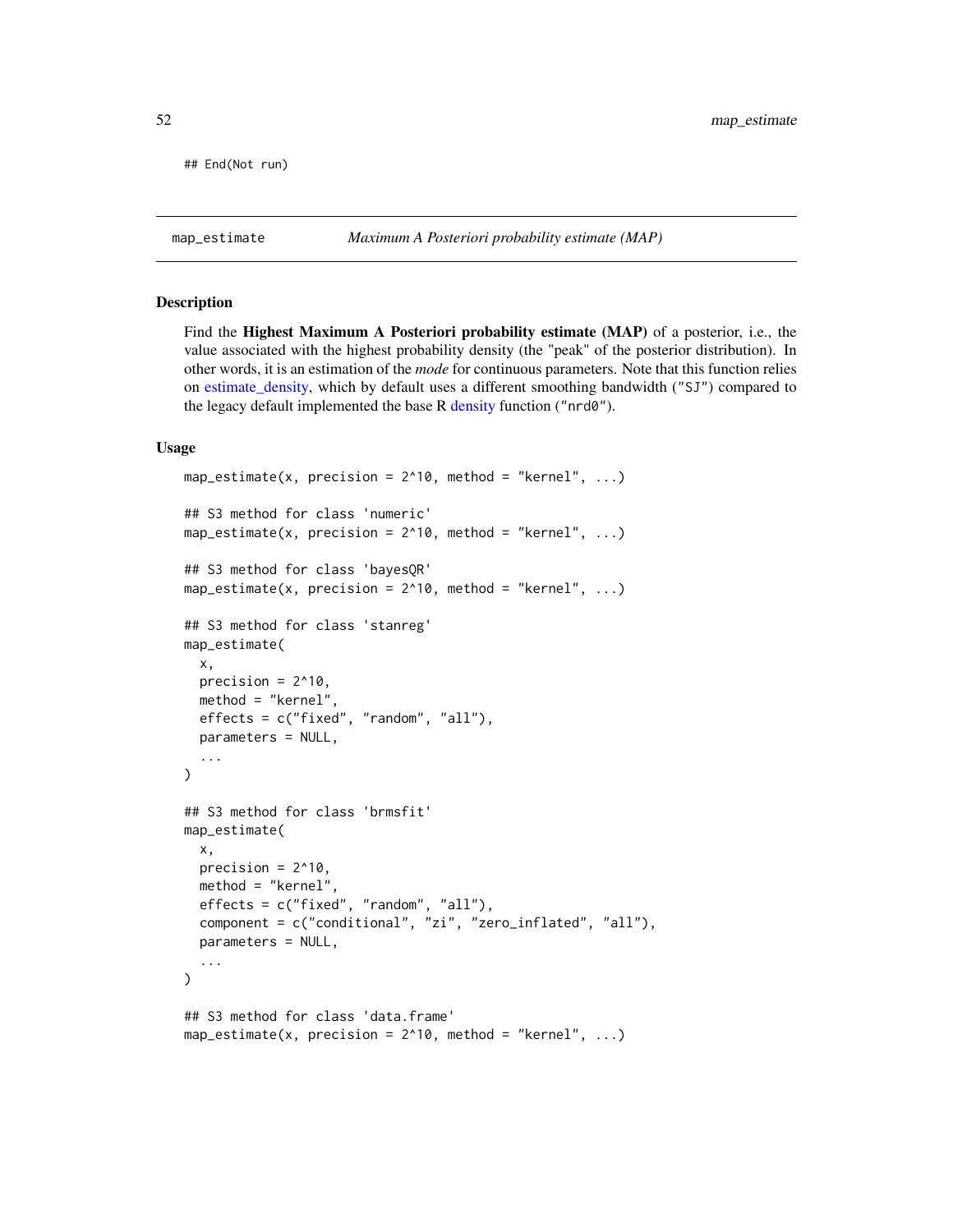```
## S3 method for class 'emmGrid'
map_estimate(x, precision = 2^{\wedge}10, method = "kernel", ...)
```
## Arguments

| $\times$   | Vector representing a posterior distribution, or a data frame of such vectors. Can<br>also be a Bayesian model (stanreg, brmsfit, MCMCglmm, mcmc or bcplm) or a<br>BayesFactor model.                                                                                                                         |
|------------|---------------------------------------------------------------------------------------------------------------------------------------------------------------------------------------------------------------------------------------------------------------------------------------------------------------|
| precision  | Number of points of density data. See the n parameter in density.                                                                                                                                                                                                                                             |
| method     | Density estimation method. Can be "kernel" (default), "logspline" or "KernSmooth".                                                                                                                                                                                                                            |
| $\ddots$   | Currently not used.                                                                                                                                                                                                                                                                                           |
| effects    | Should results for fixed effects, random effects or both be returned? Only applies<br>to mixed models. May be abbreviated.                                                                                                                                                                                    |
| parameters | Regular expression pattern that describes the parameters that should be returned.<br>Meta-parameters (like 1p <sub>-</sub> or prior) are filtered by default, so only param-<br>eters that typically appear in the summary $()$ are returned. Use parameters to<br>select specific parameters for the output. |
| component  | Should results for all parameters, parameters for the conditional model or the<br>zero-inflated part of the model be returned? May be abbreviated. Only applies<br>to <b>brms</b> -models.                                                                                                                    |

# Value

A numeric value if posterior is a vector. If posterior is a model-object, returns a data frame with following columns:

- Parameter The model parameter(s), if x is a model-object. If x is a vector, this column is missing.
- MAP\_Estimate The MAP estimate for the posterior or each model parameter.

```
## Not run:
library(bayestestR)
posterior <- rnorm(10000)
map_estimate(posterior)
plot(density(posterior))
abline(v = map\_estimate(posterior), col = "red")library(rstanarm)
model \leq rstanarm::stan_glm(mpg \sim wt + cyl, data = mtcars)
map_estimate(model)
library(brms)
model \leq brms::brm(mpg \sim wt + cyl, data = mtcars)
map_estimate(model)
```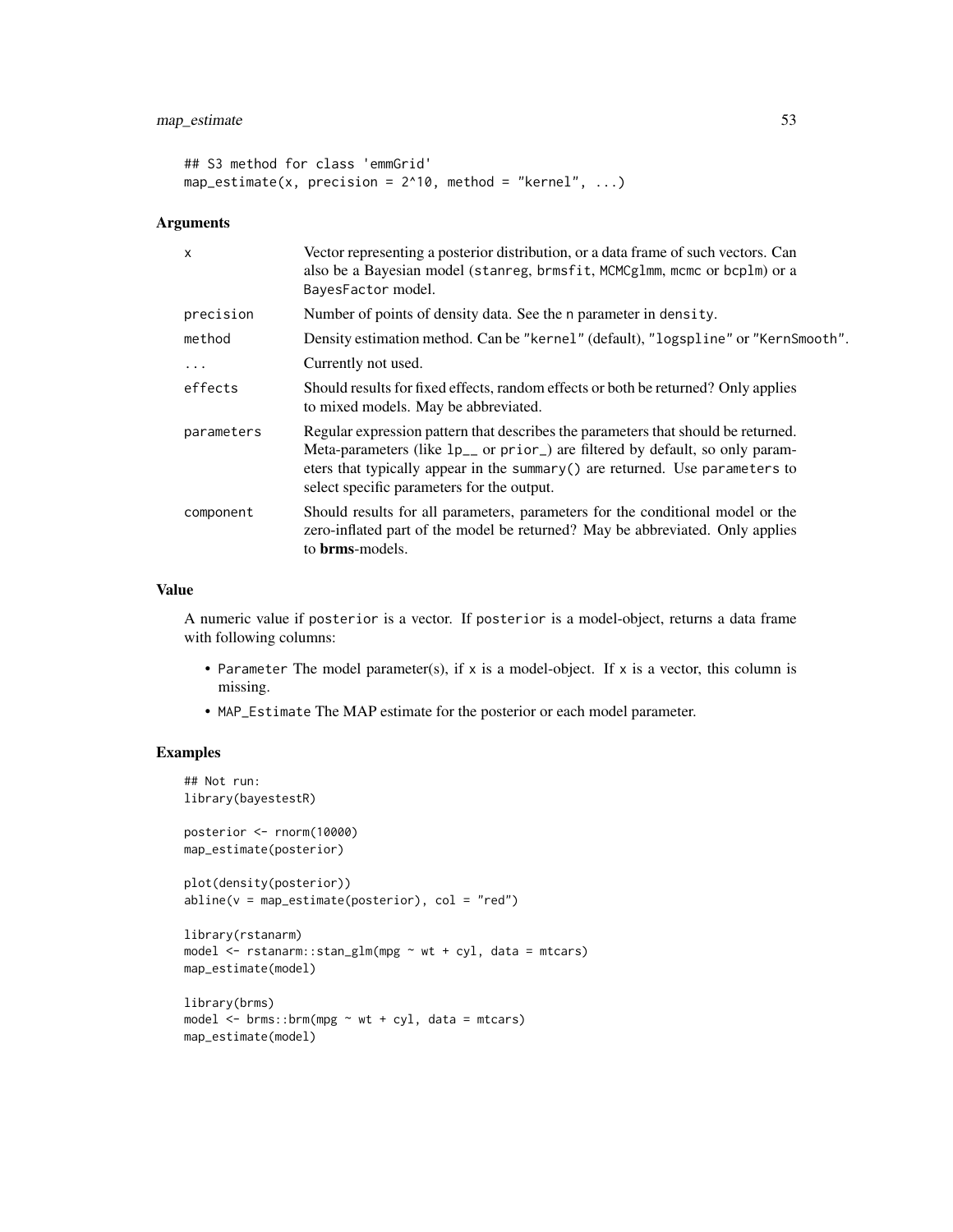## End(Not run)

mcse *Monte-Carlo Standard Error (MCSE)*

## Description

This function returns the Monte Carlo Standard Error (MCSE).

#### Usage

```
mcse(model, ...)
```

```
## S3 method for class 'stanreg'
mcse(model, effects = c("fixed", "random", "all"), parameters = NULL, ...)
```
## Arguments

| model      | A stanreg, stanfit, or brmsfit object.                                                                                                                                                                                                                                                                        |
|------------|---------------------------------------------------------------------------------------------------------------------------------------------------------------------------------------------------------------------------------------------------------------------------------------------------------------|
| $\cdots$   | Currently not used.                                                                                                                                                                                                                                                                                           |
| effects    | Should results for fixed effects, random effects or both be returned? Only applies<br>to mixed models. May be abbreviated.                                                                                                                                                                                    |
| parameters | Regular expression pattern that describes the parameters that should be returned.<br>Meta-parameters (like 1p <sub>-</sub> or prior) are filtered by default, so only param-<br>eters that typically appear in the summary $()$ are returned. Use parameters to<br>select specific parameters for the output. |

# Details

Monte Carlo Standard Error (MCSE) is another measure of accuracy of the chains. It is defined as standard deviation of the chains divided by their effective sample size (the formula for mcse() is from Kruschke 2015, p. 187). The MCSE "provides a quantitative suggestion of how big the estimation noise is".

# References

Kruschke, J. (2014). Doing Bayesian data analysis: A tutorial with R, JAGS, and Stan. Academic Press.

```
## Not run:
library(bayestestR)
library(rstanarm)
model \le stan_glm(mpg \sim wt + am, data = mtcars, chains = 1, refresh = 0)
```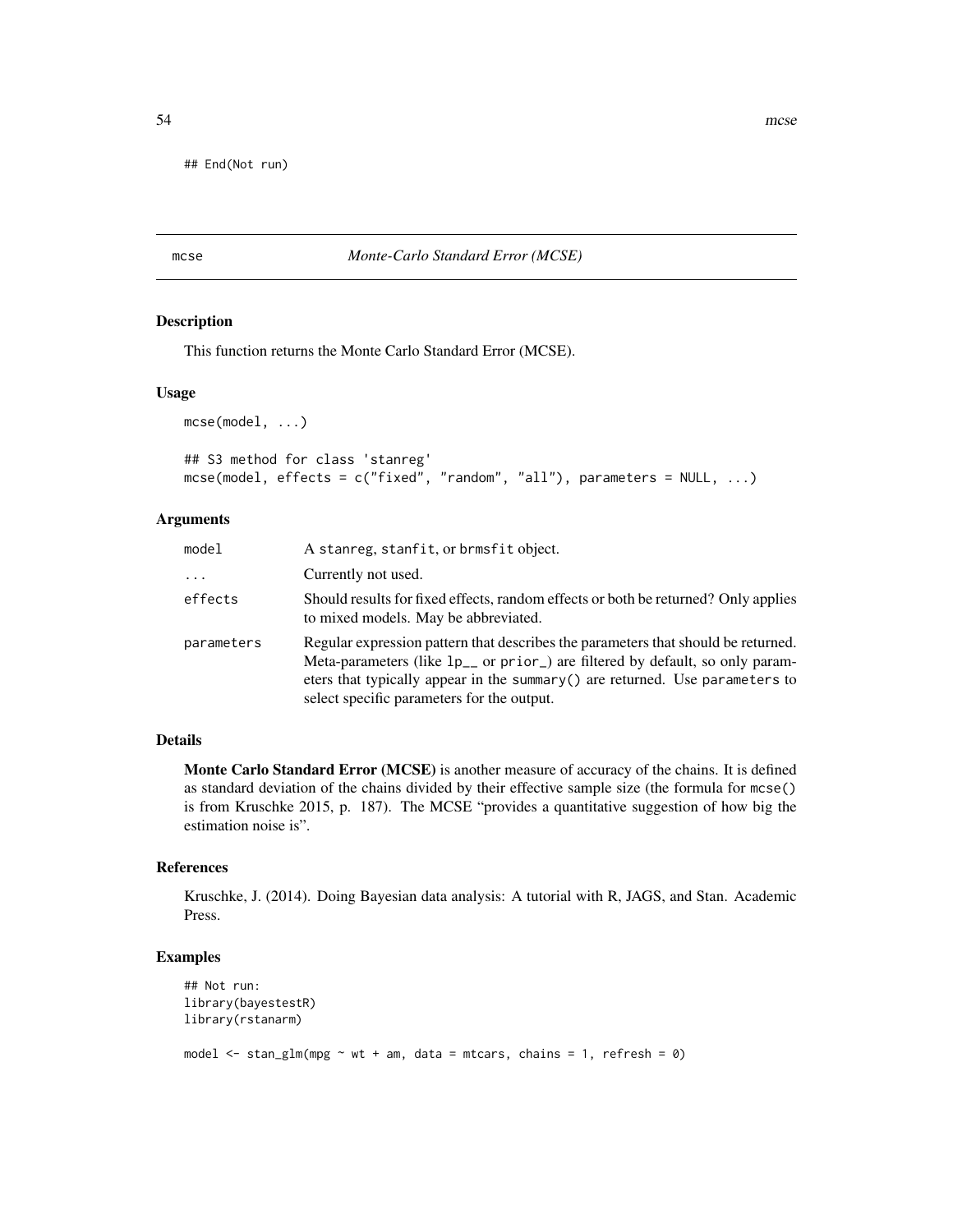#### mediation 55

mcse(model)

## End(Not run)

mediation *Summary of Bayesian multivariate-response mediation-models*

# Description

mediation() is a short summary for multivariate-response mediation-models, i.e. this function computes average direct and average causal mediation effects of multivariate response models.

#### Usage

```
mediation(model, ...)
## S3 method for class 'brmsfit'
mediation(
 model,
  treatment,
 mediator,
  response = NULL,
  centrality = "median",
  ci = 0.89,method = "ETI",...
)
## S3 method for class 'stanmvreg'
mediation(
 model,
 treatment,
 mediator,
  response = NULL,
  centrality = "median",
  ci = 0.89,method = "ETI",...
\mathcal{L}
```

| model     | A brmsfit or stanmyreg object.                                                                                                                                                                                      |
|-----------|---------------------------------------------------------------------------------------------------------------------------------------------------------------------------------------------------------------------|
| $\cdots$  | Not used.                                                                                                                                                                                                           |
| treatment | Character, name of the treatment variable (or direct effect) in a (multivariate<br>response) mediator-model. If missing, mediation() tries to find the treatment<br>variable automatically, however, this may fail. |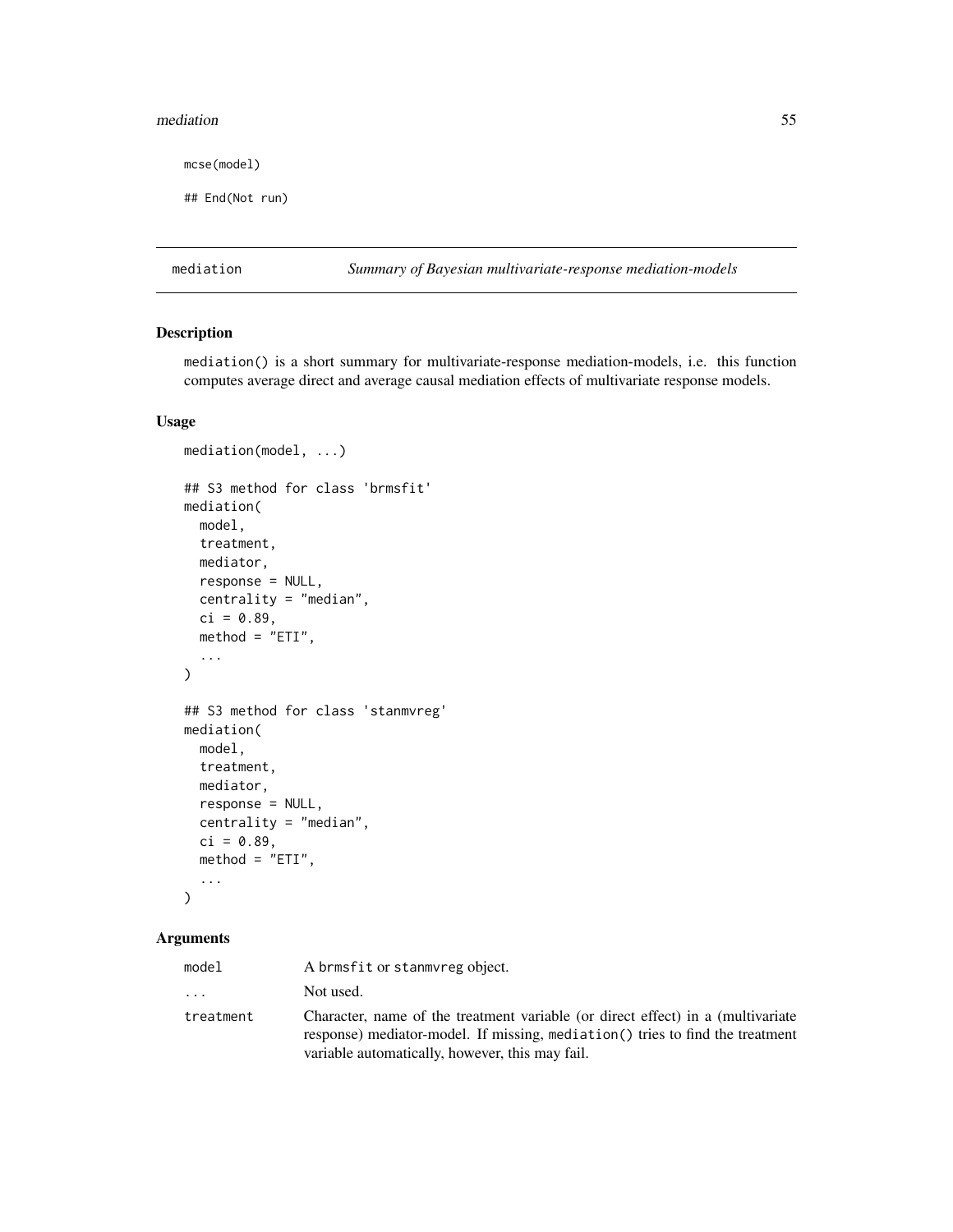| mediator   | Character, name of the mediator variable in a (multivariate response) mediator-<br>model. If missing, mediation() tries to find the treatment variable automati-<br>cally, however, this may fail.                                                                                                                                                                                                                                                                                                                                                                                                                                                                                                                                                                                                                                                                                                                                                                                        |
|------------|-------------------------------------------------------------------------------------------------------------------------------------------------------------------------------------------------------------------------------------------------------------------------------------------------------------------------------------------------------------------------------------------------------------------------------------------------------------------------------------------------------------------------------------------------------------------------------------------------------------------------------------------------------------------------------------------------------------------------------------------------------------------------------------------------------------------------------------------------------------------------------------------------------------------------------------------------------------------------------------------|
| response   | A named character vector, indicating the names of the response variables to be<br>used for the mediation analysis. Usually can be NULL, in which case these vari-<br>ables are retrieved automatically. If not NULL, names should match the names<br>of the model formulas, $names(insjght::find_response(model,combine =$<br>TRUE)). This can be useful if, for instance, the mediator variable used as pre-<br>dictor has a different name from the mediator variable used as response. This<br>might occur when the mediator is transformed in one model, but used "as is"<br>as response variable in the other model. Example: The mediator m is used as<br>response variable, but the centered version m_center is used as mediator vari-<br>able. The second response variable (for the treatment model, with the mediator<br>as additional predictor), y, is not transformed. Then we could use response like<br>this: mediation(model, response = $c(m = "m_center", y = "y"))$ . |
| centrality | The point-estimates (centrality indices) to compute. Character (vector) or list<br>with one or more of these options: "median", "mean", "MAP" or "all".                                                                                                                                                                                                                                                                                                                                                                                                                                                                                                                                                                                                                                                                                                                                                                                                                                   |
| сi         | Value or vector of probability of the CI (between 0 and 1) to be estimated. De-<br>fault to .89 (89%) for Bayesian models and .95 (95%) for frequentist models.                                                                                                                                                                                                                                                                                                                                                                                                                                                                                                                                                                                                                                                                                                                                                                                                                           |
| method     | Can be 'ETI' (default), 'HDI' or 'SI'.                                                                                                                                                                                                                                                                                                                                                                                                                                                                                                                                                                                                                                                                                                                                                                                                                                                                                                                                                    |

#### Details

mediation() returns a data frame with information on the *direct effect* (mean value of posterior samples from treatment of the outcome model), *mediator effect* (mean value of posterior samples from mediator of the outcome model), *indirect effect* (mean value of the multiplication of the posterior samples from mediator of the outcome model and the posterior samples from treatment of the mediation model) and the total effect (mean value of sums of posterior samples used for the direct and indirect effect). The *proportion mediated* is the indirect effect divided by the total effect.

For all values, the 89% credible intervals are calculated by default. Use ci to calculate a different interval.

The arguments treatment and mediator do not necessarily need to be specified. If missing, mediation() tries to find the treatment and mediator variable automatically. If this does not work, specify these variables.

The direct effect is also called *average direct effect* (ADE), the indirect effect is also called *average causal mediation effects* (ACME). See also Tingley et al. 2014 and Imai et al. 2010.

#### Value

A data frame with direct, indirect, mediator and total effect of a multivariate-response mediationmodel, as well as the proportion mediated. The effect sizes are median values of the posterior samples (use centrality for other centrality indices).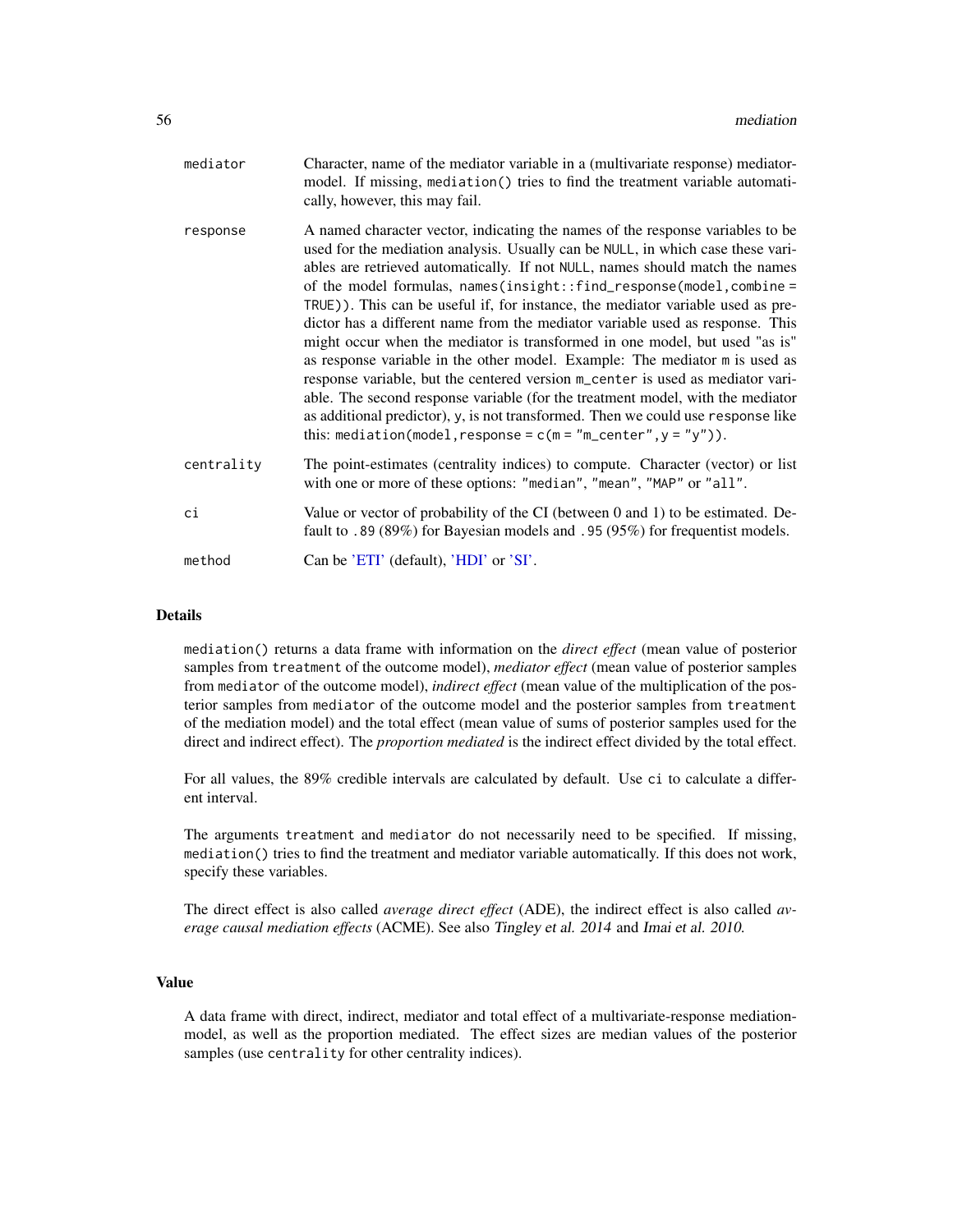#### mediation 57

# Note

There is an as.data.frame() method that returns the posterior samples of the effects, which can be used for further processing in the different **bayestestR** package.

#### References

- Imai, K., Keele, L. and Tingley, D. (2010) A General Approach to Causal Mediation Analysis, Psychological Methods, Vol. 15, No. 4 (December), pp. 309-334.
- Tingley, D., Yamamoto, T., Hirose, K., Imai, K. and Keele, L. (2014). mediation: R package for Causal Mediation Analysis, Journal of Statistical Software, Vol. 59, No. 5, pp. 1-38.

#### See Also

The **mediation** package for a causal mediation analysis in the frequentist framework.

```
## Not run:
library(mediation)
library(brms)
library(rstanarm)
# load sample data
data(jobs)
set.seed(123)
# linear models, for mediation analysis
b1 <- lm(job_seek ~ treat + econ_hard + sex + age, data = jobs)
b2 <- lm(depress2 ~ treat + job_seek + econ_hard + sex + age, data = jobs)
# mediation analysis, for comparison with Stan models
m1 <- mediate(b1, b2, sims = 1000, treat = "treat", mediator = "job_seek")
# Fit Bayesian mediation model in brms
f1 <- bf(job\_seek \sim treat + econ_hard + sex + age)
f2 \leq bf(depress2 \sim treat + job_seek + econ_hard + sex + age)
m2 \le - \text{brm}(f1 + f2 + \text{set\_rescor}(FALSE), \text{ data = jobs}, \text{ cores = 4}, \text{ refresh = 0})# Fit Bayesian mediation model in rstanarm
m3 <- stan_mvmer(
  list(job_seek \sim treat + econ_hard + sex + age + (1 | occp),
       depress2 \sim treat + job_seek + econ_hard + sex + age + (1 | occp)),
  data = jobs,
  cores = 4,refresh = 0\lambdasummary(m1)
mediation(m2, centrality = "mean", ci = .95)
mediation(m3, centrality = "mean", ci = .95)
## End(Not run)
```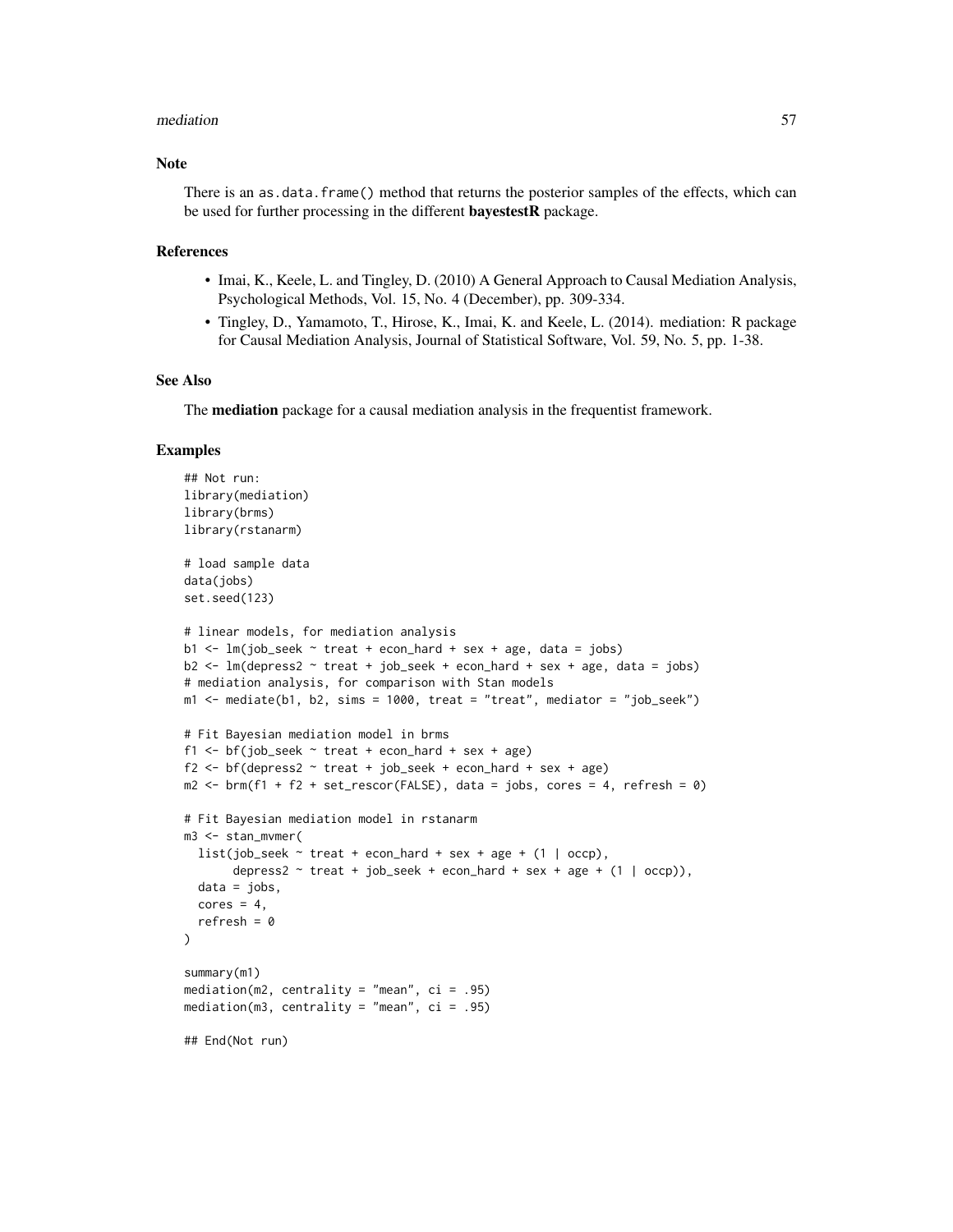#### Description

The MHDIOR (pronounced 'em-eich-dior') is an exploratory and non-validated index representing the maximum percentage of [HDI](#page-47-0) that does not contain (or is entirely contained, in which case the value is prefixed with a negative sign), in the negligible values space defined by the [ROPE.](#page-74-0) It differs from the ROPE percentage, *i.e.*, from the proportion of a given CI in the ROPE, as it represents the maximum CI values needed to reach a ROPE proportion of 0% or 100%. Whether the index reflects the ROPE reaching  $0\%$  or  $100\%$  is indicated through the sign: a negative sign is added to indicate that the probability corresponds to the probability of a not significant effect (a percentage in ROPE of 100%). For instance, a MHDIOR of 97% means that there is a probability of .97 that a parameter (described by its posterior distribution) is outside the ROPE. In other words, the 97% HDI is the maximum HDI level for which the percentage in ROPE is 0%. On the contrary, a ROPE-based p of -97% indicates that there is a probability of .97 that the parameter is inside the ROPE (percentage in ROPE of 100%). A value close to 0% would indicate that the mode of the distribution falls perfectly at the edge of the ROPE, in which case the percentage of HDI needed to be on either side of the ROPE becomes infinitely small. Negative values do not refer to negative values *per se*, simply indicating that the value corresponds to non-significance rather than significance.

```
mhdior(x, \ldots)## S3 method for class 'numeric'
mhdior(x, range = "default", precision = 0.1, ...)
## S3 method for class 'data.frame'
mhdior(x, range = "default", precision = 0.1, ...)
## S3 method for class 'emmGrid'
mhdior(x, range = "default", precision = 0.1, ...)
## S3 method for class 'BFBayesFactor'
mhdior(x, range = "default", precision = 0.1, ...)
## S3 method for class 'stanreg'
mhdior(
  x,
  range = "default",
  precision = 0.1,
  effects = c("fixed", "random", "all"),
  parameters = NULL,
  ...
)
```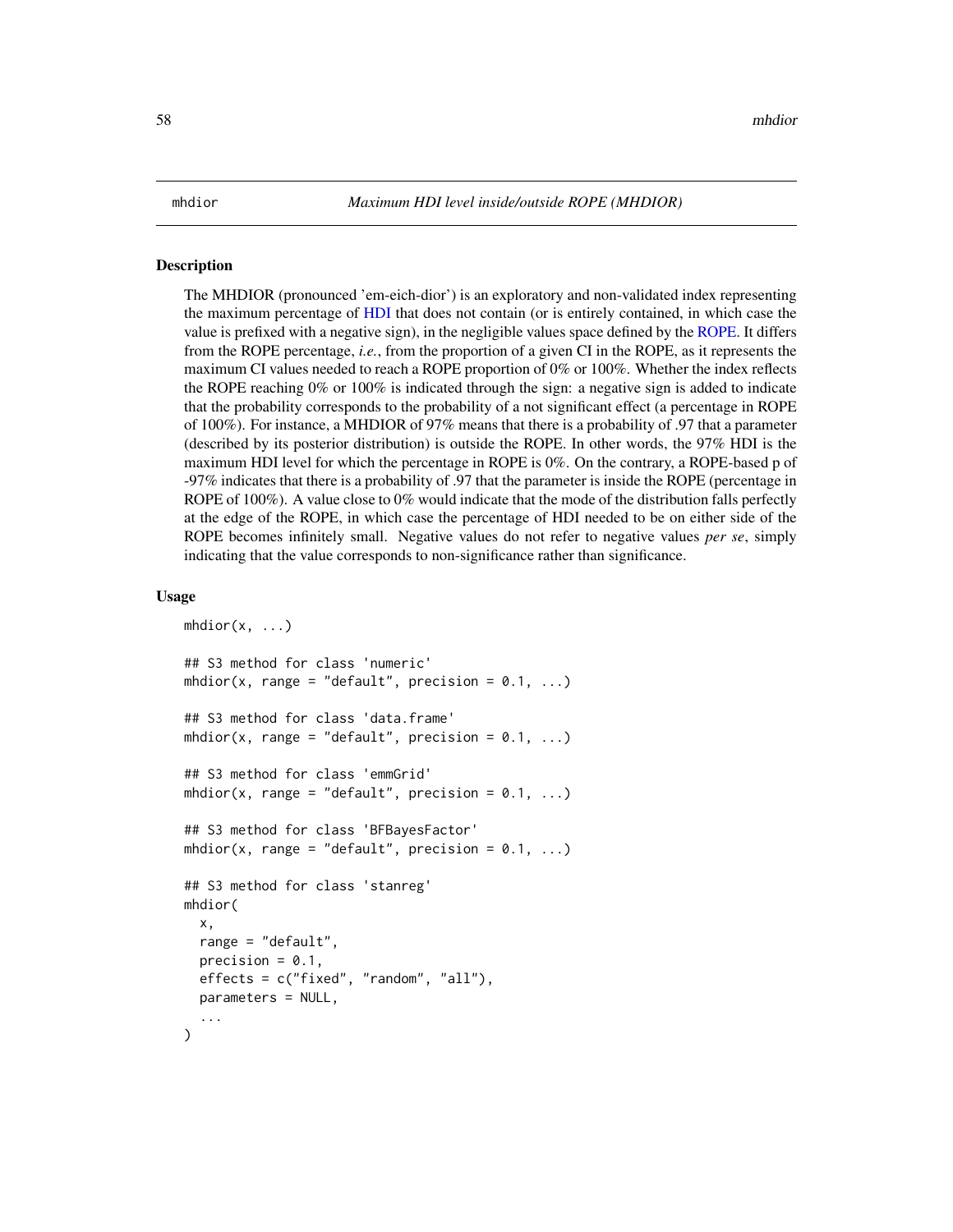## mhdior 59

```
## S3 method for class 'brmsfit'
mhdior(
  x,
  range = "default",
  precision = 0.1,
  effects = c("fixed", "random", "all"),
  component = c("conditional", "zi", "zero_inflated", "all"),
  parameters = NULL,
  ...
\mathcal{L}
```
# Arguments

| X          | Vector representing a posterior distribution. Can also be a stanreg or brmsfit<br>model.                                                                                                                                                                                                                    |
|------------|-------------------------------------------------------------------------------------------------------------------------------------------------------------------------------------------------------------------------------------------------------------------------------------------------------------|
| $\ddots$ . | Currently not used.                                                                                                                                                                                                                                                                                         |
| range      | ROPE's lower and higher bounds. Should be a vector of length two (e.g.,<br>$c(-0.1, 0.1)$ or "default". If "default", the range is set to $c(-0.1, 0.1)$ if<br>input is a vector, and based on rope_range() if a Bayesian model is provided.                                                                |
| precision  | The precision by which to explore the ROPE space (in percentage). Lower val-<br>ues increase the precision of the returned p value but can be quite computation-<br>aly costly.                                                                                                                             |
| effects    | Should results for fixed effects, random effects or both be returned? Only applies<br>to mixed models. May be abbreviated.                                                                                                                                                                                  |
| parameters | Regular expression pattern that describes the parameters that should be returned.<br>Meta-parameters (like 1p <sub>-</sub> or prior) are filtered by default, so only param-<br>eters that typically appear in the summary () are returned. Use parameters to<br>select specific parameters for the output. |
| component  | Should results for all parameters, parameters for the conditional model or the<br>zero-inflated part of the model be returned? May be abbreviated. Only applies<br>to <b>brms</b> -models.                                                                                                                  |

```
## Not run:
library(bayestestR)
# precision = 1 is used to speed up examples...
mhdior(
 x = rnorm(1000, mean = 1, sd = 1),range = c(-0.1, 0.1),
 precision = 1
)
df <- data.frame(replicate(4, rnorm(100)))
mhdior(df, precision = 1)
```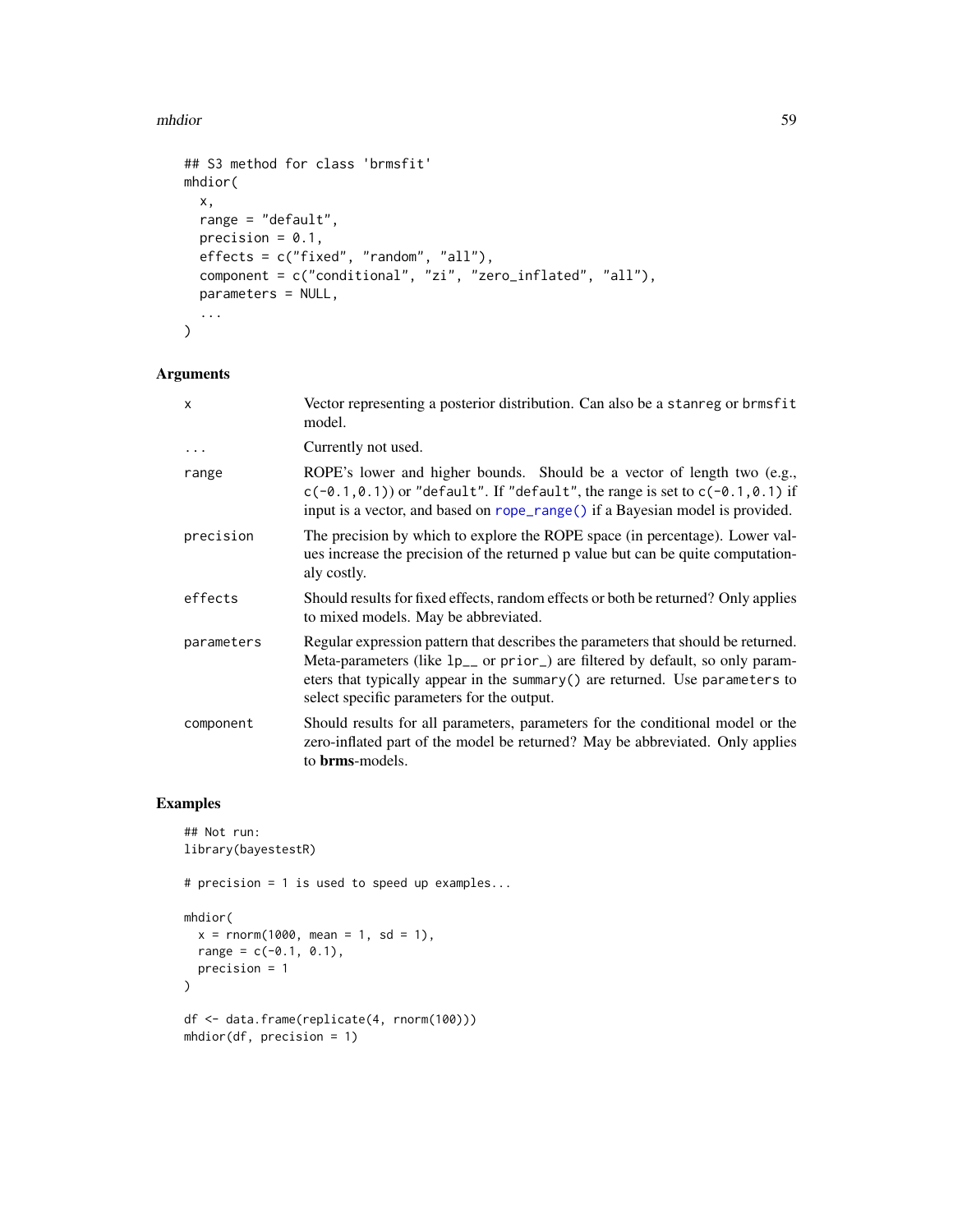```
if (require("rstanarm")) {
 model <- stan_glm(
   mpg \sim wt + gear, data = mtcars,
   chains = 2,
   iter = 200,
   refresh = 0)
  mhdior(model, precision = 1)
}
if (require("emmeans")) {
  mhdior(emtrends(model, ~1, "wt"))
}
if (require("brms")) {
  model <- brms::brm(mpg ~ wt + cyl, data = mtcars)
  mhdior(model)
}
if (require("BayesFactor")) {
  bf <- ttestBF(x = rnorm(100, 1, 1))
  mhdior(bf)
}
## End(Not run)
```
# overlap *Overlap Coefficient*

# Description

A method to calculate the overlap coefficient between two empirical distributions (that can be used as a measure of similarity between two samples).

```
overlap(
  x,
  y,
  method_density = "kernel",
  method_auc = "trapezoid",
  precision = 2^{\wedge}10,
  ext{end} = TRUE,extend\_scale = 0.1,
  ...
)
```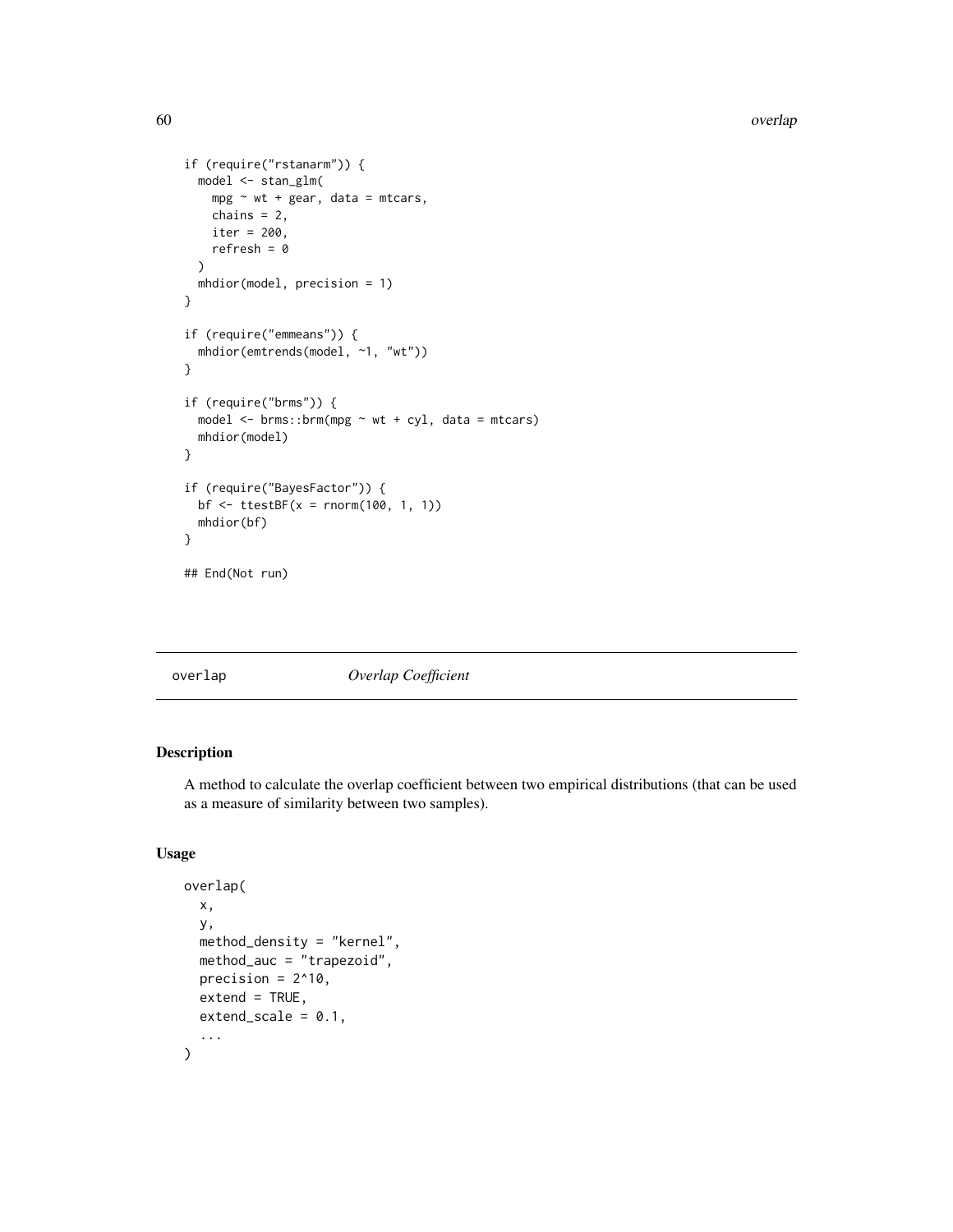#### $pd\_to\_p$  61

# Arguments

| $\mathsf{x}$ | Vector of x values.                                                                                                                               |
|--------------|---------------------------------------------------------------------------------------------------------------------------------------------------|
| У            | Vector of x values.                                                                                                                               |
|              | method_density Density estimation method. See estimate_density.                                                                                   |
| method_auc   | Area Under the Curve (AUC) estimation method. See area_under_curve.                                                                               |
| precision    | Number of points of density data. See the n parameter in density.                                                                                 |
| extend       | Extend the range of the x axis by a factor of extend_scale.                                                                                       |
| extend_scale | Ratio of range by which to extend the x axis. A value of $\theta$ . 1 means that the x<br>axis will be extended by 1/10 of the range of the data. |
| $\cdot$      | Currently not used.                                                                                                                               |

# Examples

library(bayestestR)

x <- distribution\_normal(1000, 2, 0.5) y <- distribution\_normal(1000, 0, 1) overlap(x, y) plot(overlap(x, y))

<span id="page-60-0"></span>pd\_to\_p *Convert between Probability of Direction (pd) and p-value.*

# Description

Enables a conversion between Probability of Direction (pd) and p-value.

# Usage

```
pd_to_p(pd, direction = "two-sided", ...)
p_to_pd(p, direction = "two-sided", ...)convert\_p_to\_pd(p, direction = "two-sided", ...)convert_pd_to_p(pd, direction = "two-sided", ...)
```

| pd        | A Probability of Direction (pd) value (between 0 and 1).                                                                |
|-----------|-------------------------------------------------------------------------------------------------------------------------|
| direction | What type of p-value is requested or provided. Can be "two-sided" (default,<br>two tailed) or "one-sided" (one tailed). |
| $\cdots$  | Arguments passed to or from other methods.                                                                              |
| р         | A p-value.                                                                                                              |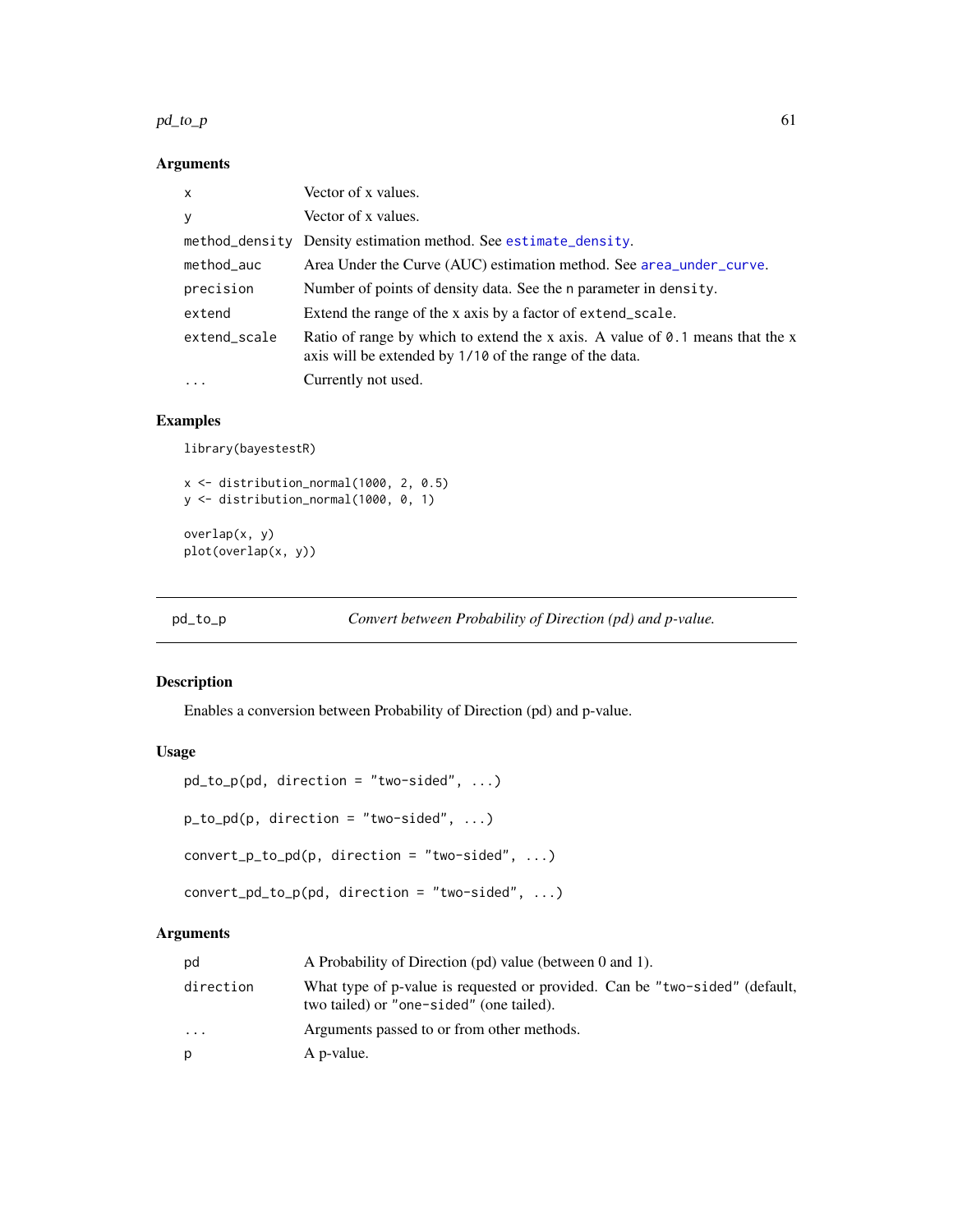#### Examples

```
pd_to_p(pd = 0.95)pd_to_p(pd = 0.95, direction = "one-sided")
```
point\_estimate *Point-estimates of posterior distributions*

## Description

Compute various point-estimates, such as the mean, the median or the MAP, to describe posterior distributions.

## Usage

```
point_estimate(x, centrality = "all", dispersion = FALSE, ...)
## S3 method for class 'stanreg'
point_estimate(
  x,
  centrality = "all",
 dispersion = FALSE,
  effects = c("fixed", "random", "all"),
 parameters = NULL,
  ...
\mathcal{L}## S3 method for class 'brmsfit'
point_estimate(
  x,
  centrality = "all",
  dispersion = FALSE,
 effects = c("fixed", "random", "all"),
  component = c("conditional", "zi", "zero_inflated", "all"),
  parameters = NULL,
  ...
)
## S3 method for class 'BFBayesFactor'
point_estimate(x, centrality = "all", dispersion = FALSE, ...)
```

| x          | Vector representing a posterior distribution, or a data frame of such vectors. Can<br>also be a Bayesian model (stanreg, brmsfit, MCMCglmm, mcmc or bcplm) or a<br>BayesFactor model. |
|------------|---------------------------------------------------------------------------------------------------------------------------------------------------------------------------------------|
| centrality | The point-estimates (centrality indices) to compute. Character (vector) or list<br>with one or more of these options: "median", "mean", "MAP" or "all".                               |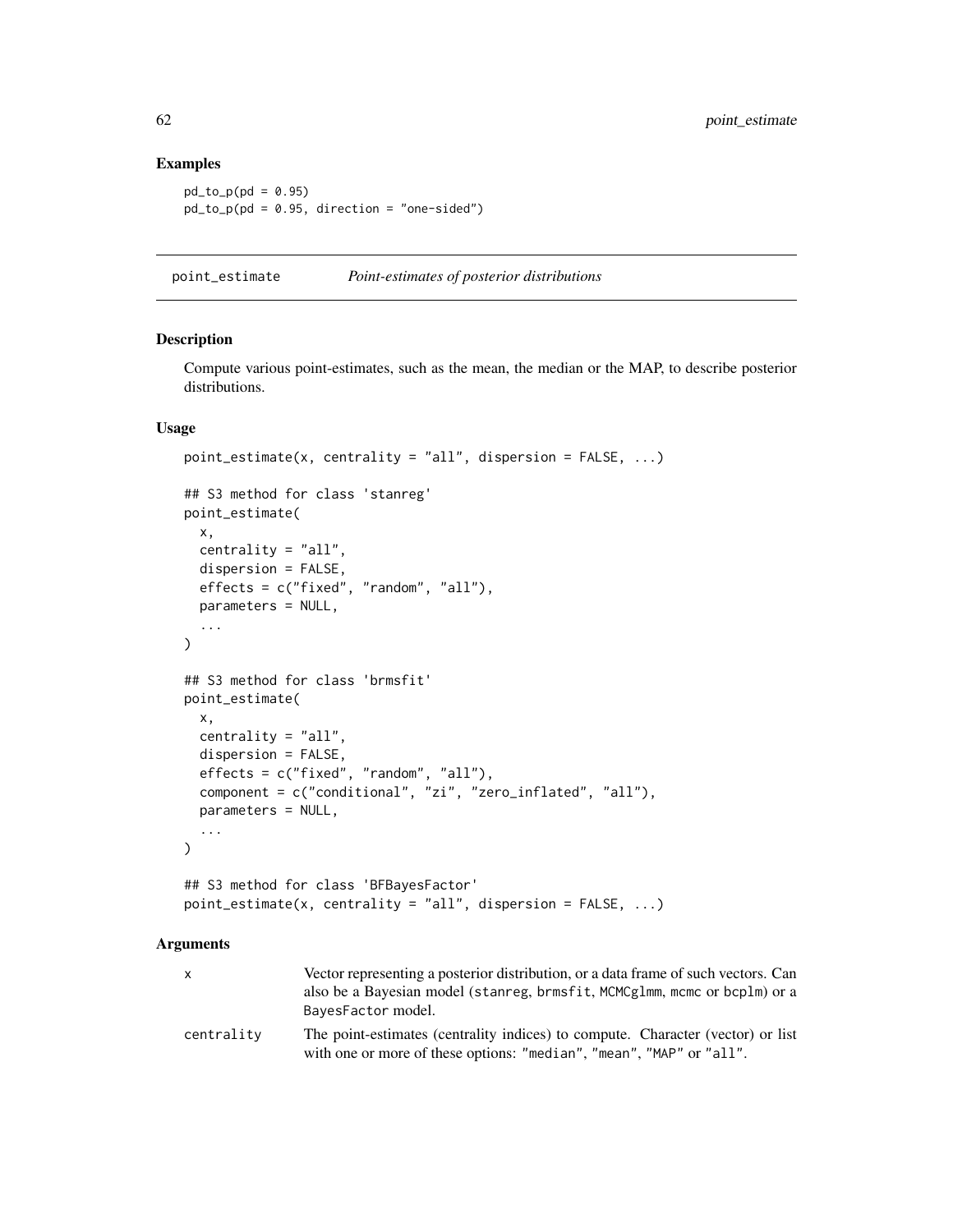# point\_estimate 63

| dispersion | Logical, if TRUE, computes indices of dispersion related to the estimate(s) (SD<br>and MAD for mean and median, respectively).                                                                                                                                                                                |
|------------|---------------------------------------------------------------------------------------------------------------------------------------------------------------------------------------------------------------------------------------------------------------------------------------------------------------|
| .          | Additional arguments to be passed to or from methods.                                                                                                                                                                                                                                                         |
| effects    | Should results for fixed effects, random effects or both be returned? Only applies<br>to mixed models. May be abbreviated.                                                                                                                                                                                    |
| parameters | Regular expression pattern that describes the parameters that should be returned.<br>Meta-parameters (like 1p <sub>-</sub> or prior) are filtered by default, so only param-<br>eters that typically appear in the summary $()$ are returned. Use parameters to<br>select specific parameters for the output. |
| component  | Should results for all parameters, parameters for the conditional model or the<br>zero-inflated part of the model be returned? May be abbreviated. Only applies<br>to <b>brms</b> -models.                                                                                                                    |

# Note

There is also a plot ()[-method](https://easystats.github.io/see/articles/bayestestR.html) implemented in the see[-package.](https://easystats.github.io/see/)

## References

[Vignette In-Depth 1: Comparison of Point-Estimates](https://easystats.github.io/bayestestR/articles/indicesEstimationComparison.html)

# Examples

library(bayestestR)

```
point_estimate(rnorm(1000))
point_estimate(rnorm(1000), centrality = "all", dispersion = TRUE)
point_estimate(rnorm(1000), centrality = c("median", "MAP"))
df <- data.frame(replicate(4, rnorm(100)))
point_estimate(df, centrality = "all", dispersion = TRUE)
point_estimate(df, centrality = c("median", "MAP"))
## Not run:
# rstanarm models
# -----------------------------------------------
library(rstanarm)
model \le rstanarm::stan_glm(mpg \sim wt + cyl, data = mtcars)
point_estimate(model, centrality = "all", dispersion = TRUE)
point_estimate(model, centrality = c("median", "MAP"))
# emmeans estimates
# -----------------------------------------------
library(emmeans)
point_estimate(emtrends(model, ~1, "wt"), centrality = c("median", "MAP"))
# brms models
# -----------------------------------------------
library(brms)
model \leq brms::brm(mpg \sim wt + cyl, data = mtcars)
```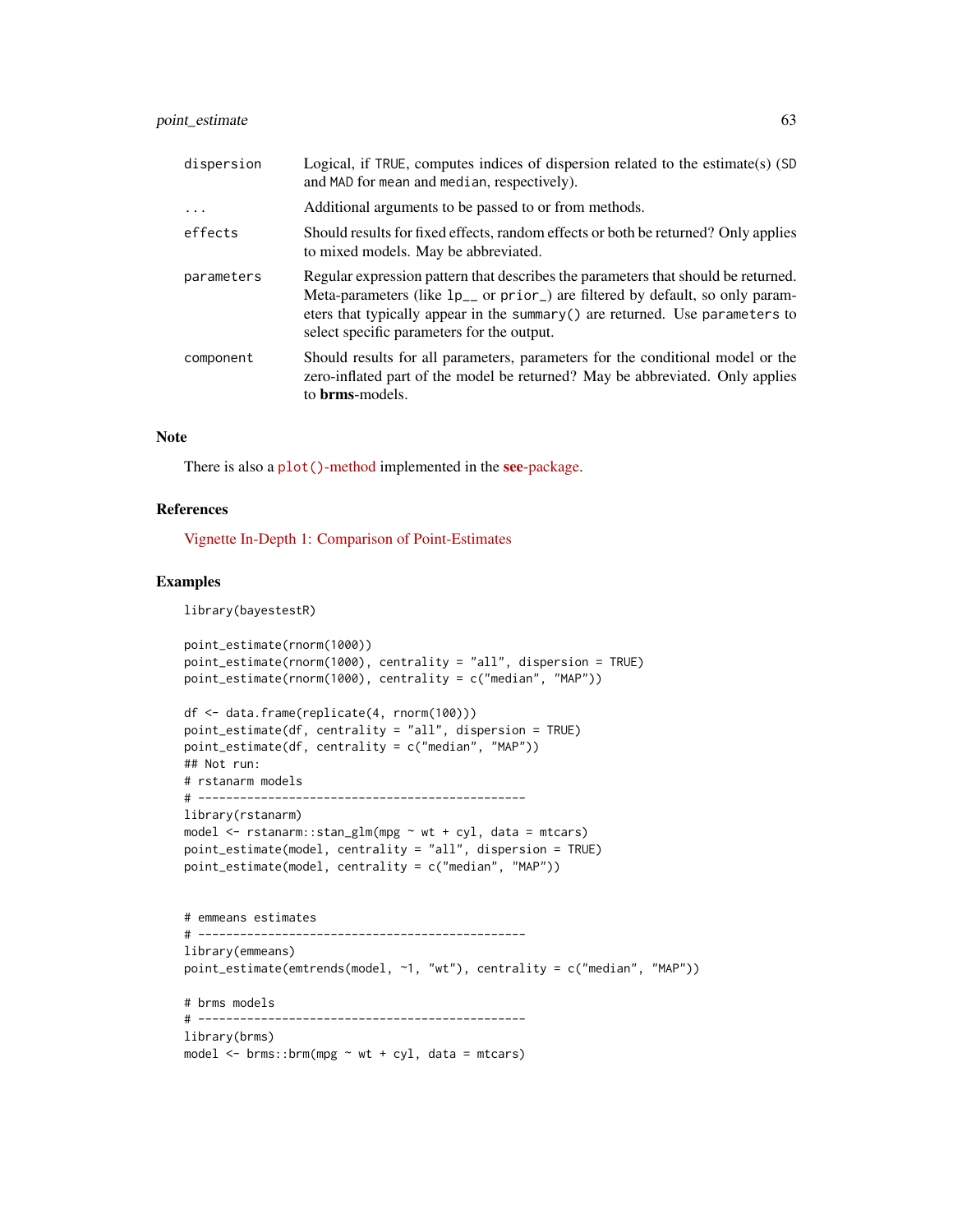```
point_estimate(model, centrality = "all", dispersion = TRUE)
point_estimate(model, centrality = c("median", "MAP"))
# BayesFactor objects
# -----------------------------------------------
library(BayesFactor)
bf \le ttestBF(x = rnorm(100, 1, 1))
point_estimate(bf, centrality = "all", dispersion = TRUE)
point_estimate(bf, centrality = c("median", "MAP"))
## End(Not run)
```
p\_direction *Probability of Direction (pd)*

## Description

Compute the Probability of Direction (*pd*, also known as the Maximum Probability of Effect - *MPE*). It varies between 50% and 100% (*i.e.*, 0.5 and 1) and can be interpreted as the probability (expressed in percentage) that a parameter (described by its posterior distribution) is strictly positive or negative (whichever is the most probable). It is mathematically defined as the proportion of the posterior distribution that is of the median's sign. Although differently expressed, this index is fairly similar (*i.e.*, is strongly correlated) to the frequentist **p-value**.

Note that in some (rare) cases, especially when used with model averaged posteriors (see [weighted\\_posteriors](#page-86-0) or brms::posterior\_average), pd can be smaller than 0.5, reflecting high credibility of 0.

```
p_direction(x, ...)
pd(x, \ldots)## S3 method for class 'numeric'
p\_direction(x, method = "direct", ...)## S3 method for class 'data.frame'
p\_direction(x, method = "direct", ...)## S3 method for class 'MCMCglmm'
p\_direction(x, method = "direct", ...)## S3 method for class 'emmGrid'
p\_direction(x, method = "direct", ...)## S3 method for class 'stanreg'
p_direction(
```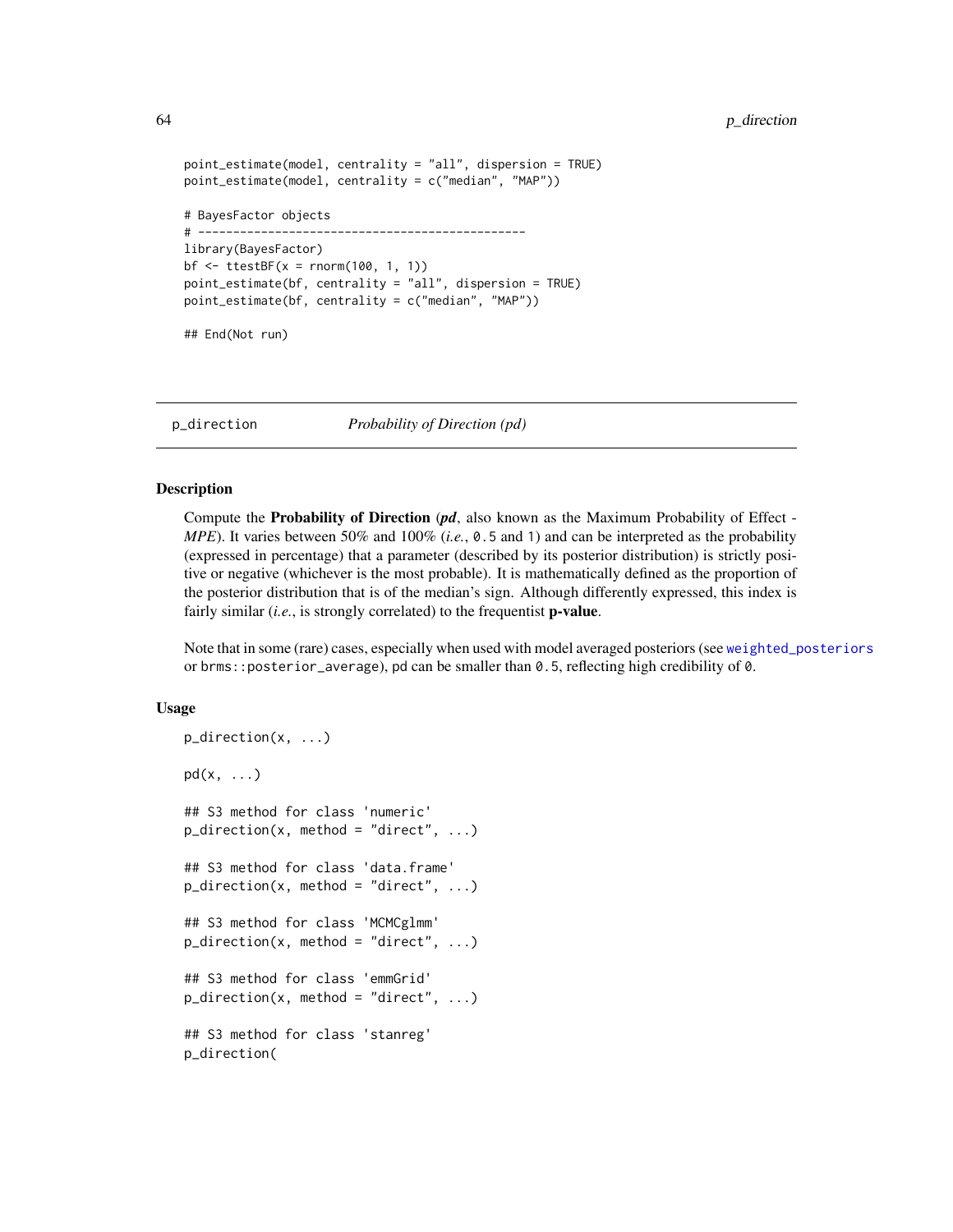# p\_direction 65

```
x,
 effects = c("fixed", "random", "all"),
 parameters = NULL,
 method = "direct",
  ...
)
## S3 method for class 'brmsfit'
p_direction(
  x,
 effects = c("fixed", "random", "all"),
 component = c("conditional", "zi", "zero_inflated", "all"),
 parameters = NULL,
 method = "direct",
  ...
)
## S3 method for class 'BFBayesFactor'
p\_direction(x, method = "direct", ...)
```
# Arguments

| x          | Vector representing a posterior distribution. Can also be a Bayesian model<br>(stanreg, brmsfit or BayesFactor).                                                                                                                                                                                                        |
|------------|-------------------------------------------------------------------------------------------------------------------------------------------------------------------------------------------------------------------------------------------------------------------------------------------------------------------------|
| $\ddots$   | Currently not used.                                                                                                                                                                                                                                                                                                     |
| method     | Can be "direct" or one of methods of density estimation, such as "kernel",<br>"logspline" or "KernSmooth". If "direct" (default), the computation is<br>based on the raw ratio of samples superior and inferior to 0. Else, the result<br>is based on the Area under the Curve (AUC) of the estimated density function. |
| effects    | Should results for fixed effects, random effects or both be returned? Only applies<br>to mixed models. May be abbreviated.                                                                                                                                                                                              |
| parameters | Regular expression pattern that describes the parameters that should be returned.<br>Meta-parameters (like 1p <sub>-</sub> or prior) are filtered by default, so only param-<br>eters that typically appear in the summary () are returned. Use parameters to<br>select specific parameters for the output.             |
| component  | Should results for all parameters, parameters for the conditional model or the<br>zero-inflated part of the model be returned? May be abbreviated. Only applies<br>to <b>brms</b> -models.                                                                                                                              |

# Details

What is the *pd*?: The Probability of Direction (pd) is an index of effect existence, ranging from 50% to 100%, representing the certainty with which an effect goes in a particular direction (*i.e.*, is positive or negative). Beyond its simplicity of interpretation, understanding and computation, this index also presents other interesting properties:

• It is independent from the model: It is solely based on the posterior distributions and does not require any additional information from the data or the model.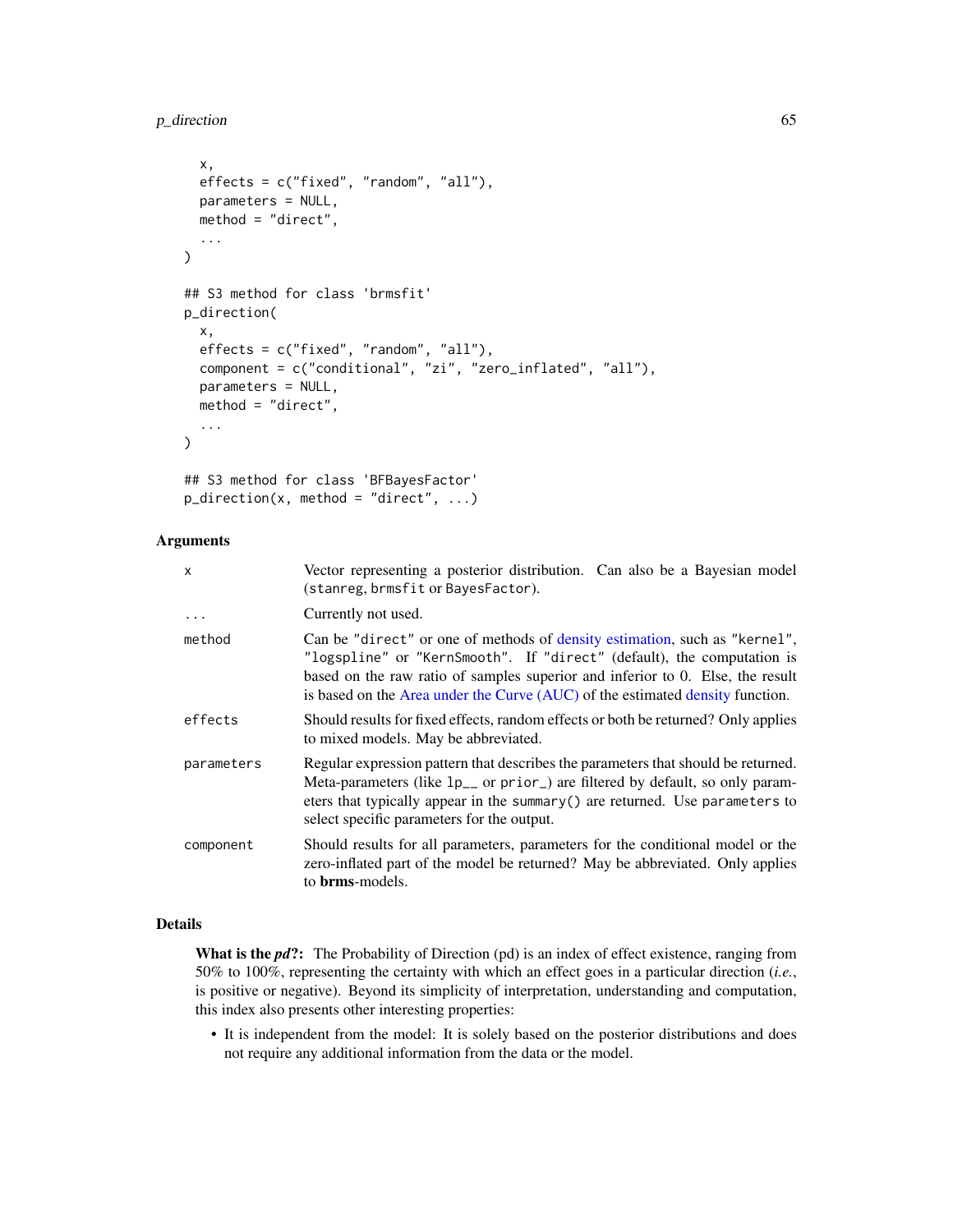- It is robust to the scale of both the response variable and the predictors.
- It is strongly correlated with the frequentist p-value, and can thus be used to draw parallels and give some reference to readers non-familiar with Bayesian statistics.

Relationship with the p-value: In most cases, it seems that the *pd* has a direct correspondence with the frequentist one-sided *p*-value through the formula  $p_{onesided} = 1 - \frac{p_d}{100}$  and to the twosided p-value (the most commonly reported one) through the formula  $p_{twosided} = 2 * (1 - \frac{p_d}{100})$ . Thus, a two-sided p-value of respectively .1, .05, .01 and .001 would correspond approximately to a *pd* of 95%, 97.5%, 99.5% and 99.95%. See also [pd\\_to\\_p](#page-60-0).

Methods of computation: The most simple and direct way to compute the *pd* is to 1) look at the median's sign, 2) select the portion of the posterior of the same sign and 3) compute the percentage that this portion represents. This "simple" method is the most straightforward, but its precision is directly tied to the number of posterior draws. The second approach relies on [density](#page-42-0) [estimation.](#page-42-0) It starts by estimating the density function (for which many methods are available), and then computing the [area under the curve](#page-2-0) (AUC) of the density curve on the other side of 0.

Strengths and Limitations: Strengths: Straightforward computation and interpretation. Objective property of the posterior distribution. 1:1 correspondence with the frequentist p-value.

Limitations: Limited information favoring the null hypothesis.

#### Value

Values between 0.5 and 1 corresponding to the probability of direction (pd).

Note that in some (rare) cases, especially when used with model averaged posteriors (see [weighted\\_posteriors](#page-86-0) or brms::posterior\_average), pd can be smaller than 0.5, reflecting high credibility of 0. To detect such cases, the method = "direct" must be used.

## Note

There is also a plot ()[-method](https://easystats.github.io/see/articles/bayestestR.html) implemented in the see[-package.](https://easystats.github.io/see/)

# References

Makowski D, Ben-Shachar MS, Chen SHA, Lüdecke D (2019) Indices of Effect Existence and Significance in the Bayesian Framework. Frontiers in Psychology 2019;10:2767. doi: [10.3389/](https://doi.org/10.3389/fpsyg.2019.02767) [fpsyg.2019.02767](https://doi.org/10.3389/fpsyg.2019.02767)

#### See Also

[pd\\_to\\_p](#page-60-0) to convert between Probability of Direction (pd) and p-value.

#### Examples

library(bayestestR)

# Simulate a posterior distribution of mean 1 and SD 1

# ----------------------------------------------------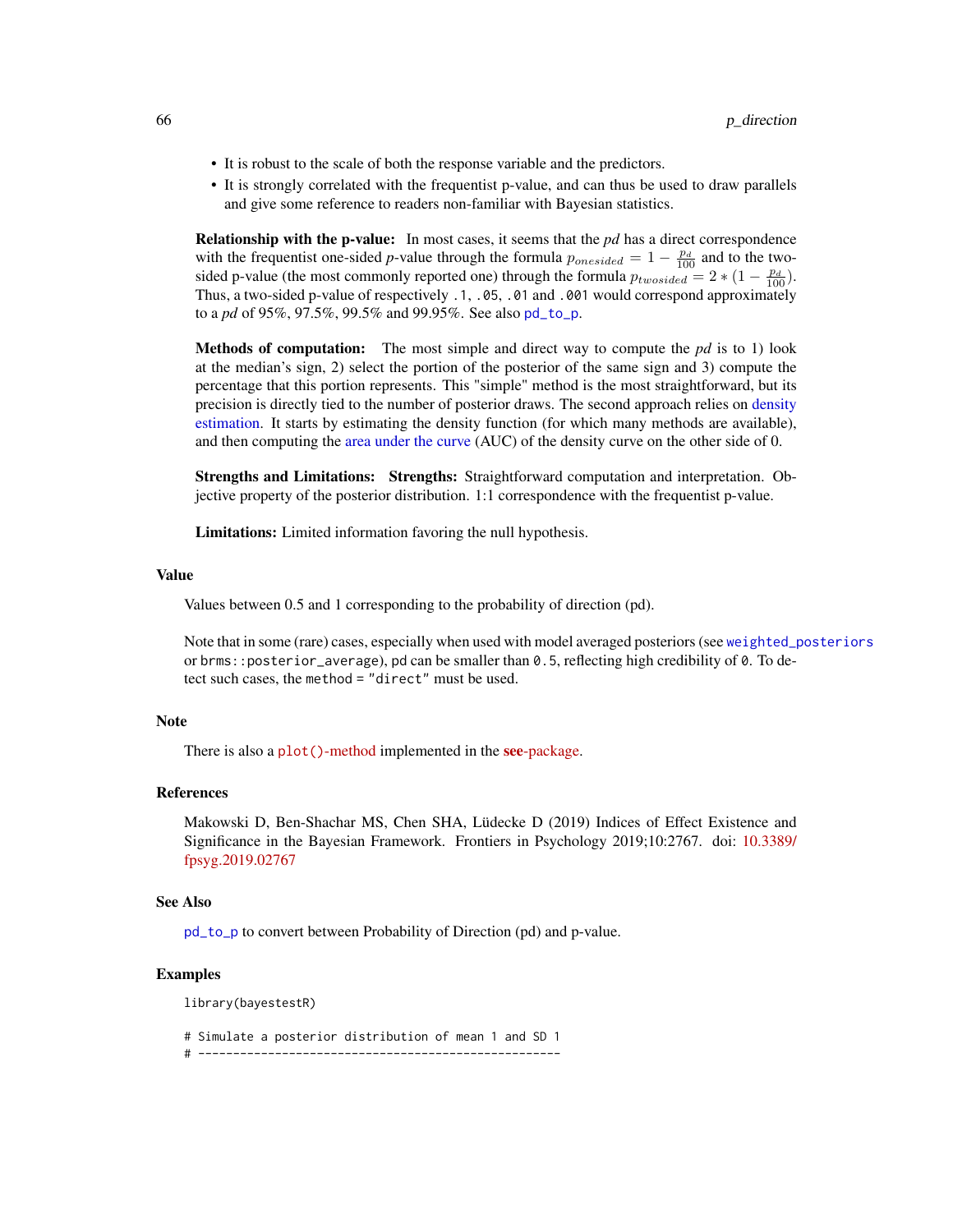### $p_{\perp}$  map 67

```
posterior \leq rnorm(1000, mean = 1, sd = 1)
p_direction(posterior)
p_direction(posterior, method = "kernel")
# Simulate a dataframe of posterior distributions
# -----------------------------------------------
df <- data.frame(replicate(4, rnorm(100)))
p_direction(df)
p_direction(df, method = "kernel")
## Not run:
# rstanarm models
# -----------------------------------------------
if (require("rstanarm")) {
  model <- rstanarm::stan_glm(mpg ~ wt + cyl,
   data = mtcars,
   chains = 2, refresh = 0\lambdap_direction(model)
  p_direction(model, method = "kernel")
}
# emmeans
# -----------------------------------------------
if (require("emmeans")) {
  p_direction(emtrends(model, ~1, "wt"))
}
# brms models
# -----------------------------------------------
if (require("brms")) {
 model \leq brms::brm(mpg \sim wt + cyl, data = mtcars)
  p_direction(model)
  p_direction(model, method = "kernel")
}
# BayesFactor objects
# -----------------------------------------------
if (require("BayesFactor")) {
  bf \leftarrow ttestBF(x = rnorm(100, 1, 1))p_direction(bf)
 p_direction(bf, method = "kernel")
}
## End(Not run)
```
p\_map *Bayesian p-value based on the density at the Maximum A Posteriori (MAP)*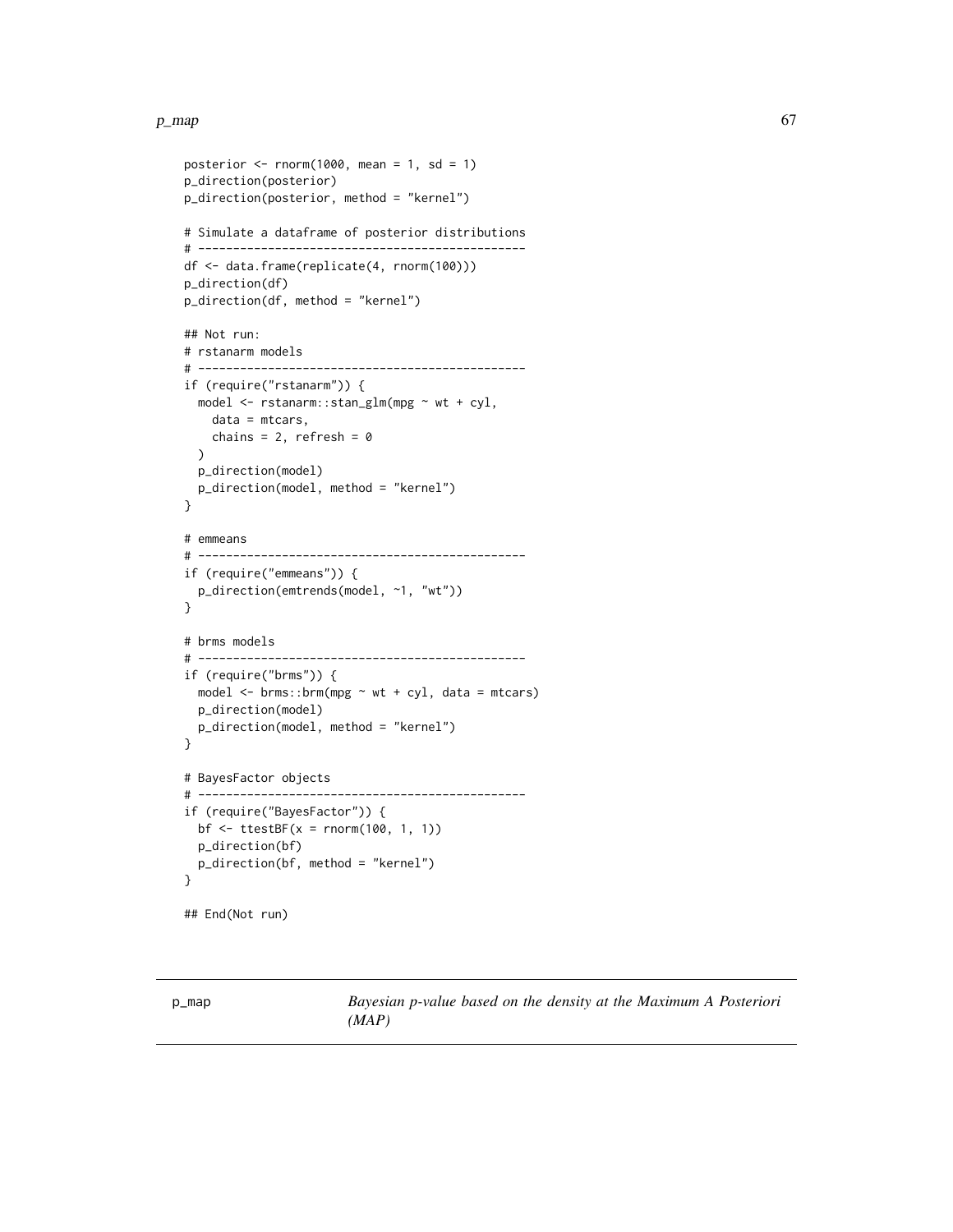# Description

Compute a Bayesian equivalent of the *p*-value, related to the odds that a parameter (described by its posterior distribution) has against the null hypothesis (*h0*) using Mills' (2014, 2017) *Objective Bayesian Hypothesis Testing* framework. It corresponds to the density value at 0 divided by the density at the Maximum A Posteriori (MAP).

# Usage

```
p_map(x, precision = 2^10, method = "kernel", ...)p\_pointnull(x, precision = 2^10, method = "kernel", ...)## S3 method for class 'stanreg'
p_map(
  x,
 precision = 2^10,
 method = "kernel",
 effects = c("fixed", "random", "all"),
 parameters = NULL,
  ...
\lambda## S3 method for class 'brmsfit'
p_map(
 x,
 precision = 2^{\wedge}10,
 method = "kernel",
 effects = c("fixed", "random", "all"),
 component = c("conditional", "zi", "zero_inflated", "all"),
 parameters = NULL,
  ...
\lambda
```

| $\mathsf{x}$ | Vector representing a posterior distribution, or a data frame of such vectors. Can<br>also be a Bayesian model (stanreg, brmsfit, MCMCglmm, mcmc or bcplm) or a<br>BayesFactor model.                                                                                                                         |
|--------------|---------------------------------------------------------------------------------------------------------------------------------------------------------------------------------------------------------------------------------------------------------------------------------------------------------------|
| precision    | Number of points of density data. See the n parameter in density.                                                                                                                                                                                                                                             |
| method       | Density estimation method. Can be "kernel" (default), "logspline" or "KernSmooth".                                                                                                                                                                                                                            |
| $\cdots$     | Currently not used.                                                                                                                                                                                                                                                                                           |
| effects      | Should results for fixed effects, random effects or both be returned? Only applies<br>to mixed models. May be abbreviated.                                                                                                                                                                                    |
| parameters   | Regular expression pattern that describes the parameters that should be returned.<br>Meta-parameters (like 1p <sub>-</sub> or prior) are filtered by default, so only param-<br>eters that typically appear in the summary $()$ are returned. Use parameters to<br>select specific parameters for the output. |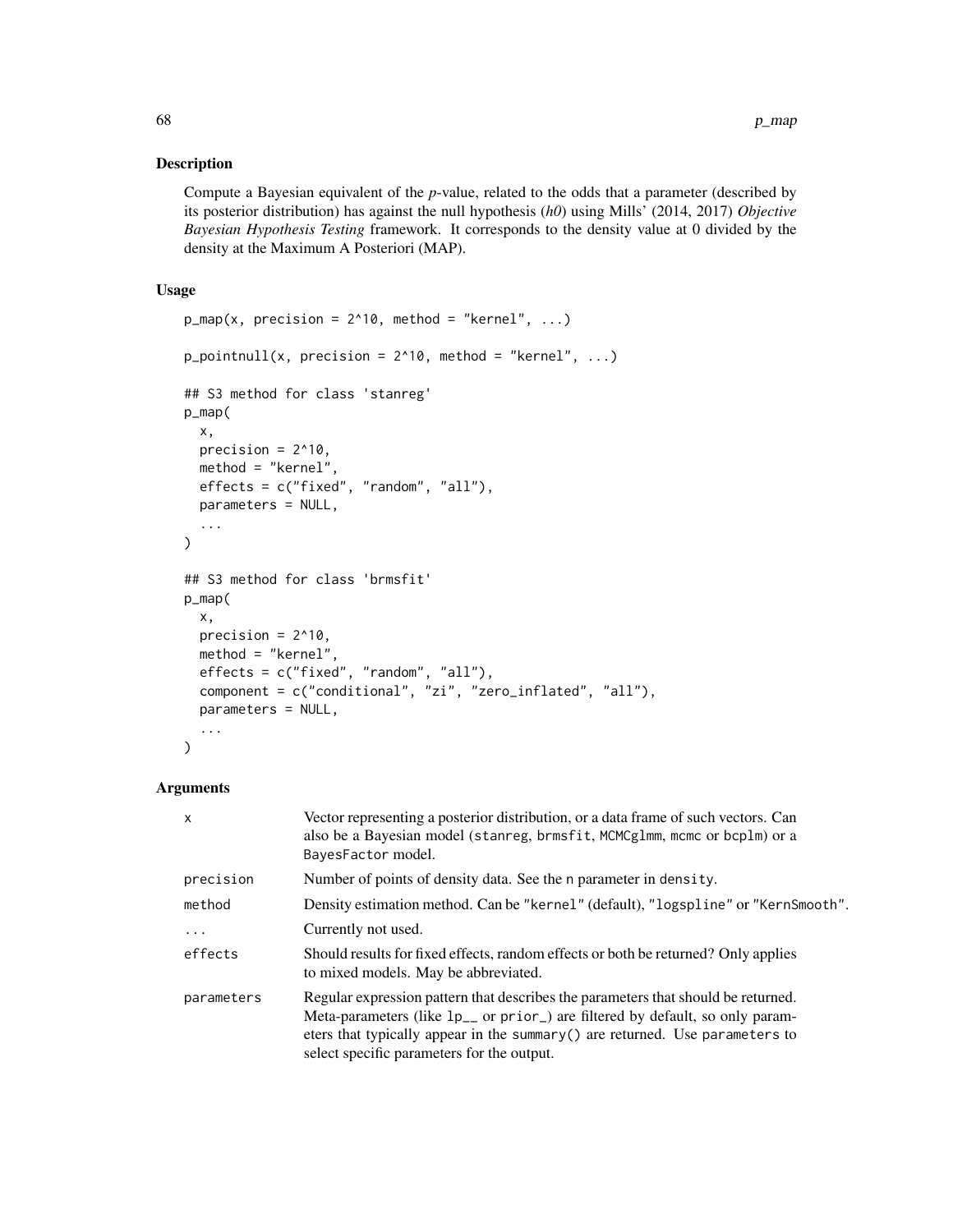#### $p_{\perp}$  map 69

component Should results for all parameters, parameters for the conditional model or the zero-inflated part of the model be returned? May be abbreviated. Only applies to brms-models.

# Details

Note that this method is sensitive to the density estimation method (see the section in the examples below).

Strengths and Limitations: Strengths: Straightforward computation. Objective property of the posterior distribution.

Limitations: Limited information favoring the null hypothesis. Relates on density approximation. Indirect relationship between mathematical definition and interpretation. Only suitable for weak / very diffused priors.

## References

- Makowski D, Ben-Shachar MS, Chen SHA, Lüdecke D (2019) Indices of Effect Existence and Significance in the Bayesian Framework. Frontiers in Psychology 2019;10:2767. doi: [10.3389/](https://doi.org/10.3389/fpsyg.2019.02767) [fpsyg.2019.02767](https://doi.org/10.3389/fpsyg.2019.02767)
- Mills, J. A. (2018). Objective Bayesian Precise Hypothesis Testing. University of Cincinnati.

#### See Also

[Jeff Mill's talk](https://www.youtube.com/watch?v=Ip8Ci5KUVRc)

```
library(bayestestR)
p_map(rnorm(1000, 0, 1))
p_map(rnorm(1000, 10, 1))
## Not run:
library(rstanarm)
model \le stan_glm(mpg \sim wt + gear, data = mtcars, chains = 2, iter = 200, refresh = 0)
p_map(model)
library(emmeans)
p_map(emtrends(model, ~1, "wt"))
library(brms)
model \leq brms::brm(mpg \sim wt + cyl, data = mtcars)
p_map(model)
library(BayesFactor)
bf \leftarrow ttestBF(x = rnorm(100, 1, 1))p_map(bf)
## End(Not run)
```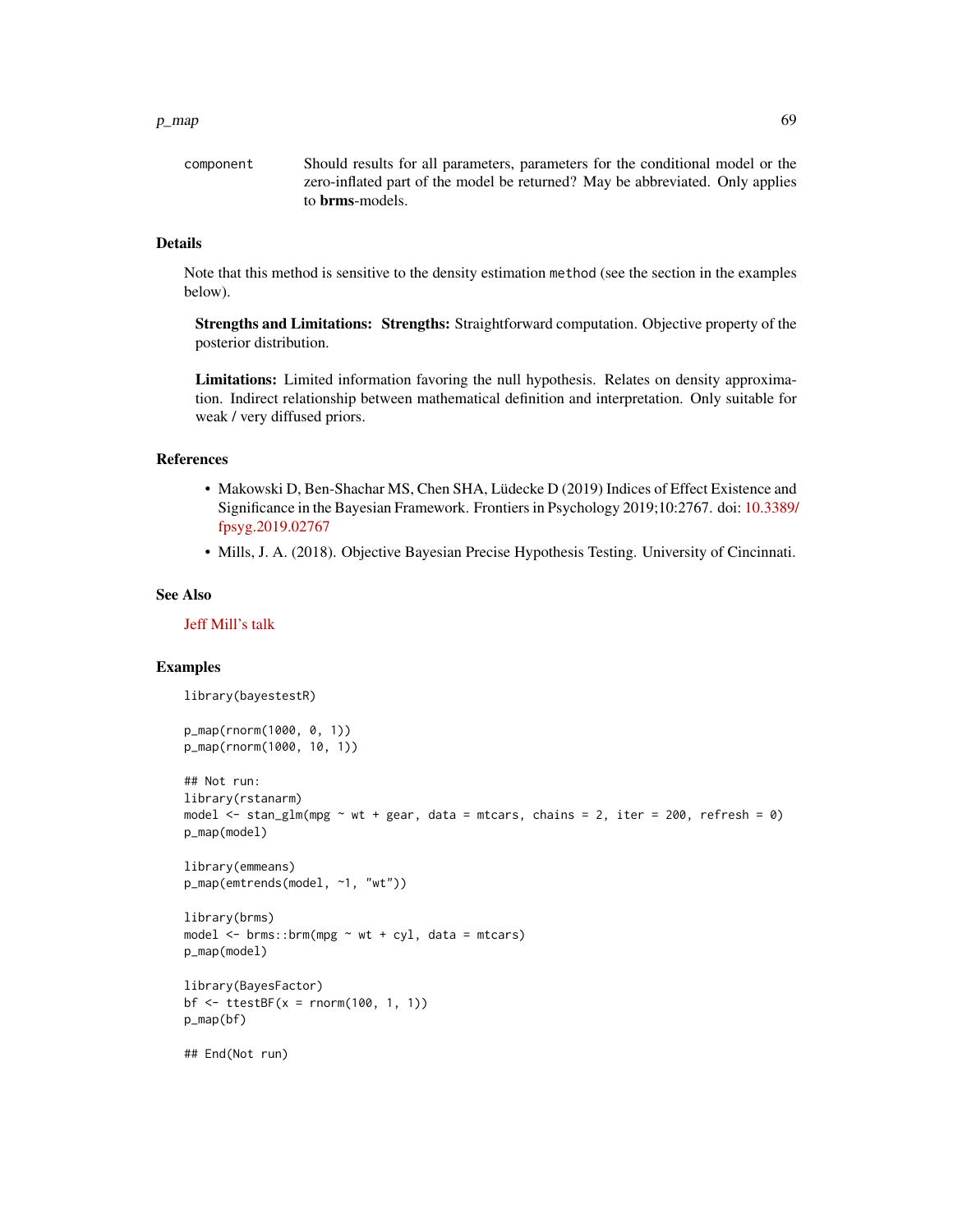```
# ---------------------------------------
# Robustness to density estimation method
set.seed(333)
data <- data.frame()
for (iteration in 1:250) {
  x <- rnorm(1000, 1, 1)
  result <- data.frame(
    "Kernel" = p_{map}(x, \text{ method = "kernel"),}"KernSmooth" = p_{map}(x, \text{ method = "KernSmooth"),}"logspline" = p_map(x, method = "logspline")
  )
  data <- rbind(data, result)
}
data$KernSmooth <- data$Kernel - data$KernSmooth
data$logspline <- data$Kernel - data$logspline
summary(data$KernSmooth)
summary(data$logspline)
boxplot(data[c("KernSmooth", "logspline")])
```
p\_rope *Probability of not being in ROPE*

# Description

Compute the proportion of the posterior distribution that doesn't lie within a region of practical equivalence (ROPE). It is equivalent to running  $rope(...,ci = 1)$ .

```
p_{\text{rope}}(x, \ldots)## Default S3 method:
p_{\text{rope}}(x, \ldots)## S3 method for class 'numeric'
p\_rope(x, range = "default", ...)## S3 method for class 'data.frame'
p\_rope(x, range = "default", ...)## S3 method for class 'emmGrid'
p_{\text{rope}}(x, \text{ range} = "default", ...)## S3 method for class 'BFBayesFactor'
p\_rope(x, range = "default", ...)
```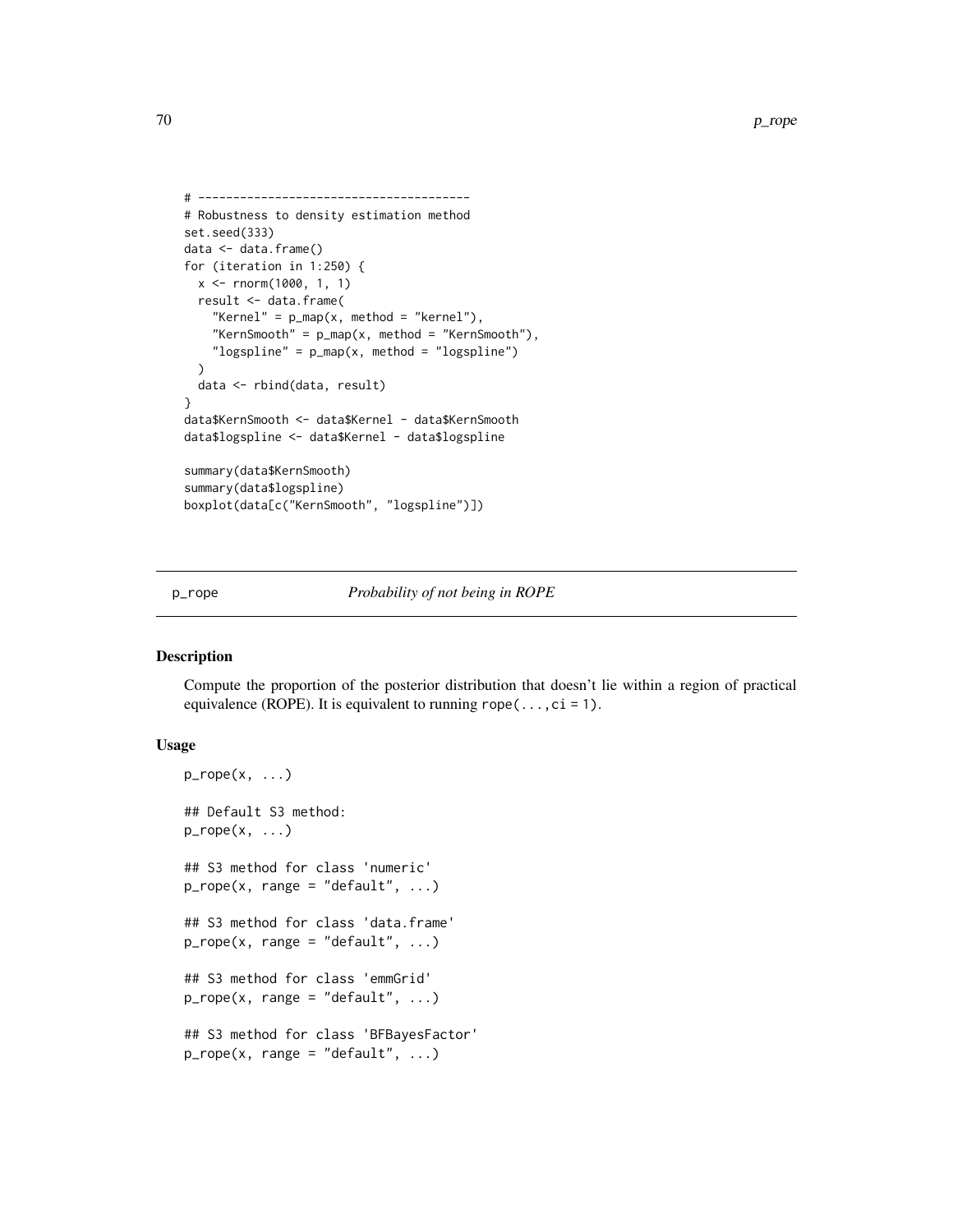```
## S3 method for class 'MCMCglmm'
p\_rope(x, range = "default", ...)## S3 method for class 'stanreg'
p_rope(
 x,
 range = "default",
 effects = c("fixed", "random", "all"),
 parameters = NULL,
  ...
\mathcal{L}## S3 method for class 'brmsfit'
p_rope(
 x,
 range = "default",
 effects = c("fixed", "random", "all"),
 component = c("conditional", "zi", "zero_inflated", "all"),
 parameters = NULL,
  ...
\mathcal{L}
```
# Arguments

| $\mathsf{x}$ | Vector representing a posterior distribution. Can also be a stanreg or brmsfit<br>model.                                                                                                                                                                                                                      |
|--------------|---------------------------------------------------------------------------------------------------------------------------------------------------------------------------------------------------------------------------------------------------------------------------------------------------------------|
| $\cdots$     | Currently not used.                                                                                                                                                                                                                                                                                           |
| range        | ROPE's lower and higher bounds. Should be a vector of length two (e.g.,<br>$c(-0.1, 0.1)$ or "default". If "default", the range is set to $c(-0.1, 0.1)$ if<br>input is a vector, and based on rope_range() if a Bayesian model is provided.                                                                  |
| effects      | Should results for fixed effects, random effects or both be returned? Only applies<br>to mixed models. May be abbreviated.                                                                                                                                                                                    |
| parameters   | Regular expression pattern that describes the parameters that should be returned.<br>Meta-parameters (like 1p <sub>-</sub> or prior) are filtered by default, so only param-<br>eters that typically appear in the summary $()$ are returned. Use parameters to<br>select specific parameters for the output. |
| component    | Should results for all parameters, parameters for the conditional model or the<br>zero-inflated part of the model be returned? May be abbreviated. Only applies<br>to <b>brms</b> -models.                                                                                                                    |

## Examples

library(bayestestR)

```
p_{\text{rope}}(x = \text{norm}(1000, 0, 0.01), \text{range} = c(-0.1, 0.1))p\_rope(x = mtrans, range = c(-0.1, 0.1))
```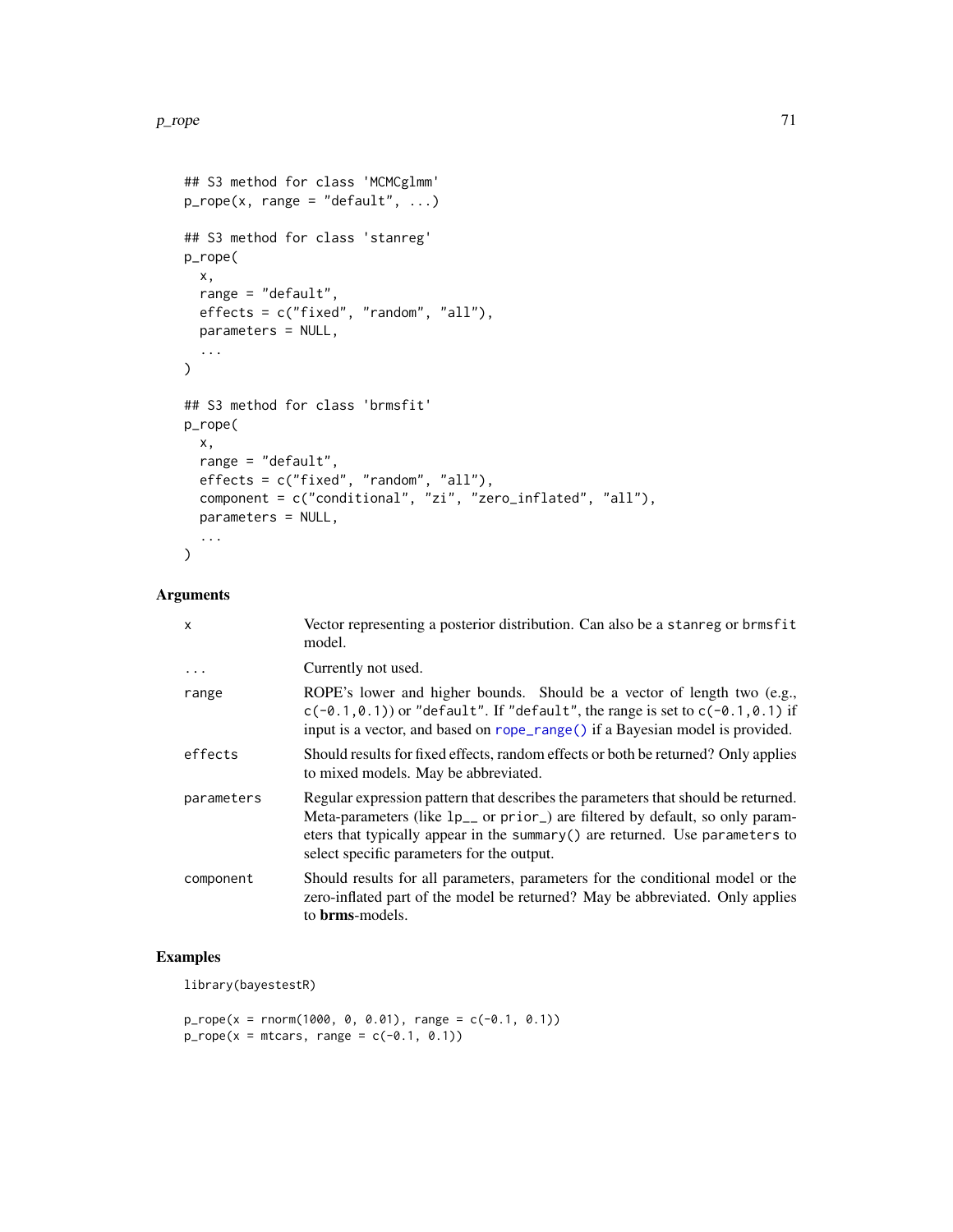# Description

Compute the probability of Practical Significance (*ps*), which can be conceptualized as a unidirectional equivalence test. It returns the probability that effect is above a given threshold corresponding to a negligible effect in the median's direction. Mathematically, it is defined as the proportion of the posterior distribution of the median sign above the threshold.

# Usage

```
p_significance(x, ...)
## S3 method for class 'numeric'
p_significance(x, threshold = "default", ...)
## S3 method for class 'emmGrid'
p_significance(x, threshold = "default", ...)
## S3 method for class 'stanreg'
p_significance(
  x,
  threshold = "default",
  effects = c("fixed", "random", "all"),
  parameters = NULL,
  verbose = TRUE,
  ...
\mathcal{L}## S3 method for class 'brmsfit'
p_significance(
  x,
  threshold = "default",
  effects = c("fixed", "random", "all"),
  component = c("conditional", "zi", "zero_inflated", "all"),
  parameters = NULL,
  verbose = TRUE,
  ...
)
```

| $\mathbf{x}$      | Vector representing a posterior distribution. Can also be a stanreg or brmsfit<br>model. |
|-------------------|------------------------------------------------------------------------------------------|
| $\cdot\cdot\cdot$ | Currently not used.                                                                      |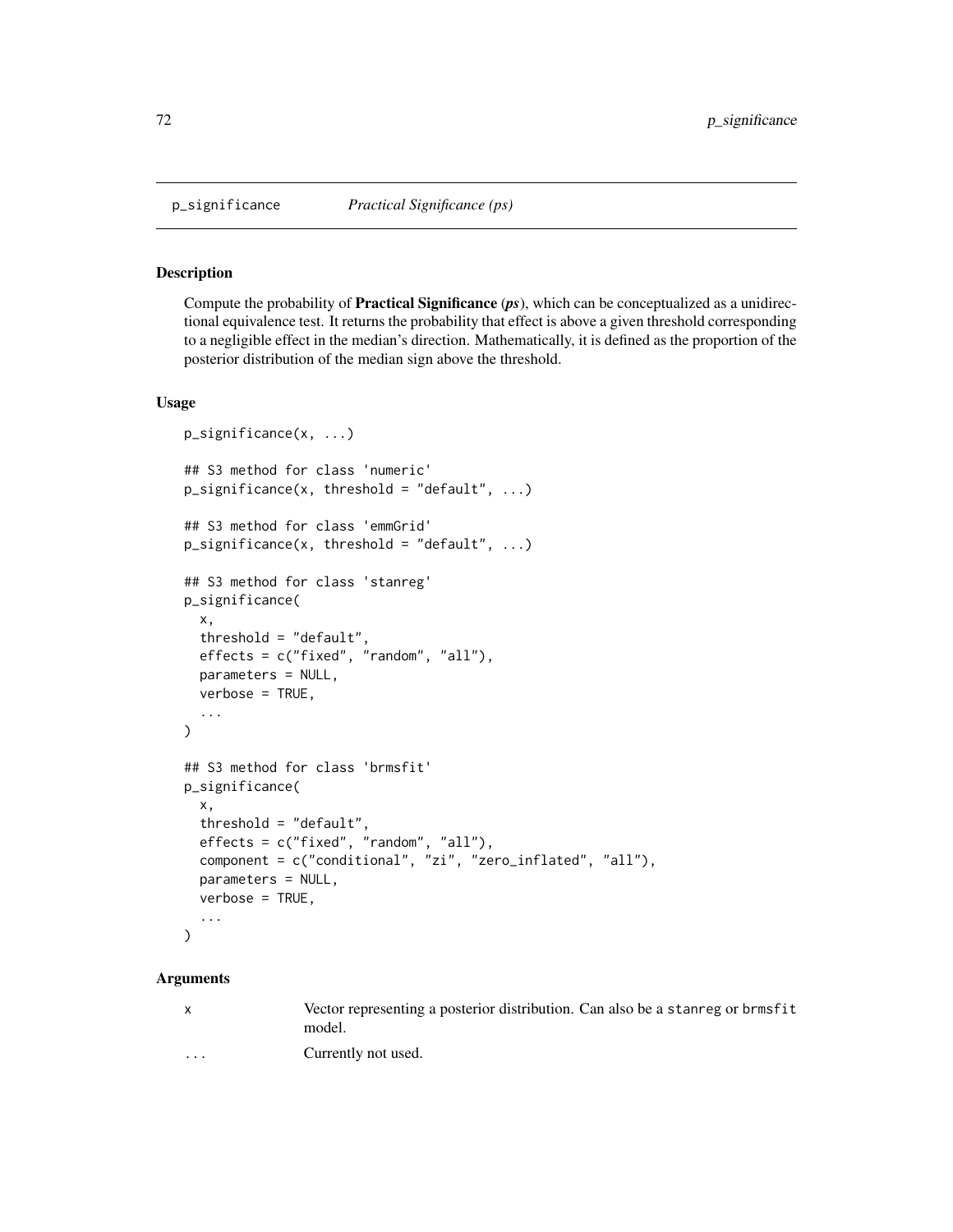# <span id="page-72-0"></span>p\_significance 73

| threshold  | The threshold value that separates significant from negligible effect. If "default",<br>the range is set to $0.1$ if input is a vector, and based on $rope\_range()$ if a<br>Bayesian model is provided.                                                                                                              |
|------------|-----------------------------------------------------------------------------------------------------------------------------------------------------------------------------------------------------------------------------------------------------------------------------------------------------------------------|
| effects    | Should results for fixed effects, random effects or both be returned? Only applies<br>to mixed models. May be abbreviated.                                                                                                                                                                                            |
| parameters | Regular expression pattern that describes the parameters that should be returned.<br>Meta-parameters (like $lp_{--}$ or prior <sub>-</sub> ) are filtered by default, so only param-<br>eters that typically appear in the summary $()$ are returned. Use parameters to<br>select specific parameters for the output. |
| verbose    | Toggle off warnings.                                                                                                                                                                                                                                                                                                  |
| component  | Should results for all parameters, parameters for the conditional model or the<br>zero-inflated part of the model be returned? May be abbreviated. Only applies<br>to <b>brms</b> -models.                                                                                                                            |

# Details

p\_significance() returns the proportion of a probability distribution (x) that is outside a certain range (the negligible effect, or ROPE, see argument threshold). If there are values of the distribution both below and above the ROPE, p\_significance() returns the higher probability of a value being outside the ROPE. Typically, this value should be larger than 0.5 to indicate practical significance. However, if the range of the negligible effect is rather large compared to the range of the probability distribution x, p\_significance() will be less than 0.5, which indicates no clear practical significance.

# Value

Values between 0 and 1 corresponding to the probability of practical significance (ps).

#### Note

There is also a plot()[-method](https://easystats.github.io/see/articles/bayestestR.html) implemented in the see[-package.](https://easystats.github.io/see/)

# Examples

library(bayestestR)

```
# Simulate a posterior distribution of mean 1 and SD 1
# ----------------------------------------------------
posterior \leq rnorm(1000, mean = 1, sd = 1)
p_significance(posterior)
# Simulate a dataframe of posterior distributions
# -----------------------------------------------
df <- data.frame(replicate(4, rnorm(100)))
p_significance(df)
## Not run:
# rstanarm models
# -----------------------------------------------
```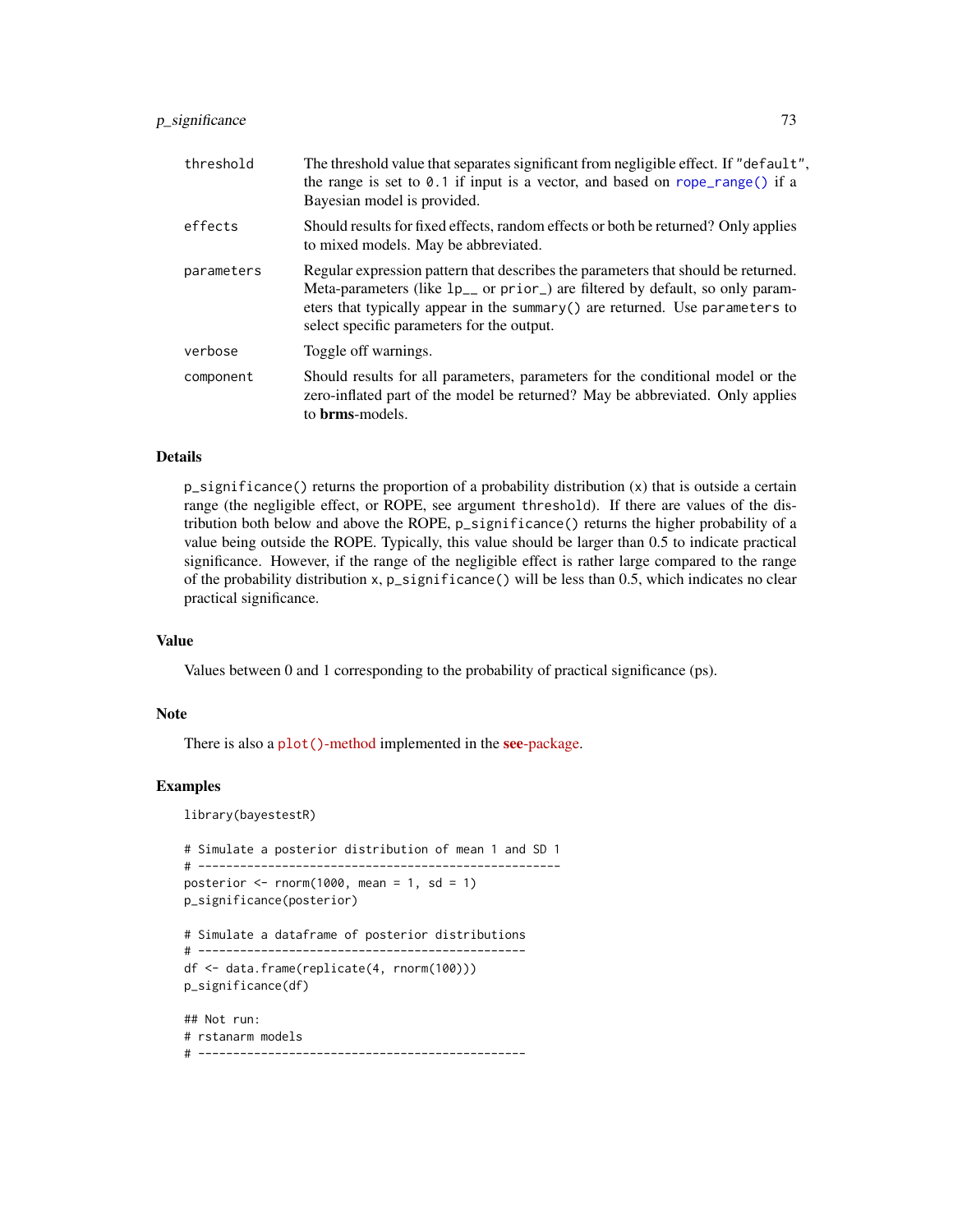```
if (require("rstanarm")) {
 model <- rstanarm::stan_glm(mpg ~ wt + cyl,
   data = mtcars,
   chains = 2, refresh = 0)
 p_significance(model)
}
## End(Not run)
```
# reshape\_ci *Reshape CI between wide/long formats*

# Description

Reshape CI between wide/long formats.

#### Usage

reshape\_ci(x)

# Arguments

x A data.frame containing CI\_low and CI\_high.

```
library(bayestestR)
```

```
x <- data.frame(replicate(4, rnorm(100)))
x \le -\operatorname{ci}(x, \operatorname{ci} = \operatorname{c}(0.68, 0.89, 0.95))reshape_ci(x)
reshape_ci(reshape_ci(x))
x <- data.frame(replicate(4, rnorm(100)))
x \le - describe_posterior(x, ci = c(0.68, 0.89, 0.95))
reshape_ci(x)
```

```
reshape_ci(reshape_ci(x))
```
<span id="page-73-0"></span>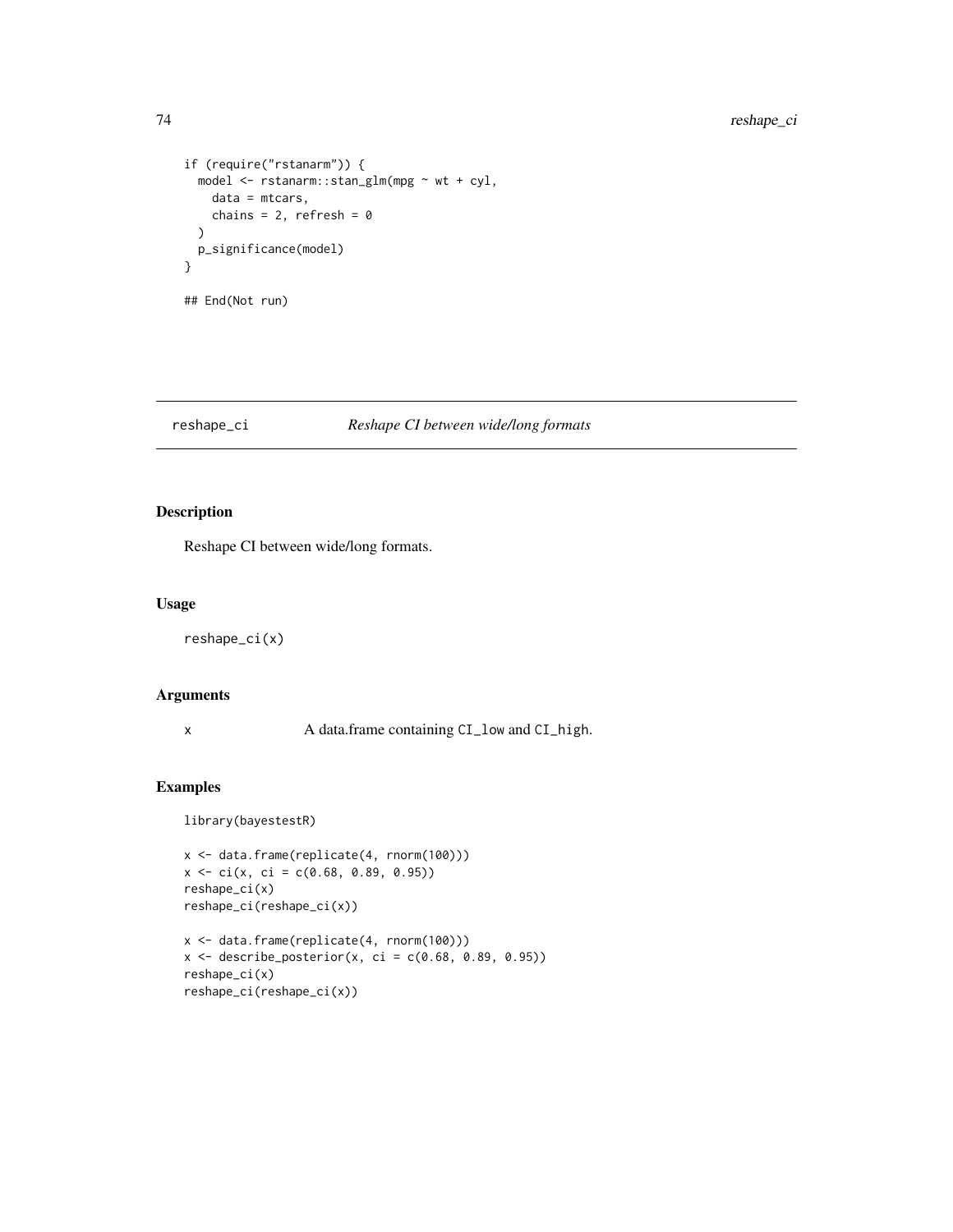## <span id="page-74-0"></span>rope *Region of Practical Equivalence (ROPE)*

#### Description

Compute the proportion of the HDI (default to the 89% HDI) of a posterior distribution that lies within a region of practical equivalence.

#### Usage

```
rope(x, \ldots)## Default S3 method:
rope(x, \ldots)## S3 method for class 'numeric'
rope(x, range = "default", ci = 0.89, ci method = "HDI", verbose = TRUE, ...)
## S3 method for class 'data.frame'
rope(x, range = "default", ci = 0.89, ci_method = "HDI", verbose = TRUE, ...)
## S3 method for class 'emmGrid'
rope(x, range = "default", ci = 0.89, ci_method = "HDI", verbose = TRUE, ...)
## S3 method for class 'BFBayesFactor'
rope(x, range = "default", ci = 0.89, ci method = "HDI", verbose = TRUE, ...)
## S3 method for class 'MCMCglmm'
rope(x, range = "default", ci = 0.89, ci_method = "HDI", verbose = TRUE, ...)
## S3 method for class 'stanreg'
rope(
 x,
 range = "default",
 ci = 0.89,ci_method = "HDI",
 effects = c("fixed", "random", "all"),
 parameters = NULL,
  verbose = TRUE,
  ...
\lambda## S3 method for class 'brmsfit'
rope(
 x,
 range = "default",
 ci = 0.89,
```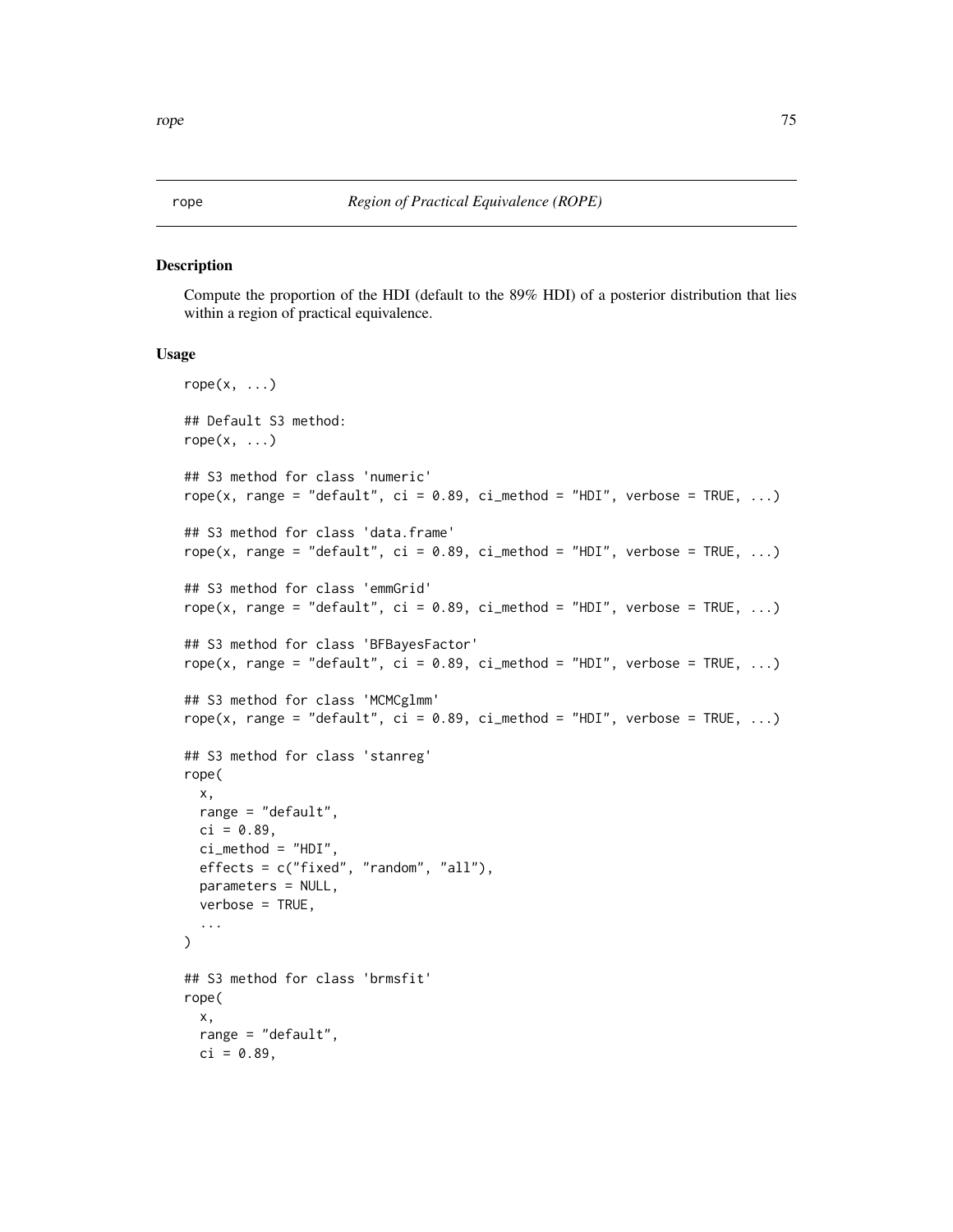```
ci_method = "HDI",
  effects = c("fixed", "random", "all"),
  component = c("conditional", "zi", "zero_inflated", "all"),
 parameters = NULL,
  verbose = TRUE,
  ...
)
```
#### Arguments

| X          | Vector representing a posterior distribution. Can also be a stanreg or brmsfit<br>model.                                                                                                                                                                                                                    |
|------------|-------------------------------------------------------------------------------------------------------------------------------------------------------------------------------------------------------------------------------------------------------------------------------------------------------------|
| $\cdots$   | Currently not used.                                                                                                                                                                                                                                                                                         |
| range      | ROPE's lower and higher bounds. Should be a vector of length two (e.g.,<br>$c(-0.1, 0.1)$ or "default". If "default", the range is set to $c(-0.1, 0.1)$ if<br>input is a vector, and based on rope_range() if a Bayesian model is provided.                                                                |
| сi         | The Credible Interval (CI) probability, corresponding to the proportion of HDI,<br>to use for the percentage in ROPE.                                                                                                                                                                                       |
| ci_method  | The type of interval to use to quantify the percentage in ROPE. Can be 'HDI'<br>(default) or 'ETI'. See ci.                                                                                                                                                                                                 |
| verbose    | Toggle off warnings.                                                                                                                                                                                                                                                                                        |
| effects    | Should results for fixed effects, random effects or both be returned? Only applies<br>to mixed models. May be abbreviated.                                                                                                                                                                                  |
| parameters | Regular expression pattern that describes the parameters that should be returned.<br>Meta-parameters (like 1p <sub>-</sub> or prior) are filtered by default, so only param-<br>eters that typically appear in the summary () are returned. Use parameters to<br>select specific parameters for the output. |
| component  | Should results for all parameters, parameters for the conditional model or the<br>zero-inflated part of the model be returned? May be abbreviated. Only applies<br>to <b>brms</b> -models.                                                                                                                  |

# Details

ROPE: Statistically, the probability of a posterior distribution of being different from 0 does not make much sense (the probability of a single value null hypothesis in a continuous distribution is 0). Therefore, the idea underlining ROPE is to let the user define an area around the null value enclosing values that are *equivalent to the null* value for practical purposes (Kruschke 2010, 2011, 2014).

Kruschke (2018) suggests that such null value could be set, by default, to the -0.1 to 0.1 range of a standardized parameter (negligible effect size according to Cohen, 1988). This could be generalized: For instance, for linear models, the ROPE could be set as  $0 +/-1 * sd(y)$ . This ROPE range can be automatically computed for models using the [rope\\_range](#page-77-0) function.

Kruschke (2010, 2011, 2014) suggests using the proportion of the 95% (or 89%, considered more stable) [HDI](#page-47-0) that falls within the ROPE as an index for "null-hypothesis" testing (as understood under the Bayesian framework, see [equivalence\\_test\(\)](#page-38-0)).

<span id="page-75-0"></span>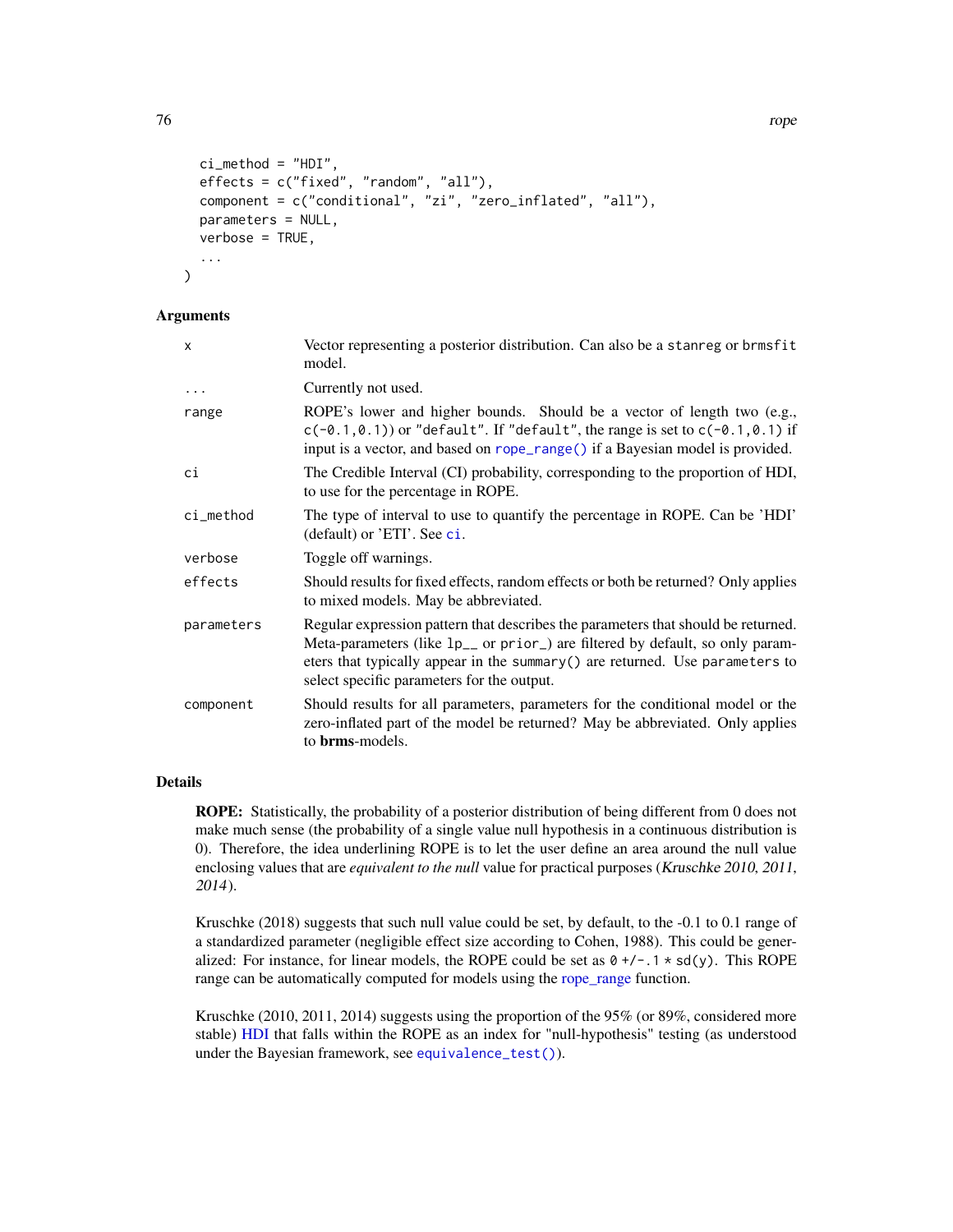Sensitivity to parameter's scale: It is important to consider the unit (i.e., the scale) of the predictors when using an index based on the ROPE, as the correct interpretation of the ROPE as representing a region of practical equivalence to zero is dependent on the scale of the predictors. Indeed, the percentage in ROPE depend on the unit of its parameter. In other words, as the ROPE represents a fixed portion of the response's scale, its proximity with a coefficient depends on the scale of the coefficient itself.

Multicollinearity: Non-independent covariates: When parameters show strong correlations, i.e. when covariates are not independent, the joint parameter distributions may shift towards or away from the ROPE. Collinearity invalidates ROPE and hypothesis testing based on univariate marginals, as the probabilities are conditional on independence. Most problematic are parameters that only have partial overlap with the ROPE region. In case of collinearity, the (joint) distributions of these parameters may either get an increased or decreased ROPE, which means that inferences based on rope() are inappropriate (Kruschke 2014, 340f).

rope() performs a simple check for pairwise correlations between parameters, but as there can be collinearity between more than two variables, a first step to check the assumptions of this hypothesis testing is to look at different pair plots. An even more sophisticated check is the projection predictive variable selection (Piironen and Vehtari 2017).

Strengths and Limitations: Strengths: Provides information related to the practical relevance of the effects.

Limitations: A ROPE range needs to be arbitrarily defined. Sensitive to the scale (the unit) of the predictors. Not sensitive to highly significant effects.

#### **Note**

There is also a plot()[-method](https://easystats.github.io/see/articles/bayestestR.html) implemented in the **see**[-package.](https://easystats.github.io/see/)

#### References

- Cohen, J. (1988). Statistical power analysis for the behavioural sciences.
- Kruschke, J. K. (2010). What to believe: Bayesian methods for data analysis. Trends in cognitive sciences, 14(7), 293-300. doi: [10.1016/j.tics.2010.05.001.](https://doi.org/10.1016/j.tics.2010.05.001)
- Kruschke, J. K. (2011). Bayesian assessment of null values via parameter estimation and model comparison. Perspectives on Psychological Science, 6(3), 299-312. doi: [10.1177/](https://doi.org/10.1177/1745691611406925) [1745691611406925.](https://doi.org/10.1177/1745691611406925)
- Kruschke, J. K. (2014). Doing Bayesian data analysis: A tutorial with R, JAGS, and Stan. Academic Press. doi: [10.1177/2515245918771304.](https://doi.org/10.1177/2515245918771304)
- Kruschke, J. K. (2018). Rejecting or accepting parameter values in Bayesian estimation. Advances in Methods and Practices in Psychological Science, 1(2), 270-280. doi: [10.1177/](https://doi.org/10.1177/2515245918771304) [2515245918771304.](https://doi.org/10.1177/2515245918771304)
- Makowski D, Ben-Shachar MS, Chen SHA, Lüdecke D (2019) Indices of Effect Existence and Significance in the Bayesian Framework. Frontiers in Psychology 2019;10:2767. doi: [10.3389/](https://doi.org/10.3389/fpsyg.2019.02767) [fpsyg.2019.02767](https://doi.org/10.3389/fpsyg.2019.02767)
- Piironen, J., & Vehtari, A. (2017). Comparison of Bayesian predictive methods for model selection. Statistics and Computing, 27(3), 711–735. doi: [10.1007/s112220169649y](https://doi.org/10.1007/s11222-016-9649-y)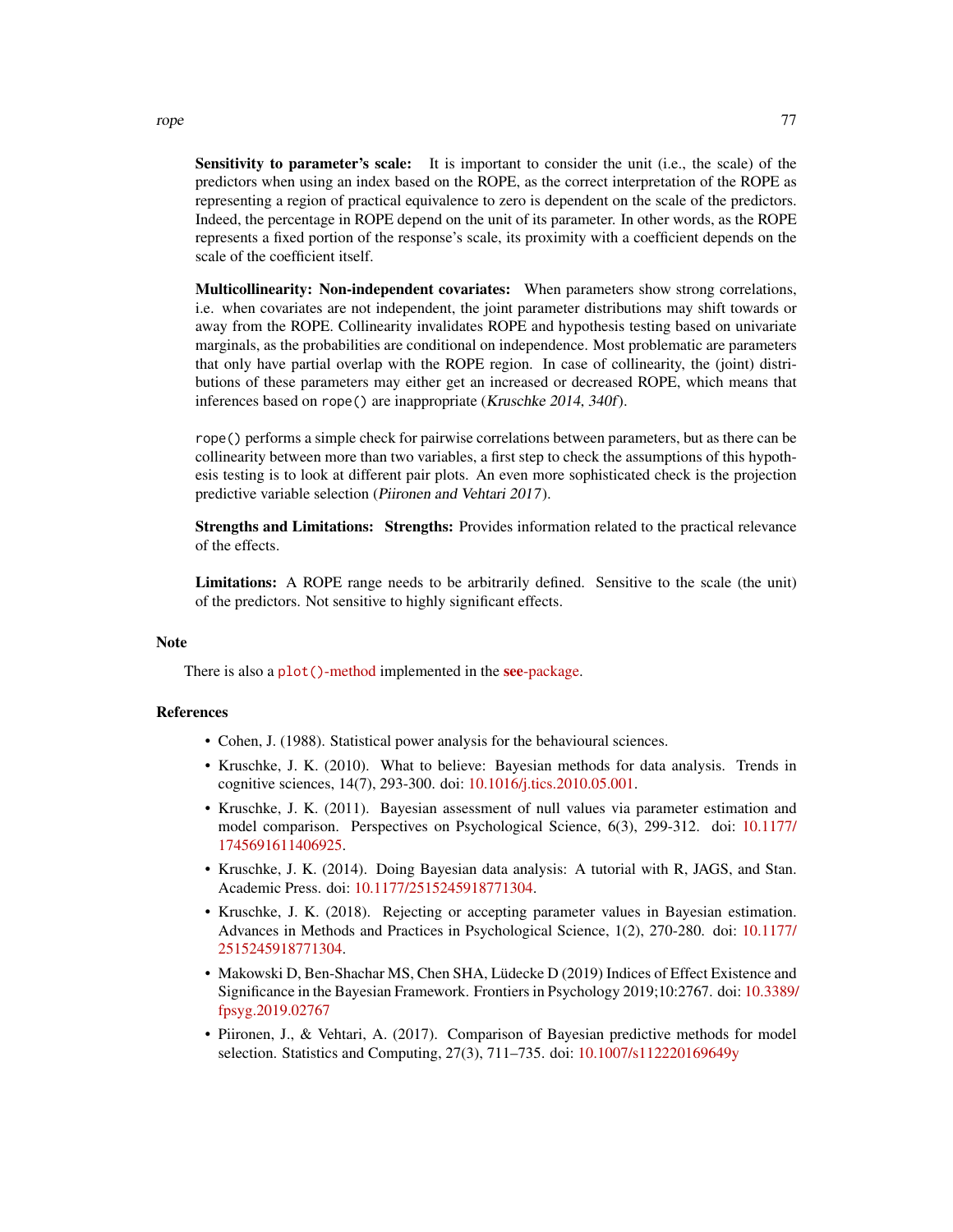# Examples

```
library(bayestestR)
rope(x = rnorm(1000, 0, 0.01), range = c(-0.1, 0.1))rope(x = rnorm(1000, 0, 1), range = c(-0.1, 0.1))rope(x = rnorm(1000, 1, 0.01), range = c(-0.1, 0.1))rope(x = rnorm(1000, 1, 1), ci = c(.90, .95))## Not run:
library(rstanarm)
model \le stan_glm(mpg \sim wt + gear, data = mtcars, chains = 2, iter = 200, refresh = 0)
rope(model)
rope(model, ci = c(.90, .95))library(emmeans)
rope(emtrends(model, ~1, "wt"), ci = c(.90, .95))
library(brms)
model \le brms::brm(mpg \sim wt + cyl, data = mtcars)rope(model)
rope(model, ci = c(.90, .95))library(BayesFactor)
bf \le ttestBF(x = rnorm(100, 1, 1))
rope(bf)
rope(bf, ci = c(.90, .95))## End(Not run)
```
<span id="page-77-0"></span>rope\_range *Find Default Equivalence (ROPE) Region Bounds*

# Description

This function attempts at automatically finding suitable "default" values for the Region Of Practical Equivalence (ROPE).

#### Usage

rope\_range(x, ...)

#### Arguments

| A stanreg, brmsfit or BFBayesFactor object. |  |
|---------------------------------------------|--|
|---------------------------------------------|--|

... Currently not used.

<span id="page-77-1"></span>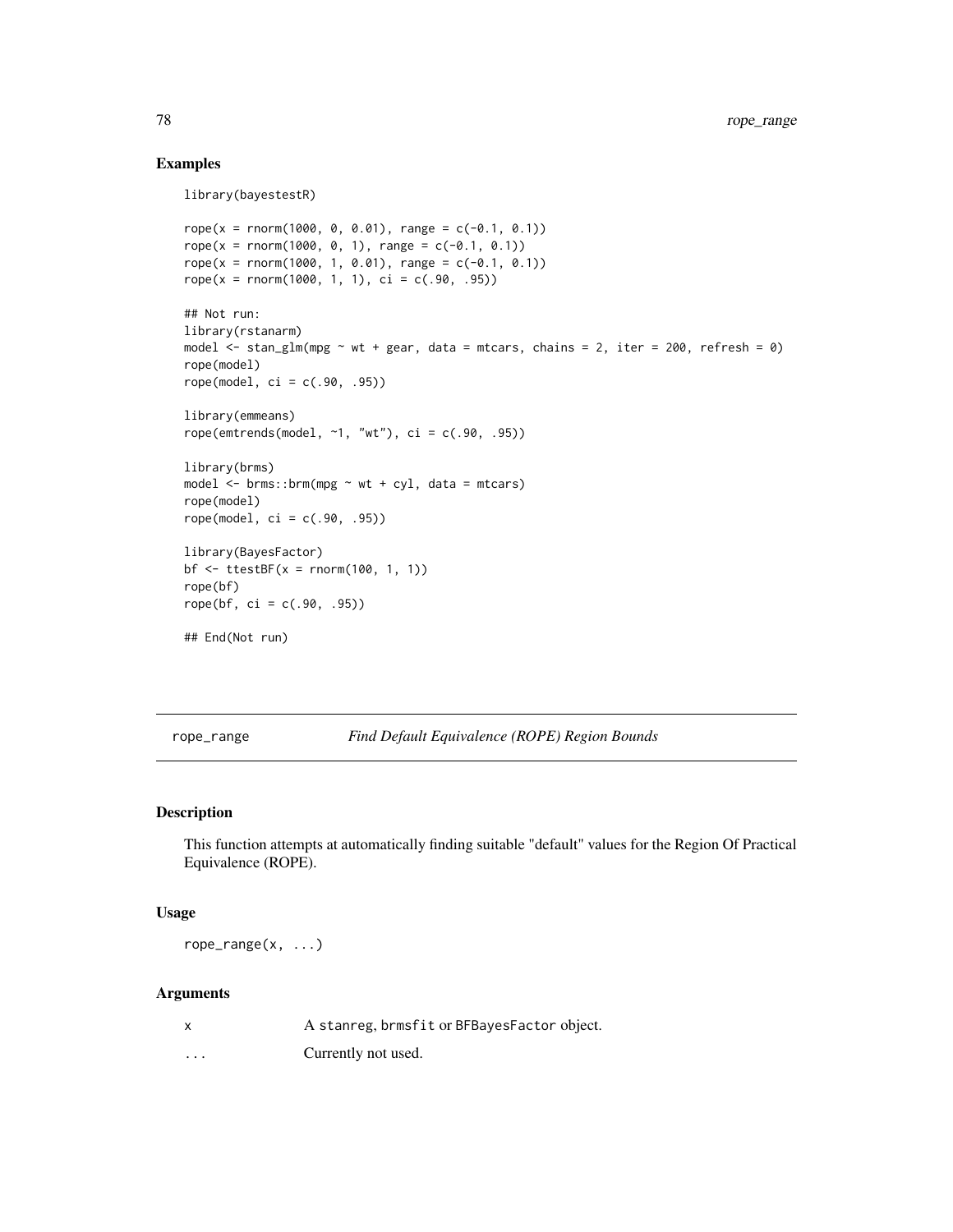#### rope\_range 79

#### Details

Kruschke (2018) suggests that the region of practical equivalence could be set, by default, to a range from -0.1 to 0.1 of a standardized parameter (negligible effect size according to Cohen, 1988).

- For linear models (lm), this can be generalised to  $[-0.1 * SD_y, 0.1 * SD_y]$ .
- For logistic models, the parameters expressed in log odds ratio can be converted to standard-For **iogistic models**, the parameters expressed in log odds ratio can be converted ized difference through the formula  $\pi/\sqrt{3}$ , resulting in a range of  $\neg$ 0.18 to 0.18.
- For other models with **binary outcome**, it is strongly recommended to manually specify the rope argument. Currently, the same default is applied that for logistic models.
- For models from count data, the residual variance is used. This is a rather experimental threshold and is probably often similar to  $-0.1, 0.1$ , but should be used with care!
- For t-tests, the standard deviation of the response is used, similarly to linear models (see above).
- For **correlations**,  $-0.05$ , 0.05 is used, i.e., half the value of a negligible correlation as suggested by Cohen's (1988) rules of thumb.
- For all other models,  $-0.1$ , 0.1 is used to determine the ROPE limits, but it is strongly advised to specify it manually.

#### References

Kruschke, J. K. (2018). Rejecting or accepting parameter values in Bayesian estimation. Advances in Methods and Practices in Psychological Science, 1(2), 270-280. doi: [10.1177/2515245918771304.](https://doi.org/10.1177/2515245918771304)

```
## Not run:
if (require("rstanarm")) {
 model <- stan_glm(
   mpg \sim wt + gear,
   data = mtcars,
    chains = 2,
    iter = 200,
    refresh = 0)
 rope_range(model)
 model \le stan_glm(vs \sim mpg, data = mtcars, family = "binomial")
 rope_range(model)
}
if (require("brms")) {
 model \leq brm(mpg \sim wt + cyl, data = mtcars)
 rope_range(model)
}
if (require("BayesFactor")) {
 bf \leftarrow ttestBF(x = rnorm(100, 1, 1))rope_range(bf)
}
```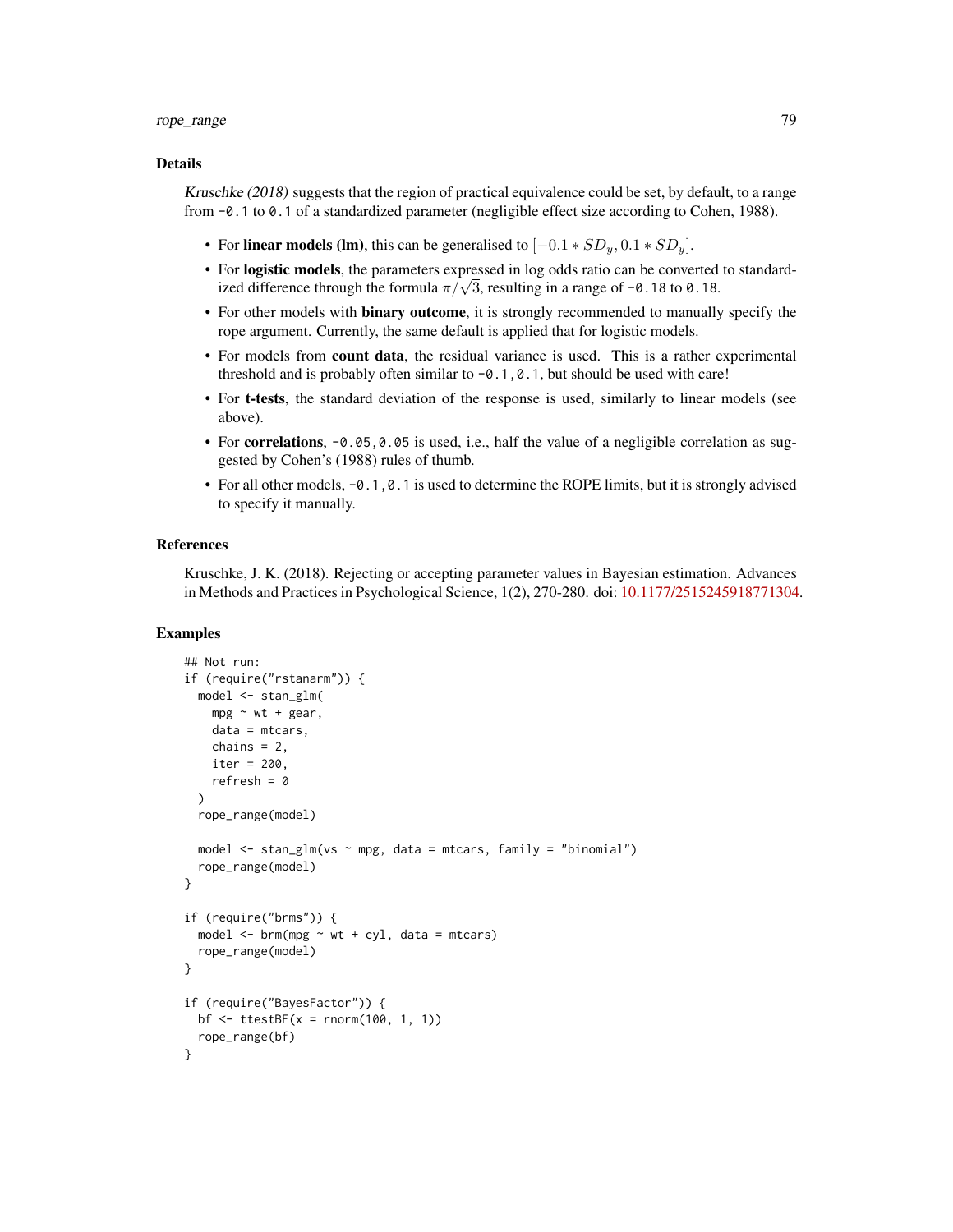<span id="page-79-0"></span>## End(Not run)

sensitivity\_to\_prior *Sensitivity to Prior*

# Description

Computes the sensitivity to priors specification. This represents the proportion of change in some indices when the model is fitted with an antagonistic prior (a prior of same shape located on the opposite of the effect).

#### Usage

```
sensitivity_to_prior(model, index = "Median", magnitude = 10, ...)
```
# Arguments

| model     | A Bayesian model (stanreg or brmsfit).                                                                                                                                                                                                                            |
|-----------|-------------------------------------------------------------------------------------------------------------------------------------------------------------------------------------------------------------------------------------------------------------------|
| index     | The indices from which to compute the sensitivity. Can be one or multiple names<br>of the columns returned by describe posterior. The case is important here<br>(e.g., write 'Median' instead of 'median').                                                       |
| magnitude | This represent the magnitude by which to shift the antagonistic prior (to test<br>the sensitivity). For instance, a magnitude of 10 (default) means that the mode<br>wil be updated with a prior located at 10 standard deviations from its original<br>location. |
| $\cdot$   | Arguments passed to or from other methods.                                                                                                                                                                                                                        |

# See Also

DescTools

```
## Not run:
library(bayestestR)
# rstanarm models
# -----------------------------------------------
if (require("rstanarm")) {
  model <- rstanarm::stan_glm(mpg ~ wt, data = mtcars)
  sensitivity_to_prior(model)
  model <- rstanarm::stan_glm(mpg ~ wt + cyl, data = mtcars)
  sensitivity_to_prior(model, index = c("Median", "MAP"))
}
# brms models
```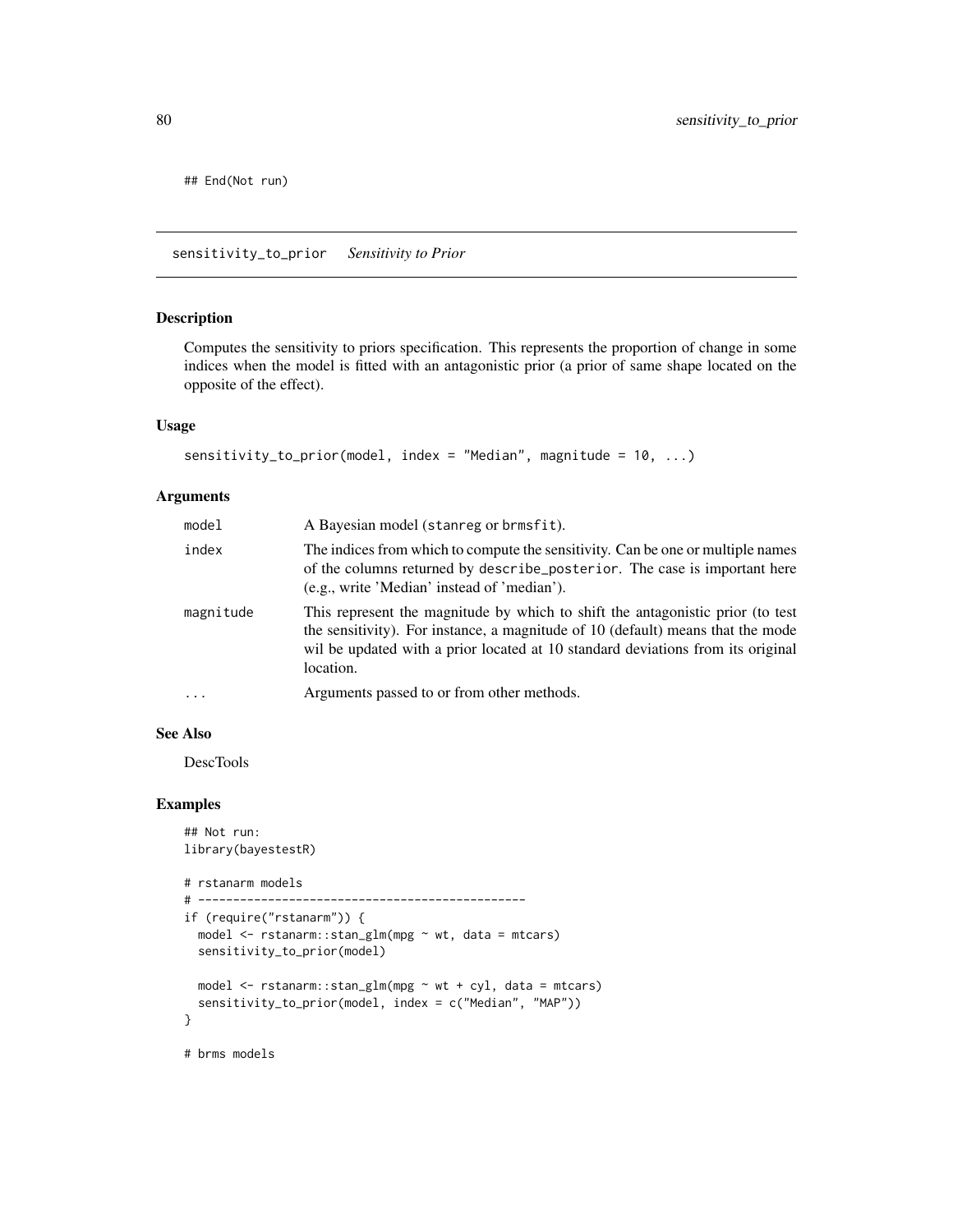```
# -----------------------------------------------
if (require("brms")) {
  model \leq brms::brm(mpg \sim wt + cyl, data = mtcars)
  # sensitivity_to_prior(model)
}
## End(Not run)
```
si *Compute Support Intervals*

# Description

A support interval contains only the values of the parameter that predict the observed data better than average, by some degree *k*; these are values of the parameter that are associated with an updating factor greater or equal than *k*. From the perspective of the Savage-Dickey Bayes factor, testing against a point null hypothesis for any value within the support interval will yield a Bayes factor smaller than *1/k*.

For more info, in particular on specifying correct priors for factors with more than 2 levels, see [the Bayes factors vignette.](https://easystats.github.io/bayestestR/articles/bayes_factors.html)

# Usage

```
si(posterior, prior = NULL, BF = 1, verbose = TRUE, ...)## S3 method for class 'numeric'
si(posterior, prior = NULL, BF = 1, verbose = TRUE, ...)## S3 method for class 'stanreg'
si(
 posterior,
 prior = NULL,
 BF = 1,verbose = TRUE,
 effects = c("fixed", "random", "all"),
 component = c("conditional", "zi", "zero_inflated", "all"),
 parameters = NULL,
  ...
)
## S3 method for class 'brmsfit'
si(
 posterior,
 prior = NULL,
 BF = 1,
 verbose = TRUE,
```
<span id="page-80-0"></span> $\sin$  81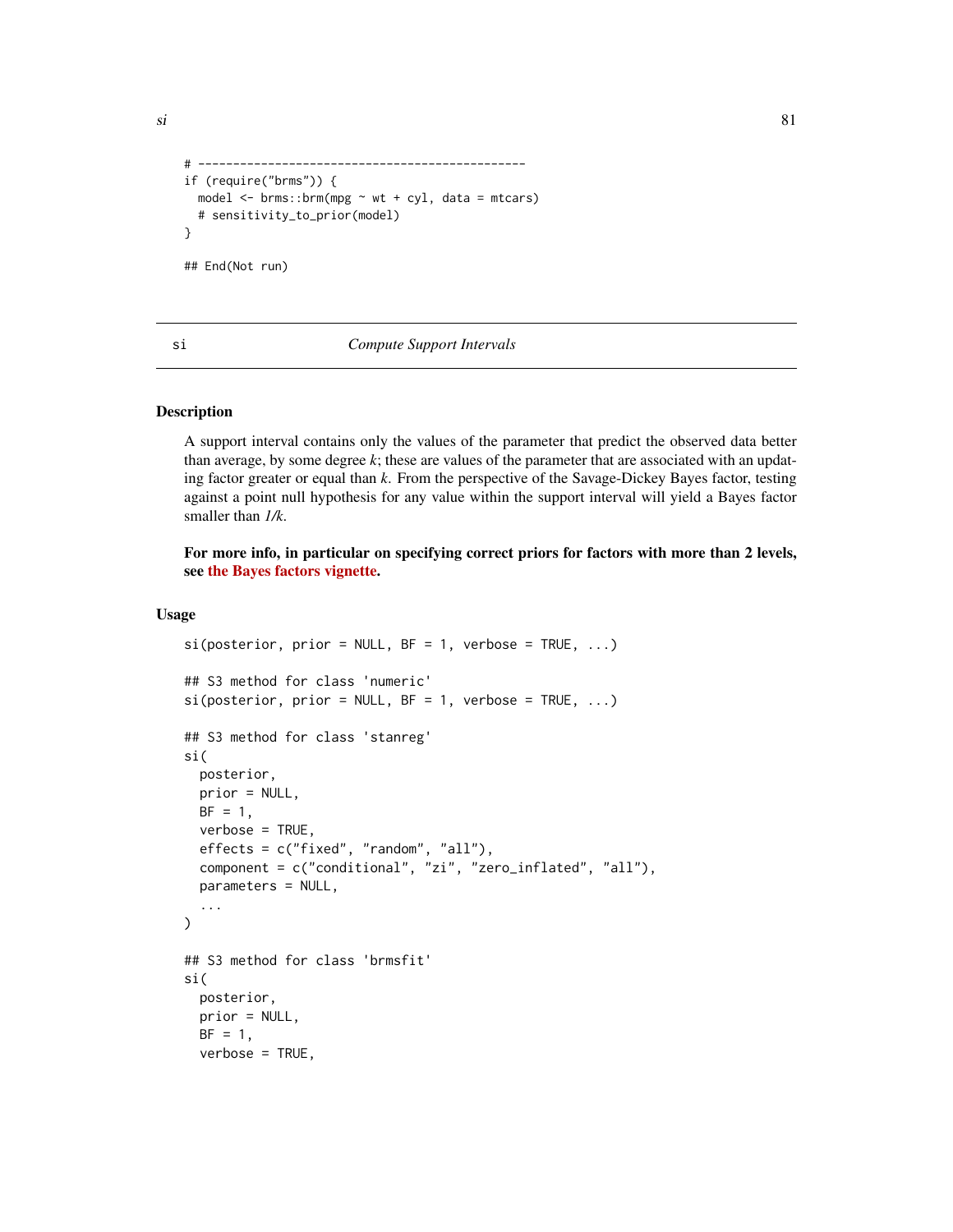```
effects = c("fixed", "random", "all"),
 component = c("conditional", "zi", "zero_inflated", "all"),
 parameters = NULL,
  ...
\mathcal{L}## S3 method for class 'emmGrid'
si(posterior, prior = NULL, BF = 1, verbose = TRUE, ...)## S3 method for class 'data.frame'
si(posterior, prior = NULL, BF = 1, verbose = TRUE, ...)
```
# Arguments

| posterior  | A numerical vector, stanreg / brmsfit object, emmGrid or a data frame - rep-<br>resenting a posterior distribution(s) from (see 'Details').                                                                                                                                                                           |
|------------|-----------------------------------------------------------------------------------------------------------------------------------------------------------------------------------------------------------------------------------------------------------------------------------------------------------------------|
| prior      | An object representing a prior distribution (see 'Details').                                                                                                                                                                                                                                                          |
| <b>BF</b>  | The amount of support required to be included in the support interval.                                                                                                                                                                                                                                                |
| verbose    | Toggle off warnings.                                                                                                                                                                                                                                                                                                  |
| .          | Arguments passed to and from other methods. (Can be used to pass arguments<br>to internal logspline.)                                                                                                                                                                                                                 |
| effects    | Should results for fixed effects, random effects or both be returned? Only applies<br>to mixed models. May be abbreviated.                                                                                                                                                                                            |
| component  | Should results for all parameters, parameters for the conditional model or the<br>zero-inflated part of the model be returned? May be abbreviated. Only applies<br>to <b>brms</b> -models.                                                                                                                            |
| parameters | Regular expression pattern that describes the parameters that should be returned.<br>Meta-parameters (like $lp_{--}$ or prior <sub>-</sub> ) are filtered by default, so only param-<br>eters that typically appear in the summary $()$ are returned. Use parameters to<br>select specific parameters for the output. |

# Details

This method is used to compute support intervals based on prior and posterior distributions. For the computation of support intervals, the model priors must be proper priors (at the very least they should be *not flat*, and it is preferable that they be *informative* - note that by default, brms::brm() uses flat priors for fixed-effects; see example below).

#### Value

A data frame containing the lower and upper bounds of the SI. Note that if the level of requested support is higher than observed in the data, the interval will be [NA,NA].

# Note

There is also a plot()[-method](https://easystats.github.io/see/articles/bayestestR.html) implemented in the see[-package.](https://easystats.github.io/see/)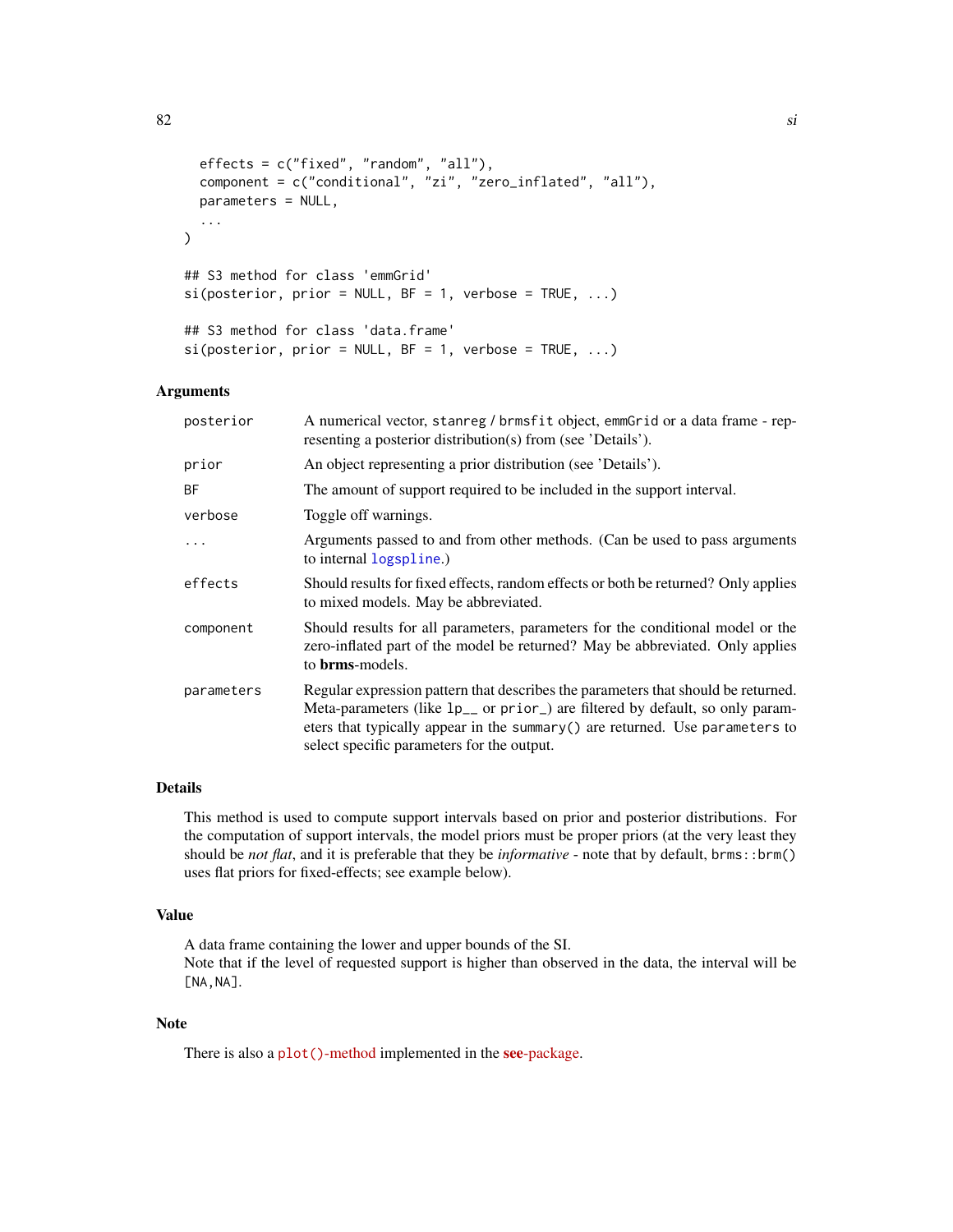Setting the correct prior: It is important to provide the correct prior for meaningful results.

- When posterior is a numerical vector, prior should also be a numerical vector.
- When posterior is a data.frame, prior should also be a data.frame, with matching column order.
- When posterior is a stanreg or brmsfit model:
	- prior can be set to NULL, in which case prior samples are drawn internally.
	- prior can also be a model equvilant to posterior but with samples from the priors *only*.
- When posterior is an emmGrid object:
	- prior should be the stanreg or brmsfit model used to create the emmGrid objects.
	- prior can also be an emmGrid object equvilant to posterior but created with a model of priors samples *only*.

Choosing a value of BF: The choice of BF (the level of support) depends on what we want our interval to represent:

- A  $BF = 1$  contains values whose credibility is not decreased by observing the data.
- A BF > 1 contains values who recived more impressive support from the data.
- A BF < 1 contains values whose credibility has *not* been impressively decreased by observing the data. Testing against values outside this interval will produce a Bayes factor larger than 1/BF in support of the alternative. E.g., if an SI ( $BF = 1/3$ ) excludes 0, the Bayes factor against the point-null will be larger than 3.

#### References

Wagenmakers, E., Gronau, Q. F., Dablander, F., & Etz, A. (2018, November 22). The Support Interval. doi: [10.31234/osf.io/zwnxb](https://doi.org/10.31234/osf.io/zwnxb)

```
library(bayestestR)
```

```
prior \leq distribution_normal(1000, mean = 0, sd = 1)
posterior <- distribution_normal(1000, mean = .5, sd = .3)
```

```
si(posterior, prior)
## Not run:
# rstanarm models
# ---------------
library(rstanarm)
contrasts(sleep$group) <- contr.bayes # see vingette
stan_model <- stan_lmer(extra ~ group + (1 | ID), data = sleep)
si(stan_model)
si(stan_model, BF = 3)
# emmGrid objects
# ---------------
library(emmeans)
group_diff <- pairs(emmeans(stan_model, ~group))
si(group_diff, prior = stan_model)
```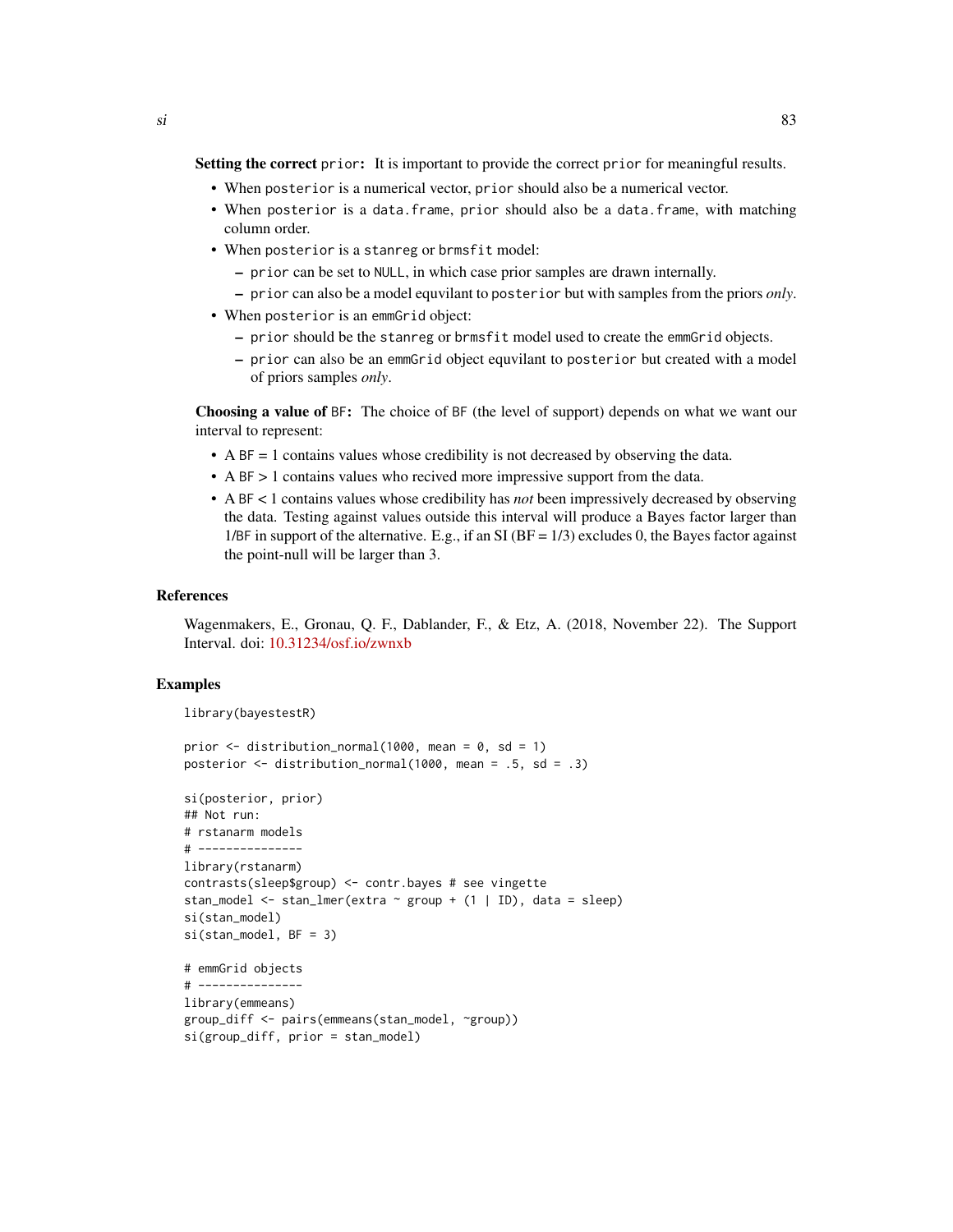```
# brms models
# -----------
library(brms)
contrasts(sleep$group) <- contr.bayes # see vingette
my_custom_priors <-
 set\_prior("student_t(3, 0, 1)", class = "b") +
  set_prior("student_t(3, 0, 1)", class = "sd", group = "ID")
brms_model <- brm(extra \sim group + (1 | ID),
  data = sleep,
  prior = my_custom_priors
\lambdasi(brms_model)
## End(Not run)
```
simulate\_correlation *Data Simulation*

# Description

Simulate data with specific characteristics.

# Usage

```
simulate_correlation(n = 100, r = 0.5, mean = 0, sd = 1, names = NULL, ...)
simulate_ttest(n = 100, d = 0.5, names = NULL, ...)
simulate_difference(n = 100, d = 0.5, names = NULL, ...)
```
#### Arguments

| n        | The number of observations to be generated.                                   |
|----------|-------------------------------------------------------------------------------|
| r        | A value or vector corresponding to the desired correlation coefficients.      |
| mean     | A value or vector corresponding to the mean of the variables.                 |
| sd       | A value or vector corresponding to the SD of the variables.                   |
| names    | A character vector of desired variable names.                                 |
| $\cdots$ | Arguments passed to or from other methods.                                    |
| d        | A value or vector corresponding to the desired difference between the groups. |

```
# Correlation --------------------------------
data \le simulate_correlation(r = 0.5)
plot(data$V1, data$V2)
```
<span id="page-83-0"></span>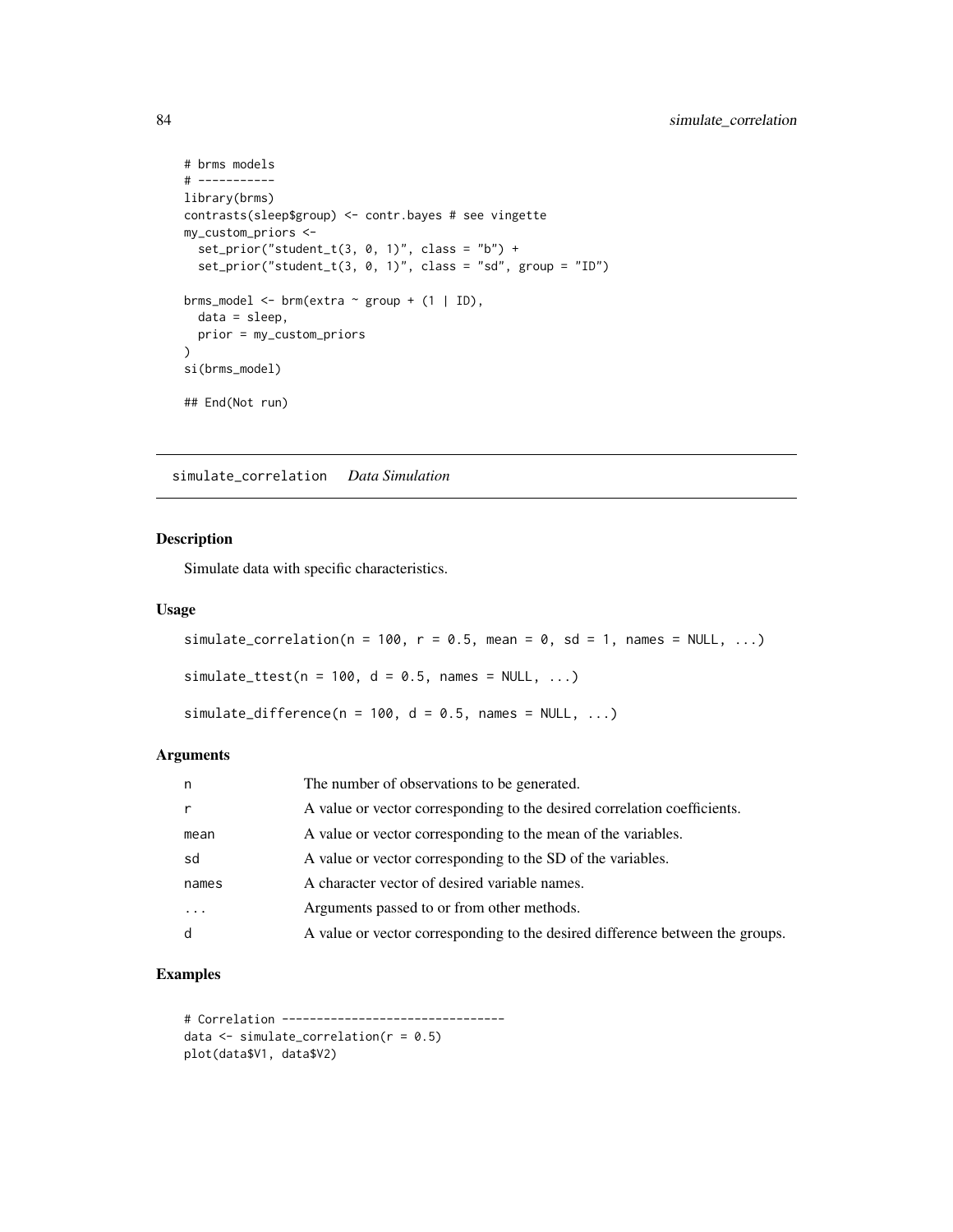# <span id="page-84-0"></span>simulate\_prior 85

```
cor.test(data$V1, data$V2)
summary(lm(V2 \sim V1, data = data))
# Specify mean and SD
data <- simulate_correlation(r = 0.5, n = 50, mean = c(0, 1), sd = c(0.7, 1.7))
cor.test(data$V1, data$V2)
round(c(mean(data$V1), sd(data$V1)), 1)
round(c(mean(data$V2), sd(data$V2)), 1)
summary(lm(V2 \sim V1, data = data))
# Generate multiple variables
cor_matrix <- matrix(c(
  1.0, 0.2, 0.4,
  0.2, 1.0, 0.3,
 0.4, 0.3, 1.0
),
nrow = 3\mathcal{L}data \le simulate_correlation(r = cor_matrix, names = c("y", "x1", "x2"))cor(data)
summary(lm(y \sim x1, data = data))
# t-test --------------------------------
data \le simulate_ttest(n = 30, d = 0.3)
plot(data$V1, data$V0)
round(c(mean(data$V1), sd(data$V1)), 1)
diff(t.test(data$V1 ~ data$V0)$estimate)
summary(lm(V1 ~ V0, data = data))
summary(glm(V0 \sim V1, data = data, family = "binomial"))
# Difference --------------------------------
data \le simulate_difference(n = 30, d = 0.3)
plot(data$V1, data$V0)
round(c(mean(data$V1), sd(data$V1)), 1)
diff(t.test(data$V1 ~ data$V0)$estimate)
summary(lm(V1 ~ v0, data = data))
summary(glm(V0 \sim V1, data = data, family = "binomial"))
```

```
simulate_prior Returns Priors of a Model as Empirical Distributions
```
#### Description

Transforms priors information to actual distributions.

#### Usage

```
simulate_prior(model, n = 1000, ...)
```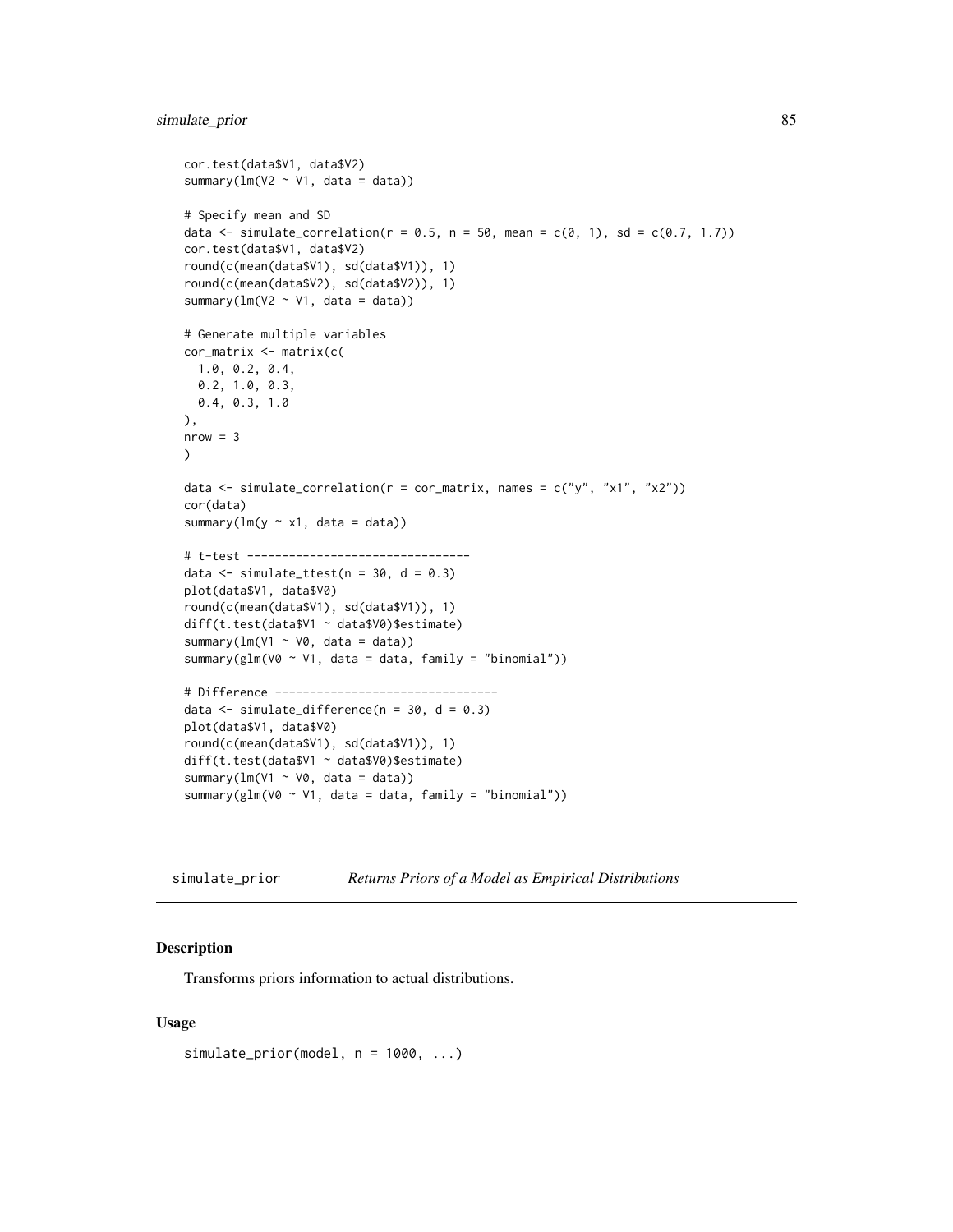# <span id="page-85-0"></span>Arguments

| model | A stanreg, stanfit, or brmsfit object.     |
|-------|--------------------------------------------|
| - n   | Size of the simulated prior distributions. |
| .     | Currently not used.                        |

# See Also

[unupdate](#page-0-0) for directly sampling from the prior distribution (useful for complex priors and designs).

# Examples

```
## Not run:
library(bayestestR)
if (require("rstanarm")) {
  model \le stan_glm(mpg \sim wt + am, data = mtcars, chains = 1, refresh = 0)
  simulate_prior(model)
}
## End(Not run)
```
update.bayesfactor\_models

*Methods for* bayesfactor\_models

# Description

Methods for bayesfactor\_models

# Usage

```
## S3 method for class 'bayesfactor_models'
update(object, subset = NULL, reference = NULL, ...)## S3 method for class 'bayesfactor_models'
as.matrix(x, \ldots)
```
# Arguments

| object, x | A bayes factor_models object.                                                                                              |
|-----------|----------------------------------------------------------------------------------------------------------------------------|
| subset    | Vector of model indices to keep or remove.                                                                                 |
| reference | Index of model to rereference to, or "top" to reference to the best model, or<br>"bottom" to reference to the worst model. |
| .         | Currently not used.                                                                                                        |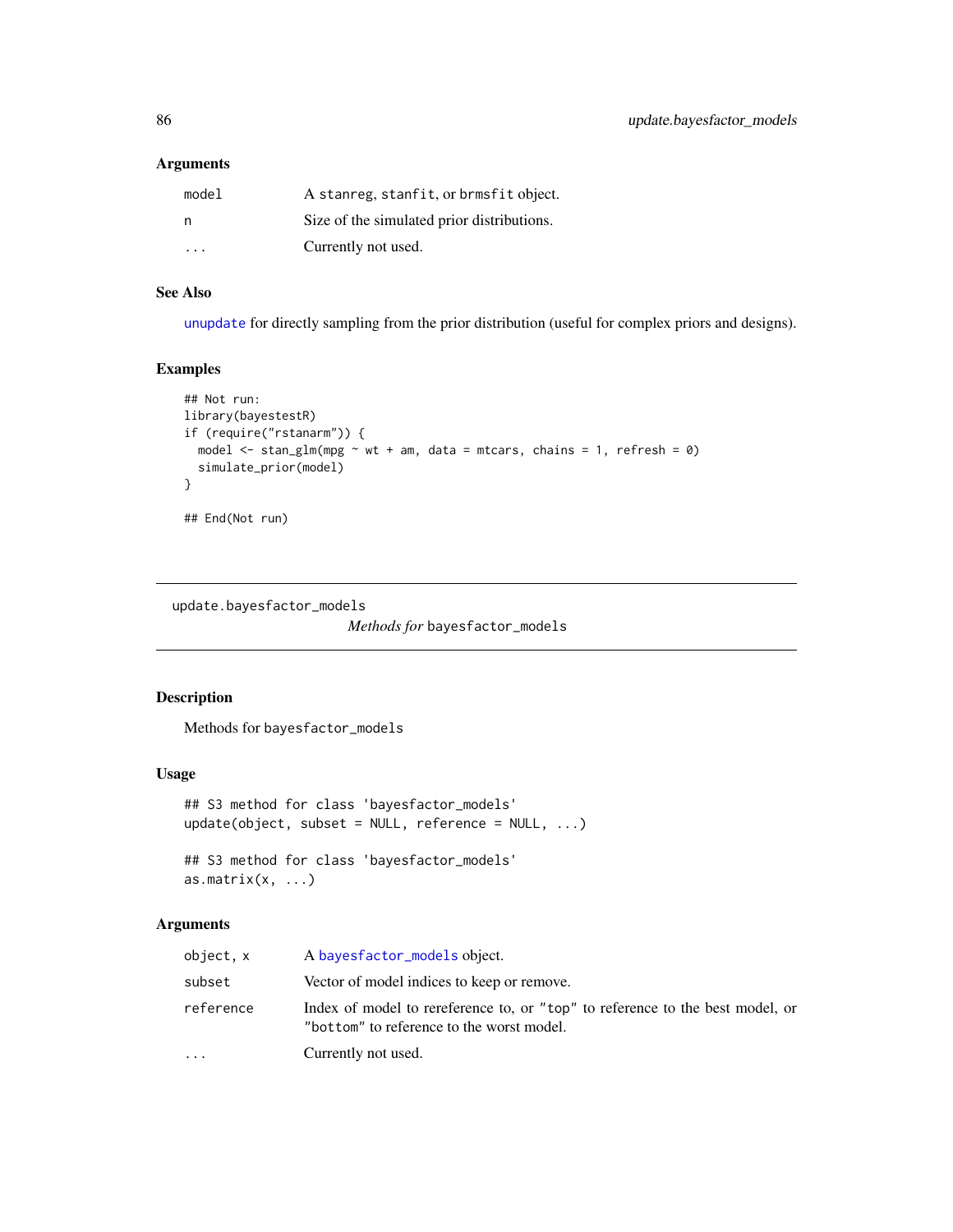# <span id="page-86-0"></span>weighted\_posteriors 87

#### Examples

```
## Not run:
library(lme4)
lmer1 <- lmer(Sepal.Length ~ Petal.Length + (1 | Species), data = iris)
lmer2 <- lmer(Sepal.Length ~ Petal.Length + (Petal.Length | Species), data = iris)
lmer3 < - lmer(Sepal.Length ~ Petal.Length + (Petal.Length | Species) + (1 | Petal.Width),
  data = iris
)
m <- bayesfactor_models(lmer1, lmer2, lmer3, denominator = 1)
m
update(m, reference = "bottom")
as.matrix(m)
## End(Not run)
```
weighted\_posteriors *Generate posterior distributions weighted across models*

# Description

Extract posterior samples of parameters, weighted across models. Weighting is done by comparing posterior model probabilities, via [bayesfactor\\_models](#page-7-0).

#### Usage

```
weighted_posteriors(..., prior_odds = NULL, missing = 0, verbose = TRUE)
## S3 method for class 'data.frame'
weighted_posteriors(..., prior_odds = NULL, missing = 0, verbose = TRUE)
## S3 method for class 'stanreg'
weighted_posteriors(
  ...,
 prior_odds = NULL,
 missing = 0,
  verbose = TRUE,
  effects = c("fixed", "random", "all"),
  component = c("conditional", "zi", "zero_inflated", "all"),
  parameters = NULL
)
## S3 method for class 'brmsfit'
weighted_posteriors(
  ...,
 prior_odds = NULL,
```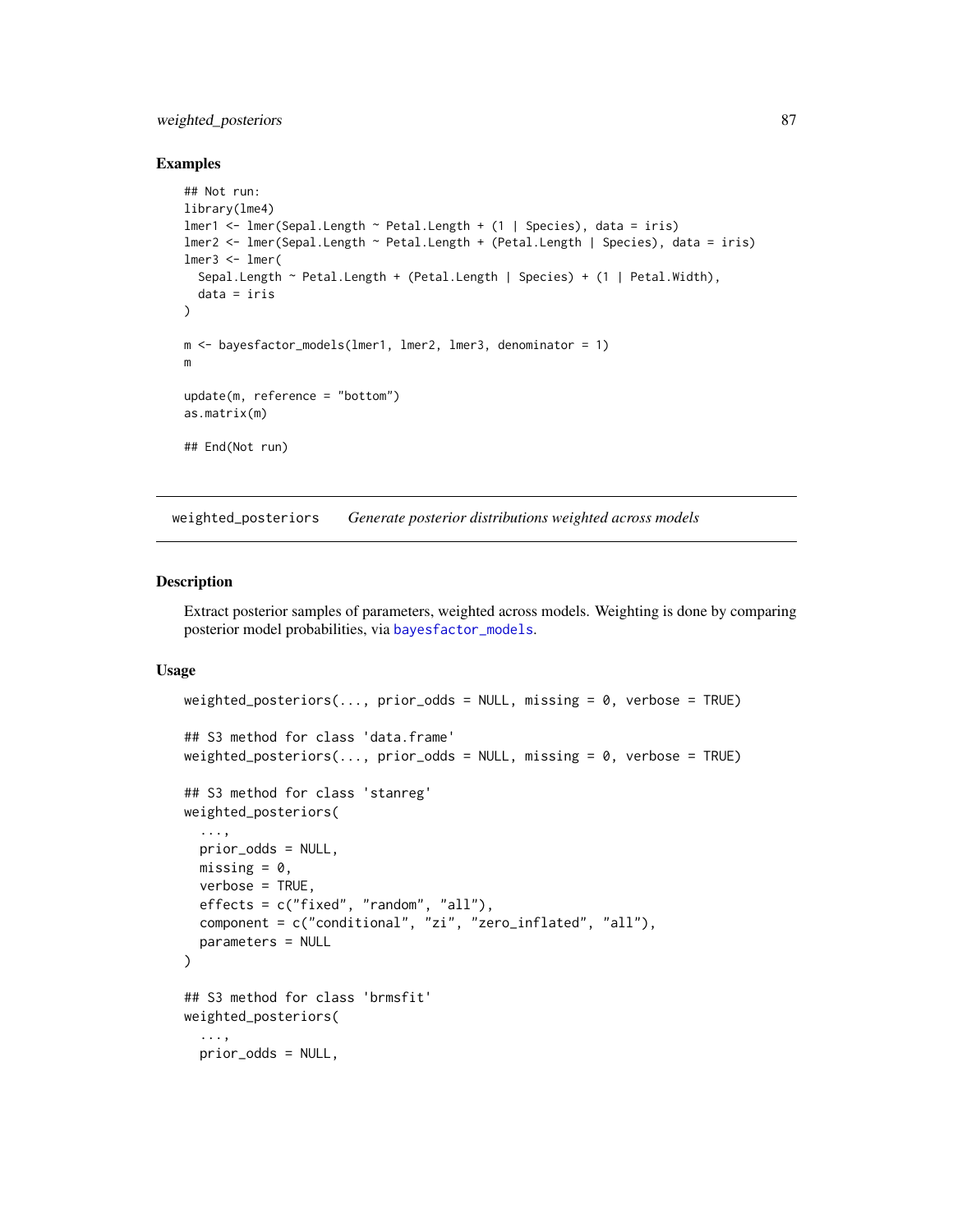# <span id="page-87-0"></span>88 weighted\_posteriors

```
missing = 0,
  verbose = TRUE,
  effects = c("fixed", "random", "all"),
  component = c("conditional", "zi", "zero_inflated", "all"),
  parameters = NULL
\mathcal{E}## S3 method for class 'BFBayesFactor'
weighted_posteriors(
  ...,
 prior_odds = NULL,
 missing = 0,
 verbose = TRUE,
  iterations = 4000
\mathcal{L}
```
#### Arguments

|            | Fitted models (see details), all fit on the same data, or a single BFBayesFactor<br>object (see 'Details').                                                                                                                                                                                                 |
|------------|-------------------------------------------------------------------------------------------------------------------------------------------------------------------------------------------------------------------------------------------------------------------------------------------------------------|
| prior_odds | Optional vector of prior odds for the models compared to the first model (or the<br>denominator, for BFBayesFactor objects). For data. frames, this will be used<br>as the basis of weighting.                                                                                                              |
| missing    | An optional numeric value to use if a model does not contain a parameter that<br>appears in other models. Defaults to 0.                                                                                                                                                                                    |
| verbose    | Toggle off warnings.                                                                                                                                                                                                                                                                                        |
| effects    | Should results for fixed effects, random effects or both be returned? Only applies<br>to mixed models. May be abbreviated.                                                                                                                                                                                  |
| component  | Should results for all parameters, parameters for the conditional model or the<br>zero-inflated part of the model be returned? May be abbreviated. Only applies<br>to <b>brms</b> -models.                                                                                                                  |
| parameters | Regular expression pattern that describes the parameters that should be returned.<br>Meta-parameters (like 1p <sub>-</sub> or prior) are filtered by default, so only param-<br>eters that typically appear in the summary () are returned. Use parameters to<br>select specific parameters for the output. |
| iterations | For BayesFactor models, how many posterior samples to draw.                                                                                                                                                                                                                                                 |
|            |                                                                                                                                                                                                                                                                                                             |

#### Details

Note that across models some parameters might play different roles. For example, the parameter A plays a different role in the model  $Y \sim A + B$  (where it is a main effect) than it does in the model  $Y \sim A$ + B + A:B (where it is a simple effect). In many cases centering of predictors (mean subtracting for continuous variables, and effects coding via contr.sum or orthonormal coding via [contr.bayes](#page-24-0) for factors) can reduce this issue. In any case you should be mindful of this issue.

See [bayesfactor\\_models](#page-7-0) details for more info on passed models.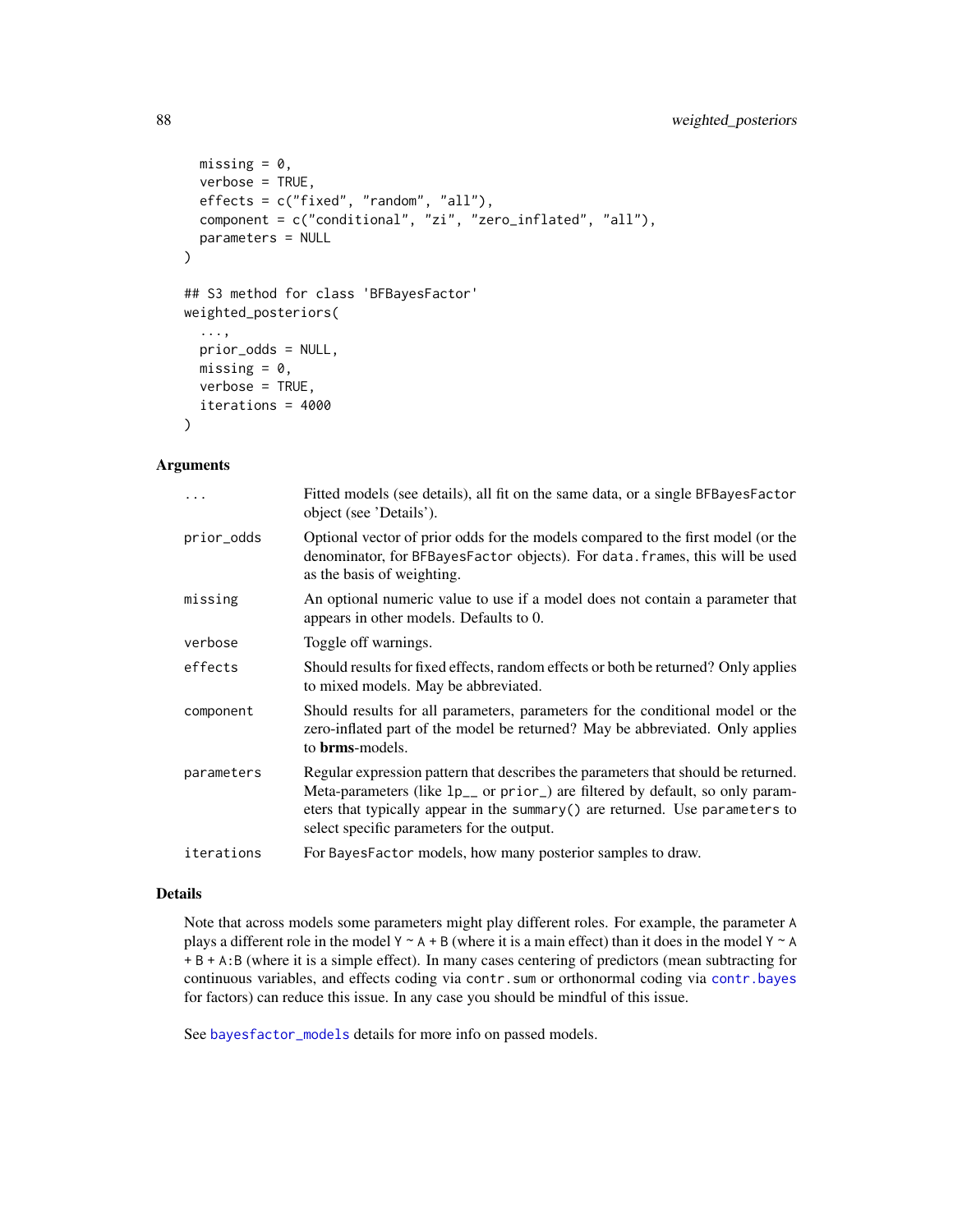# <span id="page-88-0"></span>weighted\_posteriors 89

Note that for BayesFactor models, posterior samples cannot be generated from intercept only models.

This function is similar in function to brms::posterior\_average.

#### Value

A data frame with posterior distributions (weighted across models) .

# Note

For BayesFactor < 0.9.12-4.3, in some instances there might be some problems of duplicate columns of random effects in the resulting data frame.

#### References

- Clyde, M., Desimone, H., & Parmigiani, G. (1996). Prediction via orthogonalized model mixing. Journal of the American Statistical Association, 91(435), 1197-1208.
- Hinne, M., Gronau, Q. F., van den Bergh, D., and Wagenmakers, E. (2019, March 25). A conceptual introduction to Bayesian Model Averaging. doi: [10.31234/osf.io/wgb64](https://doi.org/10.31234/osf.io/wgb64)
- Rouder, J. N., Haaf, J. M., & Vandekerckhove, J. (2018). Bayesian inference for psychology, part IV: Parameter estimation and Bayes factors. Psychonomic bulletin & review, 25(1), 102- 113.
- van den Bergh, D., Haaf, J. M., Ly, A., Rouder, J. N., & Wagenmakers, E. J. (2019). A cautionary note on estimating effect size.

#### See Also

[bayesfactor\\_inclusion](#page-5-0) for Bayesian model averaging.

```
if (require("rstanarm") && require("see")) {
 stan_m0 <- stan_glm(extra ~ 1, data = sleep,
                      family = gaussian(),
                      refresh=0,
                      diagnostic_file = file.path(tempdir(), "df0.csv"))
 stan_m1 <- stan_glm(extra ~ group, data = sleep,
                      family = gaussian(),
                      refresh=0,
                      diagnostic_file = file.path(tempdir(), "df1.csv"))
 res <- weighted_posteriors(stan_m0, stan_m1)
 plot(eti(res))
}
```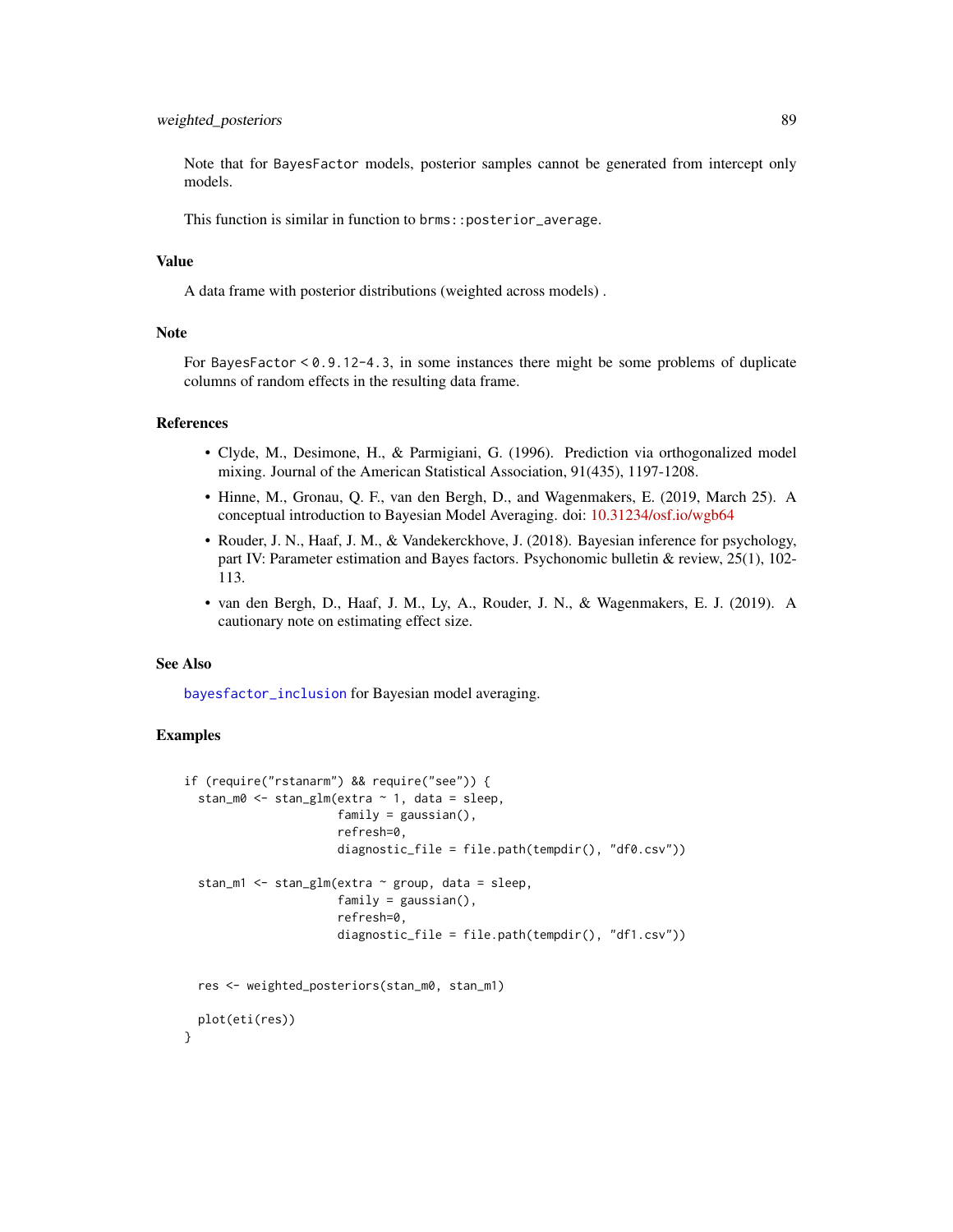```
## With BayesFactor
if (require("BayesFactor")) {
extra_sleep <- ttestBF(formula = extra ~ group, data = sleep)
wp <- weighted_posteriors(extra_sleep)
describe_posterior(extra_sleep, test = NULL)
describe_posterior(wp$delta, test = NULL) # also considers the null
}
## weighted prediction distributions via data.frames
if (require("rstanarm")) {
m0 <- stan_glm(
 mpg \sim 1,
 data = mtcars,
  family = gaussian(),
  diagnostic_file = file.path(tempdir(), "df0.csv"),
  refresh = 0)
m1 <- stan_glm(
 mpg ~ carb,
  data = mtcars,
  family = gaussian(),
  diagnostic_file = file.path(tempdir(), "df1.csv"),
  refresh = 0\mathcal{L}# Predictions:
pred_m0 <- data.frame(posterior_predict(m0))
pred_m1 <- data.frame(posterior_predict(m1))
BFmods <- bayesfactor_models(m0, m1)
wp <- weighted_posteriors(pred_m0, pred_m1,
                          prior_odds = BFmods$BF[2])
# look at first 5 prediction intervals
hdi(pred_m0[1:5])
hdi(pred_m1[1:5])
hdi(wp[1:5]) # between, but closer to pred_m1
}
```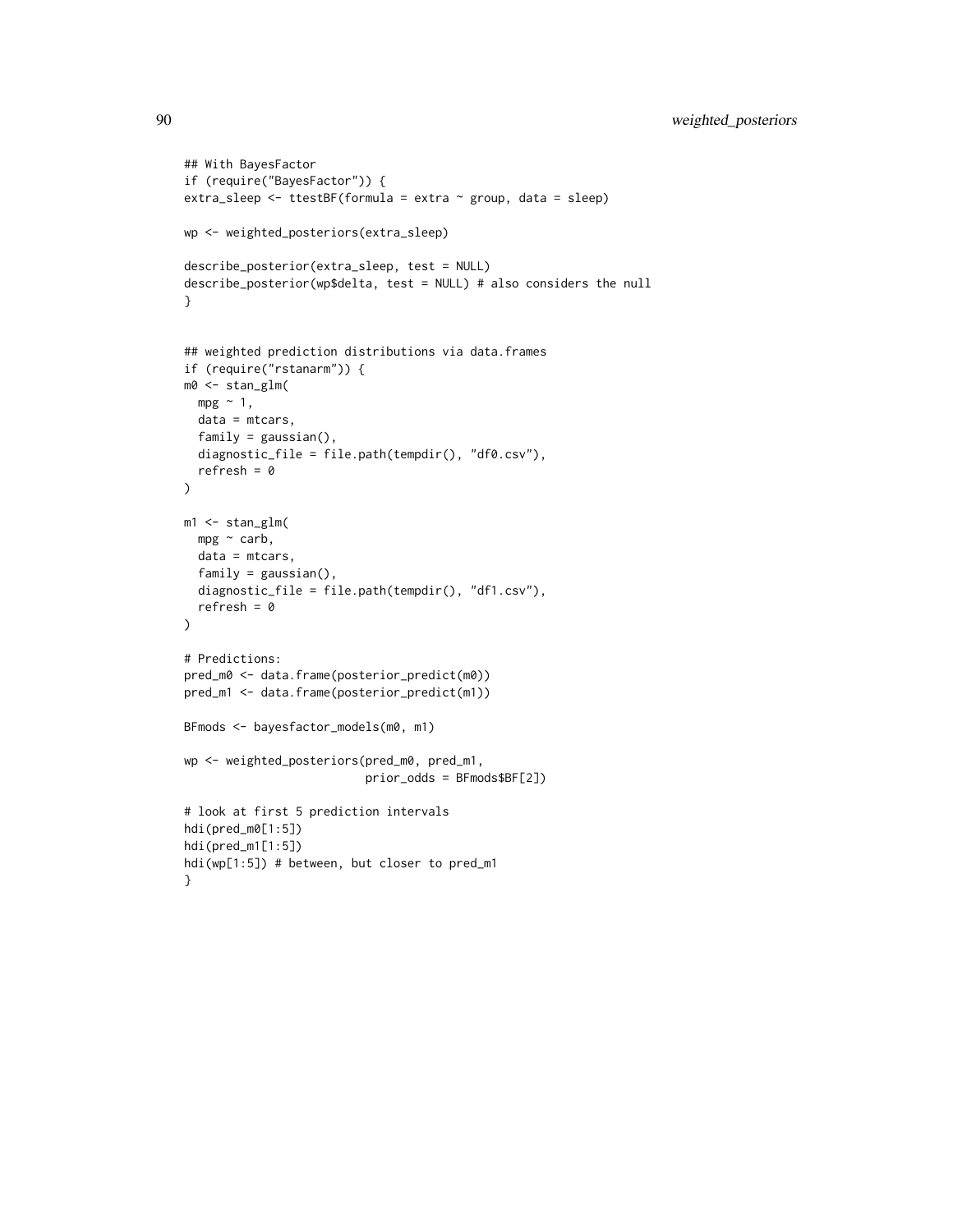# **Index**

'ETI', *[23](#page-22-0)*, *[56](#page-55-0)*

'HDI', *[23](#page-22-0)*, *[56](#page-55-0)* 'SI', *[23](#page-22-0)*, *[56](#page-55-0)* area under the curve, *[66](#page-65-0)* Area under the Curve (AUC), *[65](#page-64-0)* area\_under\_curve, [3,](#page-2-0) *[61](#page-60-0)* as.data.frame.density, [4](#page-3-0) as.matrix.bayesfactor\_models *(*update.bayesfactor\_models*)*, [86](#page-85-0) as.numeric.map\_estimate, [4](#page-3-0) as.numeric.mhdior *(*as.numeric.map\_estimate*)*, [4](#page-3-0) as.numeric.p\_direction *(*as.numeric.map\_estimate*)*, [4](#page-3-0) as.numeric.p\_map *(*as.numeric.map\_estimate*)*, [4](#page-3-0) as.numeric.p\_significance *(*as.numeric.map\_estimate*)*, [4](#page-3-0) auc *(*area\_under\_curve*)*, [3](#page-2-0) bayesfactor, [5](#page-4-0) bayesfactor\_inclusion, *[6](#page-5-1)*, [6,](#page-5-1) *[89](#page-88-0)* bayesfactor\_models, *[6,](#page-5-1) [7](#page-6-0)*, [8,](#page-7-1) *[86–](#page-85-0)[88](#page-87-0)* bayesfactor\_parameters, *[6](#page-5-1)*, [11](#page-10-0) bayesfactor\_pointull *(*bayesfactor\_parameters*)*, [12](#page-11-0) bayesfactor\_restricted, [17](#page-16-0) bayesfactor\_rope *(*bayesfactor\_parameters*)*, [12](#page-11-0) bayesian\_as\_frequentist *(*convert\_bayesian\_as\_frequentist*)*, [26](#page-25-0) bf\_inclusion *(*bayesfactor\_inclusion*)*, [6](#page-5-1) bf\_models *(*bayesfactor\_models*)*, [8](#page-7-1) bf\_parameters *(*bayesfactor\_parameters*)*, [12](#page-11-0) bf\_pointull *(*bayesfactor\_parameters*)*, [12](#page-11-0) bf\_restricted *(*bayesfactor\_restricted*)*, [17](#page-16-0)

bf\_rope *(*bayesfactor\_parameters*)*, [12](#page-11-0) BFs for restricted models, *[5](#page-4-0)* BFs for single parameters, *[5](#page-4-0)* check\_prior, [21](#page-20-0) ci, [22,](#page-21-1) *[76](#page-75-0)* comparison between models, *[5](#page-4-0)* contr.bayes, [25,](#page-24-1) *[88](#page-87-0)* convert\_bayesian\_as\_frequentist, [26](#page-25-0) convert\_p\_to\_pd *(*pd\_to\_p*)*, [61](#page-60-0) convert\_pd\_to\_p *(*pd\_to\_p*)*, [61](#page-60-0) density, *[52](#page-51-0)*, *[65](#page-64-0)* density estimation, *[65,](#page-64-0) [66](#page-65-0)* density\_at, [27](#page-26-0) describe\_posterior, [28](#page-27-0) describe\_prior, [32](#page-31-0) diagnostic\_posterior, [33](#page-32-0) distribution, [36](#page-35-0) distribution\_beta *(*distribution*)*, [36](#page-35-0) distribution\_binom *(*distribution*)*, [36](#page-35-0) distribution\_binomial *(*distribution*)*, [36](#page-35-0) distribution\_cauchy *(*distribution*)*, [36](#page-35-0) distribution\_chisq *(*distribution*)*, [36](#page-35-0) distribution\_chisquared *(*distribution*)*, [36](#page-35-0) distribution\_custom *(*distribution*)*, [36](#page-35-0) distribution\_gamma *(*distribution*)*, [36](#page-35-0) distribution\_gaussian *(*distribution*)*, [36](#page-35-0) distribution\_mixture\_normal *(*distribution*)*, [36](#page-35-0) distribution\_nbinom *(*distribution*)*, [36](#page-35-0) distribution\_normal *(*distribution*)*, [36](#page-35-0) distribution\_poisson *(*distribution*)*, [36](#page-35-0) distribution\_student *(*distribution*)*, [36](#page-35-0) distribution\_student\_t *(*distribution*)*, [36](#page-35-0) distribution\_t *(*distribution*)*, [36](#page-35-0) distribution\_tweedie *(*distribution*)*, [36](#page-35-0) distribution\_uniform *(*distribution*)*, [36](#page-35-0)